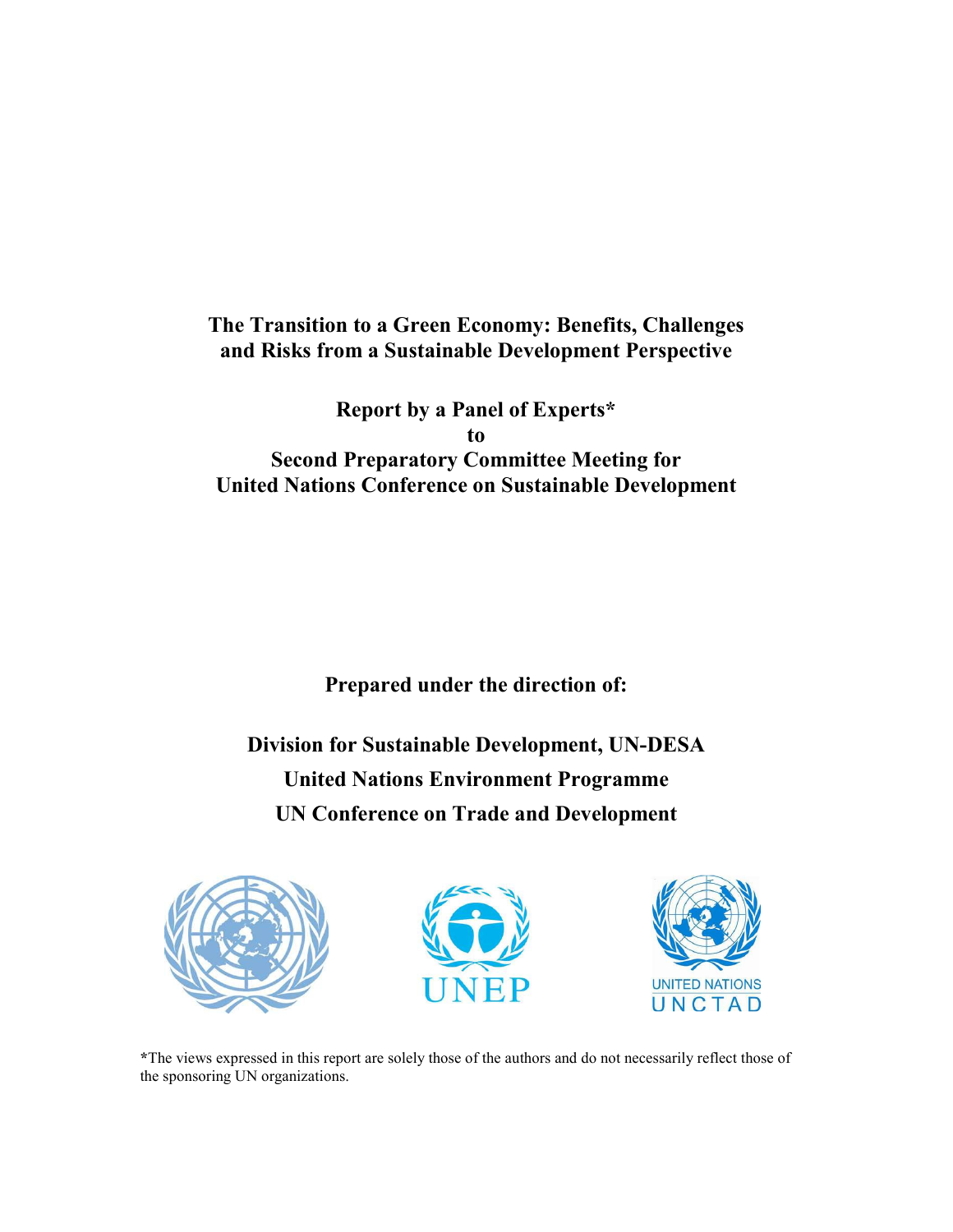# Contents

| The Transition to a Green Economy: Benefits, Challenges and Risks from a<br><b>Sustainable Development Perspective</b>                                                                                  |  |
|---------------------------------------------------------------------------------------------------------------------------------------------------------------------------------------------------------|--|
| Summary of Background Papers by José Antonio Ocampo, Columbia University.<br>3                                                                                                                          |  |
| $\overline{4}$                                                                                                                                                                                          |  |
| The macroeconomic dimensions of green economic growth<br>5                                                                                                                                              |  |
| Developing countries' green development strategies<br>7                                                                                                                                                 |  |
| 9                                                                                                                                                                                                       |  |
| 10                                                                                                                                                                                                      |  |
| 13                                                                                                                                                                                                      |  |
| The macroeconomics of the green economy by José Antonio Ocampo,<br>16                                                                                                                                   |  |
| Introduction<br>16                                                                                                                                                                                      |  |
| 19                                                                                                                                                                                                      |  |
| 21                                                                                                                                                                                                      |  |
| 24                                                                                                                                                                                                      |  |
| Financing developing countries' green economies<br>27                                                                                                                                                   |  |
| 32                                                                                                                                                                                                      |  |
| Technical appendix: Optimal consumption paths and the social discount rate<br>34                                                                                                                        |  |
| References<br>36                                                                                                                                                                                        |  |
| Trade, sustainable development and a green economy: Benefits, challenges and<br>40                                                                                                                      |  |
| Introduction<br>40                                                                                                                                                                                      |  |
| 40                                                                                                                                                                                                      |  |
| 52                                                                                                                                                                                                      |  |
| 58                                                                                                                                                                                                      |  |
| Conclusions<br>60                                                                                                                                                                                       |  |
| References<br>61                                                                                                                                                                                        |  |
| Challenges of the green economy concept and policies in the context of<br>sustainable development, poverty and equity by Martin Khor, Executive Director,<br>69<br>South Centre                         |  |
| The context of sustainable development and green economy manufactured and state of sustainable development and green economy manufactured and state of sustainable development and green economy.<br>69 |  |
| 72                                                                                                                                                                                                      |  |
| Policies and measures for promoting sustainable development and green economy<br>76                                                                                                                     |  |

*Page*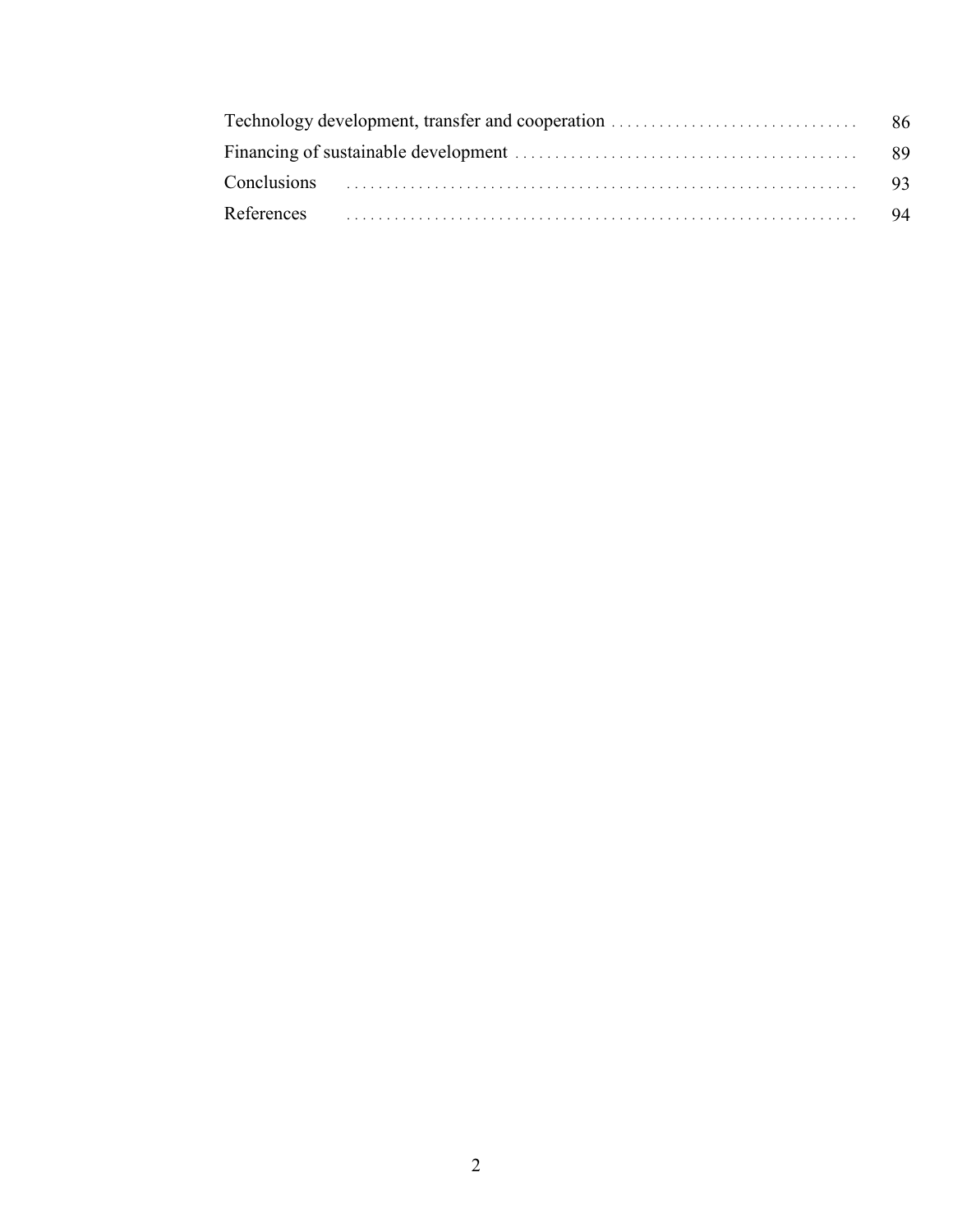# **The Transition to a Green Economy: Benefits, Challenges and Risks from a Sustainable Development Perspective**

# **Summary of Background Papers**

#### **José Antonio Ocampo Columbia University**

The concept of a green economy has become a center of policy debates in recent years. During the recent global financial crisis, the United Nations General Assembly and several UN agencies underscored that the crisis represented an opportunity to promote green economy initiatives as part of the stimulus packages being put in place to support the recovery. Furthermore, when the GA decided to call a UN Conference on Sustainable Development (UNCSD), to be held in June 2012 in Rio de Janeiro, it chose as one of its major themes "a green economy in the context of sustainable development and poverty eradication".

The concept carries the promise of a new economic growth paradigm that is friendly to the earth's ecosystems and can also contribute to poverty alleviation. Viewed in this framework, it is compatible with the older concept of sustainable development that has been mainstreamed into the United Nations' work for decades. But it also entails risks and challenges, particularly for developing countries, for whom economic development becomes more demanding and the fear arises that the new concept could be used to reinforce protectionist trends, enhance the conditionality associated with international financial cooperation, and unleash new forces that would reinforce international inequalities.

At the UNCSD's first Preparatory Committee in May 2009, several delegations therefore requested that the United Nations Department of Economic and Social Affairs, the United Nations Environment Programme, the United Nations Conference on Trade and Development and other relevant organizations cooperate to prepare a study to be available for the second Preparatory Committee which would assess both the benefits and the challenges and risks associated with a transition to a green economy.

This document responds to this mandate. It contains three papers. The first one, by José Antonio Ocampo, looks at the macroeconomic policy implications of the transition to the green economy. The second, by Aaron Cosbey, focuses on the interlinked issues of trade, investment and technology. The third, by Martin Khor, considers the risks that this concept generates for developing countries and the domestic and international policies necessary to promote the green economy in these countries according to the principles of sustainable development. This summary presents the major policy conclusions that emanate from these contributions.

They are summarized around six major topics: (i) the advantages as well as the risks that the concept entails; (ii) the macroeconomic dimensions of green economic growth; (iii) the domestic strategies that developing countries need to put in place to meet the challenges of the transition to the green economy; (iv) the specific domestic and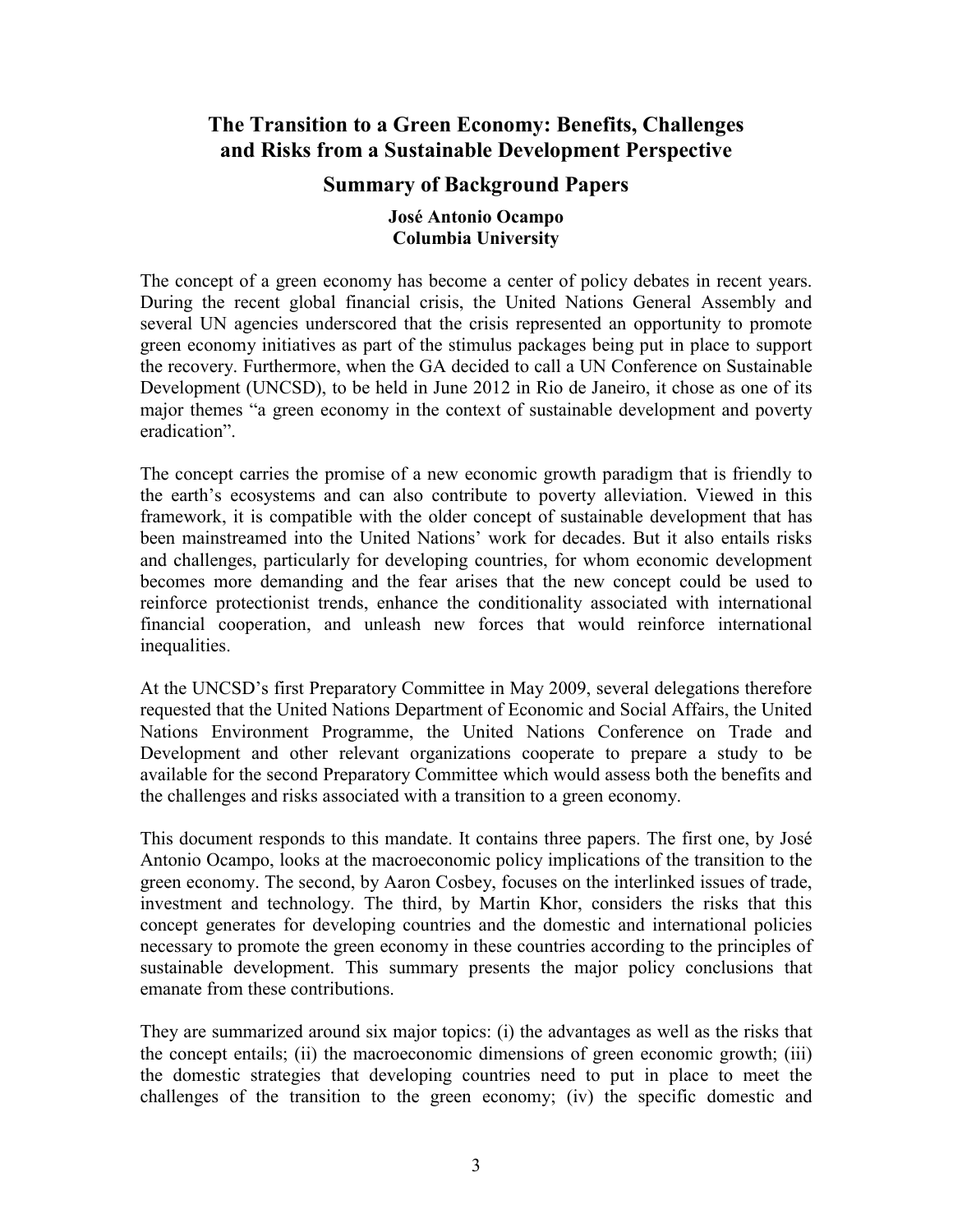international technological issues that this transition raises; (v) international trade issues; and (vi) financial support for developing countries. By the nature of the linkages among these issues, some are dealt with by two or even all three authors. For these reasons, it is better to summarize the papers by issue rather than in a sequential way. Also, although there is a high level of convergence of opinions among them, there are also a few disagreements.

## **THE CONCEPT OF A GREEN ECONOMY**

The concept of the green economy has gained currency to a large extent because it provides a response to the multiple crises that the world has been facing in recent years – the climate, food and economic crises – with an alternative paradigm that offers the promise of growth while protecting the earth's ecosystems and, in turn, contributing to poverty alleviation. In this sense, the transition to a green economy will entail moving away from the system that allowed, and at times generated, these crises to a system that proactively addresses and prevents them.

There is no unique definition of the green economy, but the term itself underscores the *economic* dimensions of sustainability or, in terms of the recent UNEP report on the Green Economy, it responds to the "growing recognition that achieving sustainability rests almost entirely on getting the economy right". It also emphasizes the crucial point that economic growth and environmental stewardship can be complementary strategies, challenging the still common view that there are significant tradeoffs between these two objectives – in other words, that the synergies prevail over the tradeoffs.

Responding to concerns of many countries, the three papers underscore that the concept of green economy should be seen as consistent with the broader and older concept of sustainable development. The specificities of the broader concept are its *holistic* character, as it encompasses the three pillars of development – economic, social and environmental – and its particular focus on *inter-*generational equity. This is reflected in UNEP's definition of a green economy as "one that results in improved human wellbeing and social equity, while significantly reducing environmental risks and ecological scarcities".

In his contribution, Khor raises several concerns and risks in the use of this concept from the perspective of developing countries. In particular, he underscores the need to identify and deal with the tradeoffs that may be involved at different stages of development and with different environment endowments and challenges. Furthermore, in linking the concepts of the green economy and sustainable development, he underscores the need to respect fully the principles agreed upon at the 1992 United Nations Conference on Environment and Development (UNCED) and, particularly, the principle of common but differentiated responsibilities. This requires, in his view, a three-pronged approach in which: the developed countries have to take the lead in changing their production and consumption patterns; developing countries maintain their development goals but do so while adopting sustainable practices; and developed countries commit to enable and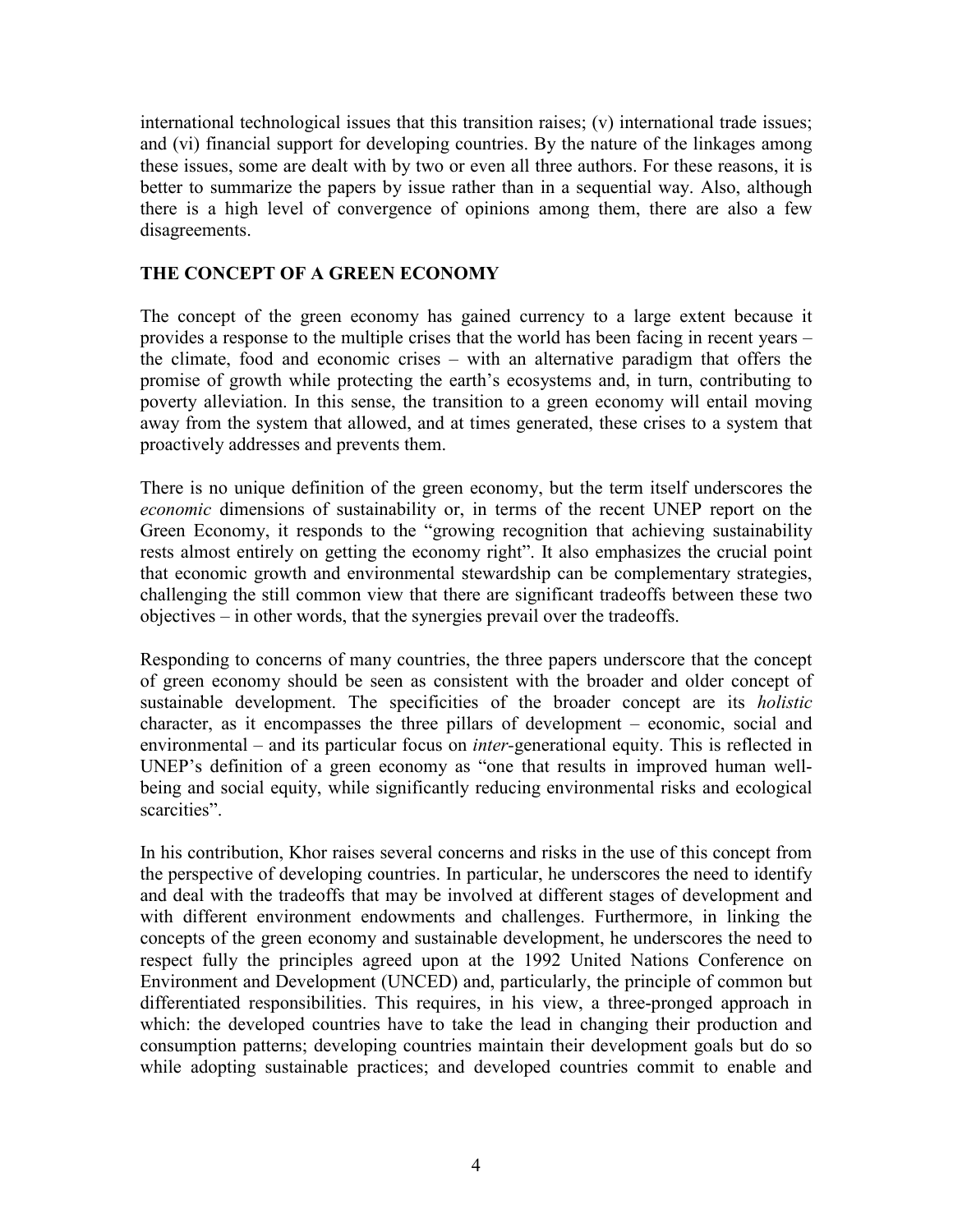support the developing countries' sustainable development through finance, technology transfer and appropriate reforms to the global economic and financial structures.

Khor also presents several risks that may be associated with the misuse of the concept of the green economy. The first risk is that it could be defined or operationalized in a onedimensional manner, as purely "environmental". The second risk is that of a "one size fits all" approach, in which all countries are treated in the same manner. There are also a series of risks related to the trade regime, to which we will return below: of using environment for trade protection; of gaining market access through the guise of environment; of developing countries' facing production that is subsidized in the industrial world without being able to impose corrective measures; of limiting the policy space that developing countries have to promote their own green economy sectors; and of facing technical standards that their exporters cannot meet. And finally, he also underscores that the concept of the green economy should not be used to impose new conditionality on developing countries for aid, loans, and debt rescheduling or debt relief.

Therefore, as the concept of the green economy is mainstreamed into the work of the United Nations, the three authors agree that it should be seen in the context of the now familiar concept of sustainable development and placed integrally within this holistic framework of UNCED, the Rio Principles and Agenda 21. This means that, while underscoring the links between the economy and the environment, it should not lose sight of the equity dimensions, including the needs of the poorer members of society throughout the world, the specific needs of developing countries (and of different groups of developing countries) and, of course, of future generations.

## **THE MACROECONOMIC DIMENSIONS OF GREEN ECONOMIC GROWTH**

Ocampo highlights four different macroeconomic issues that must be taken into account in the analysis of the green economy. The first one relates to issues of inter-temporal welfare: how the welfare of future generations is taken into account in current economic decisions, an issue that is relevant for savings and investment decisions today, but has broader implications, as the social discount rate chosen should be used in cost-benefit analysis at the microeconomic and sectoral levels. The second refers to the effects that the degradation of the environment has on aggregate supply, as well as the effects of environmental spending and protection policies on both aggregate supply and demand. The third is the fact that economic growth is always a process of structural change, a fact that is highlighted by the significant changes in the patterns of production and consumption that must be put in place in the transition to the green economy, which in this regard can be characterized as no less than a new technological or industrial revolution. The final one relates to how global initiatives in this area are going to be financed. The first two of these issues are dealt in this section, the third in the next one, while later sections contain the analysis of technology and finance.

The first of these issues relates to the discount rate that is used to value in current economic decisions the consumption (welfare) of future generations and the environmental damages that are being created today but which will fully affect economic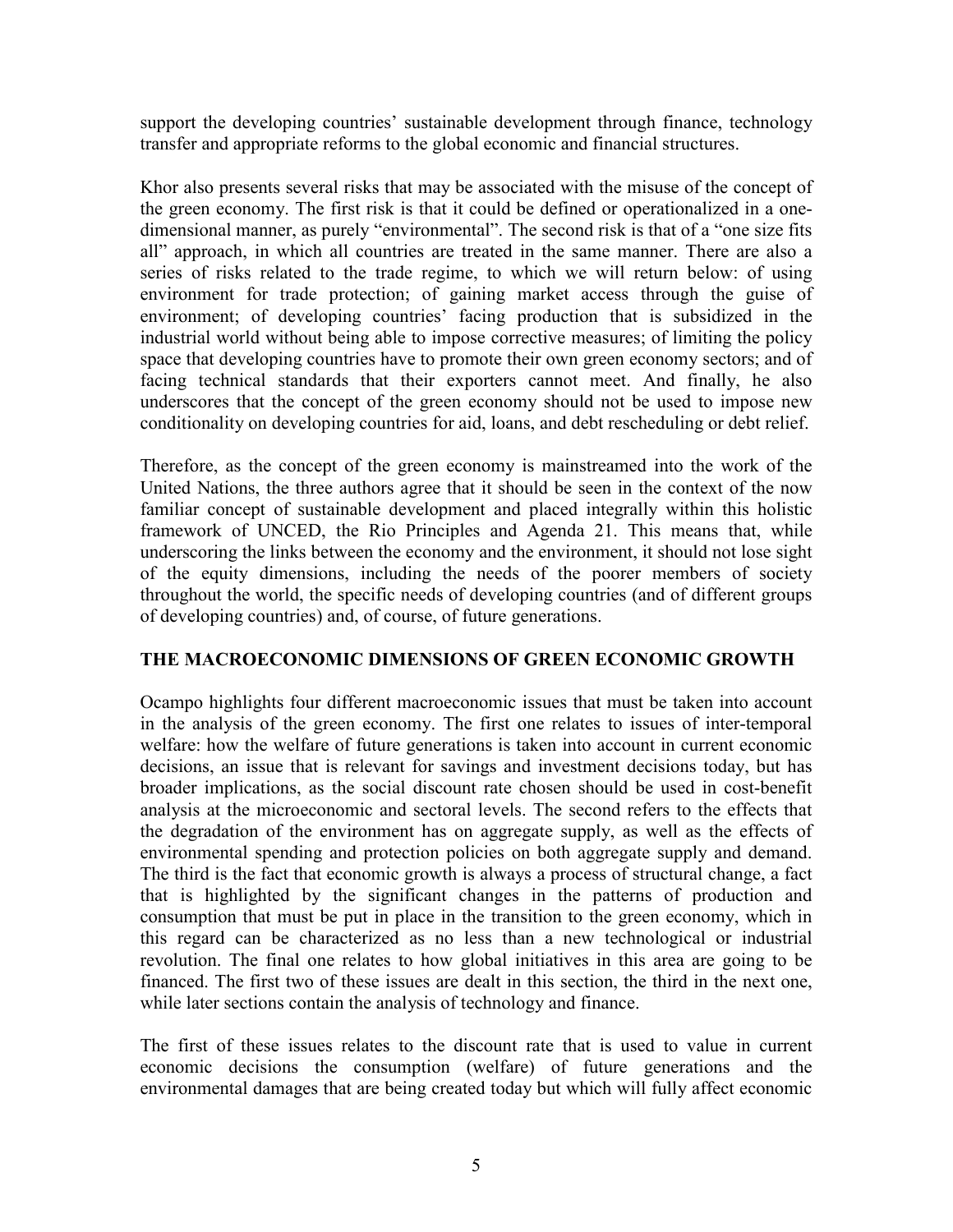activity only in the future – the damages generated by climate change, the loss of biodiversity or the deterioration of water systems, to name a few. The importance of this issue can be best understood in terms of the debates surrounding the Stern Review on the economics of climate change. For example, environmental damage worth \$100 half a century from now would be valued at \$49.90 today using the Stern Review's discount rate of 1.4% a year but only \$5.43 or \$6.88 using the alternative rates preferred by its critics (6 and 5.5%, respectively). Therefore, using a high discount rate significantly reduces the social profitability of taking mitigation actions today, favoring delayed action or even no action at all. For this reason, a high rate of discount reduces the attractiveness of savings and investing today to benefit the welfare of future generations.

This implies that social discount rates used for the analysis of optimal economic growth paths and associated savings and investment decisions are inherently linked to ethical debates on inter-generational equity. On these grounds, Ocampo justifies the use, by Stern and supporters of strong environmental action, of social discount rates that are below (in fact well below) market rates. Indeed, he argues that full inter-generational equity calls for the use of a discount rate equivalent to the expected rate of technical change (say on the order of 1.5 to 2%). This also implies that savings and investment today to reduce environmental damages must be increased to benefit future generations. A complementary argument is that strong action today insures future generations against the asymmetric and non-linear effects that certain developments can have on the ecosystem (i.e., the fact that the risk of losses associated with climate change or the extinction of species, among others, is higher than the probability of a more favorable outcome than those being projected), including the rising likelihood of extreme events (catastrophes). As indicated, this implies that microeconomic and sectoral cost-benefit analysis of relevant environmental investments should be evaluated using low social discount rates

Macroeconomic considerations also indicate that green investments have a dual positive economic effect, on aggregate supply and demand. In the first case, the recent Green Economic report by UNEP shows that a strategy of reallocating investments towards the green economy may lead to slower potential economic growth for a few years, as renewable natural resources are replenished (an effect that can be strong in some sectors, such as fisheries), but will result in the long run in faster economic growth. Furthermore, investments in the green economy also reduce downside risks of adverse events associated with climate change, energy shocks, water scarcity and loss of ecosystem services. They will also result in the long term in increased employment, as green investments are generally more employment intensive, and have direct benefits in terms of poverty reduction. The latter is particularly true in the case of agriculture, where green technologies will tend to improve the agricultural productivity of rural smallholders.

A full consideration of the fact that green investments today will also increase aggregate demand gives an even more positive macroeconomic picture. Indeed, such investments can help increase economic activity and employment in the short-run, a much needed action for industrial economies that are still characterized by high levels of unemployment. This positive effect may even counteract whatever adverse aggregate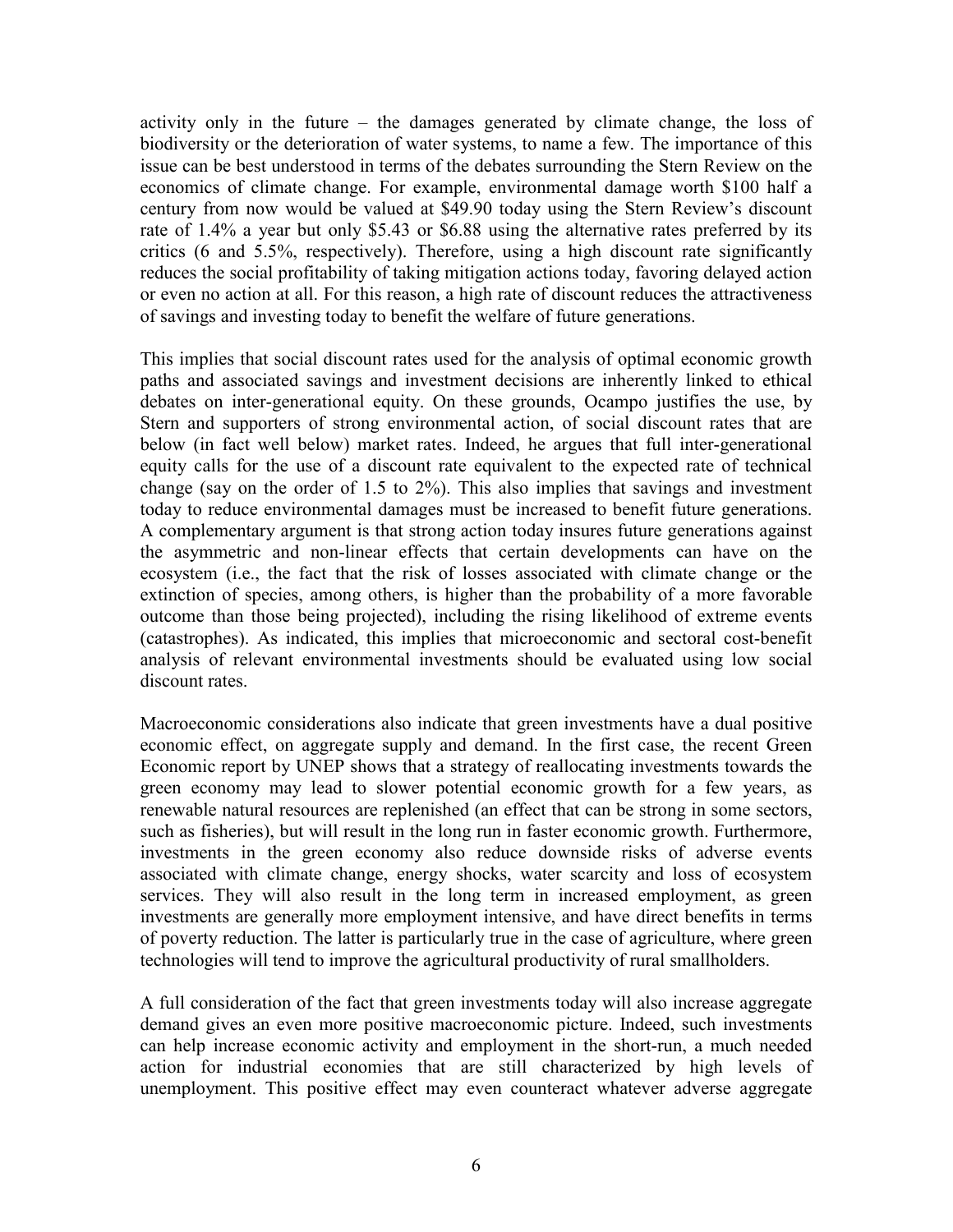supply effects those investments can have in the short term. In turn, to the extent that investment is embodied in new equipment or leads to learning-by-doing, higher investment induces productivity growth, reinforcing long-term growth. Obviously, the composition of the demand stimulus must be carefully chosen to reinforce sustainable development: certain types of consumption and investment must be restricted to avoid excessive resource depletion and waste, whereas environmentally-friendly investment and consumption should expand.

## **DEVELOPING COUNTRIES' GREEN DEVELOPMENT STRATEGIES**

The third macroeconomic dimension highlighted by Ocampo comes from recognizing that economic growth is nothing else but a process of structural change: one in which some activities expand, based on new technological knowledge, while others contract. In this "structuralist" view, those changes are not just a byproduct of growth but their prime mover: development is nothing other than the capacity of an economy constantly to generate new dynamic activities. This view is essential because the transition to the green economy involves no less than a technological revolution, and will have deep impacts on production structures as well as on consumption patterns.

These structural transformations have two types of implications. Since new technologies are largely going to originate in the industrial countries, there are a series of international issues related to how these technologies are disseminated, what changes in trade patterns they will generate and what mechanisms will be put in place by the international community to guarantee that this process will benefit all countries. These issues are dealt with in later sections. Here we will concentrate on a second set of issues that relate to the domestic policy response by developing countries.

The major implication in this regard, which is underscored by the three authors, is that active development strategies must be put in place to drive the transformation towards new dynamic green activities. This strategy can be called as an investment-led strategy, or an active industrial and technology policy. In the latter case, it must be emphasized, however, that it involves not only manufacturing or industry but the whole range of economic activities (agricultural transformations, for example, are critical). For this reason, "production sector policies" could be a better term than industrial policies. Developmental states must be at the center of these strategies, but they must be designed to encourage strong private-sector responses. In Khor's terms, the state has traditionally had a strong developmental role in developing countries: it now has to take on a *sustainable* development role.

In the view of the three authors, the core of this strategy should be a strong technology policy with a focus on adaptation and dissemination of green technologies (an issue that will be dealt with more extensively below) and the treatment of green economic activities as "infant industries" that require appropriate support (subsidies, preferably time-bound, access to credit and perhaps some level of protection). In Cosbey's view, a wise industrial policy requires giving preference to new public and private investment that contribute to sustainable development: investment with good prospects for generating backward and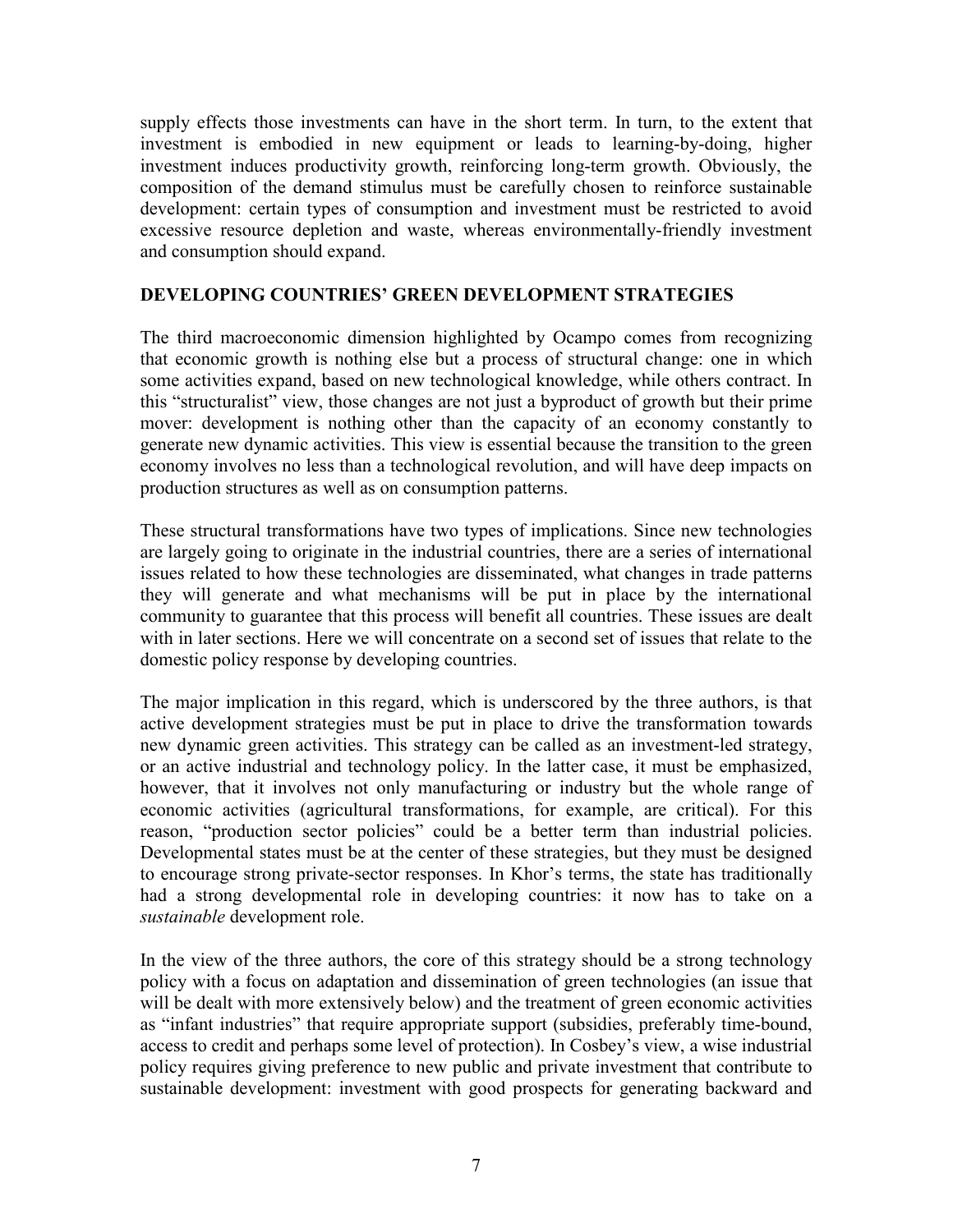forward linkages in the economy, and which aligns with countries' development priorities. In the end, he argues, governments looking to support domestic green sectors will inevitably pick losers as well as winners, but this should not be a blanket admonition against trying, as we have a rich history on which to draw in judging what works and what does not. These actions should be supported by public sector investments that develop the necessary infrastructure and provide access to basic energy and water and sanitation for the poor.

Needless to say, besides encouraging faster economic growth, the strategy must also incorporate sustainable development principles and practices. The set of related issues is extensively analyzed in Khor's contribution. It includes regulation, pricing policies, taxes and subsidies to limit pollution and emissions and to control over-exploitation of natural resources and making prices better reflect environmental values, as well as mainstreaming environmental criteria in government procurement policies. In his view, this principle should also be incorporated in the pricing of public services, but in such a way as not to penalize the poor, especially when the products or services concerned are essentials. Thus, if water is generally underpriced, when revaluing its price a system of differential pricing should be put in place that ensures access for the poor. Public expenditure on restoring damaged ecosystems (such as forests, hillsides, water catchment areas and mangroves) is also important.

One of the crucial issues is the right of rural communities to a clean environment that enables them to have a sound basis for their livelihoods and their living conditions. One of the most serious potential effects of global warming will be the lower productivity of agriculture in developing countries. For the same reason, however, poor rural communities are also among the main beneficiaries of the green economy. Sustainable agricultural production methods have great mitigation and adaptation potential, particularly with regard to topsoil organic matter fixation, soil fertility and water-holding capacity, and increasing yields in areas with medium to low-input agriculture and in agroforestry. In this context, paying farmers for carbon sequestration may be considered a "triple dividend" policy, as carbon dioxide is removed from the atmosphere (mitigation), higher organic matter levels and moisture retention in soils enhance their resilience (adaptation), and improved soil organic matter levels lead to better crop yields (production).

This issue is also related to "food security", a term that has shifted back to the traditional concept of greater self-sufficiency and increased local food production. This may require, in Khor's view, putting back many institutions that were dismantled in developing countries due to structural adjustment policies: those that assisted farmers in marketing, credit, subsidies, infrastructure, and protection. It should also include international trade reform that sufficiently reduces or removes harmful agricultural subsidies in the developed countries, while enabling developing countries to have special treatment and safeguard mechanisms to promote their small farmers' livelihoods.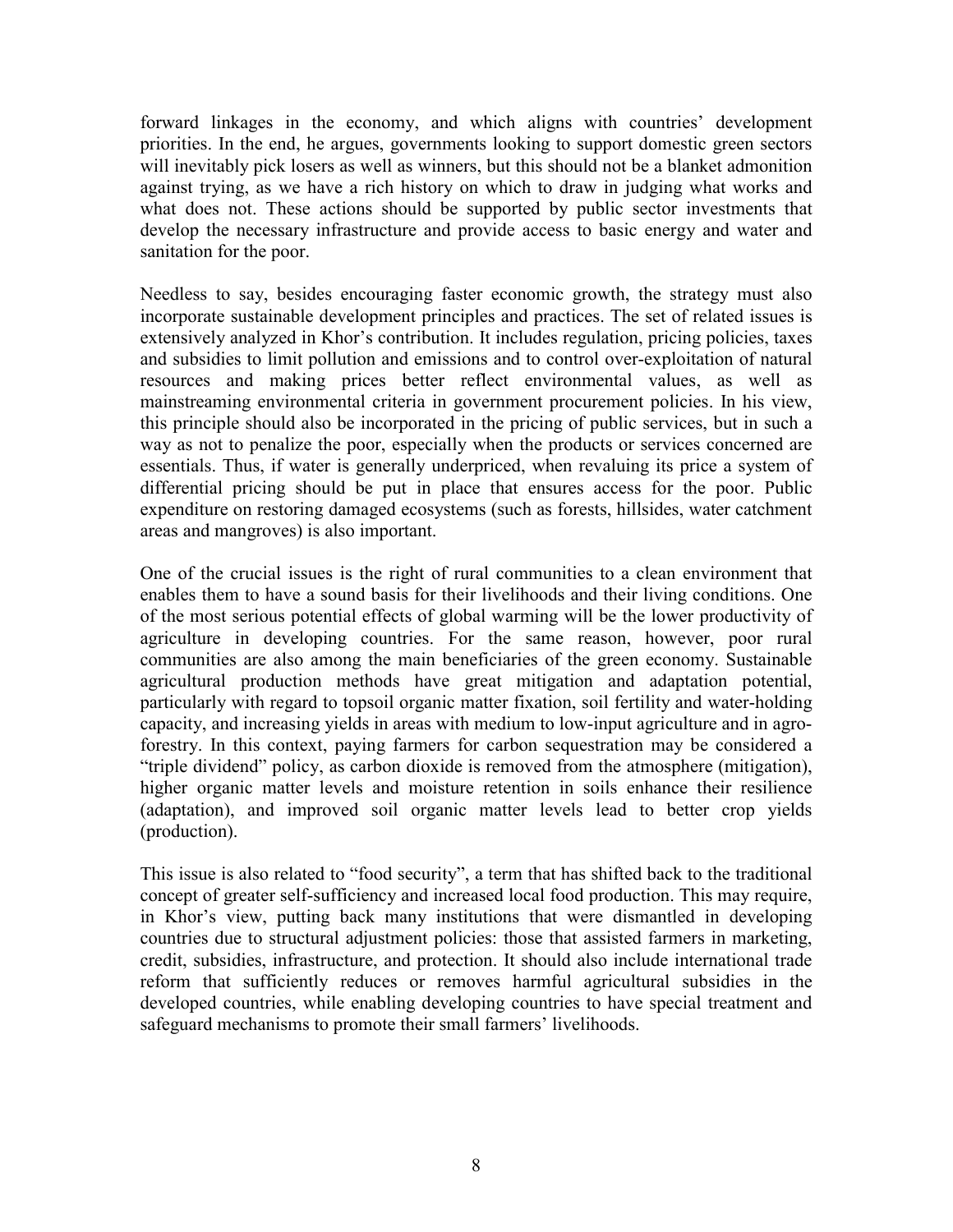#### **DOMESTIC AND INTERNATIONAL TECHNOLOGY ISSUES**

Ocampo points out that the technological revolution surrounding the green economy is likely to differ from previous processes of this sort in at least three major ways. First of all, government policy is going to play a more central role than in past industrial revolutions. Secondly, given the level of integration of the world economy today and the fact that it is responding to veritable global challenges, the associated technological change is going to be essentially a global process, with specific international institutions playing a fundamental role in coordinating international cooperation. Thirdly, it will take place under the prevalence of intellectual property rights which are stronger and enjoy global protection under the TRIPS Agreement (Trade-Related Aspects of Intellectual Property Rights) of the World Trade Organization (WTO).

This raises essential issues as to who will benefit from technological change, in terms of being at the center of research and development efforts, and generating new economic activities and linkages with the rest of their economies. The available evidence indicates that most innovation in climate mitigating technology does take place in industrial countries and that, therefore, firms from those countries are the main holders of intellectual property rights, but a number of major developing country firms (from Brazil, China and India, in particular) have already gained some market share in new technologies. Given the center-periphery character of the process of technology generation, an important concern relates to whether this process will generate new forces for international inequality associated with the uneven technological capacities that already exist, both between industrial and developing countries but now also among developing countries.

A critical issue here, underscored by both Cosbey and Ocampo, is that, aside from the very large disparities in capacities to generate technology, technological absorption on the recipient side is always an active learning process. So, a central aspect of technology development and transfer is building local capacity so that developing countries can absorb, adapt, diffuse into the domestic economy and eventually design new technologies. Government support is thus essential to create national systems of innovation. This requires mechanisms to disseminate the technology, such as agricultural extension services for green agricultural technologies and similar mechanisms to spread knowledge about better building practices to household and construction firms, and about energy-saving technologies to small and medium-sized manufacturing firms, to mention a few. It also requires growing public, academic and private research and development (R&D) and engineering teams that adapt imported technology and eventually contribute to generate new technology.

In any case, given the fact that most developing countries will be technology followers, there is a need to develop global institutional arrangements that increase international cooperation and collaboration on research and development in all areas relevant for green growth, and accelerate the spread of those technologies to developing countries. According to all three papers, an important measure to promote sustainable development is to expand the space for technologies in the public domain, and to stimulate the transfer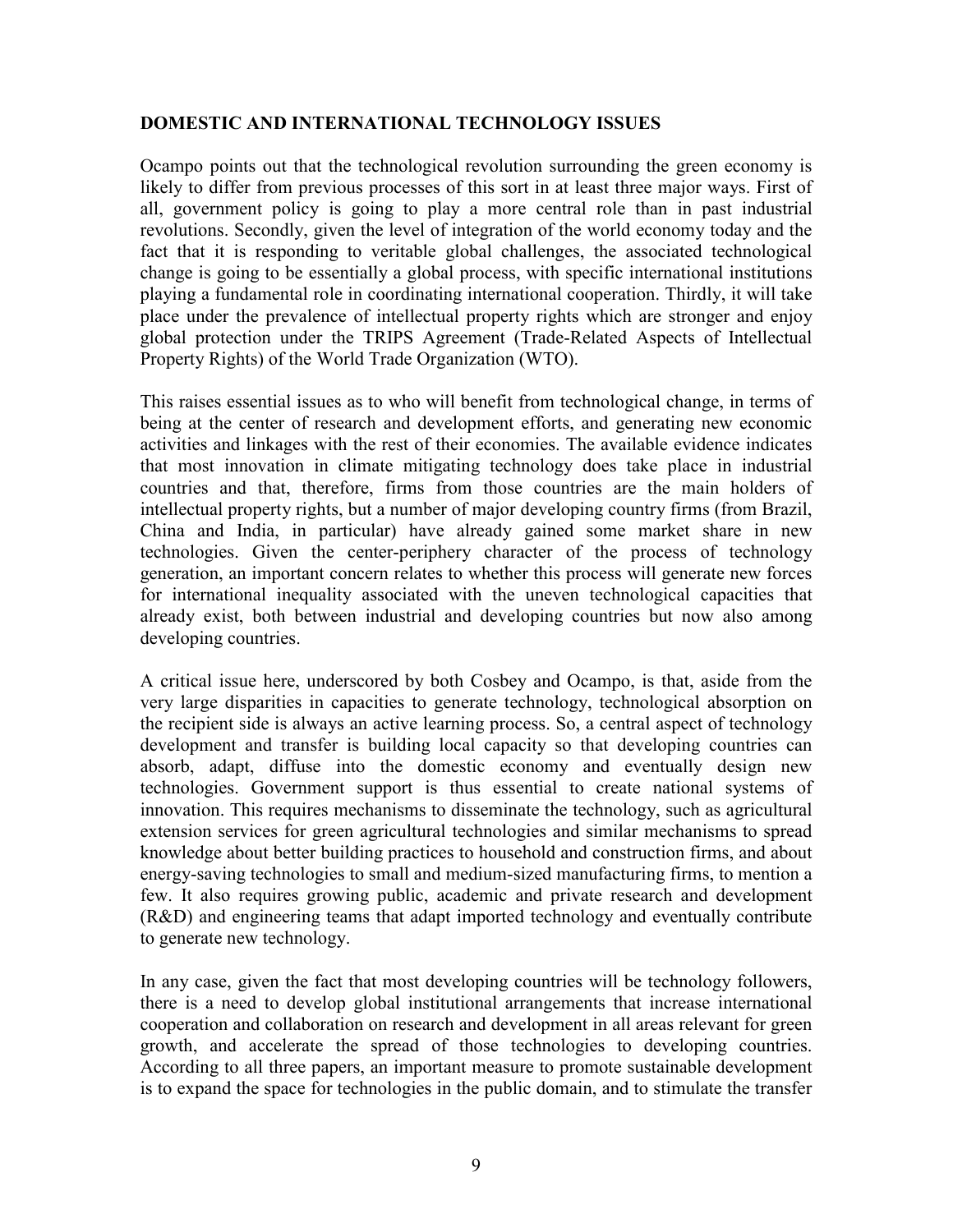to developing countries of publicly-funded technologies. Industrial countries should influence the flow of such technologies directly, or through requiring the private sector and public institutes that receive R&D funding from government to be more active in transferring technologies to developing countries. At the international level, there can also be public funding and joint planning of R&D programs, following for example the model of the Consultative Group on International Agricultural Research (CGIAR). Products and technologies emerging from such publicly funded programs should be placed in the public domain. A network of technology experts in various areas should be made available to advise developing countries, as well as designing a model R&D cooperation agreement, global demonstration programs, knowledge-sharing platforms, and a global database on freely available technologies and best practices in licensing.

The three authors also share a common view about the implications that this has for intellectual property rights (IPRs) and, particularly, the extent to which they clash with the public good character of knowledge. In Cosbey's formulation, there has always been a moral argument for developed countries to engage in technology cooperation, to help developing countries access and assimilate the technologies they need for development, but the arguments become even more compelling in the context of technologies that are urgently needed to avoid environmental problems that have a global scope, such as climate change and biodiversity loss. Furthermore, as he argues, it is impossible to describe a single IPR regime that suits all countries at all stages of development.

In the interests of building a global green economy, IPR regimes should be tailored to countries' development status. In Cosbey's view, even at low levels of development IPRs play an important role. They may result in more imports of high-tech goods that, in themselves, represent technology transfer – goods that exporters would be reluctant to export to countries with weak protection. Similarly, they might result in increased incidence of firm-to-firm licensing of technologies, which in its own way results in increased domestic technological capacity.

However, a delicate balance must be struck between these advantages and the costs that IPRs have for technologically-dependent countries. For this reason, the three contributions call for reforms of the global intellectual property regime that would: include broader room for compulsory licensing (replicating this and other aspects of the WTO Doha 2001 agreement on IPRs and public health), strengthen patenting standards (particularly standards of breadth and novelty), limit the length of patent protection, and allow innovators to use existing patented knowledge to generate new innovations.

## **INTERNATIONAL TRADE AND INVESTMENT RULES**

Changing trade patterns will be an essential part of the structural change surrounding the transition to the green economy. This restructuring brings potential economic benefits to developing countries by opening up new export opportunities. Indeed, as Cosbey points out, the growth in environmental goods and services (variously defined) has tended to exceed growth of merchandise exports since at least the mid-1990s as well as growth of GDP. However, there are also risks. Although, some developing countries – notably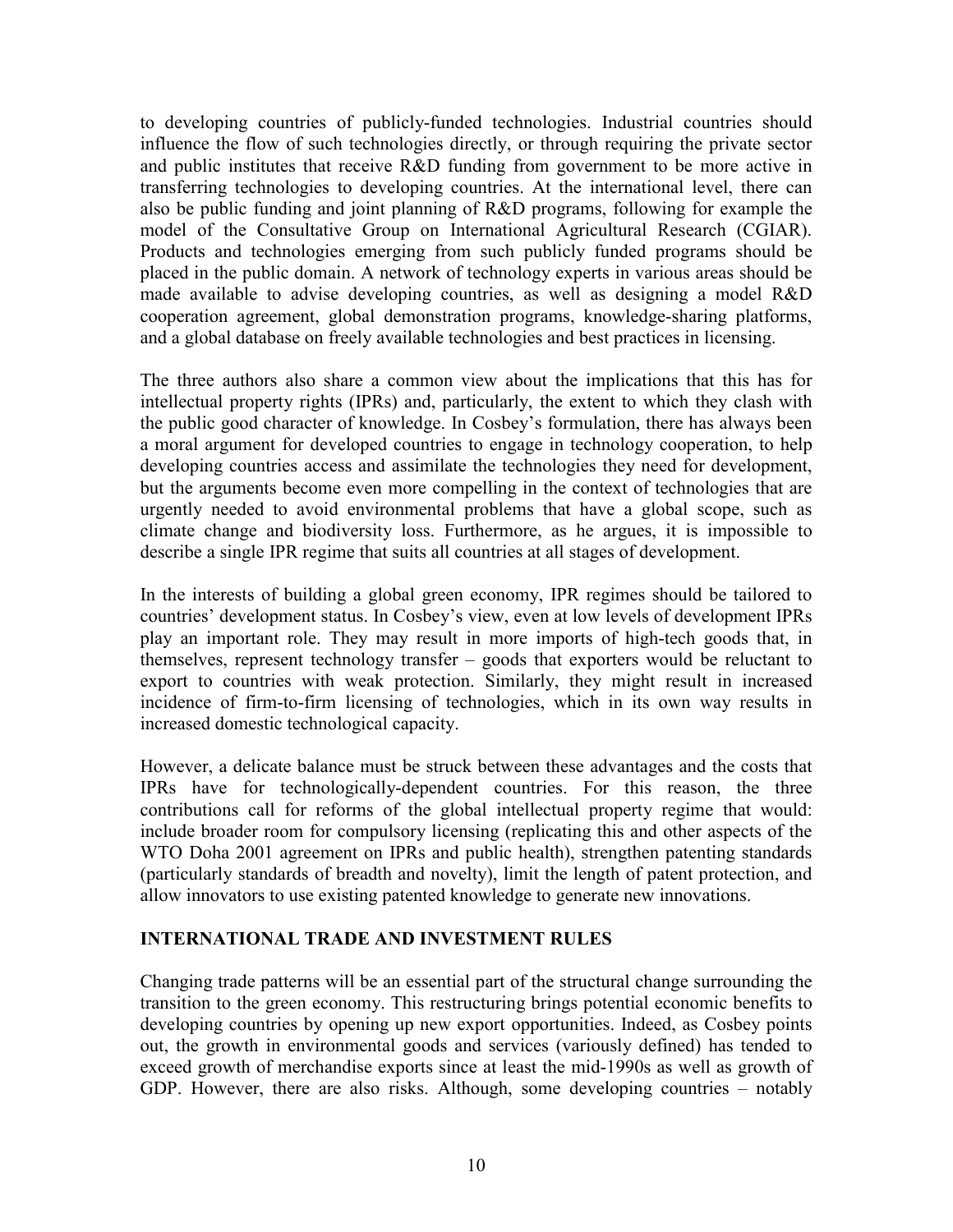China, but also India and Brazil – are participating dynamically in these markets, most environmental goods are produced in industrial countries. Also, as already pointed out, new trends also pose risks associated with using environment for protectionist purposes, including the undue use of subsidies and technical standards, and limiting the policy space that developing countries have to promote their own green economies.

As Cosbey argues, one obvious way trade policy might help in the greening of economies is by lowering tariff and non-tariff barriers to goods such as wind turbines and efficient light bulbs, and services such as environmental engineering. However, Khor claims that some developed countries may be attempting, through the categorization of certain goods and services as "environmental", to eliminate the tariffs of unrelated goods in WTO negotiations. In turn, he argues in favor of developing countries retaining some room for protection to develop their own environmental goods and services and support their diversification efforts.

Both Cosbey and Khor also cautioned against the use of environmental standards as a new form of protectionism. The clearest case is that of border carbon adjustments, which would operate in practice as additional import tariffs and should thus be rejected. In addition, Cosbey argues that regulations, standards and prohibitions based on production and processing methods (PPMs), which are not necessarily protectionist, may be easily specified in ways that provide undue advantage to domestic producers. They include carbon footprint labels, or labels that display the amount of greenhouse gases a product emits over its life cycle. More generally, environment-related product and process standards, regulatory regimes and restrictions are steadily ratcheting up in industrial economies, and private buyers in these countries are also developing a parallel set of related standards and codes.

The rise of these standards has major implications for developing country exporters. Governments should thus focus on enabling exporters to meet such standards, working with the private sector to communicate the content of the regulations and to help firms identify, acquire and assimilate the technologies needed to meet them. Governments can also help build accredited national or regional capacity to test and certify goods as compliant; this includes building laboratories, working with foreign accreditation bodies, supporting technical training, etc. They can also design domestic standards that are not too far from those required internationally, which would help build up private sector capacity to export successfully to demanding key markets and result in less local pollution, resource use and waste. At the international level, however, the plethora of product energy performance standards, testing procedures and labeling requirements used in different markets creates a barrier to export. Harmonizing these standards would thus be a huge boon, in particular for small and medium sized exporters.

The support given by industrial countries to green industries, including for R&D, though essential for the transition to the green economy, also raise some concerns. In Cosbey's terms, there is nothing close to international agreement on the propriety and ideal character of such support, which is thus liberally granted by developed and developing countries alike. Furthermore, while there are rules in this area, there is a divergence of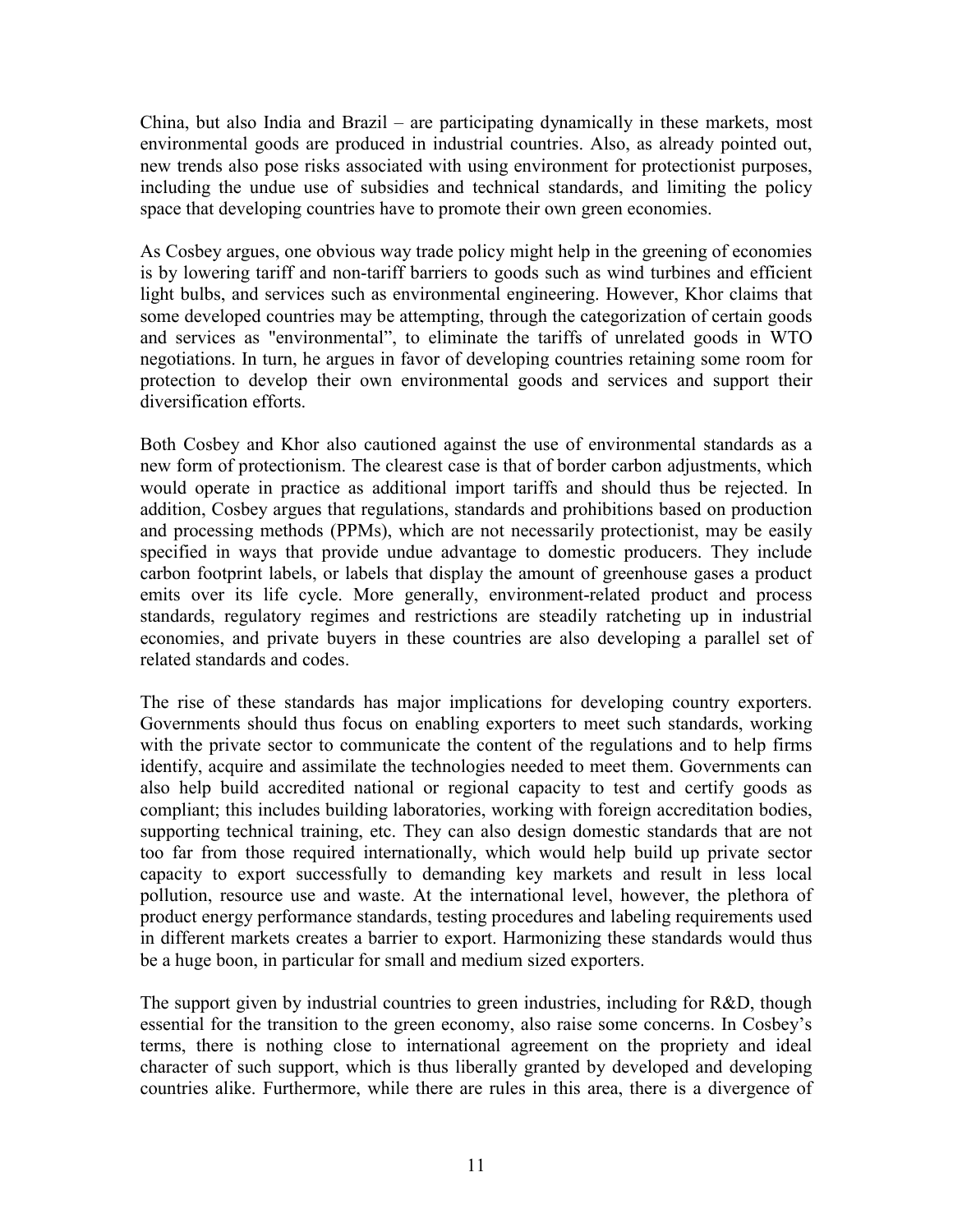opinion among the three authors about what WTO rules say, which reflects a broader policy debate. Although we could wait for clarity from the WTO dispute settlement process, this would not give policy makers certainty about what they can and cannot do. Furthermore, Cosbey argues that when rule-breaking is a widespread practice, as he thinks it is in this area, it seems unwise to use this mechanism, as any WTO dispute settlement decision risks looking anti-environment, anti-development, or both. Far better would be to hammer out some agreement (whether inside or outside of the WTO) that would identify best practice in the application of such support that is consistent with fair international trade.

Overall, there is broad agreement that technical standards and subsidies are essential for the transition to the green economy, but there is the possibility, as Khor argues that, through particular and narrow definitions of the trade-environment link, powerful nations could try to shift the economic burden of ecological adjustment to the weaker parties. A particular challenge is this regard is the interpretation of GATT Article XX, which allows countries to take measures contrary to the GATT rules on certain grounds, including measures "necessary to protect human, animal or plant life or health" and measures relating to the conservation of exhaustible natural resources.

Aside from these considerations, some countries will lose markets and/or suffer worsening terms of trade under a green economy. Any policies that help them successfully diversify away from known long-run losers would be essential for their success in a global green economy. A major concern here is obviously the commodity dependence of a large number of developing countries, particularly in Africa, the Middle East and Latin America. However, the best way to face the structural diversification efforts is to start by relying on capabilities and assets they already possess. Thus, Cosbey argues, for economies that rely heavily on extractives, the most feasible near-term course is to focus first on process improvements to existing activities, though clearly understood as a step in building up different classes of activities.

Finally, for Cosbey, the existing international investment "regime" – a web of over 2,700 bilateral investment treaties, investment provisions in a growing number of free trade agreements, and a host of firm/project-specific host government agreements – poses additional challenges. The first is that the plethora of agreements does not help states discriminate between desirable and undesirable forms of investment; in fact, some provisions in these agreements may actually act as obstacles to that sort of discrimination. Even more troublesome is the fact that, over the past decade, private sector actors have increasingly used dispute settlement provisions under these agreements to compel states into binding arbitration, arguing that new environmental regulations amount to an expropriation of their investments, or that they violate provisions on fair and equitable treatment by changing the rules of the game. This inappropriate interpretation of investment protection regulations must be unmistakably corrected. Furthermore, the Agreement on Trade-Related Investment Measures (TRIMS) under WTO, and most investment agreements, also prohibit the use of performance requirements. Cosbey argues that, where such measures can be shown to work in fostering new innovative global players, prohibiting them could constitute an obstacle to achieving a green economy. So,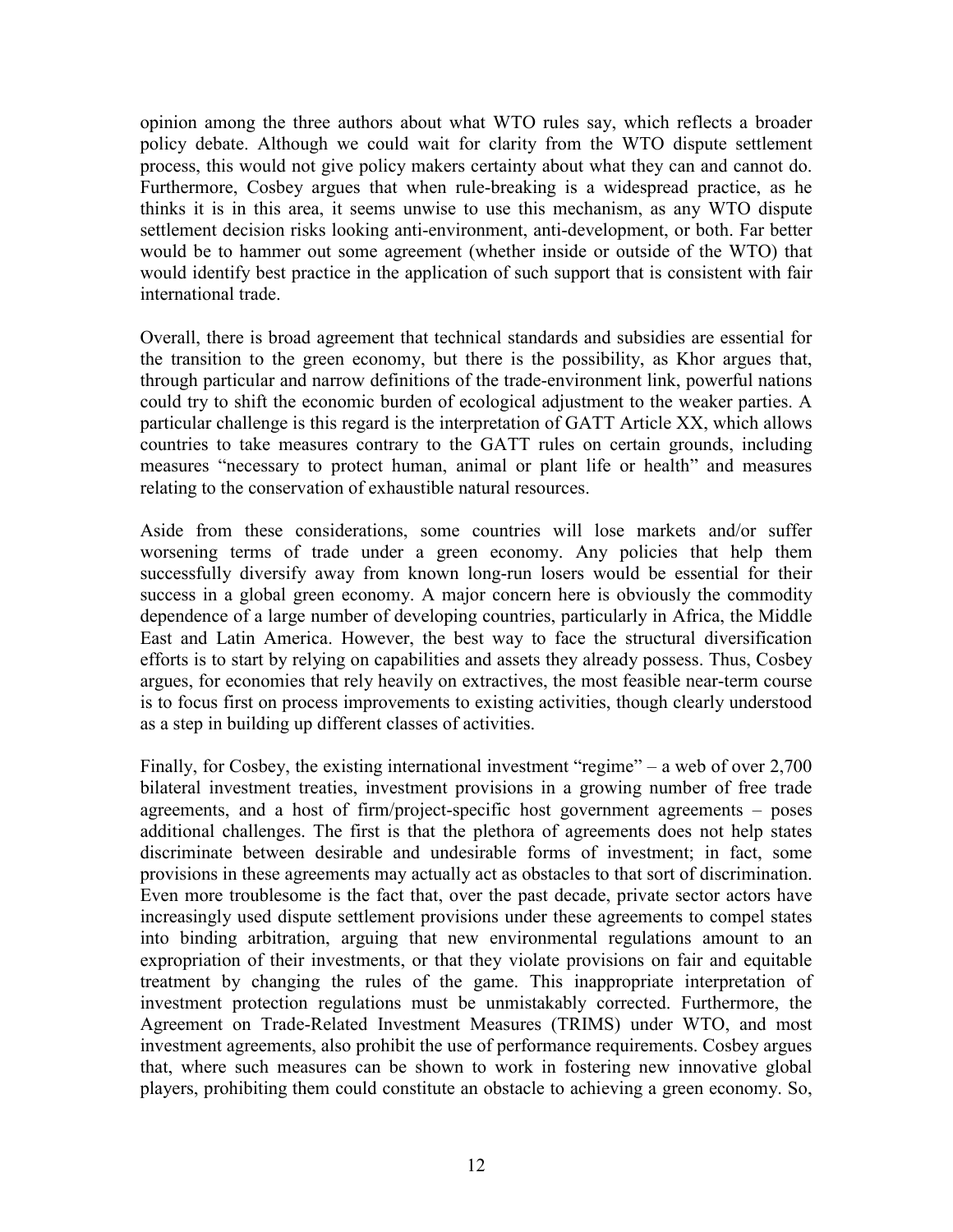as in the area of subsidies, it may be better to reach fresh international agreement as to what should be acceptable (and/or best) practice in this area in the pursuit of the green economy.

# **FINANCING DEVELOPING COUNTRIES' GREEN ECONOMIES**

There are diverging estimates of the resources needed for the transition to the green economy, which Ocampo and Khor summarize in their contributions. Based on these estimates, the recent Green Economy report by UNEP proposes a \$1.3 trillion (2% of world GDP) target for green (public plus private) investments. Close to three-fifths of this sum would be invested in energy efficiency – particularly in buildings, industry and transport – and renewables; the remainder would be invested in tourism, water, agriculture, fisheries, waste management and a small amount in forestry. The resources allocated to energy, of slightly over 1% of GDP, are broadly consistent with estimates by Stern for a scenario for emissions of 450 ppm  $CO<sub>2</sub>$  by 2050. Over half of the estimated needs will come from developing countries, particularly in the area of energy, where the greatest expansion of demand is projected. Compared with these needs, UNFCCC calculations of financial needs for adaptation are of a much smaller order of magnitude: 0.04-0.15% of world GDP by 2030, but there are larger estimates.

In this context, the commitment reached in the recent UNFCCC conferences of the parties of mobilizing \$100 billion a year by 2020 to address the needs of developing countries (which could include some private funds) is characterized by Ocampo as encouraging though at the low end of existing estimates, whereas Khor considers it far from adequate. In Ocampo's view, these resources should be additional to those that should be designed to pay for environmental services, including in particular those provided by natural forests – a mechanism that is being discussed through the initiative to reduce emissions from deforestation and forest degradation (REDD).

Khor and Ocampo argue, along with several developing countries and many civil society groups, that carbon offsets that enable developed countries to pay for pollution rights and escape from having to reduce their own emissions should not be counted towards the contributions to the global climate fund. Khor adds, in this regard, that the system is open to fraudulent practices, generates the danger of creating new financial speculative instruments and raises concerns about the unethical and social implications of transforming nature into a commodity. He also argues in favor of the use of Special Drawing Rights (SDRs) for purposes of supporting developing countries for sustainable development activities which, in his view, is an attractive alternative in a period when government budgets in developed countries are coming under stress.

Developing countries have insisted in various fora on the principle of "adequate, new and additional" international financial resources for sustainable development, including environmental activities, to which the concept of predictability should be added. Since the monitoring and implementation of international financial obligations have been extremely weak in the past (in relation to Official Development Assistance, ODA, in particular), clear mechanisms in both areas should be designed. No unrelated and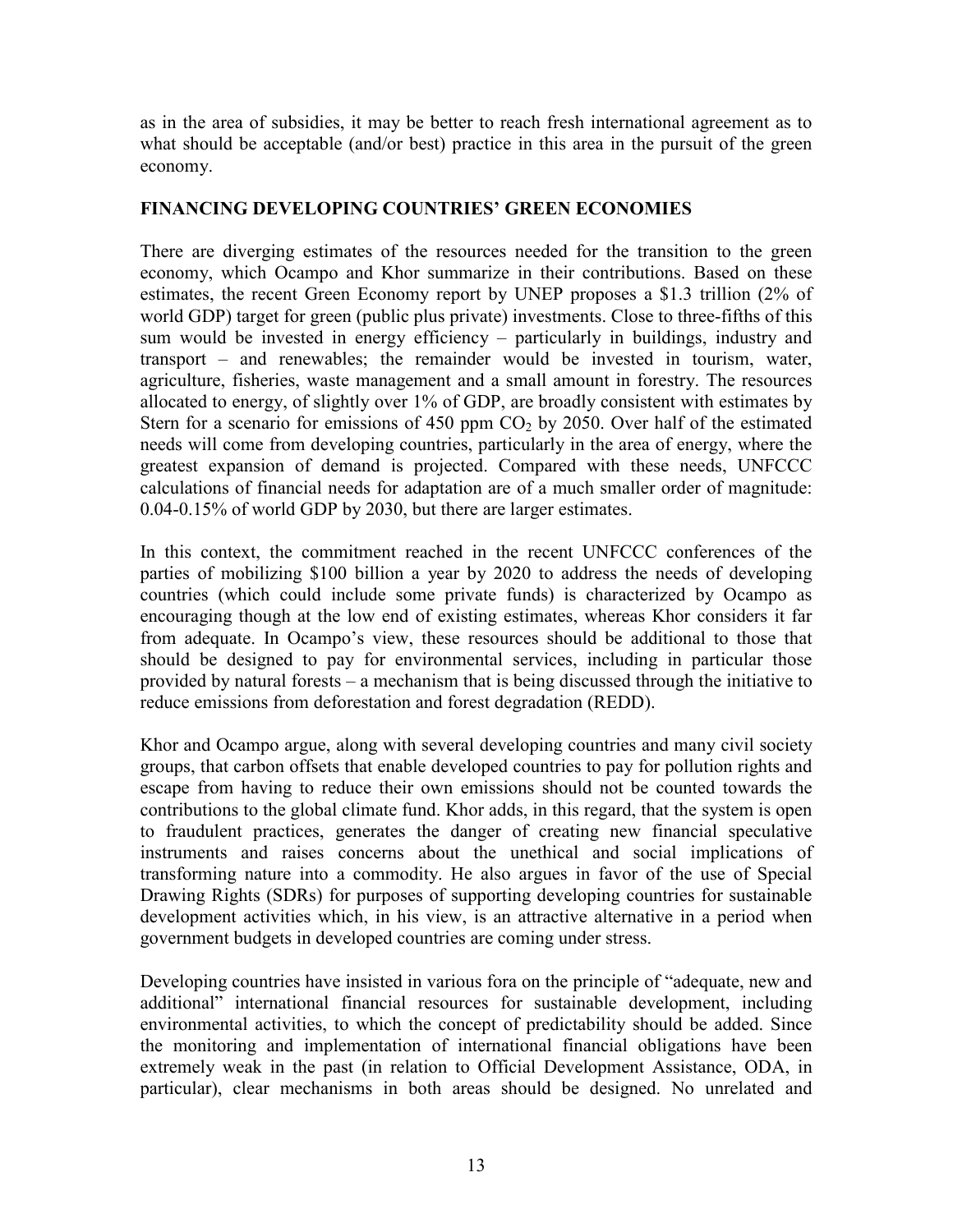unnecessary conditionalities should be attached to the use of these funds, nor should the environment serve as an excuse to add additional conditions for ODA aid, loans, debt rescheduling or debt relief.

According to Ocampo, the priority in the allocation among developing countries should obviously be given to the poorest countries, as well as those more likely to be affected by climate change (which may be the same). Given the large synergies between poverty alleviation and the green economy (most particularly in sustainable agriculture, water and sanitation), there may be "double" and even "triple dividends" in funds allocated for development purposes to the poorest countries (social and environmental, but also possibly economic). However, beyond these allocations to the poorest countries and those most likely to suffer major environmental disruptions, a strong case can also be made for transfer-like resources for middle-income countries to help them contribute to the provision of global public environmental goods. Similarly, the financing of access to basic services for the poor represents a limited amount of resources and should thus be included as part of a "no excuses" global financial scenario. In the allocation of funds across different economic agents in recipient countries, priority should be given to public sector infrastructure investments that are critical to the transition to the green economy. Households should also be a major target of financing, particularly to support energyefficient housing and appliances, including subsidies that could be financed with taxes on energy use.

In macroeconomic terms, an effective international transfer of resources implies that recipient countries should be running current account deficits, but they may not be willing to do so for strict macroeconomic reasons (avoiding exchange rate overvaluation and preventing crises). This has major implications for the design of financing facilities to support developing countries' efforts to build a green economy. The major implication is that priority should be given to financing programs that generate strong synergies with domestic efforts and avoid raising costs associated with the new strategy. Perhaps the most important are global financial efforts that facilitate the free or low cost access to technology: global financial technology funds that create knowledge that is made available as a public good, public sector purchase of relevant technology that is also made freely available, technical assistance in building technology capabilities, and human capital formation. A second area may be mechanisms that facilitate long-term domestic financing in developing countries, thus overcoming its short-term bias. One possible way would be to use the capitalization of multilateral development banks to expand considerably their bond issuance and lending in the domestic currencies of the developing countries, and to support activities that contribute to domestic financial development in these countries, particularly domestic development banks' capacity to extend the maturities of available domestic financing.

Those developing countries that run current account deficits will, of course, be ready to absorb the additional financing. But in this case, the major implication is that financing of external deficits should not increase the risk of financial crises, which should be reflected in the provision of transfers rather than loans, or of loans with a grant component. This is particularly crucial for low-income countries. An additional area that becomes very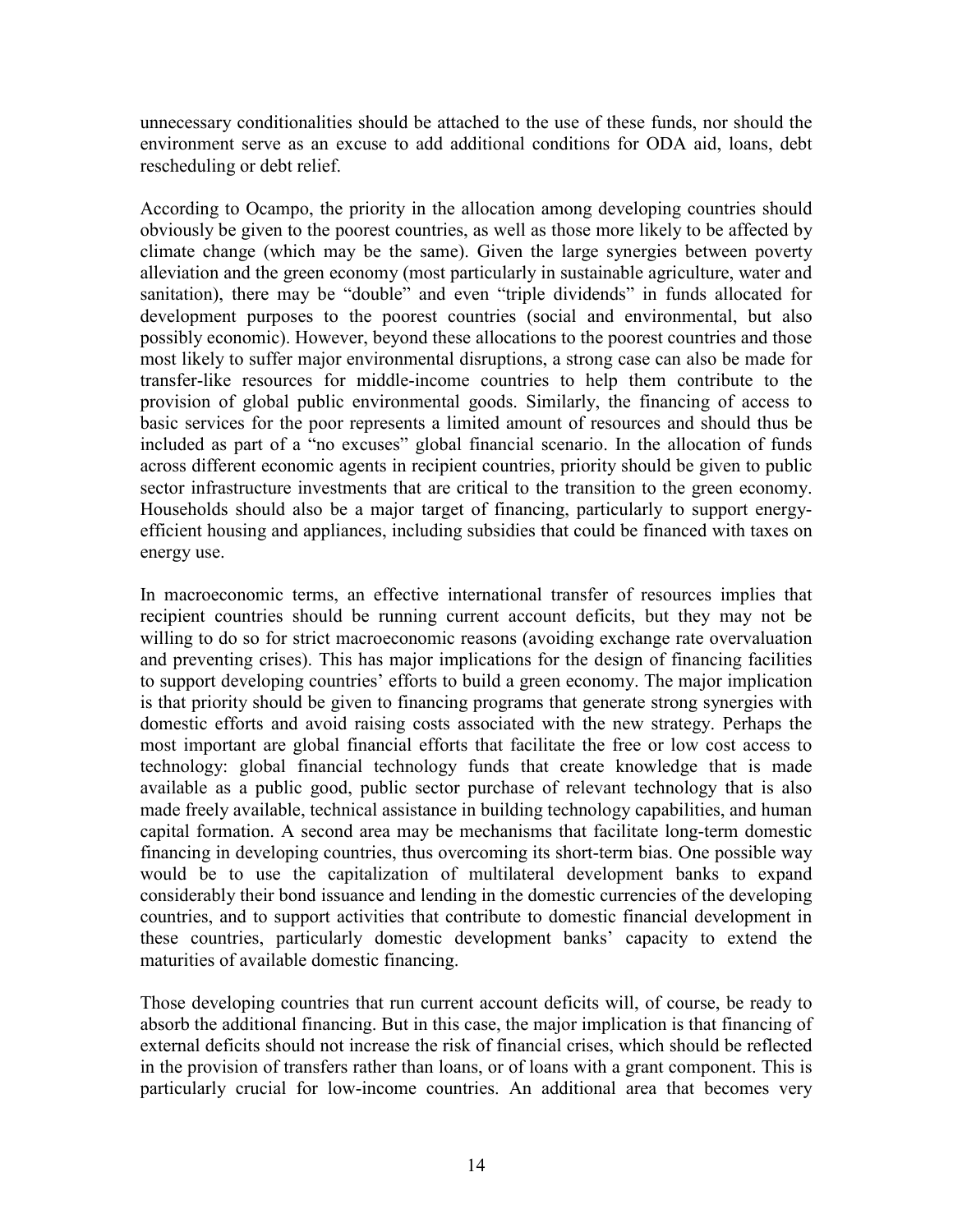attractive is the design of global disaster relief and disaster insurance facilities to manage climate disasters. Such facilities could include insurance premiums but with a grant component that could vary according to the level of development of countries.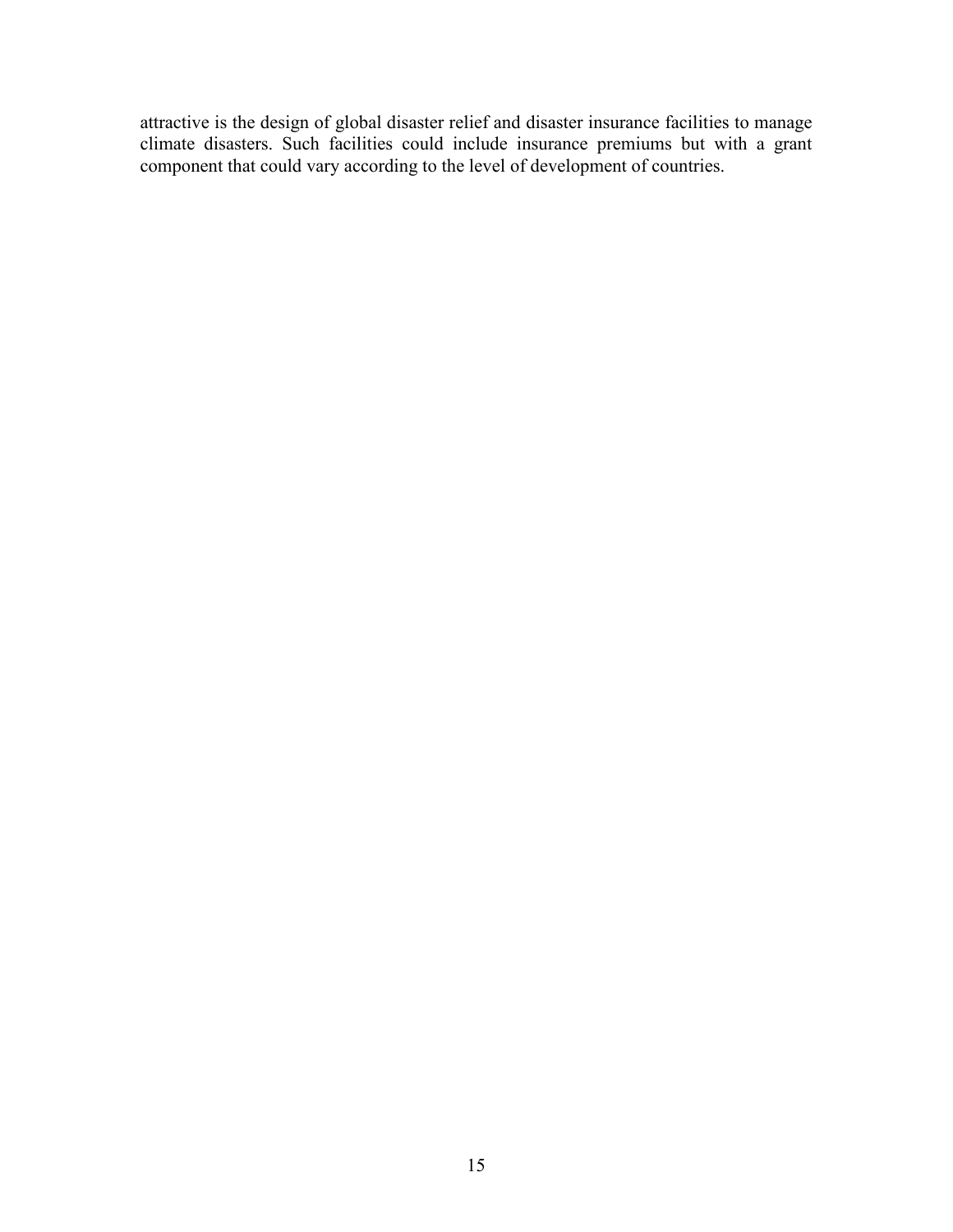#### **The macroeconomics of the green economy**

#### **José Antonio Ocampo Columbia University**

#### **INTRODUCTION**

Under the influence of the United Nations, particularly the United Nations Environmental Programme (UNEP), the concepts of "green economy", "green growth" and "global green new deal" have emerged into the global policy debate (UNEP 2011a, 2011b; Barbier 2010).<sup>1</sup> There is no unique definition of the concept "green economy", but the term itself underscores the *economic* dimensions of sustainability. Thus, the Secretary-General's report to the second Preparatory Committee of the United Nations Conference on Sustainable Development (UNCSD) states that "The concept of green economy focuses primarily on the intersection between environment and economy" (United Nations 2010b: par. 5), and the recent report by UNEP on the green economy makes it clear that the concept responds to the "growing recognition that achieving sustainability rests almost entirely on getting the economy right" (UNEP 2011a). It also emphasizes the crucial point that economic growth and environmental stewardship can be complementary strategies, thus countering the view that still holds a strong influence that there are significant tradeoffs between these two objectives.

Responding to concerns by many countries and analysts (see, for example, Khor 2010), it has been made clear that the concept should be seen as consistent with the broader and older concept of sustainable development, which has been mainstreamed into the work of the United Nations. The specificity of the broader concept is associated with its both its *holistic* character, as it encompasses the three pillars of development –economic, social and environmental—, and its particular focus on *inter-*generational equity, which derives from its original formulation under the Brundtland Commission as development "that meets the need of the present without compromising the ability of future generation to meet their own needs" (World Commission on the Environment and Development 1987: 8). It must be pointed out, however, that some analysts have criticized these definitions for the lack of an explicit reference to the ecological dimensions, understood as the biophysical limits within which society necessarily operates. The environmental dimension of sustainable development should thus be understood in that way.

To achieve the consistency between the two concepts, UNEP has defined the green economy as "an economy that not only improves human well-being and lessens inequality but also reduces environmental risks and ecological scarcities", and as "one that results in improved human well-being and social equity, while significantly reducing environmental risks and ecological scarcities" –i.e. an economy that is "low-carbon, resource efficient and socially inclusive". Also, to make the two concepts consistent, UNCSD has chosen as one of its themes the "green economy in the context of sustainable development and poverty eradication".

<sup>&</sup>lt;sup>1</sup> See also OECD (2010) and, for the origins of the term, Pearce *et al.* (1989).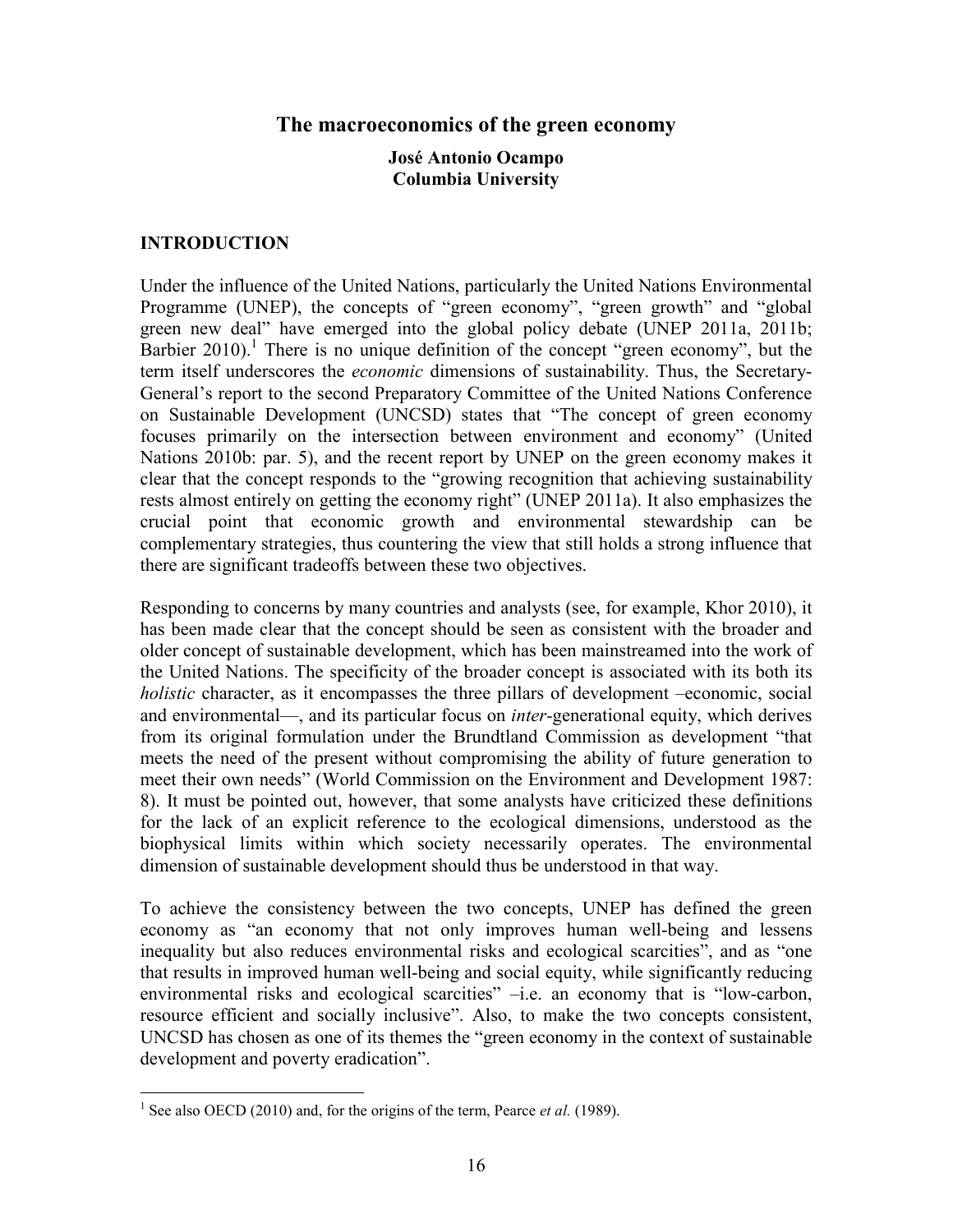To contribute to the preparatory process of UNCSD, this paper focuses on one particular aspect of the green economy: its *macro*economic dimensions –i.e., on issues that concern the effects of sustainability on economies as a whole. This is not an easy task. Most of the massive literature on the links between the economy and the environment focuses on what we could describe as its *micro*economic dimensions and, in particularly, on the role of externalities and different options to correct them (regulations, taxes and/or emissions trading, and subsidies). There is also an equally massive literature on the sectoral dimensions (which can perhaps be termed the *meso*economic dimensions), particularly on the economic implications of the energy system in the face of climate change, but also on forests, water systems, agriculture, fisheries, mining and waste management, as well as the specific urban and rural dimensions of the associated challenges. But there is a less abundant literature on macroeconomic issues.

One way to divide the set of the specific macroeconomic and associated policy issues is to classify them under four different headings. The *first* one relates to how the welfare of future generations is taken into account in current economic decisions, affecting savings and investment decisions today and, more broadly, the social discount rate that should be applied in cost-benefit analyses of investments in environmental sustainability. The *second* refers to aggregate supply and (the much less common) aggregate demand analysis that incorporates environmental investments and constraints. The *third* is the analysis of economic growth as a process of structural change –i.e., as a process that involves significant changes in the structure of production and consumption, which is largely driven by technological change. The *fourth* one relates to the debates on financing the green economy, particularly of developing countries participation in global initiatives in this area. As we shall see, these four approaches are interlinked. They also necessarily interact with the micro and mesoeconomic dimensions of the green economy. This is particularly true of the third approach, but also of the priorities for allocation of funds under the fourth.

It is also important to emphasize that macroeconomic analysis, as outlined, is deeply embedded in distributional debates. They relate, first and foremost, to the intergenerational character of sustainable development. A second set of distributive issues, which are a major concern of this paper, relates to how the opportunities and costs are shared between developed and developing countries –i.e., to distributional issues of an international character. The discussion could be broadened to discuss different categories of countries in both groups but, for reasons of space, there will only be a few references to them. There are also many other subordinate distributional issues associated with the micro and sectoral dimensions, such as who is affected by carbon taxation or high hydrocarbon prices, by the composition of spending, by policies aimed at administering different sectoral policies, etc. Again, for reasons of space, this paper will only make passing reference to them.

The international equity dimensions have been made more difficult by of the overexploitation of ecosystems by industrial countries in the past. This is particularly evident in relation to climate change, where the *accumulated* emissions of greenhouse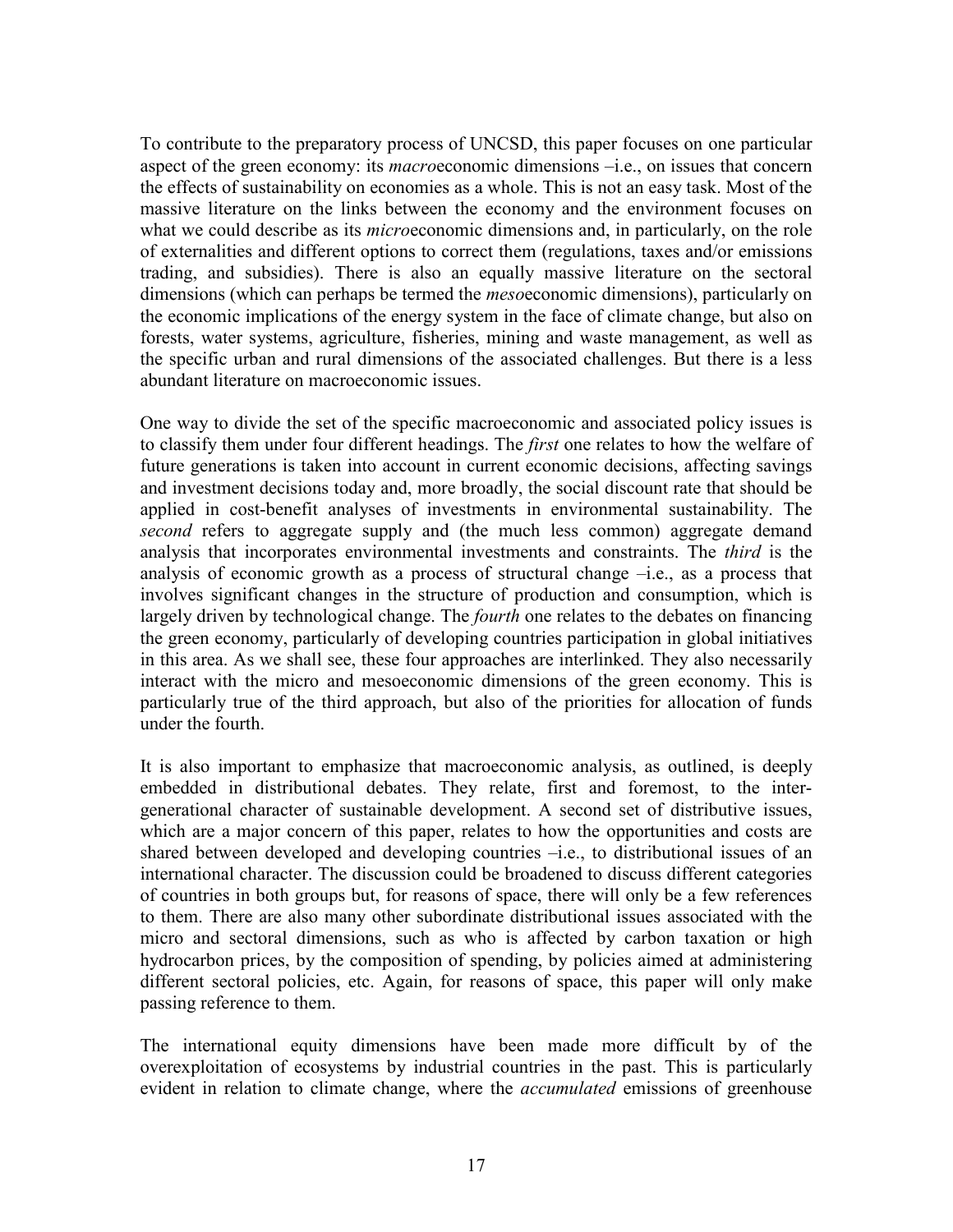gases, largely generated by industrial countries in the past, imply that there is no solution that is viable today that does not involve the active participation of developing countries. In the words of the proponents of the Greenhouse Development Rights Framework, "it is too late to talk of emissions reductions of Annex I countries alone. It is now necessary to secure significant cuts in emissions in the growing nations of the developing world" (Baer *et al.* 2008: 5) –where, they add, there are still high levels of poverty.

This makes it more difficult to achieve climate objectives while explicitly safeguarding the right to development. It implies in fact that we face not only the challenging task of reducing massive climate risks and other major environmental disruptions, but of doing so while reducing the accumulated international inequities that have accumulated. This is the particular challenge that is derived from the principle of "common but differentiated responsibilities". It implies, in particular, as the United Nations Department of Economic and Social Affairs has put it, that: "The active participation of developing countries is now required and such participation can occur only if it allows economic growth and development to proceed in a rapid and sustainable manner" (United Nations 2009: v).

The "common" part of the responsibilities is also derived from the growth patterns that most developing countries have been following. This applies, for example, to greenhouse gas emissions where, despite the fact that per capita emissions continue to be much lower than those of industrial countries, developing countries contributed to 78.5% of the growth of  $CO<sub>2</sub>$  emissions between 1973 and 2008 and represented in the latter year 44.3% of the total.<sup>2</sup>

In relation to biodiversity and natural forests, a similar process to that of climate change has taken place, with industrial countries having affected their ecosystems much earlier in their development process. However, here the responsibility of developing countries is in fact much larger, as they hold in their territories the most mega-diverse ecosystems and the largest remaining natural forests. This also implies that the global community has to compensate them with adequate payment for the global environmental services they provide.

In other areas, the links are more local or regional, as in the case of the quantity and quality of water resources, the fertility of land or the access to clean air in the cities, among others. Here the responsibility of the developing countries is clearly to their own populations, recognizing also that there are close links between poverty and the degradation of ecosystems. The major responsibility of industrial relates to supporting the associated poverty eradication efforts.

As has already been noted, what is essential to the concepts of green economy and green growth is the understanding that the benefits of environmental sustainability outweigh the costs of investing in and protecting the ecosystems, so that it is possible to have a winwin or "double dividend" strategy of growth with environmental sustainability, and even win-win-win or "triple dividend" strategy that also includes poverty eradication and

<sup>&</sup>lt;sup>2</sup> Estimated from data from IEA (2010), p. 45. Out of the total, China represents about half of the emissions from developing countries in 2008 and slightly over half of the increase in 1973-2008.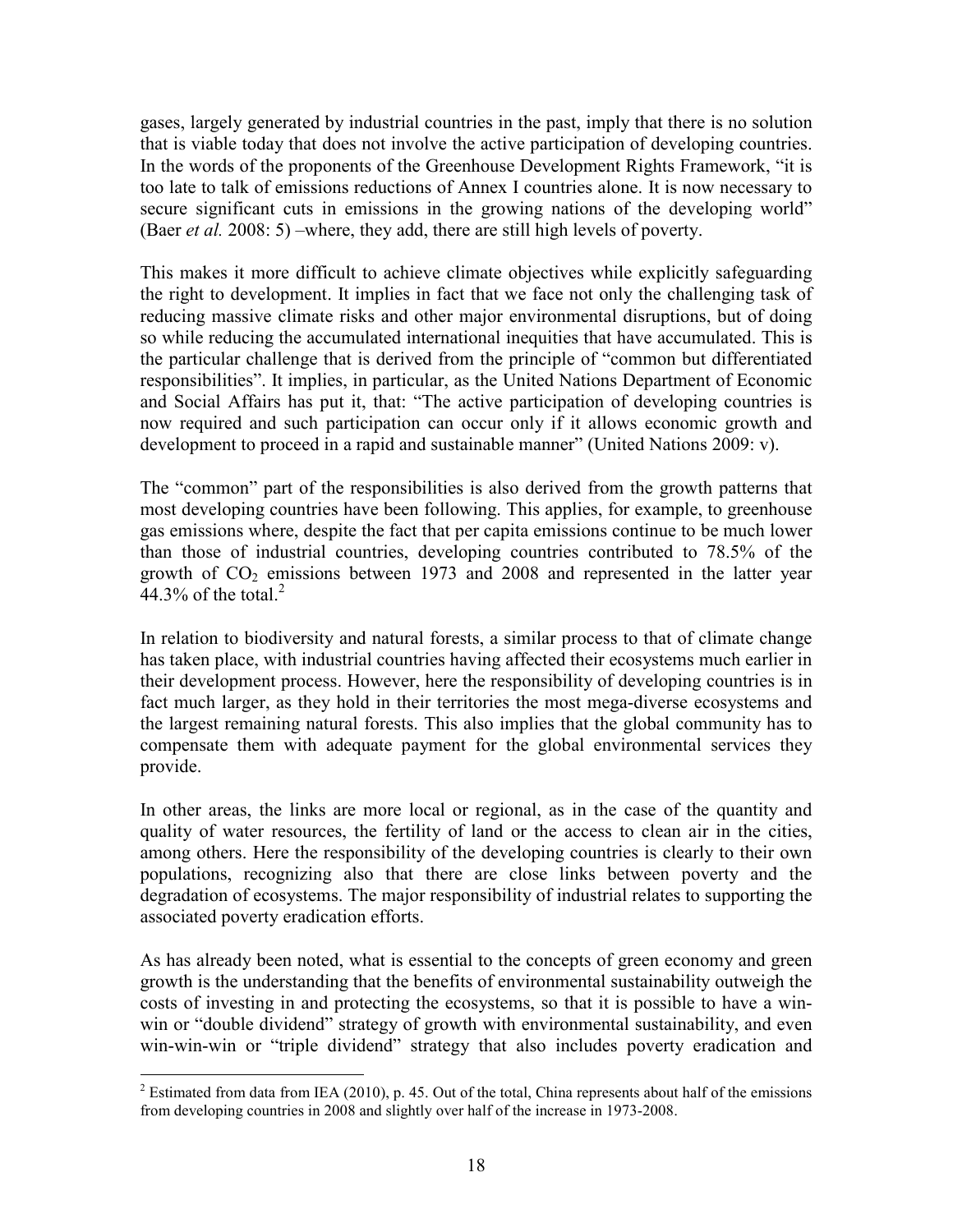broader improvements in social equity. This can be understood in a negative sense that "The destruction of nature has now reached levels where serious social and economic costs are being felt and will be felt at an accelerating pace if we continue with 'business as usual'", to use the words of the TEEB Project (The Economics of Ecosystems and Biodiversity) (TEEB 2010a: 25). But, even more importantly, it should be understood in the positive sense that the concept of the "green economy" has proposed: a strategy of investing in environmental sustainability can actually improve growth prospects.

This paper analyzes from a macroeconomic perspective whether this is possible, and what policy instruments can used to support these synergies. The following four sections survey the existing literature along the four perspectives that have been mentioned. The last draws some policy conclusions.

# **VALUING THE WELFARE OF FUTURE GENERATIONS**

The first approach can be best discussed in terms of the debate surrounding the Stern Review on the economics of climate change (Stern 2007, 2008, 2009; Nordhaus 2007; Weitzman 2007), but it has precedents in similar debates in the past.<sup>3</sup> The fundamental question is how the welfare of future generations is taken into account in current economic decisions, which also affects the choice between consuming today or saving and investing to increase the consumption of future generations.

The debate is based on the common sense view that a benefit today is worth more than a benefit tomorrow and thus that any future revenue or cost should be estimated with a discount when making decisions today. However, the importance of this issue in the current context is derived from the fact that discount rates have enormous implications when they involve very long time periods. For example, an adverse effect of climate change (or any other environmental damage) of \$100 half a century from now is worth \$49.90 today using the Stern Review's discount rate of 1.4% but only \$5.43 to \$6.88 using the alternative rates preferred by its critics (6 and 5.5%, respectively). So, the use of high discount rates significantly reduces the social profitability of action today.

The major policy implication for the debate surrounding the Stern Review is whether the strategy to combat climate change requires a gradual tightening strategy by which investment in mitigation and the carbon prices that generate incentives to invest are progressively increased (a "climate policy ramp", to use Nordhaus' terminology), or strong action today to avoid future climate-related damages and/or to provide insurance against extreme events (climate catastrophes).

A central issue here is that "selecting an appropriate discount rate […] is the outcome of implicit or explicit ethical choices" (TEEB 2008: 28), an issue that has also been extensively discussed by Stern (2008, 2009 chapter 5). For the reasons that are put forward in a Technical Appendix to this paper, the strict application of a principle of inter-generational equity implies that the discount rate should be low, and well below market interest rates, which aside from not considering equity dimensions do not take

<sup>&</sup>lt;sup>3</sup> See, for example, the debate on global warming in the 1990s between Cline (1992) and Nordhaus (1994).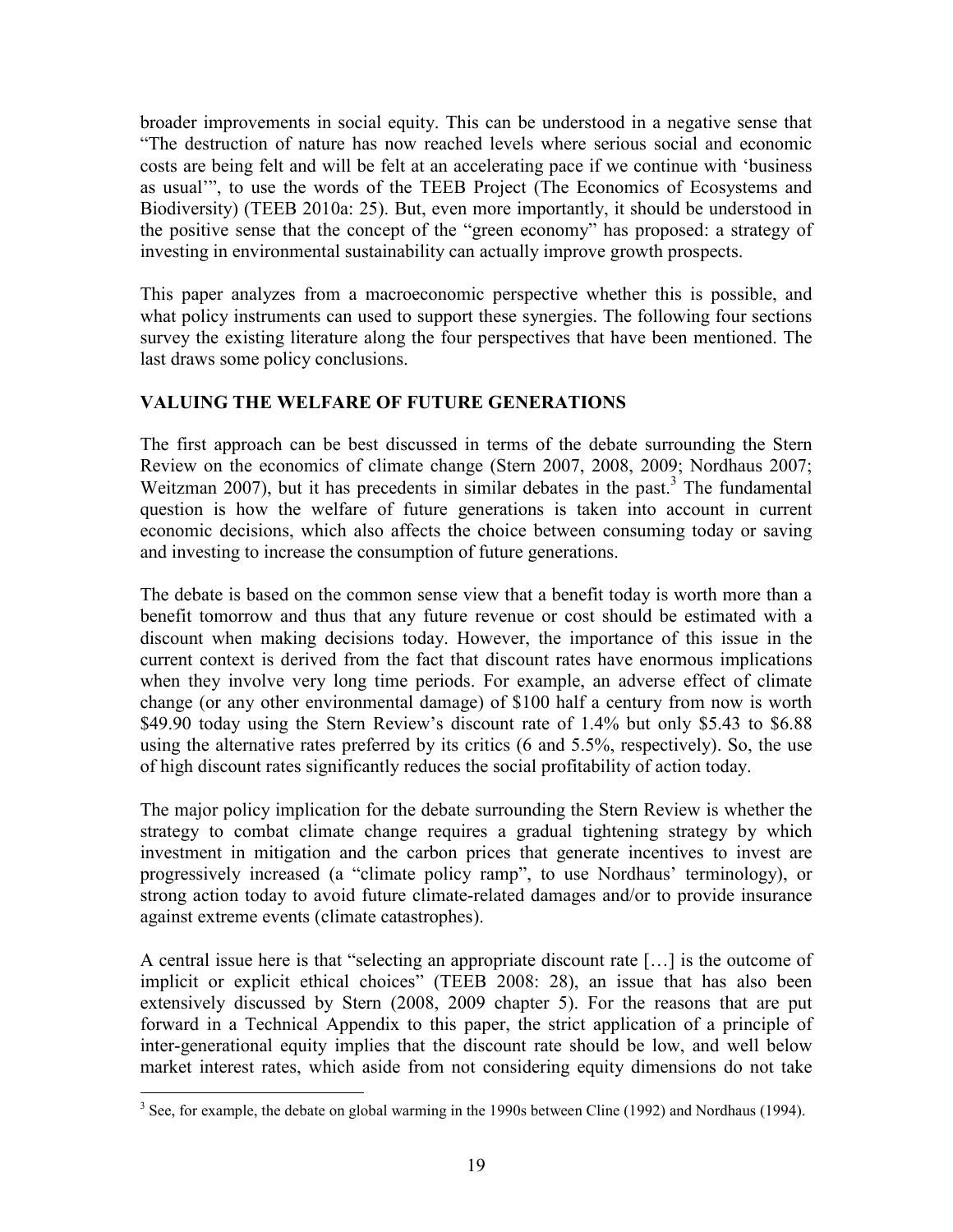into account environmental externalities either. Indeed, the Appendix argues that the appropriate discount rate should be the expected rate of productivity growth (which could eventually be negative if significant environmental damages are expected). The social discount rate should be used in microeconomic and sectoral analysis and can have major implications also in this area. In particular, investment decisions involve very different time horizons in different sectors, and the likely negative effects of environmental problems also play unevenly through time in different sectors.

Aside from the issues regarding the choice of a social discount rate, there are others associated with *risk* and *uncertainty*. The difference between these two phenomena is crucial here. The first refers to choices that we can make based on known parameters – or, to be precise, on parameters that can be inferred from past behavior of the economy and the ecosystem. The second refers to decisions that have to be made with imprecise or even lack of information ("known unknowns"), and thus without knowledge of what adequate parameters would be. It is here that the "precautionary principle" of Rio Earth Summit (UNCED) fully applies.

The most important cases are catastrophic events that could lead to irreversible processes beyond certain thresholds, which may also be known only with high levels of imprecision or even belong to the "known unknowns". Such catastrophic events are present in some of the future climate change scenarios, but are already happening in the area of biodiversity (rapid extinction of species) and may be close to happening with fisheries or some water systems. Another and, in a sense, closely interlinked case refers to the fact that the probability of very adverse environmental events is higher than that of pleasant surprises.<sup>4</sup> This is what most climate change scenarios project and it is certainly true of biodiversity. It is also a well known and, in fact, recurrent historical pattern in financial markets, where the extreme events are, of course, financial crises.

*Risk* should by itself lead to precaution. As argued in the Appendix, taking into account inter-generational equity implies that society should be highly risk-averse, resulting in low social discount rates. The phenomenon of *uncertainty* is particularly important in the analysis of the links between the economy and the ecosystem. This includes uncertainty about the benefits and costs of future events and even our incomplete knowledge of ecosystems (as reflected, for example, in the multitude of climate change scenarios) and of the effects that environmental damage can inflict on the economy. In economic terms, the precautionary principle should lead to strong insurance against extreme events. For Martin Weitzman, this is the best defense of action in the area of climate change: "spending money now to stop global warming should not be conceptualized primarily as being about optimal consumption smoothing so much as an issue about how much insurance to buy to offset the small chance of a ruinous catastrophe that is difficult to offset by ordinary savings" (Weitzman 2007: 704-705; see also Weitzman 2010).

Finally, although the policies adopted to correct the negative externalities and to promote activities with positive externalities have a rationale of their own, they may also have

 4 This is what is known as "fat tails" in statistical terms. So, the asymmetry underscored in the text indicates that negative fat tails tend to be more important than positive ones.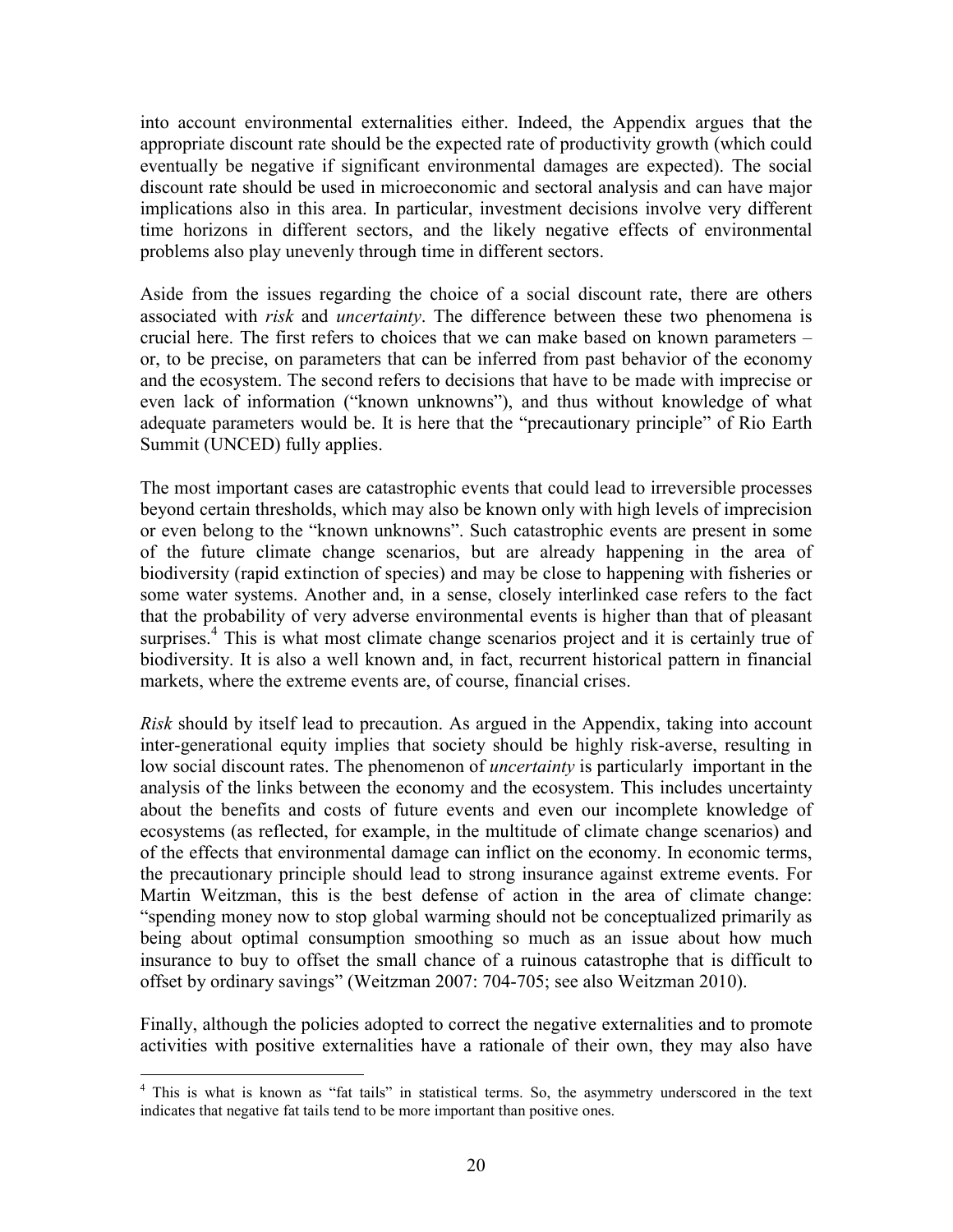macroeconomic effects. They imply that state intervention has to increase, which aside from active regulation may also (though not necessarily) mean that a larger fraction of world GDP may end up going through state budgets, as both revenue and spending. Some may fear that larger states could have negative effects on aggregate supply, though there is conflicting evidence on this subject that will not be reviewed here. The new revenues, particularly those from higher direct or indirect taxation on carbon, also provide opportunities for changing the structure of governments' revenues, reducing or eliminating taxes that may generate distortions or be regressive in their impact.

#### **AGGREGATE SUPPLY AND DEMAND ANALYSIS**

A second family of macroeconomic effects is those that green economy policies have on aggregate supply and demand. Those that work through aggregate supply have been explored abundantly in the existing literature, particularly in relation to climate change. Aggregate demand effects are less commonly explored but occupy a central place in stimulus packages and in demand-driven growth models in the Keynesian tradition.

The supply effects can be conceptualized in two different but complementary ways. The first one is to include a stock of natural capital that affects aggregate production together with other capital stocks –physical and human, as well as more intangible ones like institutional and social capital. A problem with this approach is that measurement problems are monumental, even more critical than those associated with measuring other forms of capital. The second is to view the damage to the ecosystems as a constraint on aggregate supply, or eventually as a productivity loss or a rising aggregate cost curve.

The contrast between these approaches is useful to differentiate two basic ways of understanding the relations between the macro-economy and the ecosystems. The first, which has been suggested by the World Bank (2006), considers development as a "process of portfolio management", in which the resource rents from exhaustible natural resources can be transformed into other assets through the investment. From here the Bank derives a measure of "adjusted net savings", which takes into account investments in all forms of capital as well as depreciation of physical capital and depletion of natural capital. This analysis carries the correct message that countries –developing countries, in particular— should fully save the rents from natural resources. But it also incorrectly implies that the scarcity of resources cannot be regarded as a bottleneck, as investments in physical and human capital can compensate for depletion of natural resources –a concept that has come to be called "weak sustainability". So, this concept is only useful in a limited sense to understand the macroeconomics of the green economy.

The alternative approach, which comes from ecological economics, views the macroeconomy rather as an open subsystem within the finite natural ecosystem. Its major conclusion is that capital cannot substitute for resources, as they perform different functions, and at least some of those functions cannot be duplicated by humans. This leads to the concept of "strong sustainability", which posits that there are ecological limits that can constrain economic growth.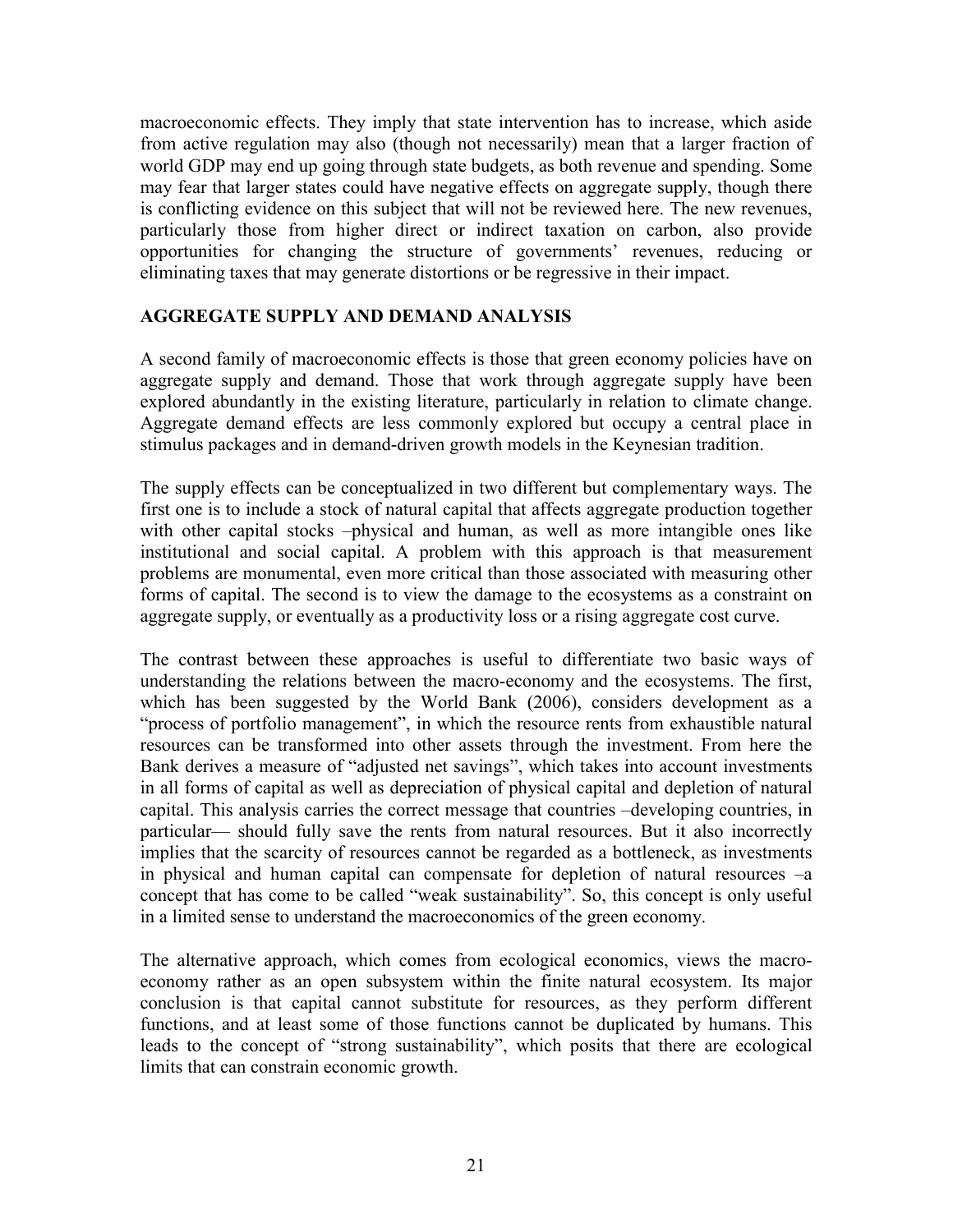While the first of these approaches can be useful for some purposes –such as the transition away from natural-resource dependence of developing countries— the second is better to understand the physical and environmental limits to growth if green strategies are not followed to generate a consistency between economic growth and environmental sustainability.

A recent survey of macroeconomic models that analyze the links between the macroeconomy and environmental sustainability indicate that the dominant link analyzed is the one that goes from the economy to energy, and then to climate change (or the environment in general), with few feedbacks, the main one being taxation. Stocks and maximum carrying capacities are not usually covered. It also concludes that the linear (or log-linear) relations that those models use are appropriate for the analysis of marginal changes, but not to events that are non-linear, such as thresholds generated by deep depletion of resources or the rising probability of extreme events (catastrophes). The models also generally assume, in a way that is consistent with the concept of "adjusted net savings", that the depletion of natural capital can be substituted for physical capital. Technology is generally treated as an exogenous variable, and uncertainty is almost always left aside (Cambridge Econometrics and Sustainable Europe Research Institute 2010).

One common use of these models is the analysis of policies to confront climate change – which can be termed the "costs of action". More stringent action to mitigate climate change will increase the costs of energy, which will then have adverse effects on global output. According to the survey by the Intergovernmental Panel on Climate Change (IPCC 2007a and 2007b, chapter 3), costs in 2030 consistent with emissions trajectories towards stabilization between 445 and 535 ppm  $CO<sub>2</sub>$  equivalent represent a maximum loss of 3% in global GDP (a loss in the growth rate of 0.12% a year). Costs are higher the more stringent the objective and differ by region. Most importantly, perhaps, costs can be reduced substantially through the adoption of an efficient portfolio of interventions is adopted and if revenues are used to promote low-carbon technologies or reform existing taxes. Models that assume induced technological change also give lower costs but require larger upfront investments. Aggregate costs under this trajectory reach a maximum of 5.5% of GDP in 2050 (equivalent again to a reduction in growth rates by 0.12% a year) based on a portfolio of existing technologies and those that are expected to become profitable. There are, however, large uncertainties about both cost estimates far into the future and the optimal path to achieve the required level of mitigation.

These costs of action obviously have to be confronted with the "costs of inaction": the disruptions generated by environmental damages, which in this context can also be interpreted as a reduction in the aggregate productivity of the economy. The IPCC reports the large divergence of views on these damages as well as the difficulty in costing nonmarket damages in economic terms. A cost-benefit analysis should then evaluate these costs with those of taking action. It is here that the discount rate plays a critical role. The Stern Review comes to the conclusion that that mitigation costs of around 1% per of GDP are highly worthwhile to limit damage costs of around 5% of world GDP by 2050 (which could be significantly higher). However, costs can be higher if they rise rapidly after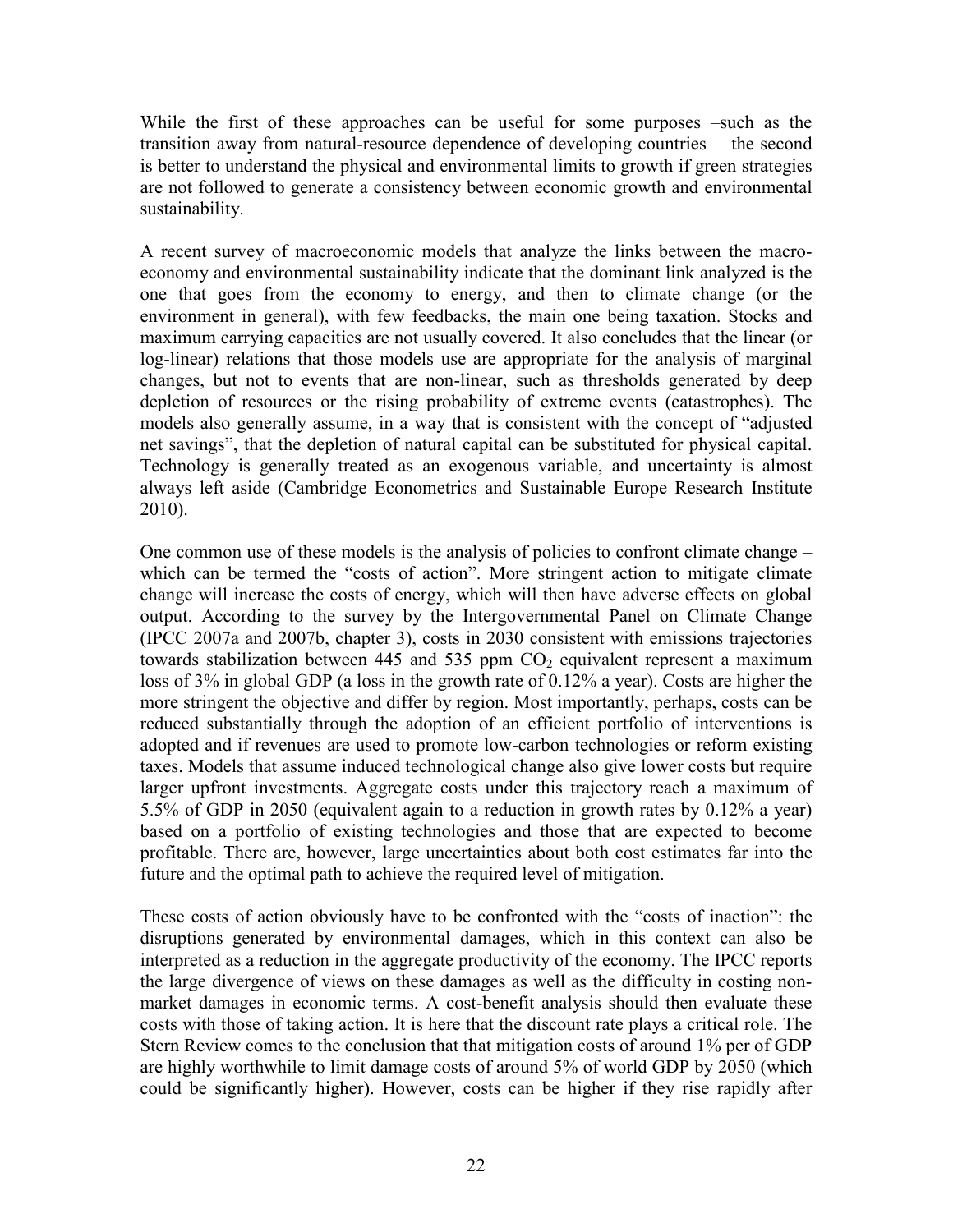some point, include thresholds and even low probability of extreme events. In this case, as we have seen in the previous section, cost-benefit analysis must be done using a low discount rates or as insurance against extreme events.

A broader analysis of the macroeconomic implications of environmental protection is that provided by UNEP's recent Green Economy Report (UNEP, 2011b, chapter 13). According to the simulations provided, investing in the green economy \$1.3 trillion, equivalent to 2% of world GDP or one-tenth of global investment, may lead to slower growth for a few years (relative to the scenario in which those resources are invested according to past patterns), as renewable natural resources are replenished, but will result in faster growth after 5-10 years. Aside from the fact that the green economy can deliver in the long-term more growth, it also reduces downside risks associated with climate change, energy shocks, water scarcity and loss of ecosystem services, increases employment (as green investments are generally more employment intensive) and have direct benefits in terms of poverty reduction (particularly through improvements of agricultural productivity of rural smallholders). Relative to business-as-usual, this scenario reduces energy demand by 40% by 2050 (largely through reduced power, and transport efficiency), which is increasing supplied by renewables production, and also decreases water demand by 22% and the ecological footprint by 48%.

These simulations as well as those of all supply-driven models may underestimate the potential short-term as well as long-run benefits from an ambitious investment drive in this area, particularly in industrial countries that require new demand impulses given the high levels of unemployment that have prevailed since the 2007-08 global financial crisis. This idea was behind some of the stimulus packages approved during the crisis. The share of green investments in the packages was particularly high in Korea, some European countries and China, but only 15% of global stimulus spending (Barbier 2010). There has been a weakening of the commitment of most countries to this strategy since 2010, but it should remain in the agenda.

If this strategy is successful in igniting a new wave of investments and thus increasing aggregate demand, it also has the long-term effects suggested by Keynesian growth models in which investment plays the leading role in the growth process.<sup>5</sup> In this framework, therefore, investment plays the dual role of increasing domestic demand in the short-run and of accumulating assets that are essential for long-term growth. To the extent that investment is embodied in new equipment or leads to learning-by-doing, higher investment induces in turn technological change, further reinforcing long-term growth. Indeed, some of the positive effects of the structural dynamics that we will consider in the next section work through the induced demand effects of technological change.

Whether an aggregate supply or demand framework is used, it is important to emphasize that the macroeconomic effects of green growth are closely linked with sectoral and microeconomic effects. This is behind the "expanded Keynesianism" suggested by Harris

<sup>&</sup>lt;sup>5</sup> This tradition is associated with the pioneering contributions of Michal Kalecki, Nicholas Kaldor and Joan Robinson, among others. See, for example, Kaldor (1978), chapters 1, 2 and 4.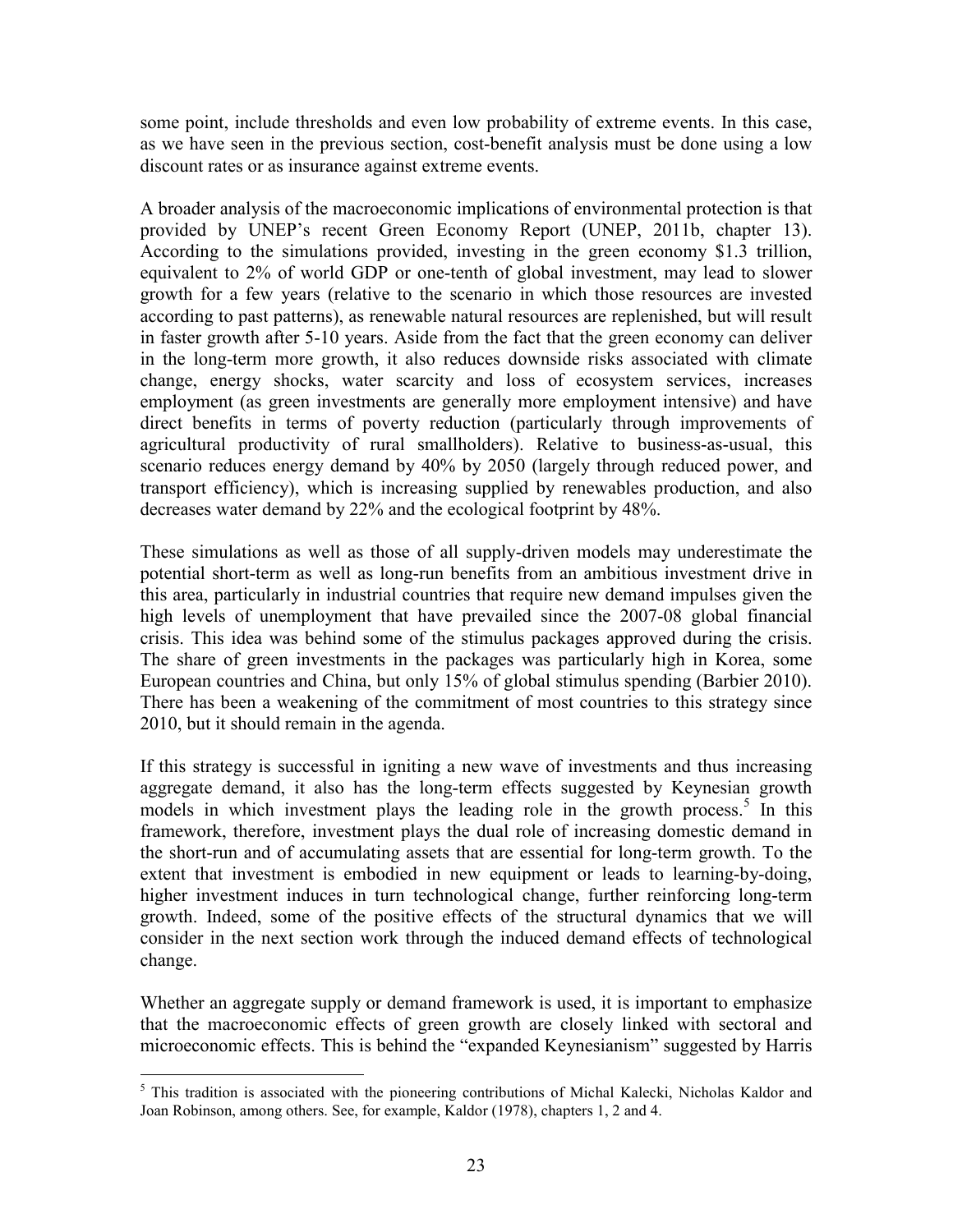(2009), as well as to the Green or Sustainable New Deal proposed by the United Nations (2009; see also Barbier 2010). What this approach implies is that the demand stimulus should be accompanied by changes in the composition of investment and consumption: certain types of consumption and investment must be restricted to avoid excessive resource depletion and waste, but environmentally-friendly investment and consumption can expand. Some of this additional spending should thus be aimed at environmental conservation, research and development in new technologies, creating the infrastructure necessary to increase energy efficiency (e.g., public transport, subsidizing new consumer spending on residential energy conservation, etc.) and, more broadly, at forms of public infrastructure investment that "lock in" patterns of private investments that are beneficial for environmental sustainability. To the extent that the strategy includes limits to population, it should take into account that the transition to a stable population is also to a transition to a graying population, which increases the demand for social security and medical expenses. In short, the strategy should mix Keynesian demand management with green taxes and redistribution of demand towards environmentally sounder areas of spending, thus combining macroeconomic policy with microeconomic incentives.

#### **GREEN GROWTH AS A PROCESS OF STRUCTURAL CHANGE**

A major weakness of the previous growth analysis, which looks only at the dynamics of macroeconomic aggregates –GDP, investment, labor force growth, productivity—is that it ignores that the growth process is always accompanied by major changes in production structures: variations in sectoral contributions to GDP, employment, investment, and patterns of international specialization. The implicit assumption is that these transformations are just a side effect of growth. But the alternative "structuralist" view is that these changes are not just a byproduct of growth but rather are among the prime movers: that development is nothing other than the capacity of an economy constantly to generate new dynamic activities (Ocampo 2005; Ocampo *et al.* 2009). New activities are generally accompanied by the decline of others, in the process that Schumpeter (1962) correctly characterized as "creative destruction", and thus have major distributive implications.

For industrial countries, the main engine of this process is technological change. Since technology generation is a highly concentrated activity at the world level, it generates a global "center-periphery" pattern. In developing countries, the process leads to the lagged transfer from industrial countries of those activities that mature in technological terms and, more traditionally, and with a shorter lag, to the response to demands for naturalresource intensive goods by the leading economies. A handful of successful dynamic developing countries are now playing a more active, though still subsidiary, role in the generation of technology and new economic activities.

This structuralist view carries, of course, major policy implications. Because production structure must change if growth and development are to proceed, conscious choice of policies that will drive the transformation of the system towards new dynamic activities can play an essential role for long-term economic expansion.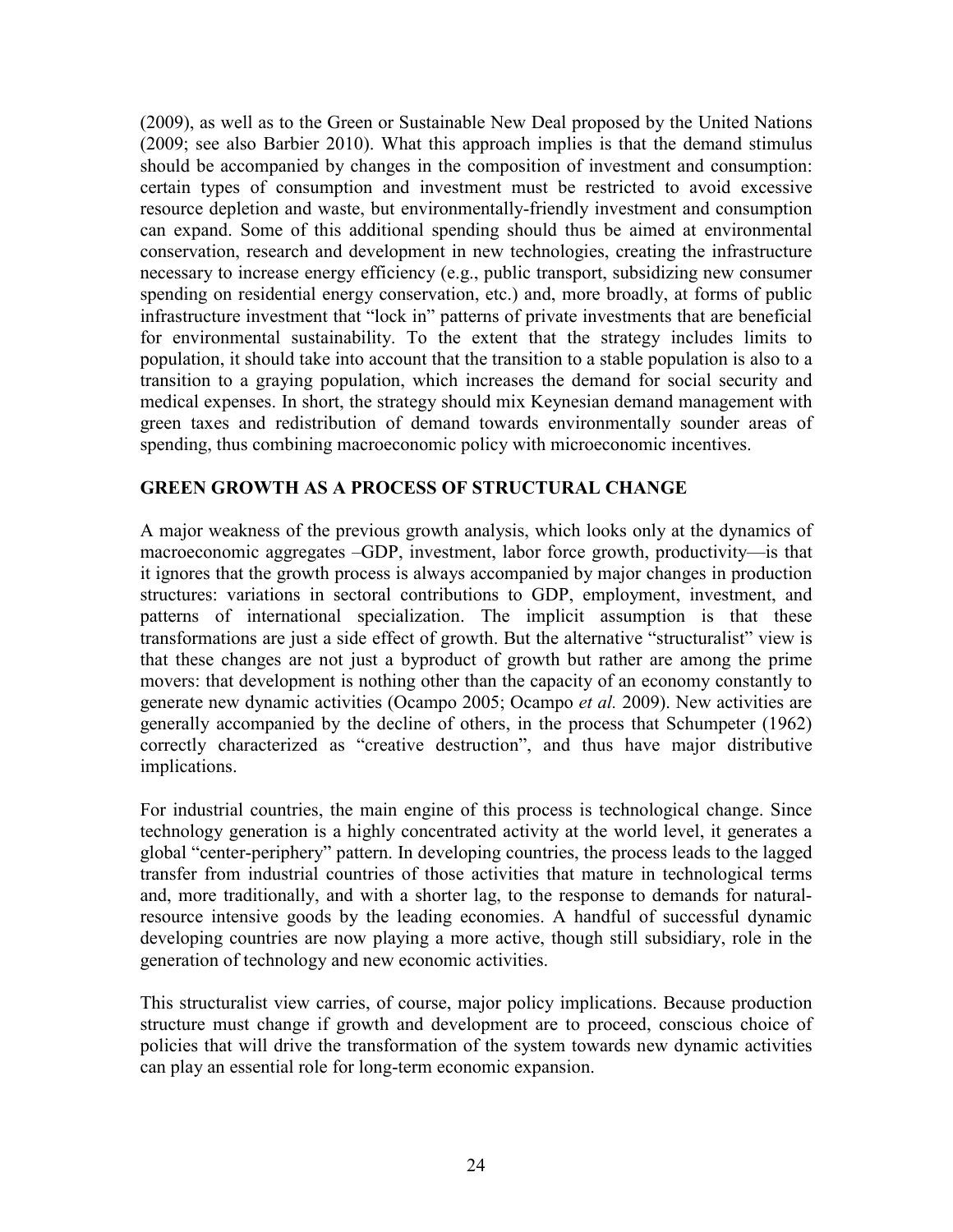The relevance of this issue for the subject of this paper is that the full development of the green economy involves no less than a technological revolution and major changes in production and consumption patterns. This technological revolution is likely to differ from previous processes of this sort in at least three major ways. First of all, government policy is going to play a more central role than in past industrial revolutions. Secondly, given the level of integration of the world economy today and the fact that the revolution is responding to veritable global challenges, it is going to be essentially global in character, with international institutions playing a fundamental role in coordinating international cooperation. The latter include those that are at the center of negotiations and enforcement of global environmental agreements, but also of trade rules and the financing facilities that developing countries are likely to require. Thirdly, it will take place under the prevalence of intellectual property rights which are stronger and enjoy global protection under the TRIPS Agreement (Trade-Related Aspects of Intellectual Property Rights) of the World Trade Organization (WTO).

The process of creative destruction can have distributive impacts, across and within countries. The essential issues here are who benefits from technological change, in terms of being at the center of research and development efforts, and generating new economic activities and demand effects (linkages) with the rest of their economies, and who will be negatively affected by the activities for which there will be reduced demand. Given the center-periphery character of the process of technological generation, a crucial question is whether this process will generate new forces for international inequality associated with the uneven technological capacities that already exist, both between industrial and developing countries but now also among developing countries (and perhaps also among industrial countries). Past industrial revolutions generated unequalizing trends, and the ongoing industrial revolution will be no different. However, the fact that this time international cooperation is at the center of this process creates the opportunity to reduce these unequalizing forces.

Issues associated with the nature of the new technologies, capacities to both generate and absorb technology and intellectual property rights are crucial in this regard. The first refers to how much technology is embodied in equipment or inputs, or in easily transferable blueprints vs. in tacit or informal knowledge that is much less readily transferable to other firms and for which such transfer tends to take place, if at all, via foreign direct investment. In relation to the second issue, we know that, aside from the very large disparities in capacities to generate technology, technological absorption on the recipient side is always an active learning process. It requires mechanisms to disseminate the technology, such as agricultural extension services for green agricultural technologies and similar mechanisms to disseminate to households and construction firms knowledge about better building practices, and energy-saving technologies to small and medium-sized manufacturing firms, to just mention a few. It also requires the development of public/private/academic research centers, as well as engineering teams in larger firms that buy equipment and/or technological packages.

In turn, intellectual property raises well-known questions about the conflict between the public good character of knowledge and the incentives that may be needed to induce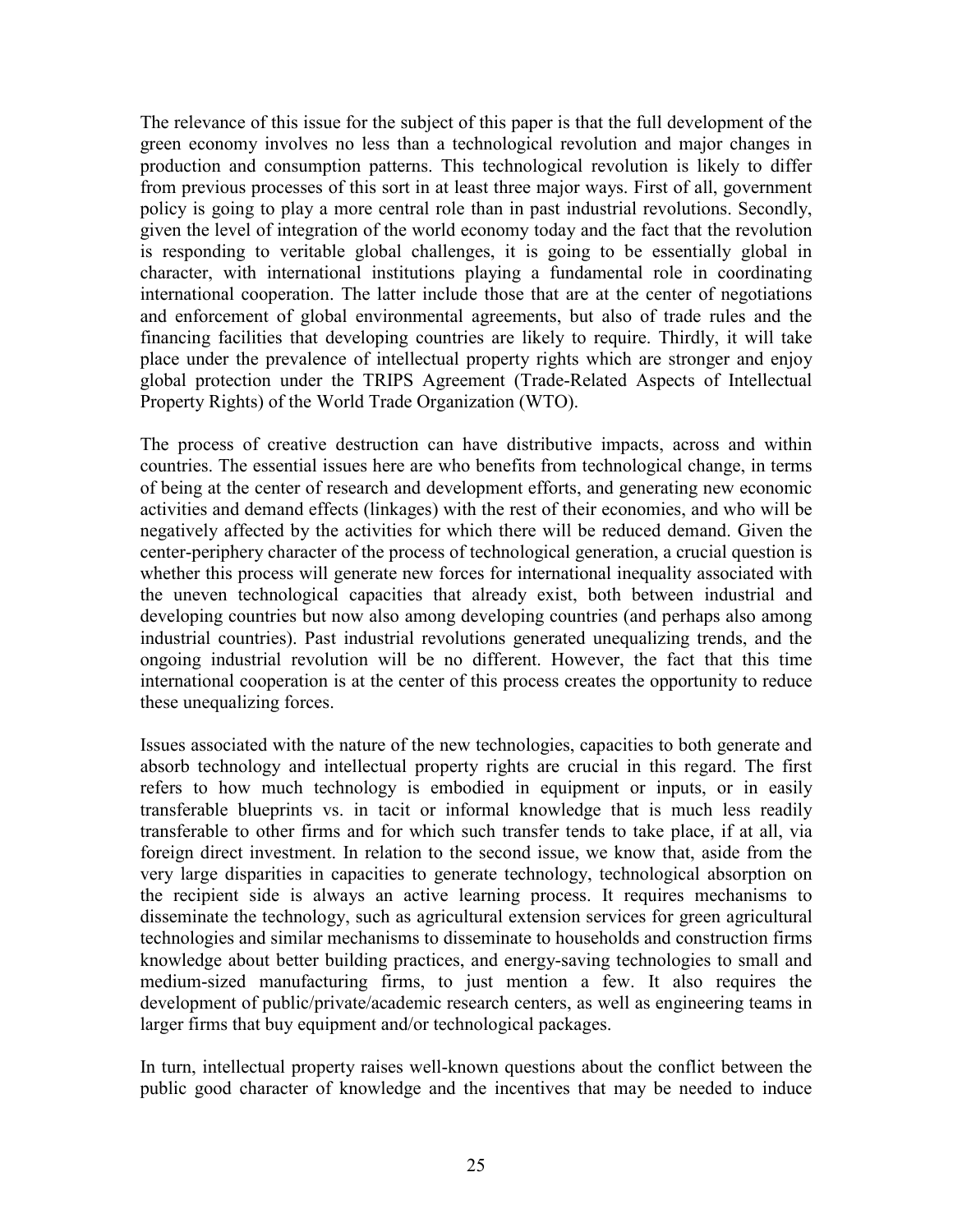private investments in innovation and to transfer the technology to third parties, but which generate distortions of their own (creation of temporary private monopolies). These distortions would have limited effects if there is competition among firms generating new technology.

The evidence available indicates that most innovation in climate mitigating technology does take place in OECD countries and that, therefore, firms from those countries are the main holders of intellectual property rights. According to optimistic assessments, however, there is enough competition –though clearly of an oligopolistic character within and across technologies to guarantee that developing countries should be able to obtain licenses on reasonable terms (Barton 2007; Copenhagen Economics and the IPR Company 2009; Lee *et al.* 2009). A few developing countries, notably China, hold a minority but growing proportion of patents, particularly in solar photovoltaic (PV) and wind technologies. Ethanol and biodiesel industries exist in several developing countries (e.g., China, India, Pakistan, Thailand, Malaysia), indicating that this sector is characterized by low barriers to entry.

In any case, given the fact that most developing countries will be technology followers, there is a need to generate global institutional arrangements that create incentives to increase international cooperation and collaboration on research and development in all areas relevant for green growth and accelerate the transfer of those technologies to developing countries. These should include a large component of open innovation systems and publically financed innovations and prizes. The model of the green revolution and the network of research institutions linked under the Consultative Group on International Agricultural Research (CGIAR) could be replicated. Technology initiatives should also include designing a "model" R&D cooperation agreement, global demonstration programs, knowledge-sharing platforms, and a global database on freely available technologies and best practices in licensing.

Reforms of the global regime of intellectual property regime are also necessary, including broader room for compulsory licensing (replicating this and other aspects of the WTO Doha 2001 agreement on intellectual property rights and public health) and strengthening patenting standards, particularly of breath and novelty (Henry and Stiglitz 2010; Lee *et al.* 2009). They should also allow innovators to use existing patented knowledge to generate new innovations.

The nature of the intersectoral linkages generated by the new activities also plays a critical role in disseminating or not the benefits of the new technological revolution to developing countries. In this regard, trade rules must facilitate access of developing countries that are active in the production of green technologies to the markets of industrial countries. This should be reflected in low barriers for developing countries' exports of PV cells, wind engines and biomass fuels, the latter being the area where more developing countries are active but where protectionism in some of the industrial countries is high. Protectionist policies should not be used with environmental objectives. Furthermore, aside from avoiding border carbon adjustments, which would operate in practice as an additional import tariff, any GHG emission targets set should be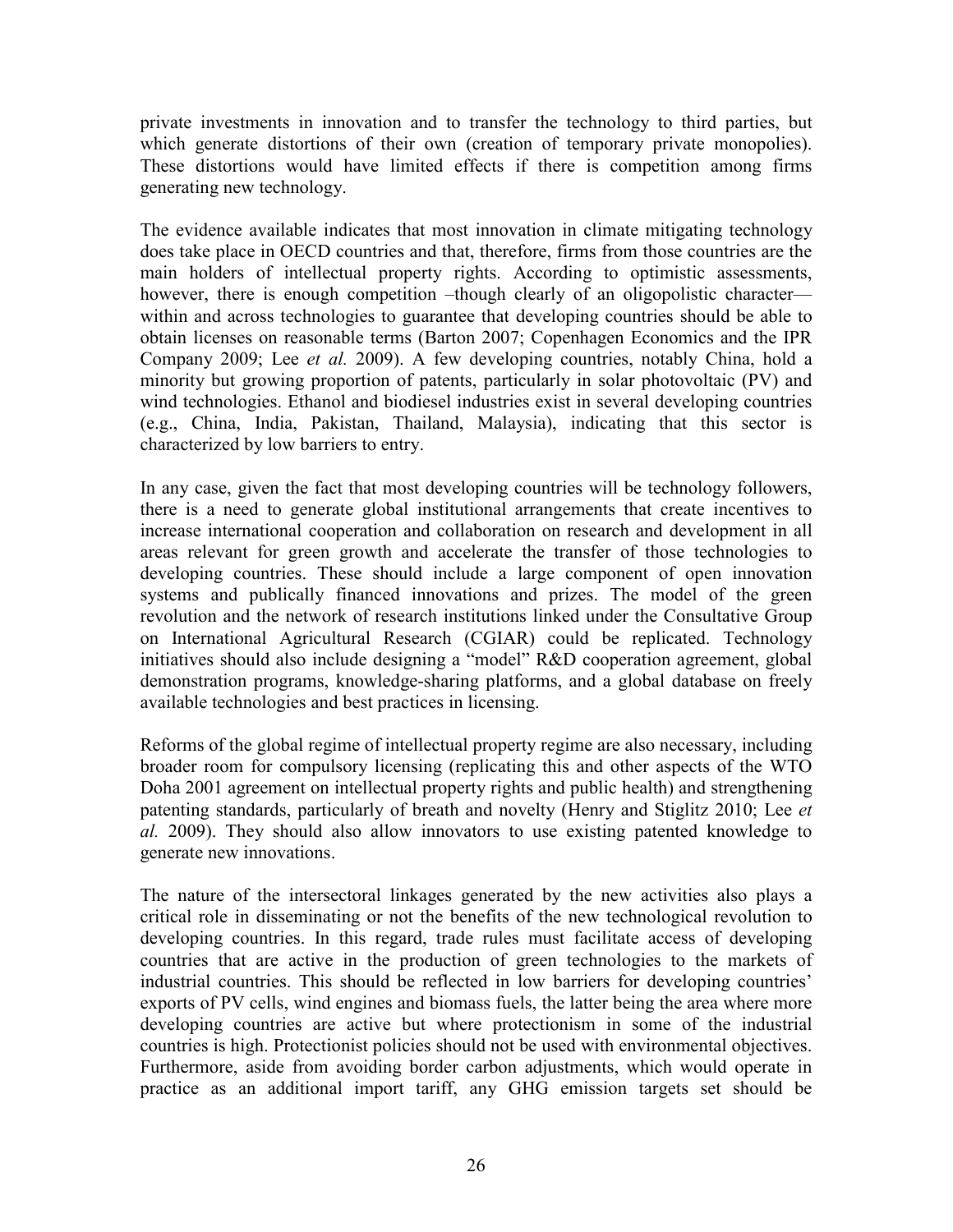consumption rather production-based, in order to avoid discriminating against production in developing countries (Dervis 2008).

The management of subsidies for green technologies and activities in the international trade regime also requires careful scrutiny and possibly new rules. In this regard, it is clear that subsidies should be allowed, but also that those regimes that do so (such as the WTO agricultural regime) tend to benefit industrial economies. This could be compensated in part by the ability of developing countries to access global funds to finance some of their subsidies in this area.

In turn, some natural-resource intensive exports from developing countries may be adversely affected. This "destructive" part of the technological revolution must therefore lead to support for these countries for the development of alternative dynamic activities as part of necessary adjustment in their production structures.

Finally, and perhaps most fundamentally, the speed required to put the technological revolution in place and to guarantee that its benefits are shared equitably requires a much larger role for state action than has been typical in recent decades, involving regulation, taxes and subsidies, and mixing both market and non-market measures. This is true even of industrial countries but even more so of developing countries.

For this reason, an investment-based strategy is essential to manage the transition to the green economy in the case of developing countries. The two keys to such a strategy are public investment and production sector (industrial) policies, aiming at encouraging in both cases a strong private-sector response. The latter should include a strong technology policy with a focus on adaptation and dissemination of green technologies, treatment of green economy activities as "infant industries" that requires appropriate support (timebound subsidies and/or protection), and government procurement policies that mainstream environmental criteria. The former should include public sector investments that support these industrial policy efforts and build the necessary public sector infrastructure, as well as access targets for basic energy and water and sanitation services for the poor.

## **FINANCING DEVELOPING COUNTRIES' GREEN ECONOMIES**

 $\overline{a}$ 

The resources required to finance the transition to the green economy have been subject to widely diverging estimates.<sup>6</sup> UNEP's recent Green Economy Report summarizes estimates for investment needs (public and private) for the green economy, placing them in the range of \$1.05 to \$2.59 trillion per year (approximately 1.6 to 4% of estimated world GDP in 2011). It then builds its scenarios for the impact of these investments on the basis of a figure of \$1.3 trillion (2% of world GDP). Close to three-fifths of this sum would be invested in energy efficiency –particularly in buildings, industry and

<sup>&</sup>lt;sup>6</sup> We will concentrate here on the broader calculations on green investments by UNEP (2011) and the estimates on climate change mitigation by Stern (2009), McKinsey (Enkvist *et al*., 2010) and the summary of different projections made by United Nations (2009, chapter VI). Alternative estimates are available from UNDP (2008, chapter 3), World Bank (2009) and Tirkpak and Parry (2009).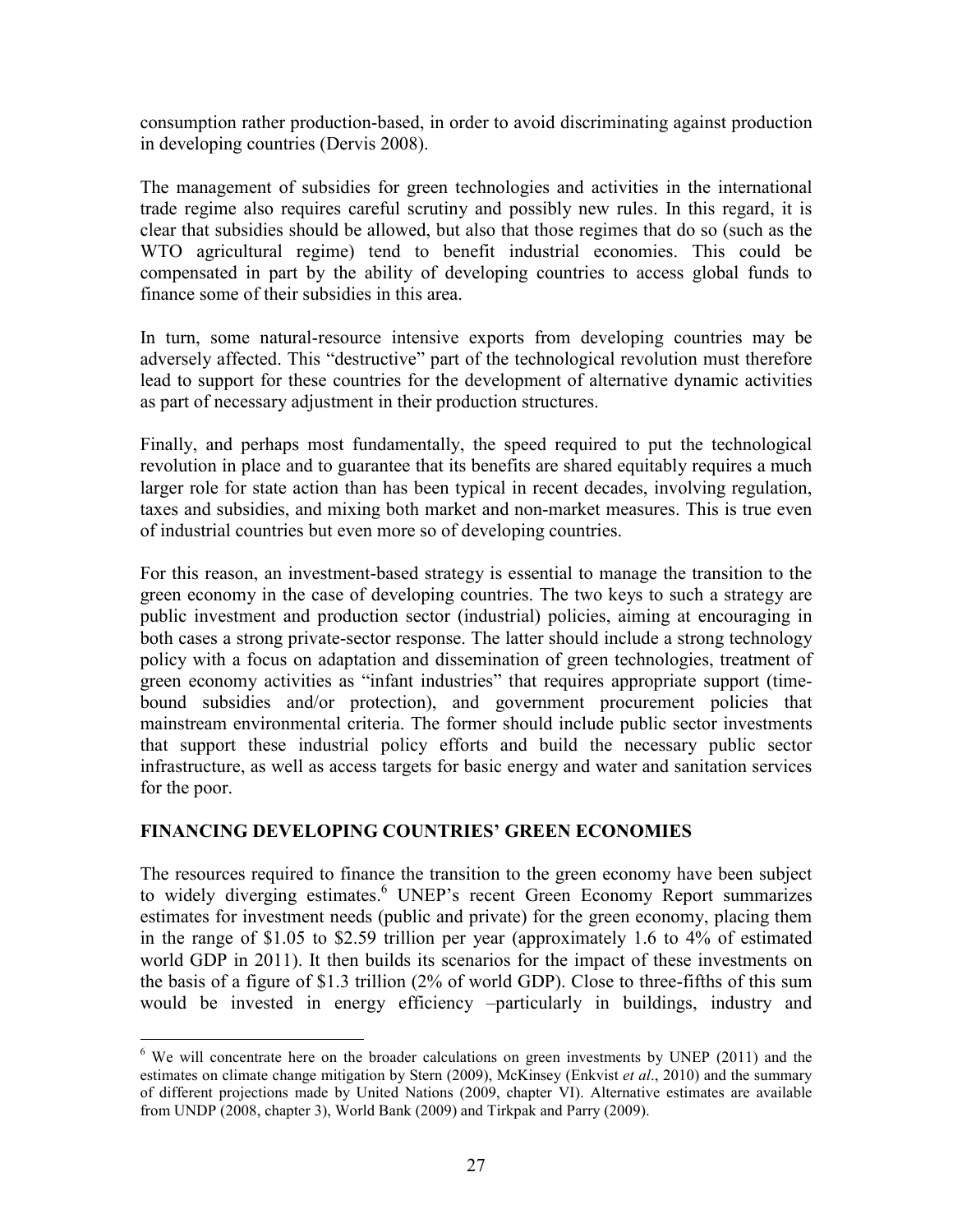transport— and in renewables; the remainder would be invested in tourism, water, agriculture, fisheries, waste management and a small amount in forestry. The resources allocated to energy –slightly over 1% of GDP– are broadly consistent with Stern's estimates of mitigation costs for a scenario for emissions of 450 ppm  $CO<sub>2</sub>$  by 2050, and with full abatement costs by McKinsey for 2030. Thus, although UNEP's scenario lies in the lower range of its own summary of existing estimates, the fact that energy needs coincide with those of other studies makes it quite reasonable.

Over half of the estimated needs will come from developing countries, particularly in the area of energy, where the greatest expansion of energy demands is projected. Compared with these needs, those of adaptation are of a much smaller order of magnitude: 0.04- 0.15% of world GDP in 2030 according to estimates by the United Nations Framework Convention on Climate Change (UNFCCC 2008, Table 5).<sup>7</sup> Similarly, the financing of access to basic services for the poor represent very limited amounts.<sup>8</sup> Meeting those needs over the next few years should therefore be seen as part of a "no excuses" global financing scenario.

In this context, the commitment reached in the 2009 UNFCCC Conference of the parties held in Copenhagen of mobilizing \$100 billion a year by 2020 for a global climate fund to address the needs of developing countries looks encouraging, though in the low end of existing estimates, whereas the target of \$30 billion as fast start in 2010-12 is clearly low, though it would take time to build up the projects. According to the Report of the Secretary-General's High-Level Advisory Group on Climate Change Financing (United Natios 2010b), the \$100 billion target is "challenging but feasible", using resources from a wide variety of sources, but mainly from carbon taxes: (i) \$30 billion from allocating 10% of carbon taxes raised in developed countries for transfers to developing countries, assuming a carbon price in the range of \$20-25 per ton of  $CO<sub>2</sub>$  by 2020; (ii) \$10 billion from carbon pricing on international transportation (aviation and shipping); (iii) \$10 billion from redeployment of fossil fuel subsidies and some form of financial transaction tax; (iv) \$10 billion in additional capital for multilateral development banks, which can generate \$40 billion in gross financing with a \$11 billion grant equivalent; (v) direct budget contributions; (vi) the said carbon price would generate \$100-200 billion a year in gross private capital flows, with an estimated \$10-20 billion in net transfers (assuming that expectations of returns are reduced by 2%). It could also generate \$30-50 billion in carbon market flows, but there was a debate in the Advisory Group as to whether these contributions should count to the \$100 billion objective as they are really substitute for the domestic mitigation commitments that firms have to meet in industrial countries. For this reason, they should be clearly excluded as contributions to the financing of the mitigation and adaptation needs of developing countries.

<sup>&</sup>lt;sup>7</sup> The magnitudes have been translated to proportions of world GDP in 2030 on the basis of world economic growth of around 3% per year.

<sup>&</sup>lt;sup>8</sup> UNEP uses as a reference estimates by Hutton and Bartram of \$18 billion to meet the MDG target of halving the number of people without access to water and sanitation by 2015 and a \$50 billion cost estimate by McKinsey of meeting the world's water needs, which means that full access should lie somewhere in between. Furthermore, in contrast with other estimates (particularly those for combating climate change), these are not recurrent needs.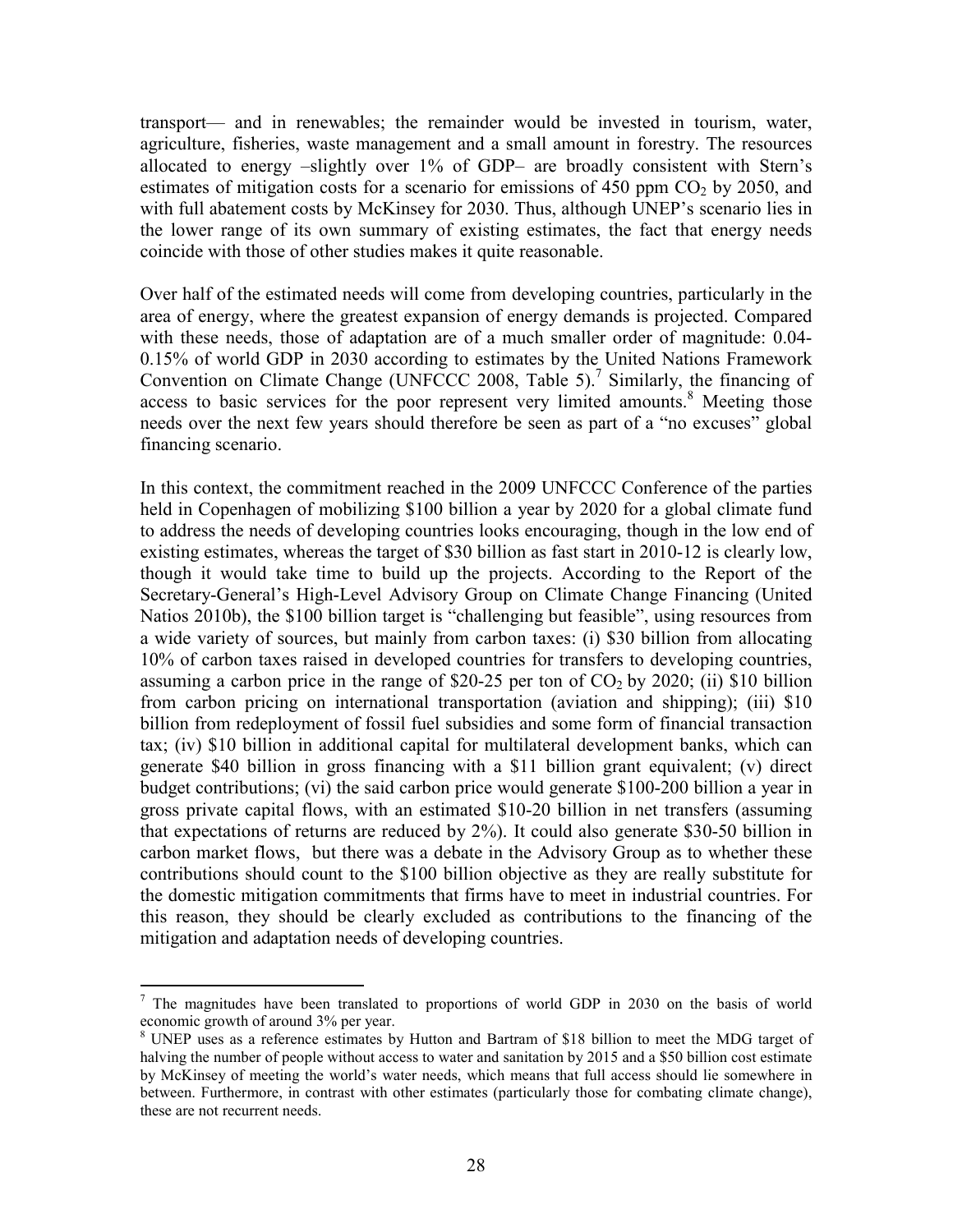The criteria proposed by the Advisory Group to select the desired resources is worth mentioning by itself: revenue capacity, efficiency (whether a given instrument has a "double dividend" by also helping to correct externalities), equity, incidence on developed vs. developing countries (only net flows from the former to the latter are included), reliability (predictability of revenue stream), practicality (feasibility of implementation), political acceptability, and additionality. The latter criterion is, of course, critical in one significant sense: these resources should be clearly additional to development assistance as such, though in practice the two are mixed, as we will see.

Aside from the required scale of financing, which is the issue these estimates refer to, there are many additional questions regarding the financing strategy. I will classify them under four different headings: (i) priorities of allocation among developing countries: (ii) public/private sector allocation, and within the latter between firms and households; as we will see, these issues also raise questions about the time profile of the financing available to different countries; (iii) macroeconomic issues associated with the transfer of resources to developing countries and the external/domestic composition; and (iv) sectoral priorities.

On the first issue, the priority should be given first to the poorest countries, which according to most estimates are also those more likely to be affected by climate change. The latter criterion is, however, important by itself, particularly in relation to the allocation of adaptation funds and international support to countries that are affected by associated disasters (hurricanes, floods and desertification). Given the large synergies between poverty alleviation and the green economy (most particularly in sustainable agriculture, water and sanitation), there may be "double" and even "triple dividends" in funds allocated for development purposes to the poorest countries (social and environmental, but also possibly economic). However, this should not distract the basic commitment to additionality, in particular for the funds allocated to combat climate change.

However, beyond these allocations to the poorest countries and those most likely to suffer major environmental disruptions, a strong case can also be made for transfer-like resources for *middle-income* countries to help them contribute to the global public good of climate stability (Dervis 2008). Indeed, again, one possible criterion is to extend the Greenhouse Development Rights Framework to the allocation of climate change funds (see again Baer *et al.* 2008). To this we should add the protection of natural forests and biodiversity, as some of the remaining natural wealth in these two areas (which is, of course, interlinked) is located in middle-income countries. Indeed, the best solution in this case is clearly the payment for the full value of the associated environmental services.

On the second set of issues, it is essential that priority be given to public sector infrastructure investments that are critical to the transition to the green economy, notably public transportation systems, and efficient water and sewage systems and electricity grids. Several countries may prefer to keep the control of these sectors by the government rather than as public-private partnerships or full private property. International allocation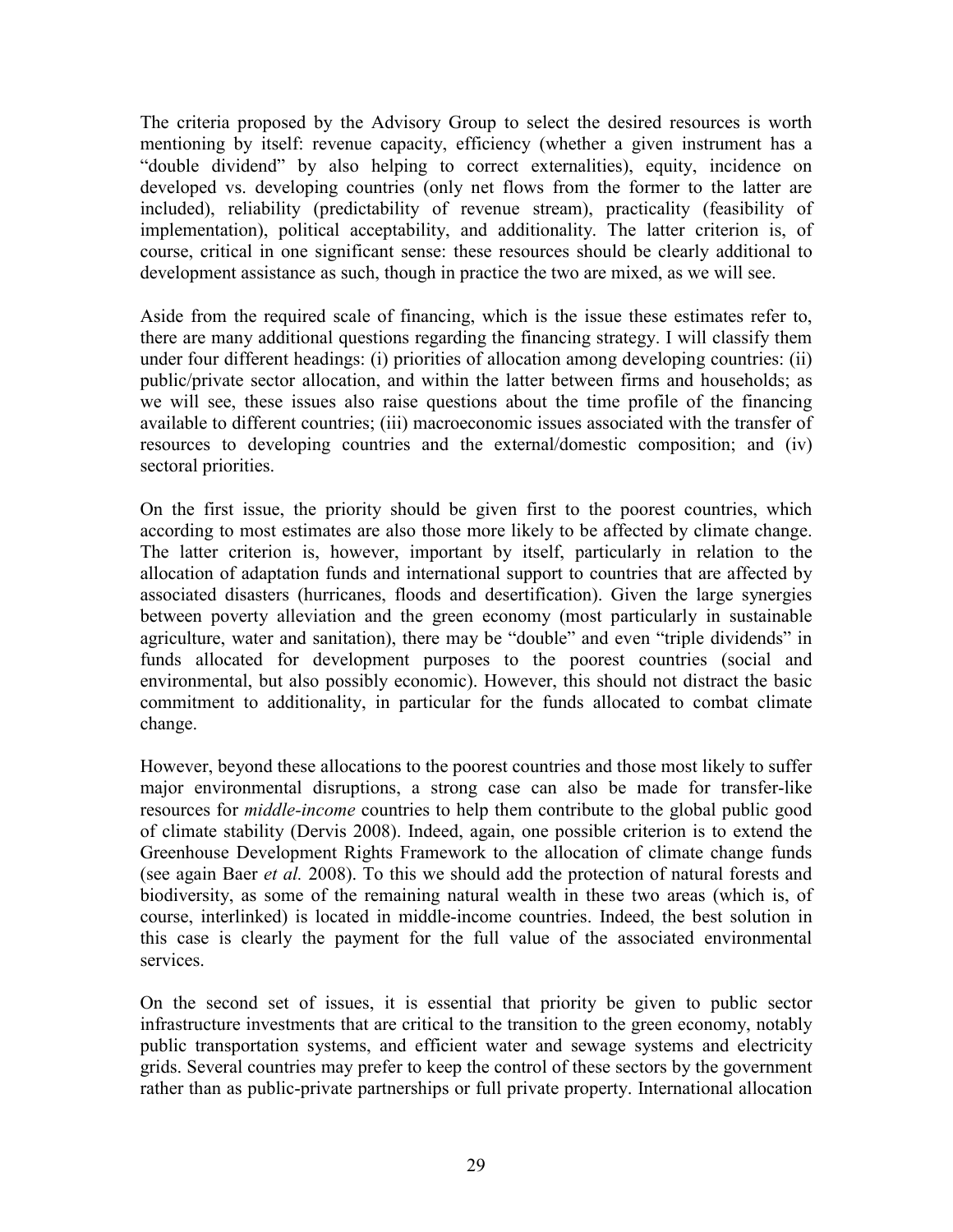of funds should fully respect national decisions in this area. Infrastructure investments are, of course, critical for directing private sector investments in the desirable direction ("crowding-in" private investments and "locking" them in the direction of green investments).They may also demand a specific time profile, requiring in particular major upfront investments. If there is a decision to undertake these investments by the private sector, due account should be made of the allocation of risks. This includes different forms of "moral hazard" (excess risk taking by private agents under the expectation that they will be bailed out by the government), a phenomenon we have become too familiar with through the history of financial crises. It also includes guarantees issues by governments in public-private sector partnerships, which all too often results in public sector assuming risks that private agents normally should, furthermore with no control over the factors leading to such risks and generating again moral hazard problems.

There are also major issues in the allocation of funds among private agents between firms and households. This becomes most clearly when considering the well known GHG abatement cost curve from McKinsey's studies (Enkvist *et al.* 2007), which shows that most of the cases with *negative* costs (i.e., where there are indeed net potential social savings) are associated with building standards: insulation, lighting systems, air conditioning and water heating. Although one part of this refers to commercial construction, a major share refers to household dwellings, which will be reflected, however, in higher costs of housing. This issue similarly comes in estimates of the International Energy Agency (IEA) of ways to reduce overall future energy investments in an efficient way. According to IEA, total investments in 2005-2030 from producers and consumers can be reduced by \$560 billion in relation to a business-as-usual case, but this savings result from consumers spending \$2.4 trillion *more* in using more energyefficient technologies while reducing energy supply investment by \$3 trillion (IEA 2006, chapter 8). There is also a case where the time profile requires significant upfront investments. This creates a strong case for establishing a subsidy on energy-savings building standards and appliances financed by a tax on energy consumption.

The third set of macroeconomic issues brings a series of considerations that have been extensively discussed in the literature on macroeconomic adjustments and financial crises in developing countries. The first point that has to be recalled in this regard is that a net transfer or resources requires that the recipient country should be running a *current*account deficit in its balance of payments.<sup>9</sup> The second relates to the features of domestic vs. external financing, particularly the fact than in most countries domestic financing has a short-tem bias, so that it may not be adequate to finance the long-term needs associated with the green economy.

The frequency of financial crises and the strong evidence that they are associated with overvalued exchange rates and current account deficits have led developing countries in recent years to take steps to avoid both of these (generally twin) macroeconomic

 $\overline{a}$ 

<sup>&</sup>lt;sup>9</sup> This point comes from the well-known macroeconomic identity according to which  $I - S = M - X$ , where I and S are domestic savings and investment, and M and X are imports and exports of goods and services. So, a transfer of resources that allows investment to exceed domestic savings requires that there should be a current account deficit (imports larger than exports).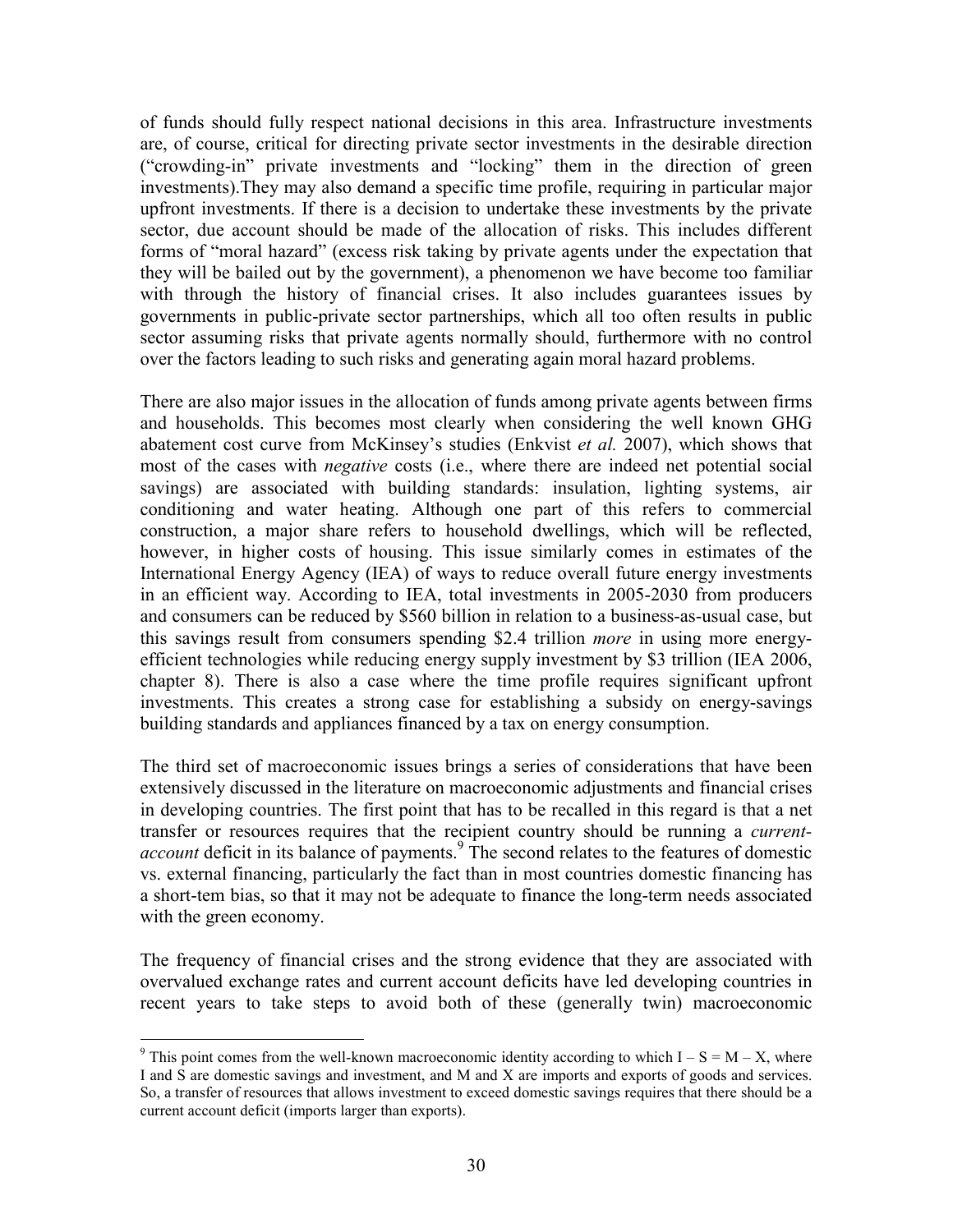phenomena. Under these conditions, additional *external* financing is not what these countries require, and would only lead to larger reserve accumulation without any effect on investment. Developing countries may be particularly reluctant if the additional financing comes in the form of lending, but they could respond in a similar way to additional transfers, as they may also generate appreciation pressures. They may be even more reluctant to receive the transfer in the form of subsidized imports if the imports of goods and services compete with domestic production and runs contrary to the industrial policy objective of strengthening domestic capacities to build a green economy.

This has major implications for the design of financing facilities to support developing countries' efforts to build a green economy. The major implication is that priority should be given to financing programs that generate strong synergies with domestic efforts and avoid rising costs associated with the new strategy. Perhaps the most important are global financial efforts that facilitate the free or low cost access to technology: global financial technology funds that create knowledge that is freely available, public sector purchase of relevant technology to also make it freely available, technical assistance in building technological capabilities, and human capital formation.

A second area may be mechanisms that facilitate the term transformation of *domestic* financing, thus overcoming its short-term bias. One possible way would be to use the capitalization of multilateral development banks to expand considerably their bond issuance and lending in the domestic currencies of the developing countries, and to support domestic financial development in these countries, particularly the efforts of domestic development banks to extend the maturities of available domestic financing.

Those developing countries that run current account deficits will, of course, be ready to absorb the additional external funds. But in this case, the major implication is that financing of external deficits should not increase the risk of financial crises, which should be reflected in the provision of transfers rather than loans, or of loans with a grant component. This is particularly crucial for low-income countries. An additional area that becomes very attractive is the design of global disaster relief and insurance facilities against climate-related disasters. Such facilities could include insurance premiums but with a grant component that could vary according to the level of development of countries.

This is not the place to analyze in the detail the final issue, on sectoral priorities, but it is important to recollect some that come from the foregoing analysis. It includes, first of all, access to basic services, which has a limited cost and should be part of a "no excuses" global financial package. The second are those investments with "double" or "triple dividends" in terms of poverty alleviation in the poorest countries of the world. The third are global disaster relief and disaster insurance facilities. The fourth, given again by their limited costs and large benefits in terms of both biodiversity and climate mitigation, are natural forest protection. But it is useful to add to this list at least two that could have large positive impacts on developing countries, given their resource endowments: research into tropical agriculture (a large under-researched area) and environmentallyfriendly exploitation of coal reserves, particularly carbon storage and sequestration.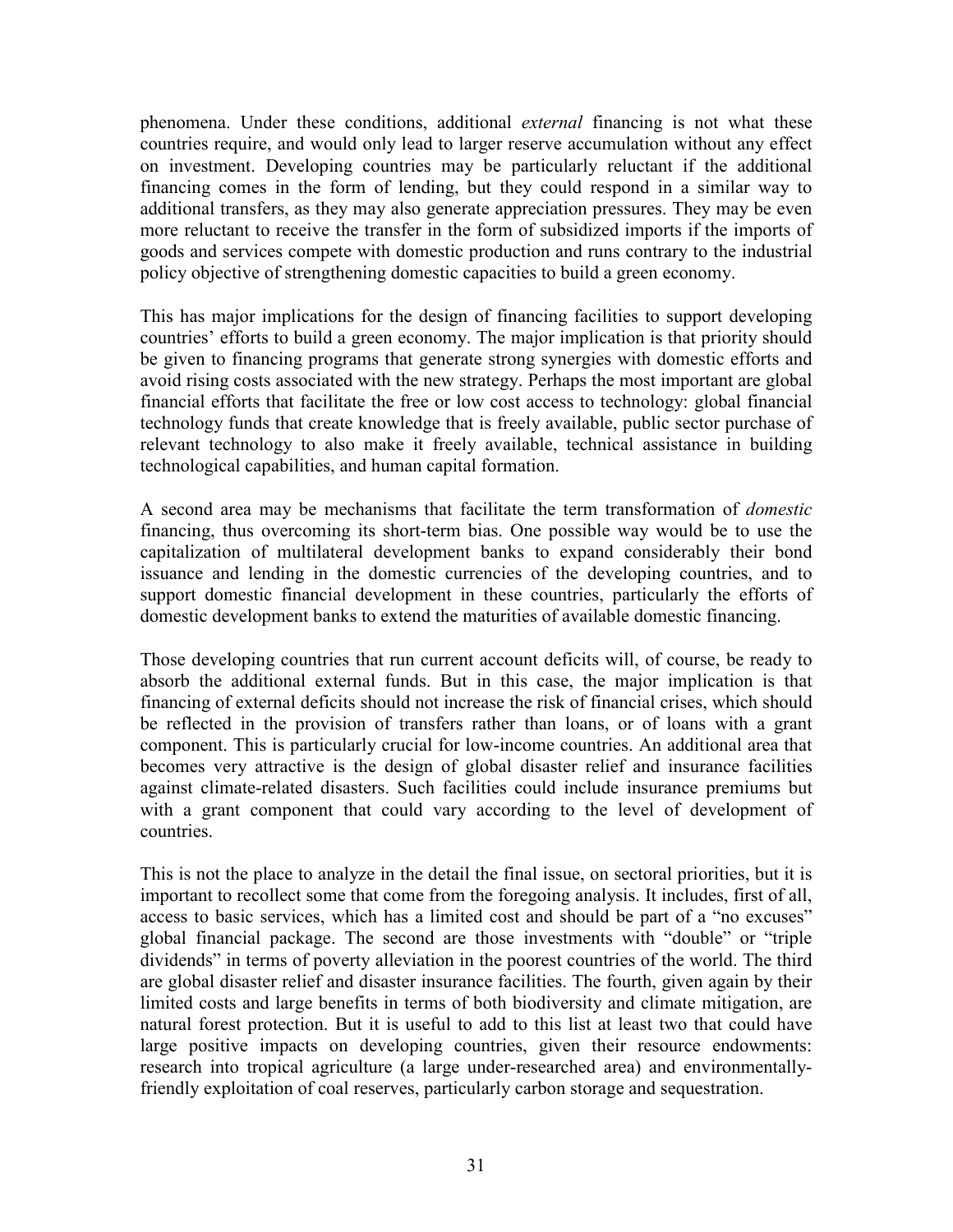#### **POLICY CONCLUSIONS**

The analysis of the macroeconomics of the green economy involves four different issues. The first one relates to the inter-temporal welfare and, particularly, to the social discount rates that should be used in a cost-benefit analysis involving future generations. The second refers to the effects of the degradation of the environment on aggregate supply, and the effects of environmental spending and protection policies on both aggregate supply and demand. The third is the analysis of economic growth as a process of structural change, which would be driven in the next decades by a technological revolution to put in place the new patterns of production and consumption that are required by the green economy. The final one relates to the debates on financing the green economy, particularly financing of developing countries participation in global initiatives in this area. These four approaches are obviously interlinked, and also linked with the micro and sectoral dimensions of the green economy.

The major conclusion from the first of these approaches is that the analysis of intertemporal welfare cannot be delinked from ethical debates on inter-generational equity. On these grounds, it may be justified to use social discount rates that are below (indeed well below) market rates, which also implies that savings and investment today must be increased to benefit future generations. This is particularly so of actions which may be interpreted as insuring against the asymmetric and non-linear effects that certain actions can have on the ecosystem, including the rising likelihood of extreme events (catastrophes). The analysis has broader implications for the analysis of the relations between the economy and the ecosystem, namely that cost-benefit analysis of environmental investments and outcomes should be evaluated using low social discount rates.

The aggregate supply and demand analysis indicates that green investments have a dual positive economic effect on aggregate supply and demand. In the first case, a strategy of reallocating investment towards the green economy may lead to slower potential economic growth (aggregate supply capacities) for a few years, as renewable natural resources are replenished, but will result in the long-run in faster growth. It will also reduce downside risks associated with climate change, energy shocks, water scarcity and loss of ecosystem services, increases employment and have direct benefits in terms of poverty reduction (particularly through improvements of agricultural productivity of rural smallholders). Such investments can also help increase aggregate demand in the shortrun, a much needed action for industrial economies under the high unemployment that still prevails; this demand effect may prevail in the short-run over the adverse effects on aggregate supply. In turn, to the extent that investment is embodied in new equipment or leads to learning-by-doing, higher investment induces productivity growth, reinforcing again long-term growth. Demand stimulus must be accompanied, in any case, with changes in the composition of investment and consumption: certain types of consumption and investment must be restricted to avoid excessive resource depletion and waste, but environmentally-friendly investment and consumption can expand.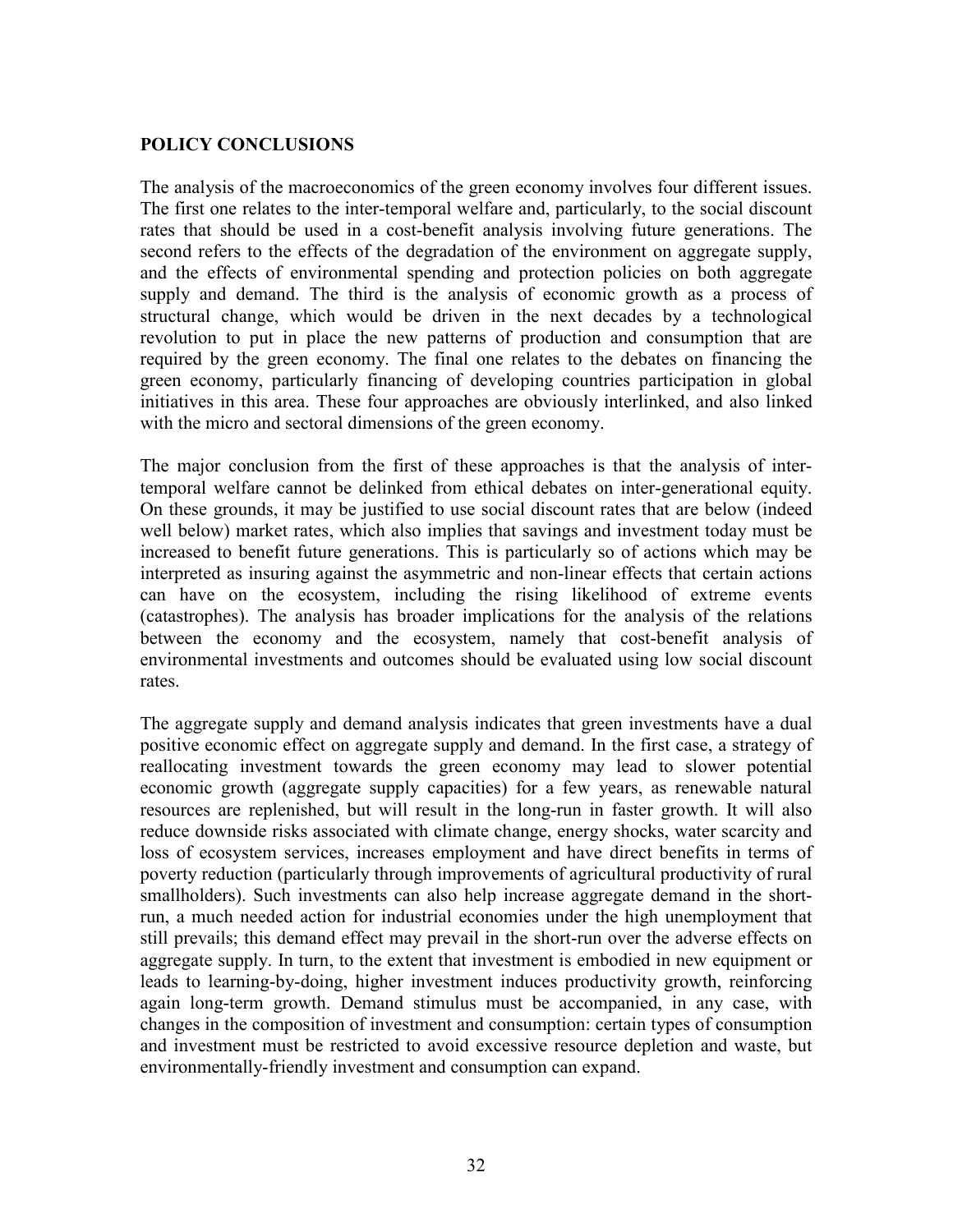The transition to the green economy involves no less than a technological revolution, and will have deep impacts on production structures, as well as on consumption patterns. Since production structure must change if growth and development are to proceed, production sector strategies are called for to drive the transformation of the system towards new dynamic green activities. In developing countries, this requires an investment-led strategy with two essential elements: public investment and active production sector (industrial) policies, aiming to encourage in both cases a strong privatesector response. The production sector strategies must have at their center an ambitious technology policy with a focus on adaptation and dissemination of green technologies and the treatment of green economy activities as "infant industries" that require appropriate support (time-bound subsidies and/or protection). The investment strategy should include public sector investments that support industrial policy efforts and the necessary public sector infrastructure, as well as targets for the access of the poor to basic energy and water and sanitation services. The transformation can also generate losers, which implies the need to put in place appropriate support for those natural-resource intensive developing countries that may have to experience a significant transformation of their production structures.

The analysis of financial flows required to support developing countries' green economies involves a cluster of issues. The first is the scale of financing, which at a global level involves at least 2% of world GDP (\$1.3 trillion at current prices and GDP levels) and at least the \$100 billion dollars for the proposed green climate fund, to which funds to help developing countries meet other environmental objectives should be added. The priority in the allocation among developing countries should obviously be given to the poorest countries and to those more likely to be affected by climate change (which may the same countries). Given the large synergies between poverty alleviation and the green economy (most particularly in sustainable agriculture, water and sanitation), there may be "double" and even "triple dividends" in funds allocated for development purposes to the poorest countries. However, beyond these allocations, a strong case can also be made for transfer-like resources for middle-income countries to help them contribute to the provision of global public environmental goods. In the allocation of funds across different economic agents in recipient countries, priority should be given to public sector infrastructure investments that are critical to the transition to the green economy. Household should also be a major target of financing, particularly to support energyefficient housing, including subsidies that could be financed with a tax on energy use.

In macroeconomic terms, an effective international transfer of resources implies that recipient countries should be running current account deficits, but they may not be willing to do so for strict macroeconomic reasons. The major implication of this is that priority should be given to financing programs that generate strong synergies with domestic efforts and avoid rising costs associated with green growth. This includes global financial efforts that facilitate the free or low cost access to technology. In addition, the global financing strategy should help improve the availability and term structure of domestic financing available for green economic activities in developing countries. Actions of multilateral development banks in support of domestic development banks can be critical in this regard.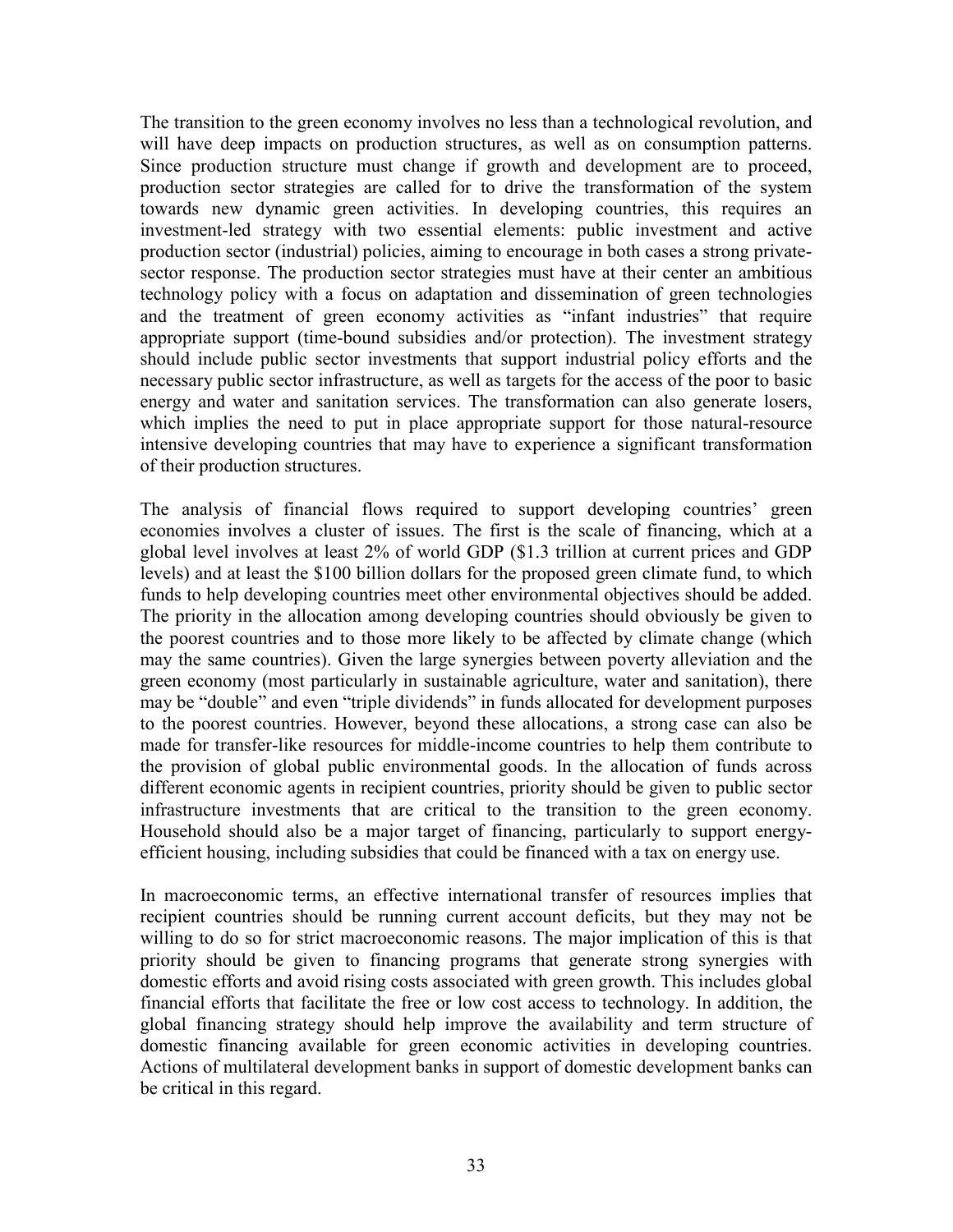A common theme of both the analysis of the structural transformations and financing is the central role of technology. It is essential in this regard to avoid new forces for international inequality that may be generated by uneven technological capacities that already exist. It is also crucial to take into account that technology absorption on the recipient side is always an active learning process. It requires mechanisms to disseminate, adapt and eventually generate new technology. Given the fact that most developing countries will be technology followers, there is a need to increase international cooperation and collaboration on research and development in all areas relevant for green growth, and accelerate the transfer of those technologies to developing countries through open innovation systems, publicly financed innovations, as well as global demonstration programs, knowledge-sharing platforms, and a global database on freely available technologies and best practices in licensing. The technological regime should also include reforms of the global regime of intellectual property regime, including broader room for compulsory licensing, strengthening patenting standards and allowing innovators to use existing patented knowledge to generate new innovations. On the financing side, this calls for a global technology fund to support the creation of knowledge that would be disseminated as a public good, public sector purchase of relevant technology to also make it freely available, technical assistance in building technology efforts, and human capital formation.

## **Technical Appendix Optimal consumption paths and the social discount rate**

In technical terms, the fundamental question about optimal consumption paths is how to maximize a social welfare function that is the discounted value of the utility of consumption of current and future generations in a growth process that takes into account the links between the economy and the ecosystem.

The analysis formally uses the Ramsey model (also called the Ramsey-Koopmans-Cass model) that indicates that the social discount rate that should be used to estimate the present value of future benefits and costs of climate change should take into account three factors: (i) the pure rate of time preference or, better, in this context, the intergenerational rate of time preference; (ii) the elasticity of substitution between consumption in different periods, which in inter-generational terms may be interpreted as the willingness of the current generation to substitute (sacrifice) its consumption today with the consumption of (i.e., to benefit) future generations; and (iii) the expected growth in per capita consumption, which in this model may be said to be basically dependent on productivity growth (certainly an appropriate assumption given the long-term horizon of analysis).<sup>10</sup> The discount rate will therefore be higher if the rate of time preference and

l <sup>10</sup> Formally, the maximization leads to a discount rate which is expressed as  $r = \delta + \eta g$ , where  $\delta$  is the intergenerational rate of time preference, η is the inverse of the elasticity of substitution between consumption in different time periods, and g is productivity growth, which determines the evolution of per capita consumption through time. The effects of  $\delta$  and g in this equation are easy to understand, but that of  $\eta$  is more difficult. A higher η (a lower elasticity of substitution between consumption in different time periods)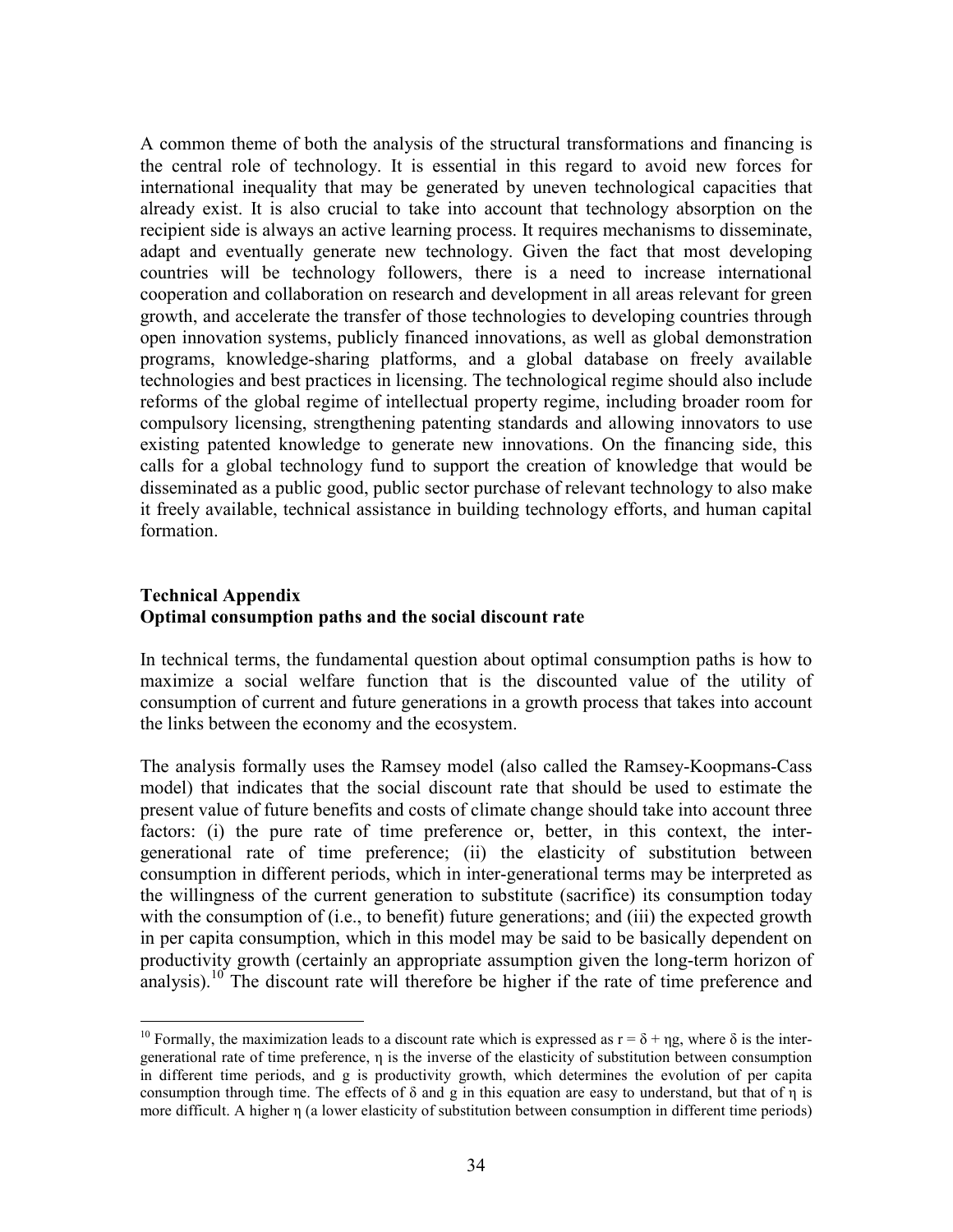productivity growth are higher, or if the elasticity of substitution is lower (i.e., if current generations are less willing to sacrifice their consumption for the benefit of future generations).

The equity issues raised in the main text have been recognized and have led to broad consensus in relation to the first of the factors determining the discount rate. So, it can be said that inter-generational equity requires a zero rate of time preference (i.e., total neutrality among generations). However, a similar equity principle should also be applied to the second factor, as the neutrality among generations could be said to imply that the rate of substitution between consumption today and that of future generations should be one (i.e., increasing or sacrificing a proportion of the consumption of the current generation should be equivalent to increasing or sacrificing the same proportion of the income of a future generation). There is less agreement on this interpretation of intergeneration equity. Interestingly, if we adopt both criteria, the inter-generationally equitable rate of discount is the expected rate of productivity growth.<sup>11</sup>

The major criticism of this conclusion is that such a rate is inconsistent with market parameters (returns on risk-free financial instruments are closer to it but those on riskier assets are much higher) as well as with savings behavior. The first is not a relevant issue in this context, as market returns do not take into account externalities (the major issue with which we are concerned when analyzing environmental issues) and financial markets are full of other market imperfections. In relation to the latter, it implies that *all* capital income should be saved, a behavior that may arguably be desirable.<sup>12</sup> Another way of looking at this issue is that adopting market rates of returns on capital and savings behavior may bias decisions in favor of the current generation, which not only undervalues the consumption of future generations but, for the same reason, saves less than desirable for those generations to enjoy higher consumption levels.<sup>13</sup>

However, two caveats are in order. The first one is that using low discount rates for very long time horizons may give a weight to hypothetical events too far in the future (say two centuries from now), so perhaps a long but limited time horizon may be preferable. The second is that other ethical principles could be adopted aside from the inter-generational equity, particularly a principle that would aim at maximizing the welfare of the poorest generation (Nordhaus 2007). The latter may be interpreted also as an argument for

<sup>11</sup> Formally  $\delta = 0$  and  $\eta = 1$ , so that  $r = \delta + \eta g = g$ .

 $\overline{a}$ 

implies that people are less willing to accept variations in their consumption through time, which in intergenerational terms means that the current generation is less willing to sacrifice their consumption today to increase the consumption of future generations. A major implication of the Ramsey model is that the higher the time preference and the lower the elasticity of substitution, the lower the savings rate should be.

<sup>&</sup>lt;sup>12</sup> Indeed, an interesting implication of  $\delta = 0$  and  $\eta = 1$  is that all capital income should be saved (or that aggregate savings should be equivalent to capital income). This is, in fact, consistent with the "golden rule" in a Solow-Swan growth model –i.e., that which maximizes per capita consumption through time. In a macroeconomic model in the tradition of Michal Kalecki or Nicholas Kaldor, among others, if all savings come out of profits, this is also consistent with profits being entirely saved.

<sup>&</sup>lt;sup>13</sup> The "calibration" of parameters used in simulations can have this effect. So, for example, Nordhaus (2007) assumes  $\delta = 0$  but then calibrates the model according to market parameters and obtains  $\eta = 3$ , which implies a very low willingness by current generations to substitute their current consumption with that of future generations.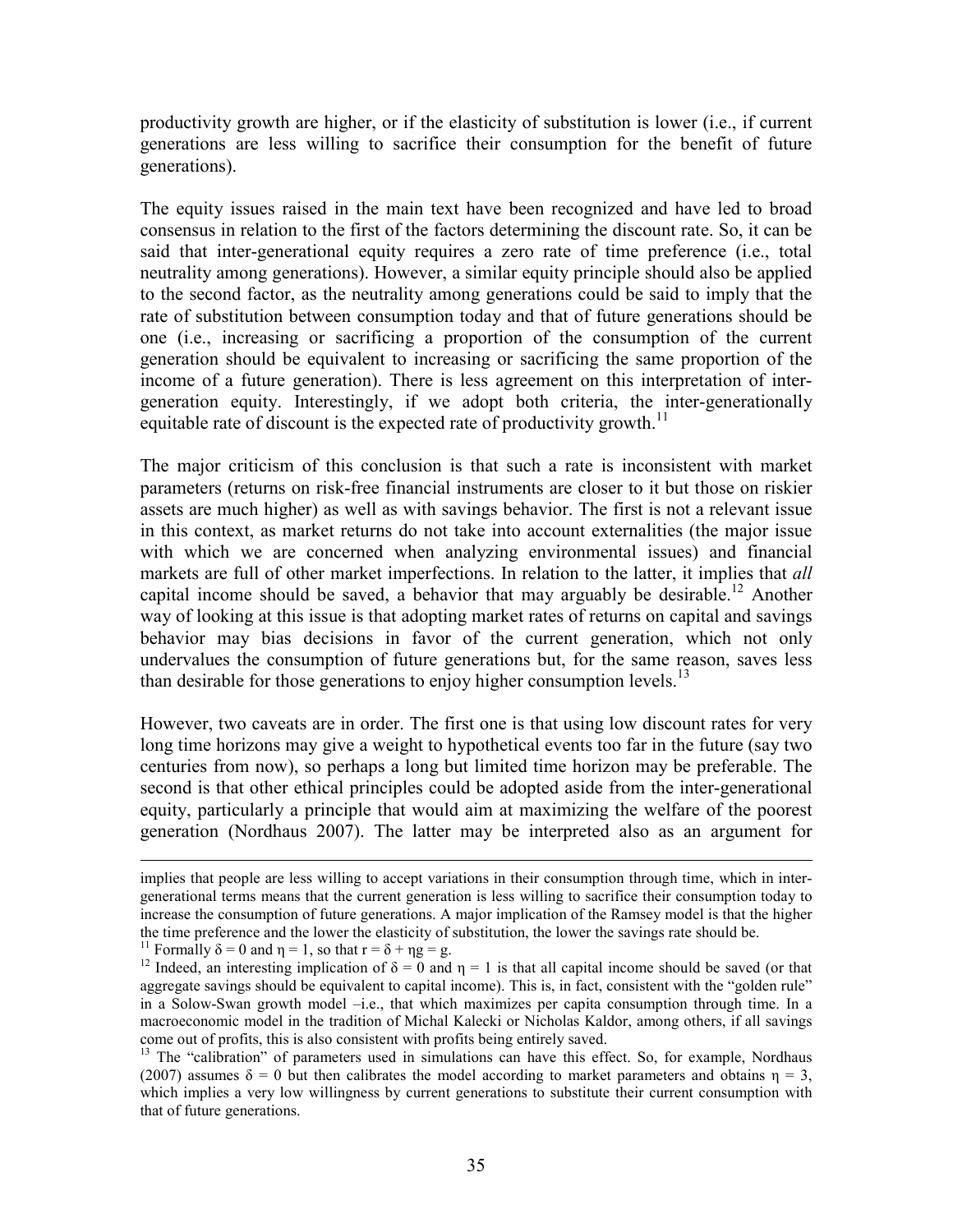developing countries' using a higher social discount rate, which is consistent also with the fact that productivity growth has to be higher in those countries to guarantee convergence of income levels with those of industrial nations. However, this does not take into account the fact that ecosystem constraints associated with climate change are of a *global* character. So, a more appropriate approach would be exempting the poor from making commitments to achieve global climate change objectives. This is precisely the approach of the Greenhouse Development Rights Framework, which exempts individuals under a certain poverty line from making commitments in the area of climate change.<sup>14</sup> This approach does not necessarily apply in relation to other environmental issues, such as biodiversity, land fertility or water management, as in those cases green policies will directly increase the income of the poor (TEEB 2010b; UNEP 2001b).

We can incorporate risk into this framework by using the case of two interest rates, one risk free and another that fully incorporates risks that can be inferred from past performance – say, the interest rate of a risk-free government bond and the average rate of return on equity over a long time horizon. Even a desirable private discount rate would be a weighted average of the two and will be lower the higher the level of risk aversion. But we can argue that inter-generational equity requires that society be highly risk-averse in relation to events that may have strong negative effects on future generations. If this is so, the social discount rate should again be low, close to that of a risk-free government bond.

## **REFERENCES**

 $\overline{a}$ 

Baer, Paul, Tom Athanasiou, Sivan Kartha and Eric Kemp-Benedict (2008), *The Greenhouse Development Rights Framework: The right to development in a climate constrained world*, revised edition, Berlin: Heinrich Böll Foundation, Christian Aid, EcoEquity and Stockholm Environmental Institute, November.

Barbier, Edward B (2010), *A Global New Deal: Rethinking the Economic Recovery*, Cambridge: Cambridge University Press and UNEP

Barton, John H. (2007), *Intellectual Property and Access to Clean Energy Technologies in Developing Countries: An Analysis of Solar Photovoltaic, Biofuel and Wind Technologies*, ICTSD Trade and Sustainable Energy Series Issue Paper No. 2, Geneva: International Centre for Trade and Sustainable Development, December.

Cambridge Econometrics and Sustainable Europe Research Institute (2010), *A Scoping Study of the Macroeconomic View of Sustainability*, Final Report for the European Commission, DG Environment, July 29.

<sup>&</sup>lt;sup>14</sup> See again Baer *et al.* (2008). Please notice that the proposal refers to persons, but of course the proportion of poor persons is much larger in poor countries. They define a "development threshold" (poverty line) of \$20 per day (\$7500 year), which encompasses 70% of the world's people, who account for only about 15% of cumulative emissions.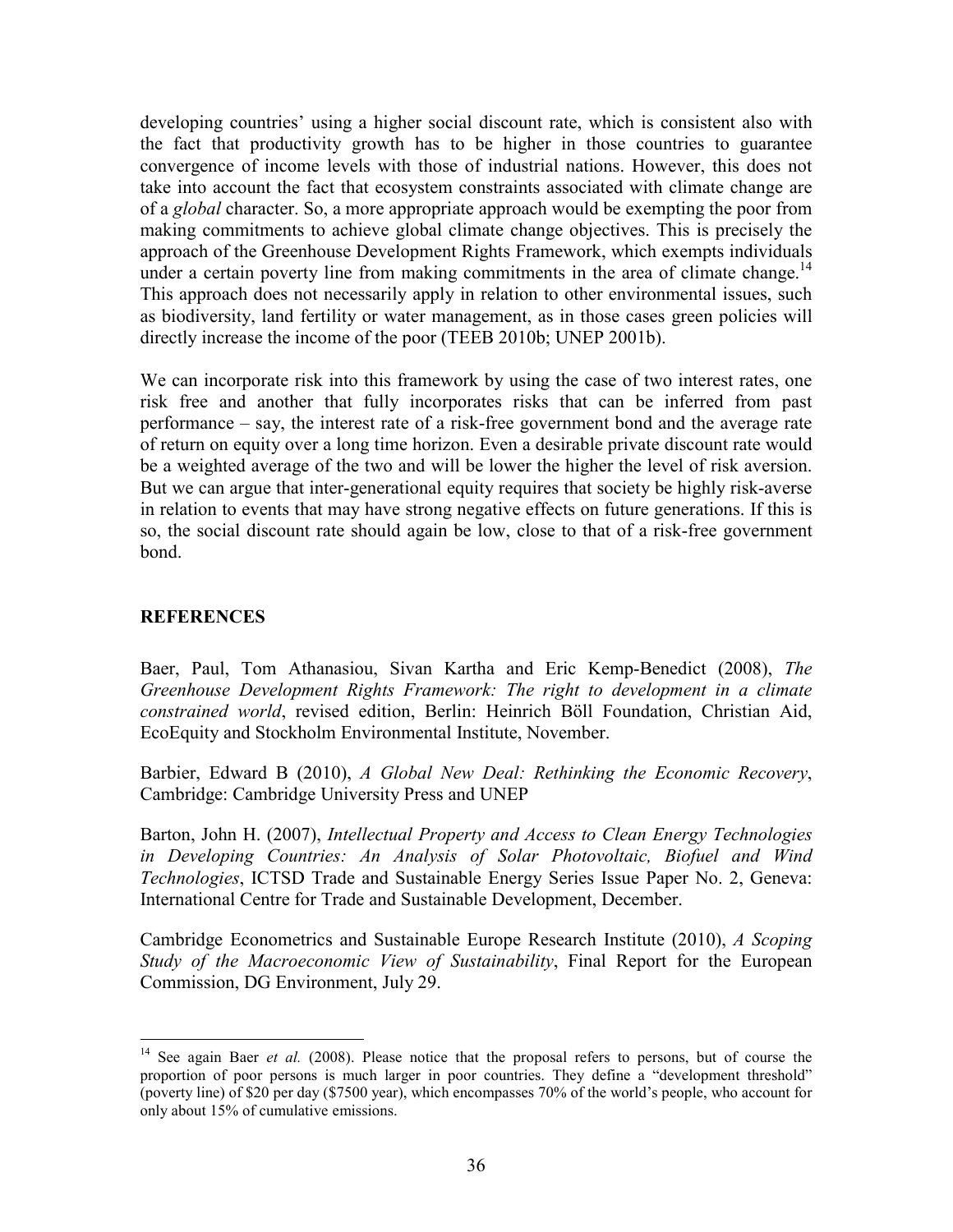Cline, William R. (1992), *The Economics of Global Warming*, Washington D.C.: Institute for International Economics.

Copenhagen Economics and the IPR Company (2009), Are IPR a Barrier to the Transfer of Climate Change Technology?, Copenhagen: Copenhagen Economics, January 19.

Dervis, Kemal (2008), *The Climate Change Challenge: WIDER Annual Lecture 11*, Helsinki: UNU-WIDER, March.

Enkvist, Per-Anders, Tomas Nauclér and Jerker Rosander (2007), "A Cost Curve for Grenhouse Gas Reduction", *The McKinsey Quarterly*, No. 1, pp. 35-45.

\_\_\_\_\_, Jens Dinkel and Charles Lin (2010), *Impact of the Financial Crisis on Carbon Economics: Version 2.1 of the Global Greenhouse Abatement Cost Curve*, McKinsey and Company.

Harris, Jonathan M (2009)**.**, "Ecological Macroeconomics: Consumption, Investment and Climate Change", *Real-World Economics Review,* Issue no. 50, September, pp. 34-48.

Henry, Claude and Joseph E. Stiglitz (2010), "Intellectual Property, Dissemination of Innovation and Sustainable Development", Global Policy, 1:3, October, pp. 237-251.

IEA (International Energy Agency) (2006), World Energy Outlook 2006 – The Alternative Policy Scenario

\_\_\_\_\_ (2010), *Key World Energy Statistics 2010*, available at: http://www.iea.org/publications/free\_new\_Desc.asp?PUBS\_ID=1199

IPCC (Intergovernmental Panel on Climate Change) (2007a), *Contributions of Working Group III to the Fourth Assessment Report of the Intergovernmental Panel on Climate Change: Technical Summary,* available at: http://www.ipccwg3.de/publications/assessment-reports/ar4/working-group-iii-fourth-assessment-report.

\_\_\_\_\_ (2007b), *Climate Change 2007: Mitigation of Climate Change, Contributions of Working Group III to the Fourth Assessment Report*, Cambridge: Cambridge University Press, available at: http://www.ipcc-wg3.de/publications/assessment-reports/ar4/workinggroup-iii-fourth-assessment-report.

Kaldor, Nicholas (1978), *Further Essays on Economic Theory*, London: Duckworth.

Khor, Martin (2010), "Preliminary Notes on the Green Economy, in the Context of Sustainable Development", Presentation of the Executive Director of the South Centre in the Panel of the Green Economy at the Inter-sessional debates of Rio Plus 20, January 10- 11.

Lee, Bernice, Ilian Iliev and Felix Preston (2009), Who Owns our Low Carbon Future? Intellectual Property and Energy Technologies, London: Chatam House, September.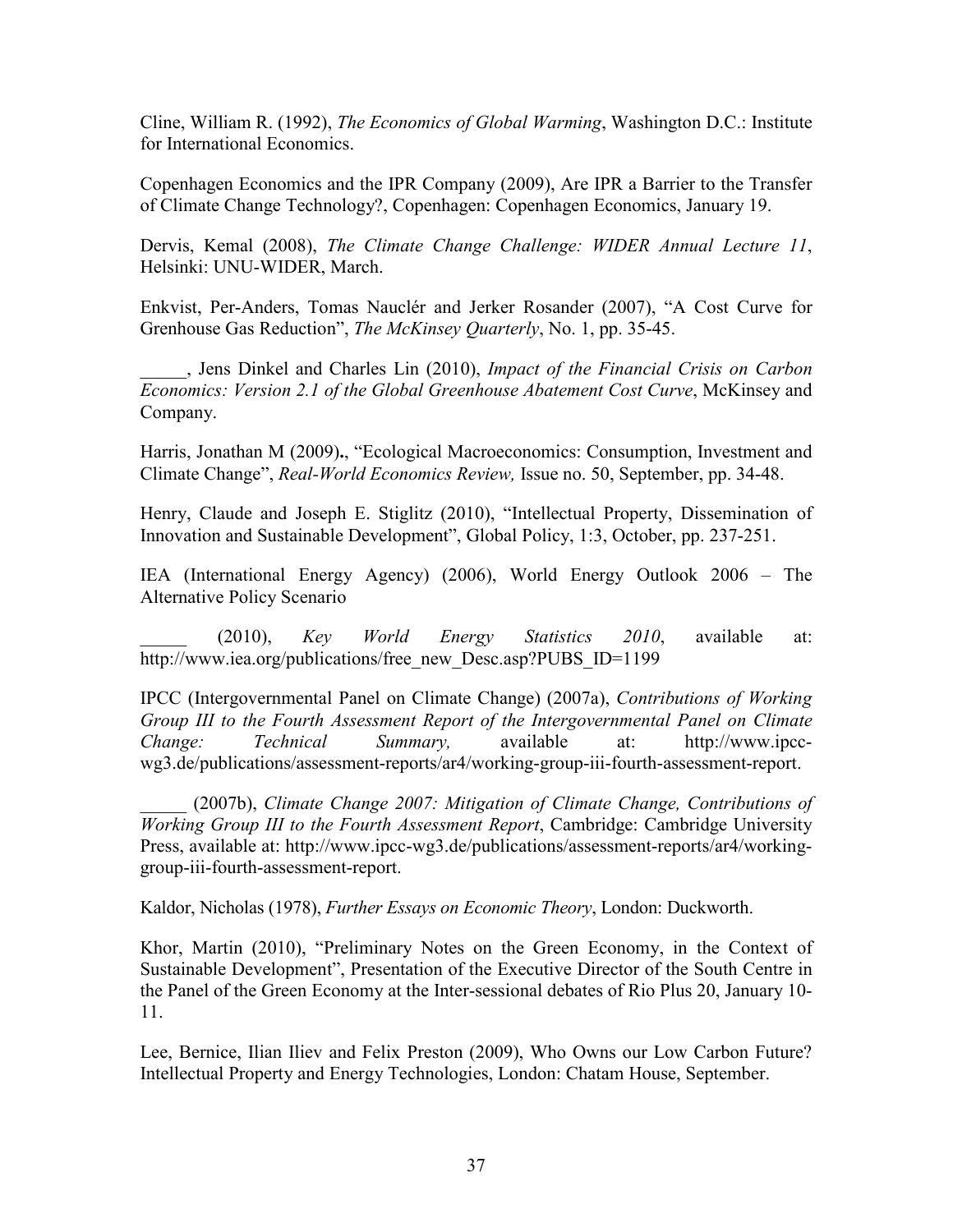Nordhaus, William D. (1994), *Managing the Global Commons: The Economics of Climate Change*, Cambridge Mass: MIT Press.

\_\_\_\_ (2007), "A Review of the 'Stern Review on the Economics of Climate Change'", *Journal of Economic Literature*, 45:3, September, pp. 686-702.

Ocampo, José Antonio (2005), "The Quest for Dynamic Efficiency: Structural Dynamics and Economic Growth in Developing Countries", in José Antonio Ocampo (ed.), *Beyond Reforms: Structural Dynamics and Macroeconomic Vulnerability*, Palo Alto: Stanford University Press, ECLAC and World Bank, chapter 1.

\_\_\_\_, Codrina Rada and Lance Taylor (2009), *Growth and Policy in Developing Countries: A Structuralist Approach*, with Lance Taylor and Codrina Rada, New York, Columbia University Press, 2009.

OECD (Organization for Economic Cooperation and Development) (2010), *Interim Report of the Green Growth Strategy: Implementing our commitment for a sustainable future: Meeting of the OECD Council at Ministerial level*, May 27-28.

Pearce, David, Anil Markandya and Edward B. Barbier (1989), *Blueprint for a Green Economy*, London: Earthscan.

Schumpeter, Joseph (1962), *Capitalism, Socialism and Democracy*, third edition, New York, Harper Torchbooks.

Stern, Nicholas (2007), *The Economics of Climate Change: The Stern Review*, Cambridge: Cambridge University Press

\_\_\_\_\_ (2008), "The Economics of Climate Change", Richard T. Ely Lecture, *American Economic Review*, 98:2, May, pp. 1-37.

\_\_\_\_ (2009), *The Global Deal: Climate Change and the Creation of a New Era of Progress and Prosperity*, New York: Public Affairs.

TEEB (The Economics of Ecosystems and Biodiversity) (2008), *Interim Report*, Wesseling: Welsel+Hardt.

\_\_\_\_\_ (2010a), *Mainstreaming the Economics of Nature: A Synthesis of the Approach, Conclusions and Recommendations of TEEB*, Malta: Progress Press.

\_\_\_\_\_ (2010b), *The Economics of Ecosystem and Biodiversity: Ecological and Economic Foundations*, London: Earthscan.

Tirpak, Denis and Jo-Ellen Parry (2009), *Financing Adaptation and Mitigation in Developing Countries: New Options and Mechanisms*, Winnipeg: International Institute for Sustainable Development, March.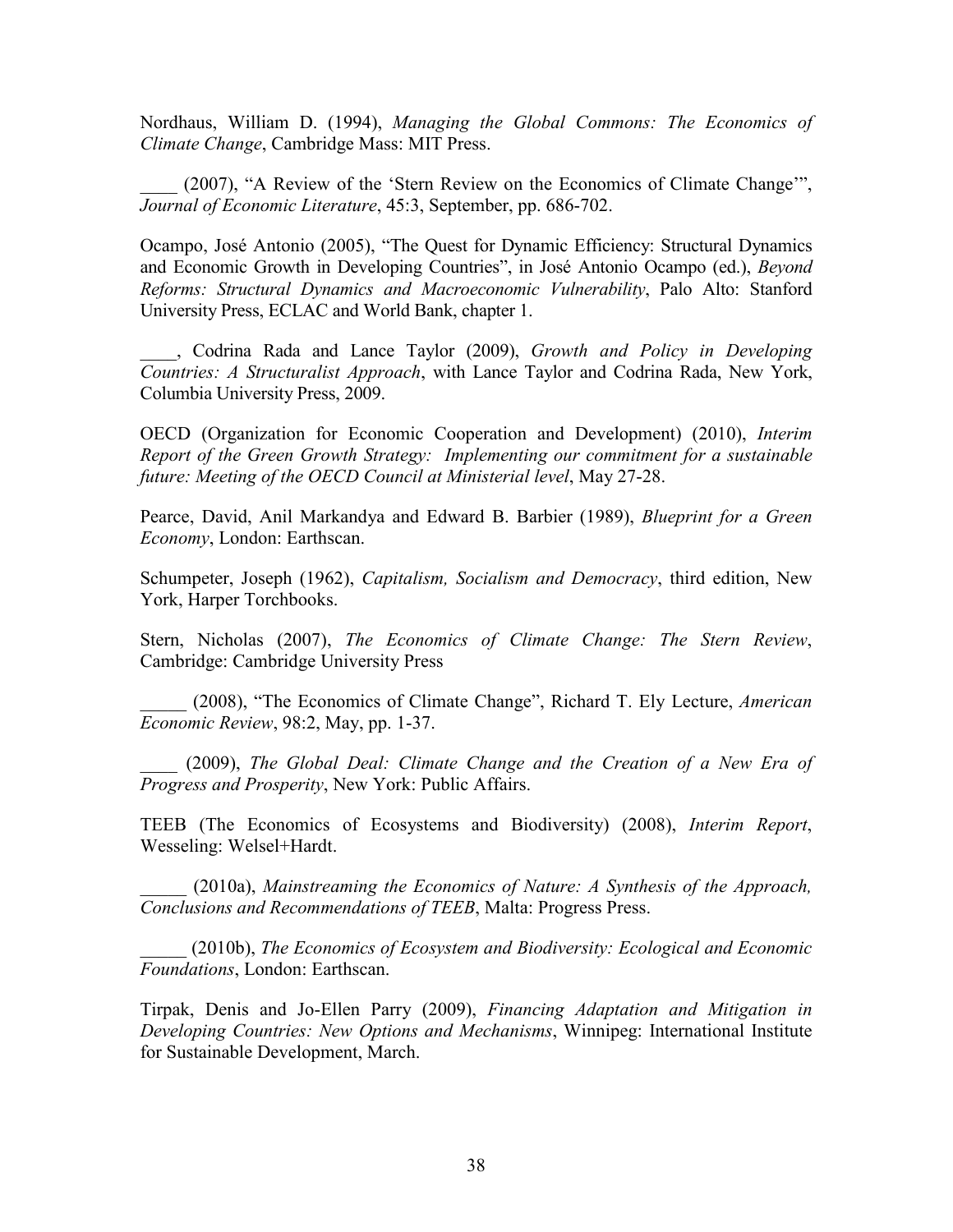United Nations, *World Economic and Social Survey 2009: Promoting Development, Saving the Planet*, New York: United Nations, 2009.

\_\_\_\_\_ (2010a) *Report of the Secretary-General's High-Level Advisory Group on Climate Change Financing*, November 5.

\_\_\_\_\_ (2010b), *Objectives and Themes of the United Nations Conference on Sustainable Development: Report of the Secretary General*, A/CONF.216/7, December 20.

UNDP (United Nations Development Program) (2008), *Human Development Report 2007/8: Fighting Climate Change*, New York: UNDP.

UNEP (United Nations Environmental Programme), *Green Economy: A Brief for Policymakers on the Green Economy and Millennium Development Goals,* Document prepared for the UN Summit on MDGs, September 2010.

\_\_\_\_\_ (2011a), *Towards a Green Economy: Pathways to Sustainable Development and Poverty Eradication. A Synthesis for Policy Makers*, February, available at: http://www.unep.org/greeneconomy/GreenEconomyReport/tabid/29846/Default.aspx

\_\_\_\_\_ (2001b), *Towards a Green Economy: Pathways to Sustainable Development and Poverty Eradication*, February, available at: http://www.unep.org/greeneconomy/

UNFCCC (United Nations Framework Convention on Climate Change) (2008), *Investments and financial flows to address climate change: An Update, Technical Paper*, FCCC/TP/2008/7, November 26.

Weitzman, Martin L. (2007), "The Stern Review of the Economics of Climate Change", *Journal of Economic Literature*, 45:3, September, pp. 703-724.

\_\_\_\_ (2010), "GHG Targets as Insurance Against Catastrophic Climate Damage", available at: http://www.economics.harvard.edu/faculty/weitzman/papers\_weitzman

World Bank (2006), *Where is the Wealth of Nations? Measuring Capital for the 21st Century*, Washington, D.C: World Bank.

\_\_\_\_ (2009), *World Development Report 2010: Development and Climate Change,* Washington, D.C: World Bank.

World Commission on Environment and Development (Brundland Commission) (1987), *Our Common Future*, Oxford: Oxford University Press.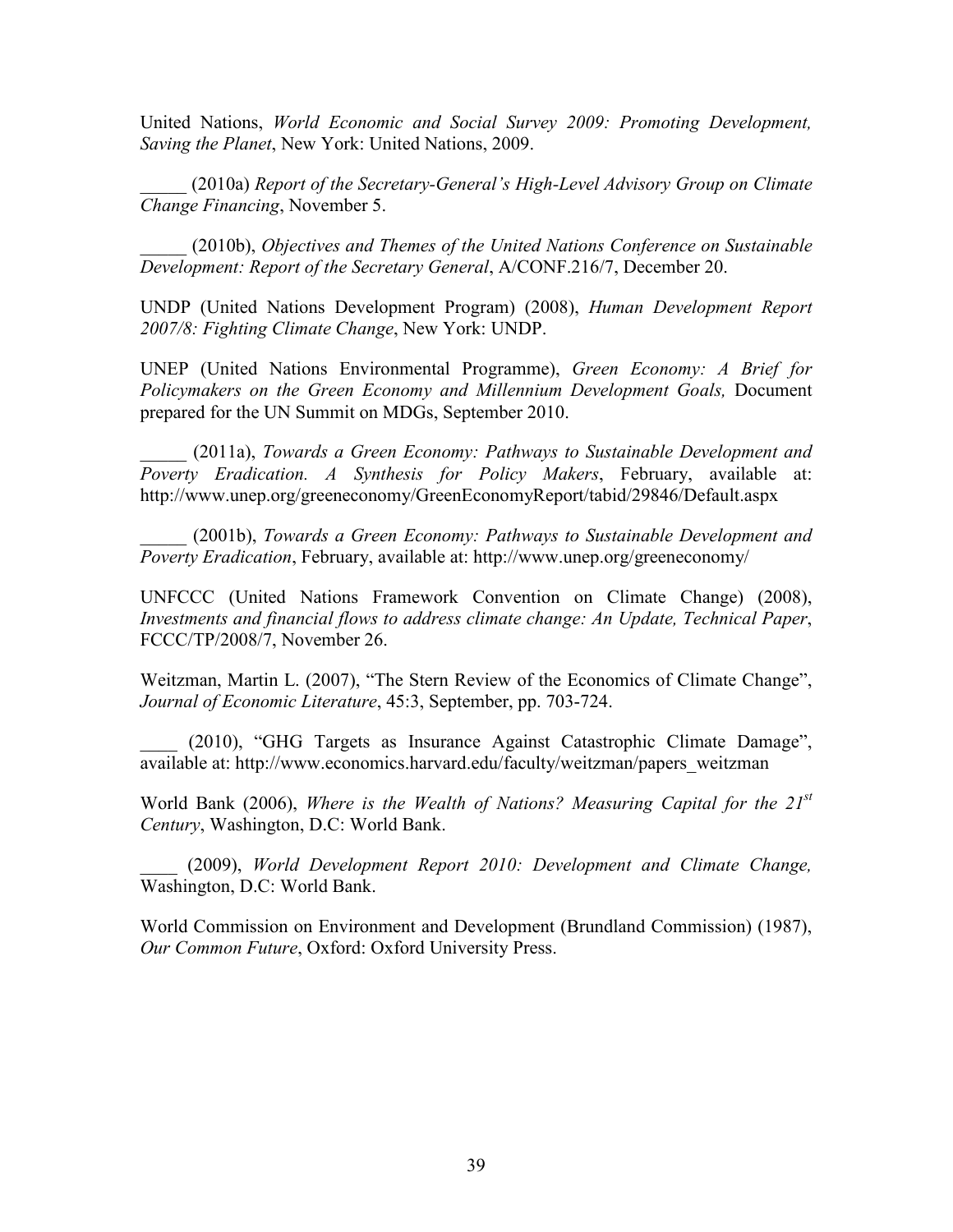# **Trade, Sustainable Development and a Green Economy: Benefits, Challenges and Risks**

## **Aaron Cosbey UNCTAD Advisor on Green Economy**

## **INTRODUCTION**

This paper explores potential trade opportunities and risks from a transition to a green economy, and examines trade policy options that are relevant for this transition. It is written in the lead up to the UN Conference on Sustainable Development (UNCSD), to be held in June 2012 in Rio de Janeiro, and is a complement to two other papers also focused on the green economy in the context of sustainable development and poverty eradication: one on the macroeconomic aspects of the green economy and the other on development, poverty and the green economy. A synthesis of the three papers is also being produced. In the section that follows this, it discusses the transition to a green economy, asking why it is desirable, and in what ways trade policy might help. The third section explores the impacts, both positive and negative, that might be expected by countries whose trading partners are pursuing a green economy. The fourth section asks what role there might be for the international community in ensuring that trade and investment policy and practice contribute to a widespread and equitable pursuit of the green economy, and last section offers some concluding thoughts.

## **TRANSITIONING TO A GREEN ECONOMY**

The move to a green economy is a significant transition, on par with other grand transitions in human socio-economic history. If it can be carried off—and we have strong reasons to hope that it can—it will differ from previous waves of change in that it was at least in part intentional, and in that it paid more careful attention to the welfare of those that might otherwise be caught in the painful process of unplanned structural change. This section briefly reviews why the global community should have an interest in such a transition in the first place, surveying arguments from the perspective of development, environment and economic objectives. It then asks what role trade and investment policies might play.

### **Why move to a green economy?**

The green economy is more than just environmental in scope; it is also about development and the economy. From a development perspective there are a number of ways in which a green economy might benefit both developed and developing countries. A green economy should not only maintain, but should enhance the value that the poor in developing countries derive from agriculture, fisheries and forest harvest – all activities that depend fundamentally on a sound environment. It should help reduce energy poverty through the provision of low-cost distributed renewable energy systems. And if successful it should help reduce the vulnerability of the poor to the impacts of unchecked climate change, desertification ocean degradation and loss of biodiversity, as well as the impacts of local air, soil and water pollution.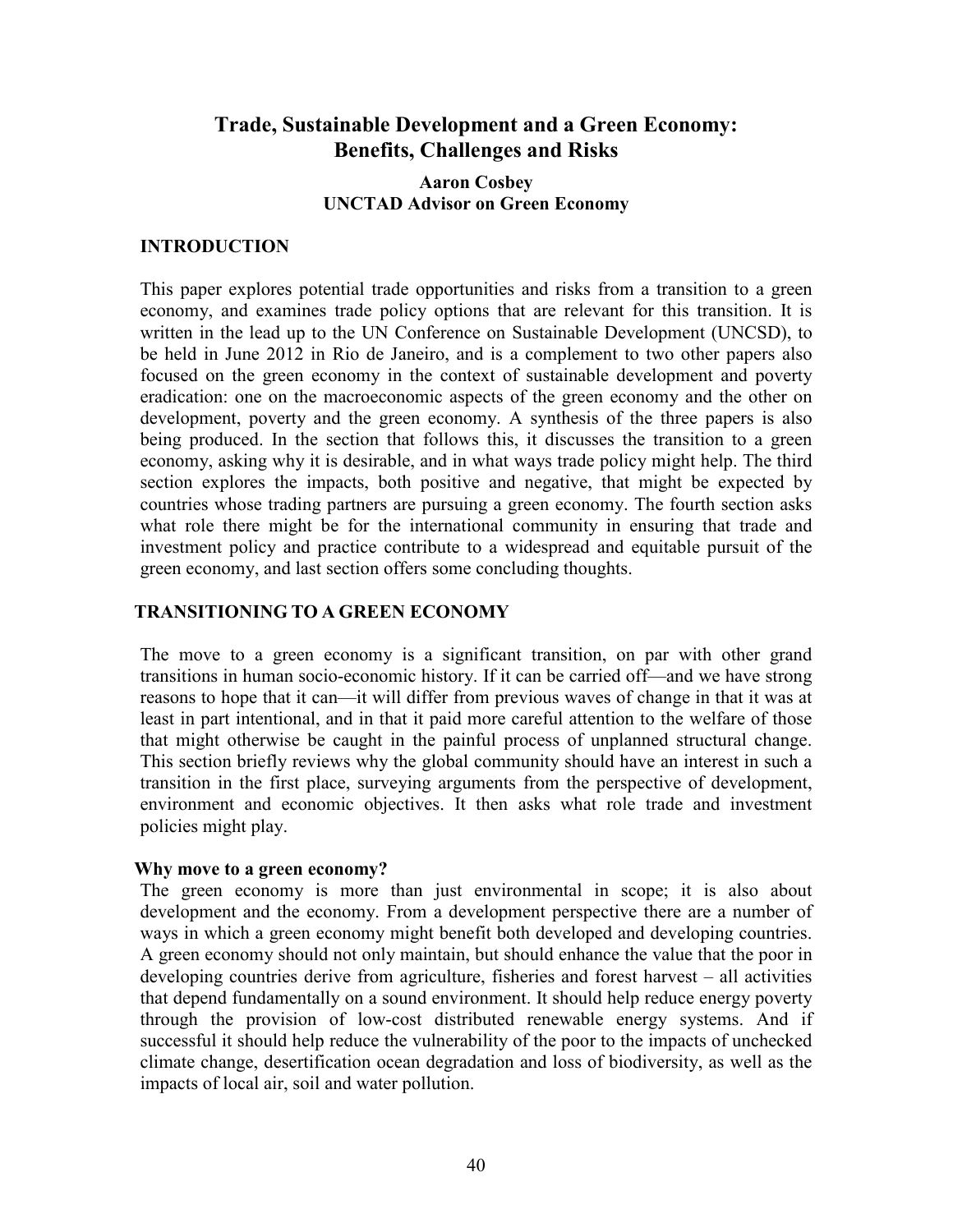In developed and developing countries alike it should be the spur for new innovative activities – activities that create more jobs than traditional sectors, and increase energy security and industrial efficiency. There are growing opportunities for investment in the buildings, transport, energy and waste sectors in particular, as well as in manufacturing, agriculture and others. The services sector support that is needed in many of these sectors will also be an important part of the green economy.

A green economy also has environmental benefits, and these are obvious enough to need no lengthy enumeration. It should help address global challenges such as climate change, loss of biodiversity and desertification. It should also contribute to efforts at the national and regional levels to address local pollution of air, water and soil.

A shift to a green economy will also generate economic benefits (clearly, any such shift involves risks and costs as well, and some of these are considered later in this paper). One obvious potential advantage to a green economy is the opening up of new export markets. Some of these are explored in greater depth below, but well-known examples include significant new markets for biofuels, and for renewable energy technologies such as solar panels and wind turbines. Opportunities in these markets may be driven by demand in export markets alone, or by a combination of foreign demand and domestic capacity development in response to stringent domestic environmental standards.

As well as opening up new markets, a shift to a green economy may help to maintain existing market share. Environment-related product and process standards (technical regulations), regulatory regimes and restrictions in most OECD markets are steadily ratcheting up, with tough implications for developing country exporters.<sup>15</sup> Even more significant for some exporters is the rise of sustainable development-related standards and codes employed by private buyers.<sup>16</sup> And the ascendency of climate change as an urgent policy problem threatens to give rise to new types of non-tariff barriers, such as border carbon adjustment.<sup>17</sup>

Maintaining market share in the face of steadily increasing stringency of specifications is not a straightforward matter, but it can be aided by two key aspects of a push to a green economy. First, governments can focus on enabling exporters to meet such standards, working with the private sector to communicate the content of the regulations and to help firms identify, acquire and assimilate the technologies needed. In the same vein, governments can help build accredited national or regional capacity to test and certify goods as compliant; this might involve building laboratories, working with foreign accreditation bodies, supporting technical training, etc.<sup>18</sup> Second, governments can work on propounding and enforcing domestic standards that are not too far from those required internationally. Such standards are important in building up private sector capacity to

<sup>&</sup>lt;sup>15</sup> UNCTAD (2006). In the last five years in the EU alone has promulgated three pieces of far-reaching legislation: the Restriction of Hazardous Substances Directive (ROHS), the Registration, Evaluation and Authorization of Chemicals (REACH) programme and the Directive on Waste Electronics and Electrical Equipment (WEEE).

<sup>16</sup> Potts *et al*. (2010).

 $17$  Cosbey (2009).

<sup>18</sup> Aldaz-Carroll (2006); UNCTAD (2006);.Cosbey (2004); Hufbauer *et al*. (2001).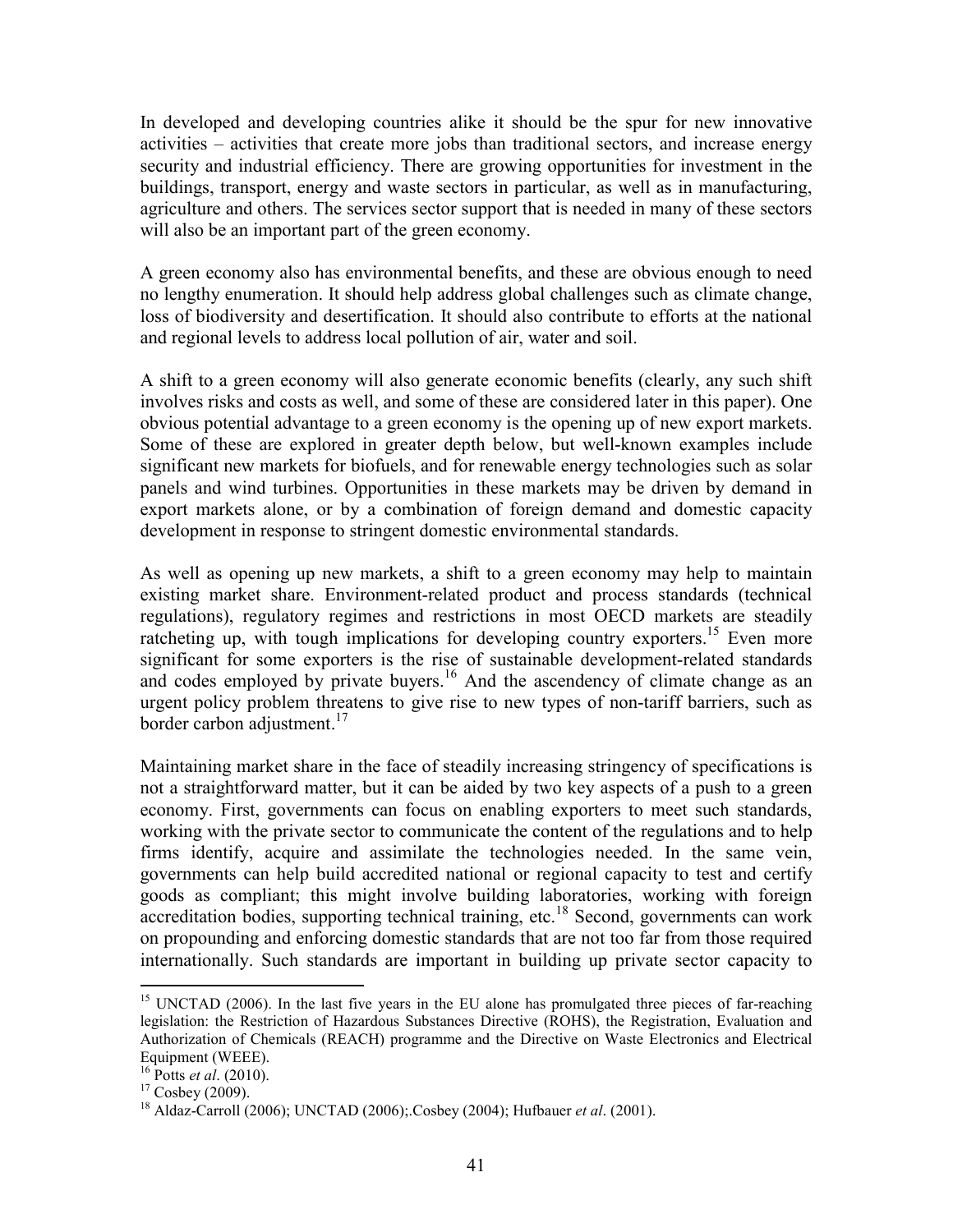successfully export to demanding key markets.<sup>19</sup> They also incidentally result in less local pollution, resource use and waste. Domestic standards regimes have an important role in helping firms adapt to any such new standards.

## **Can trade and investment policies help in the transition?**

A green economy has several important international dimensions. First, international trade is a powerful driver of growth, and so it is imperative to direct that potential in ways that contribute, rather than detract, from progress toward a green economy. This section explores the potential benefits of liberalizing trade in environmental goods and services, and of reducing fossil fuel subsidies, and asks how trade's contribution might be helpful in diversifying away from resource-intensive export-led growth paths. Second, trade law is important in shaping the bounds of possible government actions in pursuit of a green economy. This section explores the ways in which investment agreements and traderelated intellectual property rights might foster or frustrate that pursuit.

### *Liberalizing trade in environmental goods and services*

One obvious way that trade policy might help in the greening of economies is by lowering tariff and non-tariff barriers to goods such as wind turbines and efficient lightbulbs, and services such as environmental engineering. There is a mandate in the WTO's Doha Round to liberalize trade in so-called environmental goods and services  $(EGS)$ ,<sup>20</sup> though environmental goods in particular have yet to be definitively defined in those talks.<sup>21</sup> EGS offer tangible environmental benefits to importers, particularly in developing countries where access to distributed renewable energy can be a key plank in addressing poverty, and where many governments are now beginning to grapple in earnest with urban environmental issues such as water treatment, sanitation and local air pollution.<sup>22</sup> Moreover, to the extent that EGS can address global concerns such as climate change and biodiversity, *all* countries have an interest in their rapid and widespread uptake – a process in which trade and investment would play a key role.

One of the tensions that have plagued the WTO negotiations is the fact that many countries pursuing a green economy are looking to foster domestic competitive sectors to produce and export EGS, and are reluctant to relinquish tariff protection as an instrument by which they might do so. This is not, however, a tension between environment and economy; both objectives depend alike on the success of the policies employed. If such policies are successful in producing globally competitive innovating firms, then they will compensate for the initial environmental and economic costs of sheltering inefficient green infants; more innovation and competition is clearly better. If they are not, then the supporting country (and the world) is worse off both economically and environmentally, having achieved less environmental improvement than was possible for the resources spent; it would have been better simply to rely on foreign producers and investors. $^{23}$ 

<sup>19</sup> Yu *et al*. (2010).

<sup>&</sup>lt;sup>20</sup> WTO (2001a); Paragraph 31(iii).

<sup>&</sup>lt;sup>21</sup> Cosbey *et al.* (2010) offer a discussion of the issues of definition, and a suggested taxonomy. See also Jha (2008). Stillwell (2007) also discusses definitions, and offers a history of the negotiations.

 $22$  Vickleaev (2003); Steenblik (2006).

 $^{23}$  Point Carbon (2008) offers the sobering example of the pursuit of national excellence in wind energy by the Ukraine, the result of which was that as of 2007 average cost of installed capacity in wind power was 2- 3 times higher than average global costs.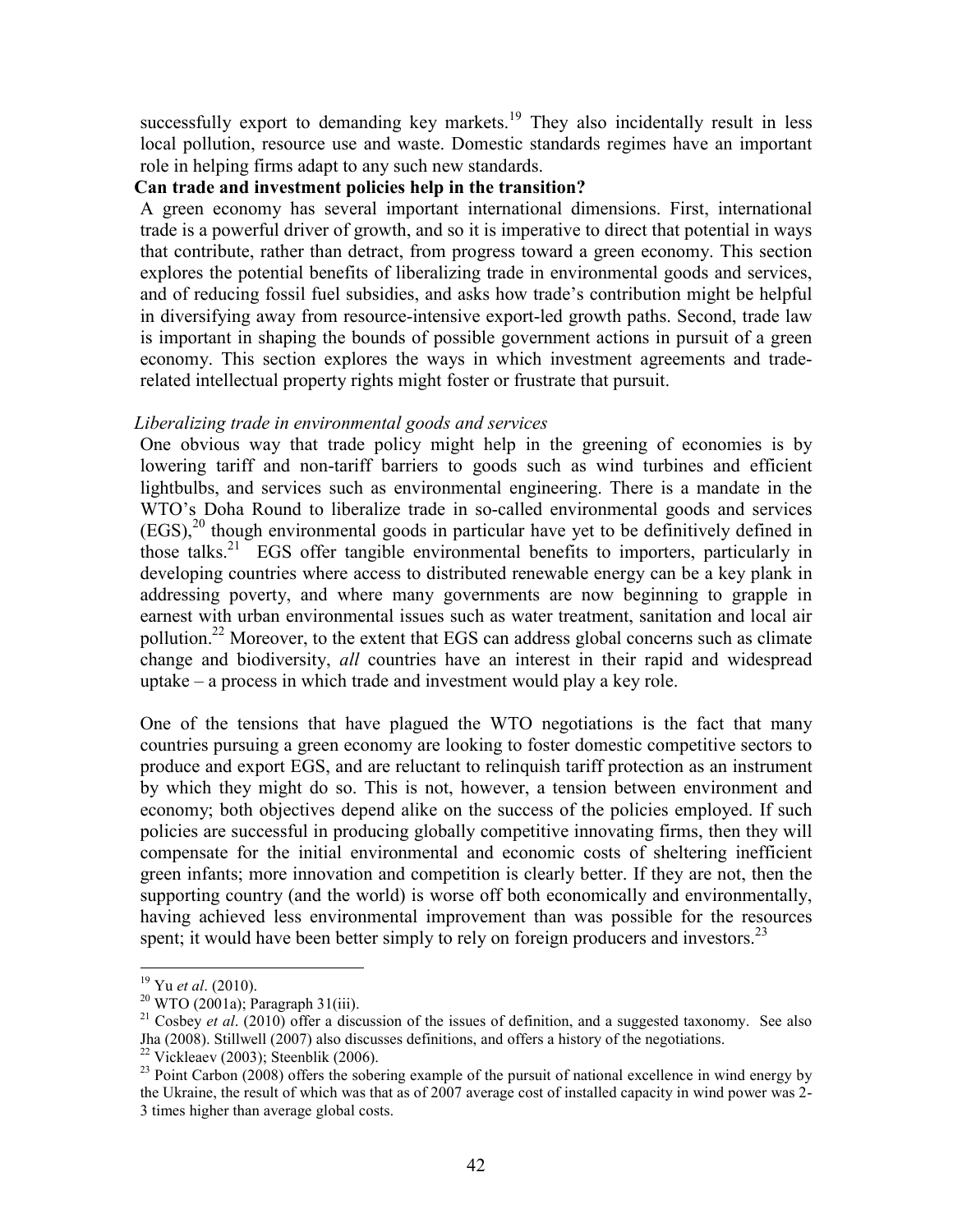As such, the question of whether developing countries should be allowed to shelter EGS infants should hinge on whether it can or cannot be done effectively. In the end, governments looking to support domestic green sectors will inevitably pick losers as well as winners. But this is not a blanket admonition against trying. Decades of experience with traditional government efforts in this area show us that there are ways to limit the chances of wasted support—such as providing help only to activities that are new to the domestic economy, and those that have good potential for spillover effects—and ways to limit the damage when losers are picked—such as making continued support time-limited and conditional on explicit criteria for success.<sup>24</sup> These sorts of conditions might be the *quid pro quo* for special and differential treatment in the EGS negotiations.

The stakes are high for those that succeed. Growth in environmental goods and services (variously defined) has tended to exceed growth of merchandise exports since at least the mid-1990s<sup>25</sup> as well as growth of GDP (see table 1). DIW (2009) estimates that the global market will grow to between USD 1.2 and 1.9 trillion by 2020. Sharp (2009) reaches a far higher estimate even of the current market using a rigorous bottom-up compilation of the sector, estimating its size in 2007/2008 to be £3 trillion, or roughly 6 trillion USD, and noting major growth in the area of low-carbon goods and services and renewables.<sup>26</sup>

|                         | GDP Growth | <b>Environmental Expenditures</b> |     | <b>Environmental Imports</b><br>(import region) |     |
|-------------------------|------------|-----------------------------------|-----|-------------------------------------------------|-----|
|                         |            | High                              | Low | High                                            | Low |
| Europe                  | 2.5        | 5.4                               | 2.1 | 6.5                                             | 3.0 |
| <b>North America</b>    | 3.3        | 9.9                               | 6.3 | 11.5                                            | 8.0 |
| Asia                    | 4.8        | 8.3                               | 6.0 | 12.2                                            | 9.7 |
| <b>Rest of world</b>    | 3.8        | 9.0                               | 7.0 | 10.7                                            | 8.7 |
| <b>World as a whole</b> | 3.5        | 7.7                               | 4.7 | 9.4                                             | 6.4 |

**Table 1: World Market for Environmental Goods and Services Average annual rate of growth 2004-2010: High and low growth estimates** 

*Source: DIW (2009)* 

It is important to note that while most environmental goods are produced in OECD countries, the tensions over liberalization are not a clear cut North-South divide; developing countries are increasingly important producers and consumers of EGS. Figure 1 shows China's phenomenal rise from 2005 to 2009 as an exporter. Vossenaar (2010) notes that many developing countries are now adopting renewable energy targets, and need technologies that may not be locally available. He observes that developing countries have become the world's largest and fastest growing markets for environmental goods, the markets in developed countries being mature by comparison.

 $\overline{a}$ <sup>24</sup> Rodrik (2004).

 $^{25}$  Bijit and The (2004).

 $^{26}$  It should be noted that this analysis includes, as a large and unspecified portion of the estimate, nuclear energy under the heading alternative fuels.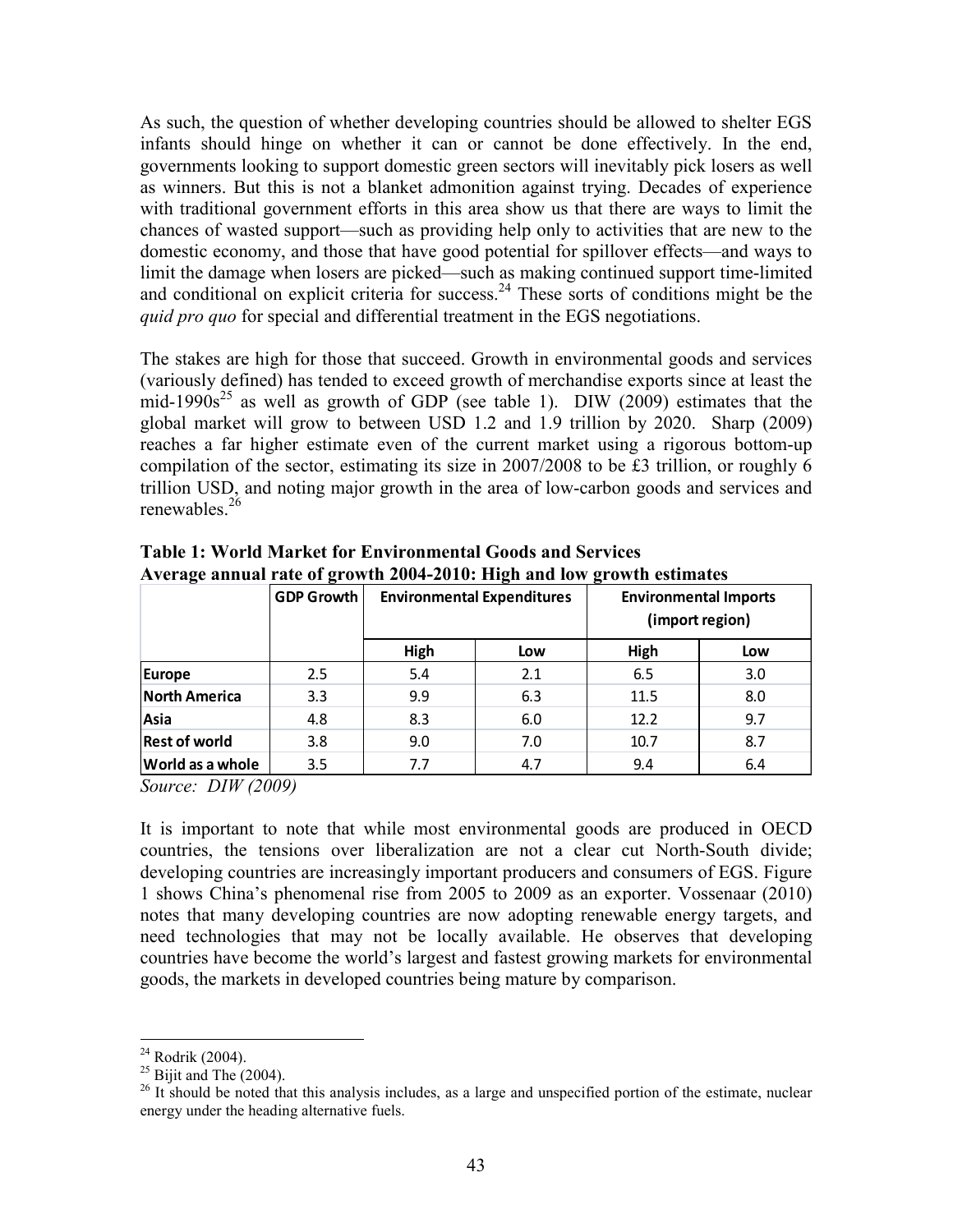Even where countries choose to rely on foreign expertise in certain EGS, trade policy's contribution to their rapid uptake needs to be put in perspective. Most analysts find that non-tariff barriers such as subsidies to traditional energy sources, regulatory and legal barriers, lack of infrastructure, traditional investment risk and other factors figure much more prominently as obstacles to dissemination than do tariffs.<sup>27</sup> Many of those barriers are not subject to trade policy remedies. As such, while trade policy may be necessary to the spread of EGS as part of a drive to green economy, it will probably not be sufficient.





## *Reducing fossil fuel subsidies*

IEA (2010a) estimates that subsidies for the consumption of fossil fuels in 2009 reached at least  $$312$  billion.<sup>28</sup> Almost all of those were administered in developing countries rich in fossil fuel resources. On the production side, subsidies to the production of fossil fuels (most often used in OECD countries) have been estimated at another \$100 billion per year.<sup>29</sup>

This is a formidable sum spent in furtherance of critical environmental damage. IEA (2010a) estimates that completely removing consumption subsidies would lower demand and result in a 6% reduction in energy-related  $CO<sub>2</sub>$  emissions by 2020 – equivalent to the combined current emissions of Germany, France, United Kingdom and Italy. As well, subsidies to traditional fuels are a formidable obstacle to the uptake of renewable energy, and the implementation of energy conservation and energy efficiency measures.<sup>30</sup>

Fossil fuel subsidies also present economic challenges. While most consumption subsidies do not involve actual cash outlays, they do involve opportunity costs, since excess cheap fuel consumed at home cannot then be exported. The sums involved are staggering; Iran's subsidies in 2009 amounted to almost  $35\%$  of GDP,<sup>31</sup> and Indonesia's direct subsidy payments in 2007 were close to 25% of its budget.<sup>32</sup> This is money that

*Source: Wyden (2010); Figure 4.* 

 $\overline{a}$ <sup>27</sup> Jha (2008), Vickleaev (2003); Vossenaar (2010), Wooders (2010).

<sup>&</sup>lt;sup>28</sup> The analysis used the price gap method (difference between world reference price and domestic prices) for a survey of 37 countries.

 $29$  GSI (2010).

<sup>30</sup> Wooders *et al*. (2010).

 $31$  IEA (2010a).

<sup>&</sup>lt;sup>32</sup> Asian Development Bank, cited in UNEP (2008).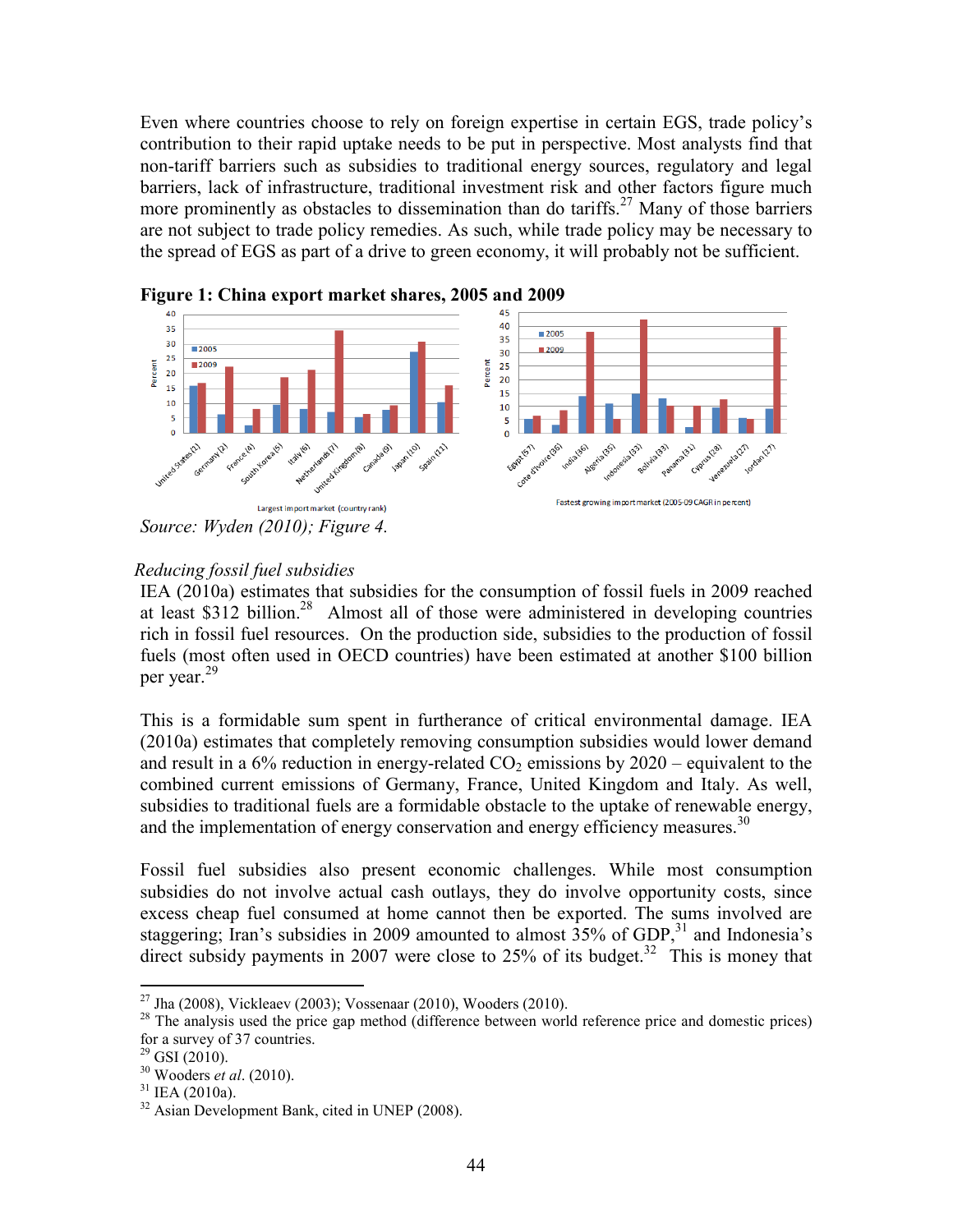cannot then be directed to important public policy goals. And low domestic prices are a disincentive to investment in domestic refining capacity, so much so that major exporters such as Nigeria, Iran and Kazakhstan are actually forced to import refined fuel.<sup>33</sup>

Fossil fuel subsidies are often defended as pro-poor, particularly in energy-poor countries such as India. But IEA analysis indicates that only 15% of consumption subsidies actually reaches the poor; the rest is consumed by the middle class, who own automobiles and air conditioners.<sup>34</sup>

It has been proposed that, just as the WTO is now negotiating ways to reduce or eliminate environmentally perverse fisheries subsidies, it should also work to forge similar agreement on fossil fuel subsidies.<sup>35</sup> This would represent a significant contribution of trade policy to achieving a green economy.

### *Intellectual property rights*

Many of the green economy's challenges are issues with considerable history. Of none is this more true than the role of intellectual property rights (IPRs) and specifically patents—a policy tool that has been hotly debated for over a hundred years. While there has been ample (but inconclusive) analysis of whether strong IPRs foster trade and investment, and of their international distributional impacts, the key question with respect to the green economy is how they might help or hinder countries to gain access to cleaner technologies. $36$ 

One of the basic tensions is this: the willingness to invest in innovation depends to some degree on the products of that innovation being protected from low-cost imitation. This is particularly true for technologies where the costs of research and development are high and the cost of imitation is low. But the very fact of protecting innovation also raises the cost of its products for many years, and may frustrate derivative innovation that builds on the original work, the final result hampering dissemination. So the key goal is balance – finding the point at which protection manages to provide incentives to innovate, but does not overly restrict dissemination and further innovation.

There are other well-known tensions. At early stages of development, countries throughout history have used weak IPR regimes to foster domestic capacity to innovate.<sup>37</sup> Under such regimes innovation begins with imitation and reverse engineering, and ideally over time evolves to the point where domestic firms are creating intellectual property that needs strong IP protection.<sup>38</sup> As such, from a development perspective it is impossible to

<sup>33</sup> *Ibid*.

<sup>34</sup> *Ibid*. See also Shenoy (2010), UNEP (2008).

<sup>&</sup>lt;sup>35</sup> Lang, Wooders and Kulovesi (2010).

<sup>&</sup>lt;sup>36</sup> This paraphrases Barton *et al.* (2002:24), who were concerned with the impact of IPRs on development, and who conducted a thorough survey of the existing literature on trade, investment and technology transfer impacts.

 $37$  This is true of the United States, Japan, Korea and Taiwan, among others, all of which were racing to catch up to trading partners that were much more advanced as fonts of innovation. See Chang (2002), Barton et al. (2002).

<sup>&</sup>lt;sup>38</sup> Kim and Dahlman (1992).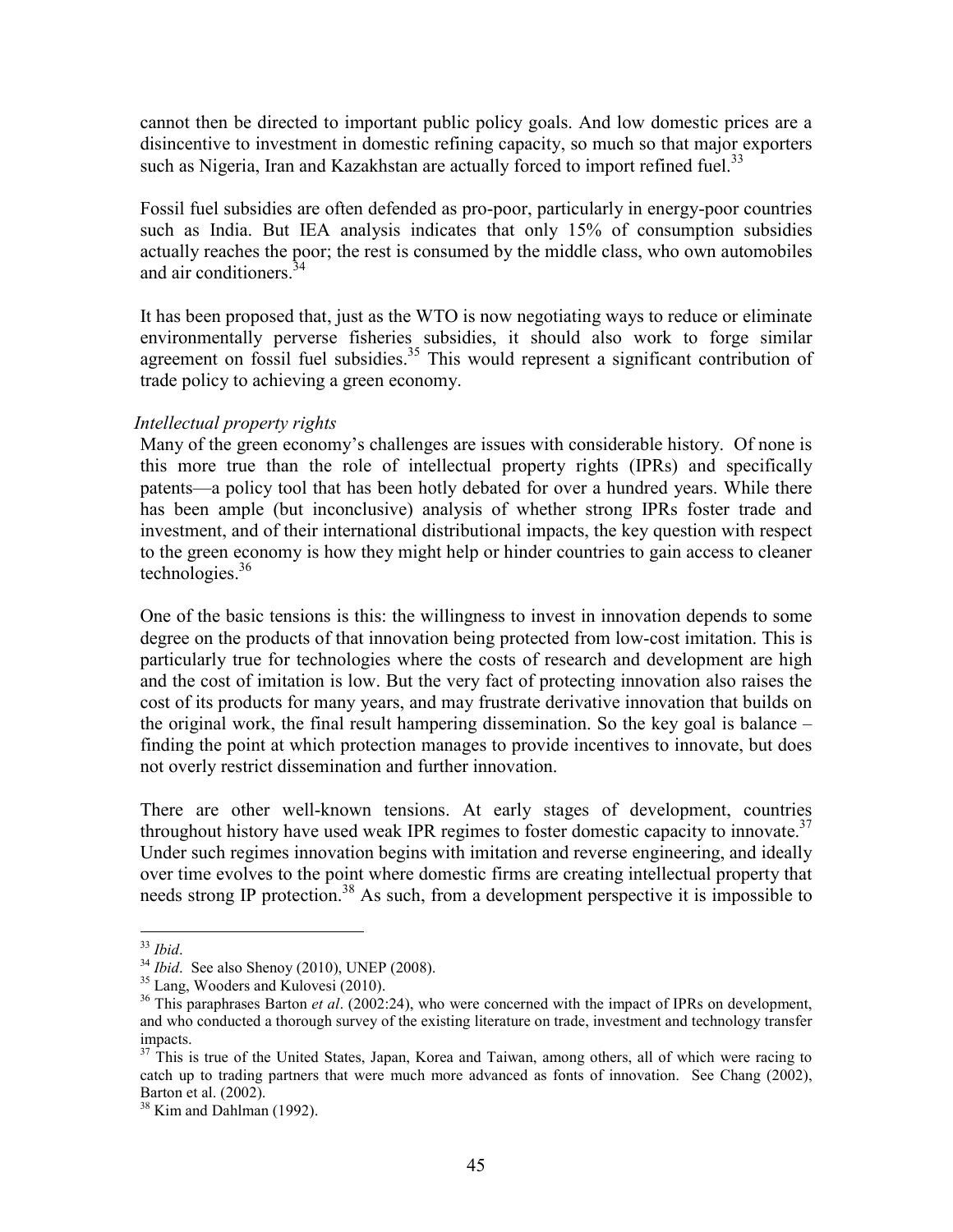describe a single IPR regime that suits all countries at all stages of development. In the interests of growing national innovative cultures that help push the global community toward a green economy, IPR regimes should be tailored to countries' development status. $39$ 

It can be argued, though, that even at low levels of development IPRs play an important role. They may result in more imports of high-tech goods that, in themselves, represent technology transfer – goods that exporters would be reluctant to export to countries with weak IP protection. Similarly, they might result in increased incidence of firm-to-firm licensing of technologies, which in its own way results in increased domestic technological capacity. The downside is that strong IPRs at the same time will tend to wipe out low-tech innovators that rely on imitation. Again a delicate balance must be struck  $40$ 

Domestic capacity to innovate is key to translating technology into real development and lasting environmental gain.<sup>41</sup> It allows firms to effectively assimilate new technology from abroad, to adapt foreign innovations to local circumstances, and to spawn innovations of their own. Government support is critical to creating national systems of innovation, among other things though investment in education, support of research and development, linking public research and private sector users, and the promulgation of facilitative IP law. There is a clear role for international support to developing countries in carrying out these functions. $42$ 

The details of IP law and practice matter a great deal to their final impact. It was noted above that balance was important, so the length of patent protection is obviously a key issue. Many IP provisions in modern free trade agreements go beyond WTO provisions to provide for longer protection periods.<sup>43</sup> Scope is also important – some national patent regimes allow firms to use broad "gateway" patents that can strategically block competitors from lucrative (and publicly valuable) lines of innovation.<sup> $44$ </sup> "Stacking" multiple patents around various aspects of a single innovation has the same prohibitive effect.

<sup>39</sup> Correa (2000).

<sup>&</sup>lt;sup>40</sup> Policy makers will face difficult challenges in finding that balance; different sectors will evolve at different rates, and most countries will find that as leading sectors clamour for stronger IPR protection many other sectors lobby to maintain the protection *they* are offered by weak IP laws.

 $41$  Cannady (2009).

<sup>&</sup>lt;sup>42</sup> The WTO's TRIPS Agreement commits to some limited support of this type. Article 66.2 commits developed countries to provide incentives to their firms for technology transfer to LDCs. More broadly, Article 7 declares that the purpose of IPRs should be the promotion of innovation and technology transfer.

<sup>&</sup>lt;sup>43</sup> Gervais (2007). Many such agreements also allow for protection of testing data and the re-registering of patents if new uses are found for an existing innovation. More important in the area of pharmaceuticals than industrial patents, these allow for much longer periods of effective protection.

<sup>&</sup>lt;sup>44</sup> For example, the US Patent Office in 1986 and 1988 granted patents for sunflower seed with high oleic acid content, *regardless of how it was derived* (U.S. Patent nos. 4,627,192 and 4,743,402). Heller and Eisenberg (1998) called this *the tragedy of the anti-commons* – wherein not enough people access scarce resources (innovations) because they are blocked by strategic patents.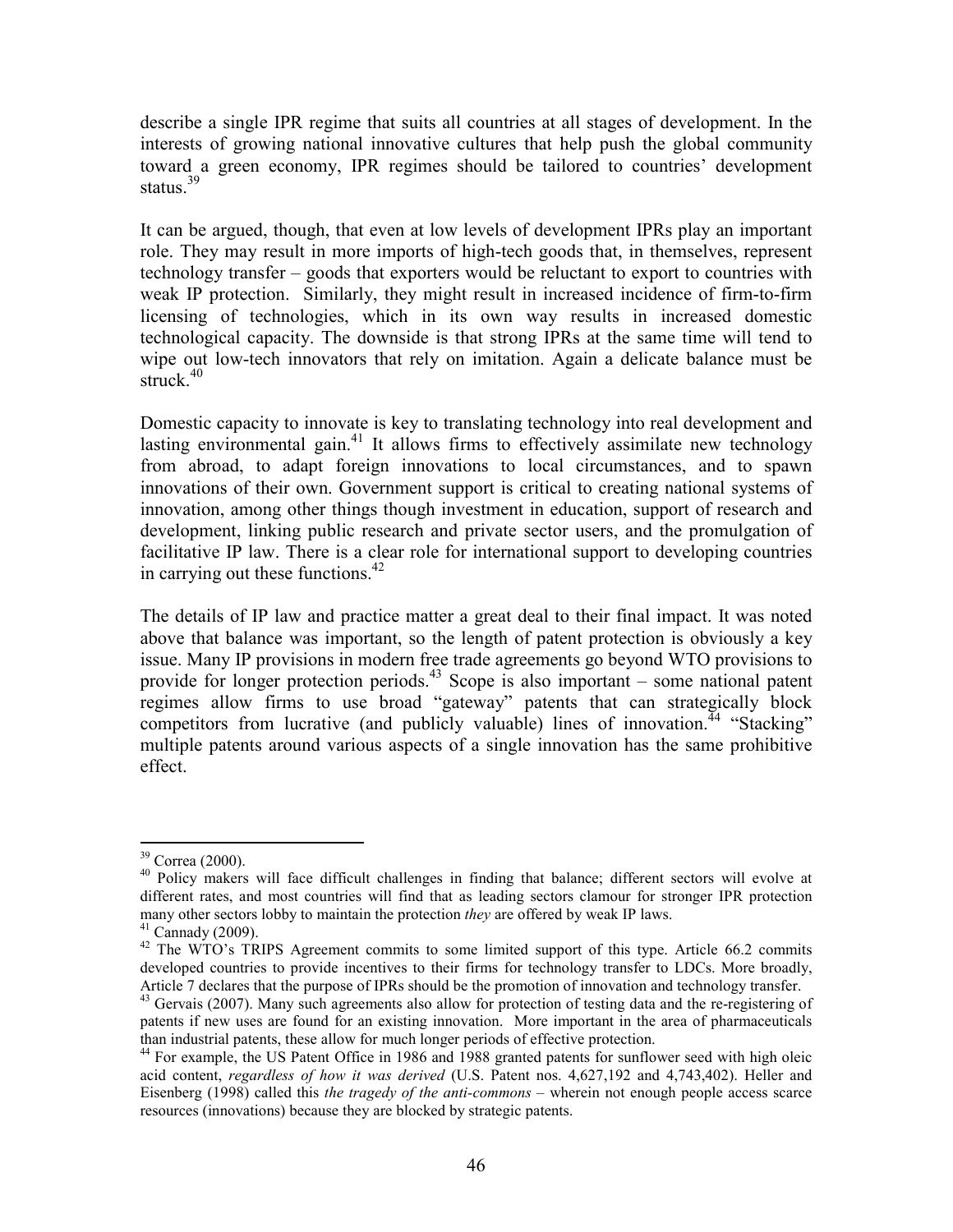All of this is well understood in the context of pharmaceutical patents, which have been the subject of a great deal of analytical work, and for which WTO members have gone so far as to explicitly confirm the TRIPS Agreement's flexibilities.<sup>45</sup> But it is important to note the differences between pharmaceuticals and industrial patents in environmentally sound technologies. Barton (2009) argues that while IPRs offer developers of particular medicines a solid monopoly on their products, innovators in the area of wind power, biofuels and solar PV have many competitors to whom buyers can go for similar products, decreasing the power of patents to block affordable access.<sup>46</sup> This assumes, of course, that innovators will actually license their technologies. What limited evidence we have from clean energy technologies seems to indicate a willingness to licence more or less in line with that found in other sectors.<sup>47</sup>

To the extent that current IP law and practice suffers from the problems described above, it means that the world is not reaping the potential benefits that innovation might bring. In the context of a green economy, this is a critical global problem. Lee *et al*. (2009) calculate, for example, that in order to achieve the minimum required climate change mitigation as estimated by the IPCC, we will need to *double* our rate of clean energy technology diffusion by 2025. They make a number of recommendations designed to help that happen, including open innovation mechanisms such as technology prizes, boosting technology standards, and other forms of international cooperation on developing, demonstrating and diffusing new technologies.

Is there anything new about the issues surrounding IPRs when we consider their impact in the context of the green economy? Arguably there is. There has always been a moral argument for developed countries to engage in technology cooperation, capacity building and other efforts to help developing countries access and assimilate the technologies they need for development. But the arguments become even more compelling in the context of technologies that are urgently needed to avoid environmental problems that have a global scope, such as climate change, and biodiversity loss.<sup>48</sup>

### *Investment law and policy*

Investment is fundamental for the green economy, and for sustainable development more broadly. It is the vehicle by which old infrastructure and productive capacity are transformed into new and greener stock. And it is needed in abundance. The IEA estimates that, just in the area of energy, an average incremental investment—that is, over the baseline case—of more than a trillion dollars per year is needed between now and 2050 to achieve even the minimum required mitigation as described by the Intergovernmental Panel on Climate Change (with some two thirds of that investment needed in developing countries).<sup>49</sup>

 $\overline{a}$  $45$  WTO (2001b).

<sup>&</sup>lt;sup>46</sup> Lee *et al.* (2009) find low-carbon sectors to be heterogeneous, with many but not all of them characterized by highly concentrated patent ownership.

 $47$  UNEP/EPO/ICTSD (2010).

<sup>48</sup> Tomlinson, Zorlu and Langley (2008).

<sup>&</sup>lt;sup>49</sup> IEA (2010b) forecasts the need for \$46 trillion incremental investment between 2007 and 2050 to halve global energy-related carbon emissions. Achieving the IPCC 50% minimum target by 2050 *also* depends on reductions in non-carbon greenhouse gas emissions.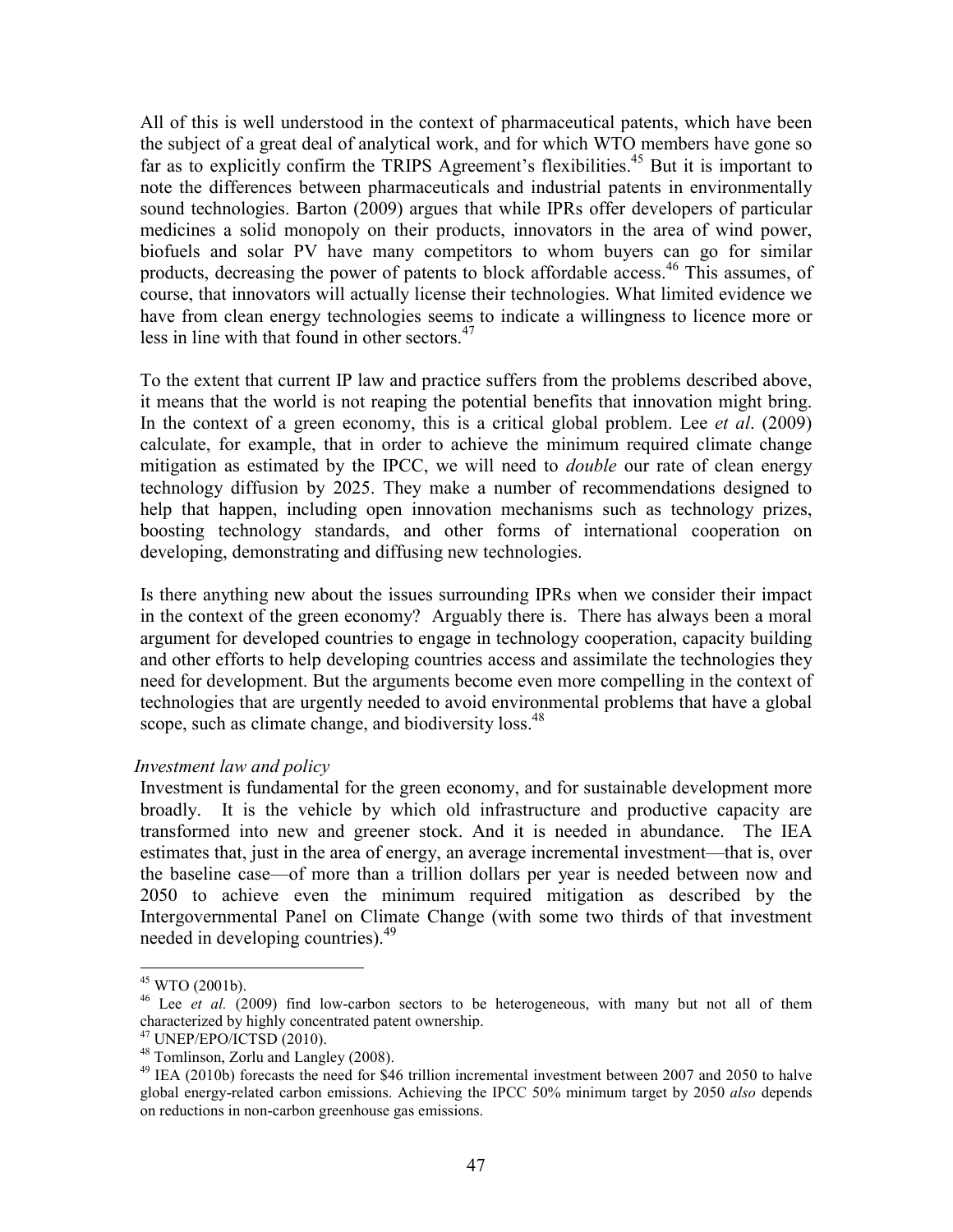But while the need for torrents of new investment is indisputable, not all investment is helpful in promoting a green economy. Industrialized countries have over the years developed strong domestic regulatory regimes to help ensure that investment does not result in over-exploitation of renewable resources, or damage to the environment or human health. Many developing countries, faced with the environmental and health impacts of the development process, are now experimenting with the same sorts of regulatory innovations. Moreover, states may seek to give preference to new investment that contributes to sustainable development – investment with good prospects for generating backward and forward linkages in the economy, and which aligns with their development priorities.

The existing international investment "regime"—a web of over 2,700 bilateral investment treaties, investment provisions in a growing number of free trade agreements, and a host of firm/project specific host government agreements—is not particularly good at helping states discriminate between the desired and the undesirable forms of investment. In fact, provisions in many of those international investment agreements (IIAs) may actually act as obstacles to that sort of discrimination.<sup>50</sup>

In the last decade private sector actors have increasingly used investment dispute settlement provisions in BITs and FTAs to compel states into binding arbitration, arguing that new environmental regulations amount to an expropriation of their investments, or that they violate provisions on fair and equitable treatment by changing the rules of the game.<sup>51</sup> The arbitral panels hearing such cases are not bound by precedent and have delivered contradictory rulings, meaning that states aiming to tighten up existing environmental regulations face considerable legal uncertainty.<sup>52</sup> A number of countries have moved to amend their treaty texts to prevent such cases, but these represent a drop in the proverbial bucket.<sup>53</sup>

Host government agreements are contracts between governments and firms governing the conditions under which the firm's investment takes place. Often these contain particularly restrictive language—the product of disparate negotiating capacity between smaller host states and multinationals—in so-called stabilization clauses. Most often used for large capital-intensive investments in the extractives sectors, many of them guarantee regulatory certainty for time periods of up to 99 years, with compensation promised for breaches.<sup>54</sup>

Many "new generation" IIAs, and the WTO TRIMS Agreement, also prohibit the use of so-called performance requirements.<sup>55</sup> These are conditions of establishing an investment, or conditions for preferential treatment, that are linked to the use of domestic

 $\overline{a}$ <sup>50</sup> Cosbey *et al*. (2004).

 $51$  See Been and Beauvais (2003); Tollefson (2003); Mann and Soloway (2002).

<sup>52</sup> Cosbey *et al*. (2004).

 $53$  New model IIA text that addresses these problems is now used by Canada, Columbia, Norway and the United States, but these have no effect on treaties already in place.

<sup>&</sup>lt;sup>54</sup> Shemberg (2008).

<sup>55</sup> UNCTAD (2006b).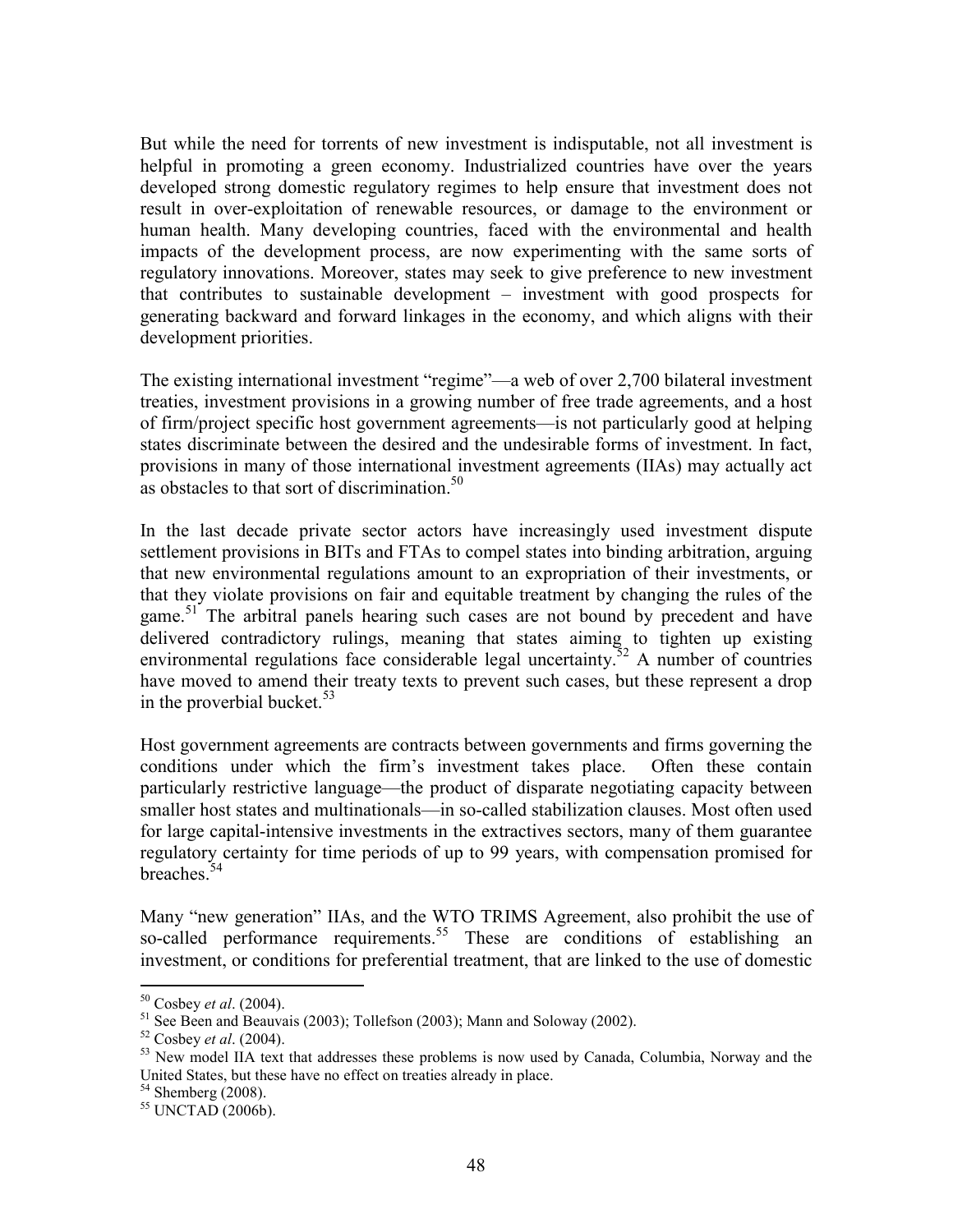resources, to export performance, to technology transfer, and so on. The key question here is whether these sorts of policies are effective or ineffective at fostering economic development (in the present case we are concerned specifically about green development). If effective—and while there is no consensus, there is evidence that at least some sorts of performance requirements have worked<sup>56</sup>—then these prohibitions are another way that investment law can constitute an obstacle to achieving a green economy.

Investment law is a valuable governing influence, allowing for greater investor certainty and potentially fostering more robust flows of investment to developing countries.<sup>57</sup> But certain aspects of many of the agreements in force today may be problematic from the green economy perspective.

## *Shifting away from commodity-dependence in export-led growth*

The green economy being a sub-set of sustainable development, it bears asking if and how it might help move economies away from current modes of *un*sustainability. One such mode is over-dependence on natural resource-intensive exports – a state that engenders both economic and environmental problems. Environmentally, economies that rely on such growth may suffer significant environmental damage in terms of land degradation and pollution.<sup>58</sup> The economic problems associated with commodity dependence are usually discussed as three separate but related challenges:<sup>59</sup>

- Terms of trade impacts the long run deterioration of commodity prices vis-à-vis prices of manufactured goods;
- The high volatility of prices in commodity markets, which accentuate economic cycles and thus lead to lower levels of growth in the long term; and
- The relatively small share of the value chain appropriated by producers of commodities – a problem associated most acutely with low-income countries.

Dependence on *high-rent* commodities has its own set of particular problems, often discussed in the literature on the *resource curse*: 60

- So-called "Dutch disease": the appreciation of exchange rates arising from resource booms, and the subsequent crowding out of other tradable sectors; and
- Institutional impacts: the damaging effects of rent-seeking that can be spawned by the presence of high resource rents.

 $\overline{a}$  $<sup>56</sup>$  Moran (1999, 2001); UNCTAD (2003) find that export-related performance requirements are effective at</sup> creating linkages and spillover effects within the host economy, while those related to technology sharing and joint ventures are on the whole ineffective. See also Kumar (2005).

<sup>&</sup>lt;sup>57</sup> For a survey of the evidence on IIAs' impacts on FDI see Mann and Cosbey 2004.

<sup>&</sup>lt;sup>58</sup> Schaper (1999) describes the structural change toward such growth in nine Latin American and Caribbean economies in the '80s and early 90's, and the attendant environmental impacts.

<sup>59</sup> UNCTAD (2008).

<sup>&</sup>lt;sup>60</sup> See Sachs and Werner (1995), Auty (2004), Ross (2001). For a good survey of the resource curse literature, see Stevens (2003). Rudiger (2006) is an excellent analysis of the available strategies for addressing the problem.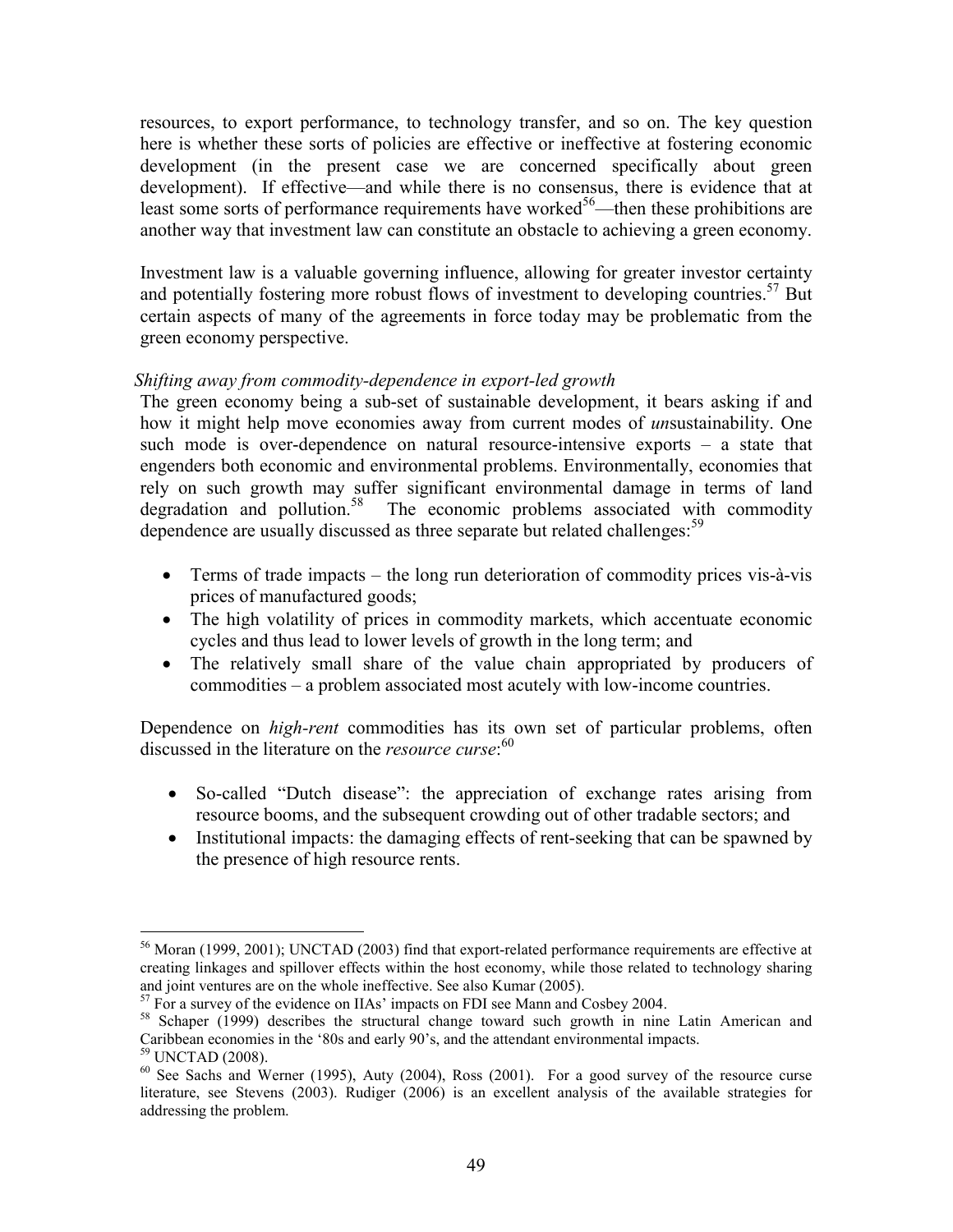Commodity dependence is a concern for a large number of developing countries, particularly in Africa, the Middle East and Latin America. Figure 2 shows that the concentration index for developing countries in the last 15 years has been more or less double that of developed countries, and has been slowly but steadily rising over that time. LDCs are particularly badly afflicted; of the 33 African LDCs 12 of them have extractives as more than 50% of their export streams, and another 7 are similarly dependent on agricultural exports.<sup>61</sup>

Figure 2 shows a drop in concentration for some countries in 2009. Over the period of 2003 to 2008 – the longest and strongest commodity boom of the past century – the prices of metals and minerals rose by almost  $300\%$ <sup>62</sup> But in 2009 commodity prices plummeted, responding to the global financial crisis and reducing the extent to which many economies were dominated by the value of key commodity exports. As of this writing many commodities' prices are again reaching the peaks seen in 2008.

The commodities boom (centred mostly on metals and minerals rather than agricultural commodities) was the result of a number of factors, but in countries with non-agricultural

commodity dependence one of the impacts was a crowding out of the manufacturing sector, reversing gains in diversification that had been previously made.<sup>63</sup> Can a transition to a green economy offer anything of value to economies facing these challenges?

Arguably it can. For one thing, the move to a green economy for many countries will mean a structural shift to new



forms of economic activity. For those countries that are currently heavily reliant on commodity exports—particularly those dependent on the energy- and resource-intensive mining and minerals sectors—this will probably mean a shift to a more diversified economy as a whole.

It should be noted, however, that the hard realities of structural transformation dictate that countries will be most successful if they start to build on assets they already possess. Moving into new sectors of activity will demand a constellation of inputs – services,

<sup>61</sup> Cosbey (*forthcoming*).

 $62$  World Bank (2009).

<sup>&</sup>lt;sup>63</sup> Gallagher and Porzecanski (2010) document this dynamic in Latin America.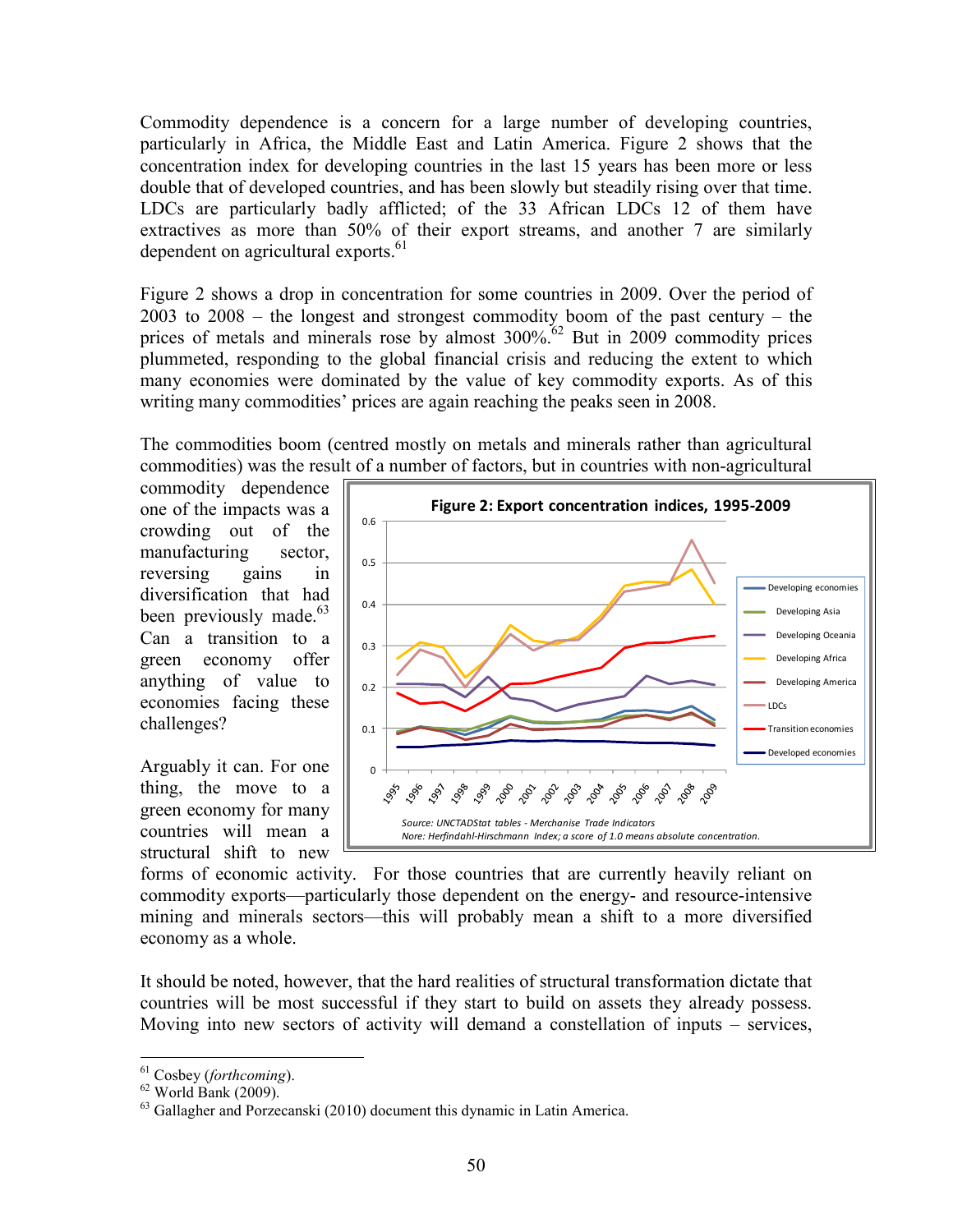expertise, technologies, legal and regulatory regimes—that may or may not already exist to serve existing sectors. $64$  The most obvious starting points in diversification are those that draw most heavily on the inputs already present in the economy, exploiting existing capabilities.<sup>65</sup> For economies that rely heavily on extractives, for example, the most feasible near-term course is to focus first on process improvements to existing activities. Expertise developed in reducing energy and resource inputs, and reducing or reusing wastes, not only makes the sector more competitive and less environmentally damaging (which does nothing to address commodity dependence), but can also eventually form the basis for exportable new business services and technologies (which *does* help). A second focus would involve different classes of activity, but which draw on some of the same sorts of inputs needed for exiting activities. Depending on the sector involved, this might involve moving up the value chain from extraction to processing to light manufacturing, for example, or building from agricultural production to pursue agricultural biotechnology. The boom years for commodity producers offer the fiscal "space" in which to pursue these sorts of initiatives.

Obviously, not every country can build up competitive sectors in every aspect of the green economy. Given their respective starting points there may be some economies that will find very few, if any, appropriate sectors; the green economy does not transcend the realities of global competition. That said, the opportunities are real; competitiveness is a dynamic state, and has through history been subject to significant influence by policy making (though not always successfully). $^{66}$ 

A move to a green economy can also be helpful if it involves institutional improvements. UNEP (*forthcoming*) argues that in some countries the shift to a green economy will involve improved governance as one of many enabling conditions, and discusses how transparency and accountability contribute to that end. To the extent that countries follow this guidance, they are decreasing the probability that high resource rents will give rise to rent-seeking behaviour and the resulting misallocation of resources.

There are ways in which a green economy can help move states away from resourcebased export-led models and the commodity dependence that they often spawn. Ultimately, one of the many faces of the green economy is wise industrial policy.<sup>67</sup> To the extent that a commodity dependent export model is both economically and environmentally undesirable, the strategies employed to reach a green economy may provide some helpful antidotes.

<sup>64</sup> Hausmann and Rodrik (2003).

 $65$  Hausmann and Rodrik (2006).

<sup>66</sup> Amsden (2001).

 $67$  Industrial policy here is used in the broad sense employed by Cimoli, Dosi and Stiglitz (2009) to mean not only infant industry support, but also science and technology policies, government procurement, and policies on investment, IPRs and allocation of financial resources.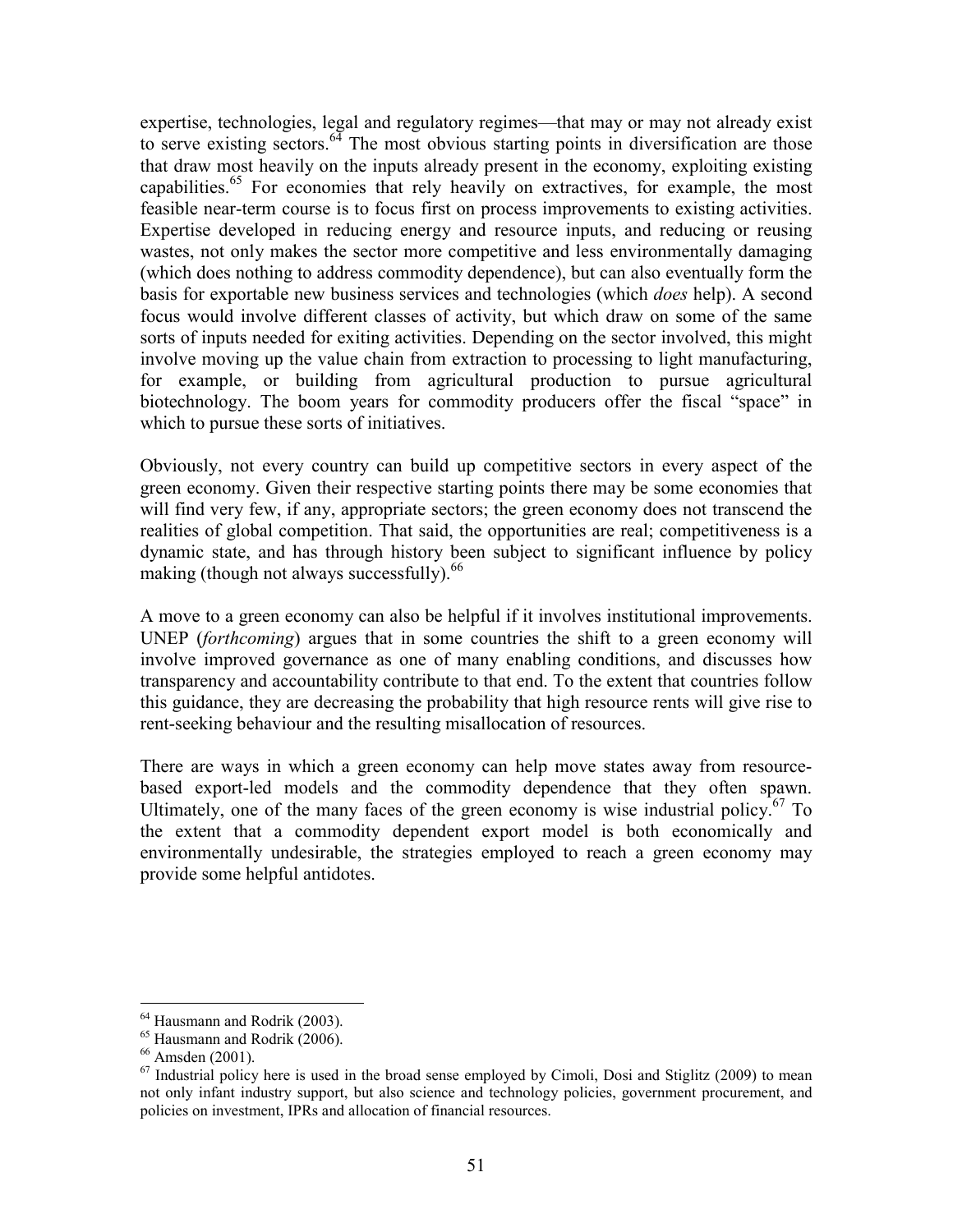### **IMPACTS OF THE TRANSITION IN MAJOR TRADING PARTNERS**

The previous section analyzed the possible reasons for, and impacts of, a shift to the green economy at the country level, also asking how trade and investment law and policy might help or hinder the transition. This section focuses more on trade and investment as vehicles rather than tools; the question is what impacts there might be for the trading partners of countries that are moving toward a green economy.

#### **Opportunity in structural change**

As countries undergo the structural change inherent in the move toward a green economy, new export opportunities may open up. A host of national-level studies have found strong potential in future markets for environmental goods and services variously defined.<sup>68</sup> The strongest growth seems to be not in the traditional environmental sector, dominated by environmental management technologies such as remediation and management of pollution, but rather in low-carbon technologies and renewable energy technologies and services.<sup>69</sup>

Much of this market is pushed by regulatory demands in OECD countries. The EU Biofuels Directive, for example, mandates a 10% minimum share of transport fuels to be "sustainably derived" biofuels by  $2020$ .<sup>70</sup> That mandate is estimated to significantly raise the demand for imports of biofuels to the EU market, with imports of some 9 Mt by 2020 of bioethanol and 1.6 Mt of biodiesel.<sup>71</sup> Similarly, The EU's 2007 Energy Directive mandates a 20% share for renewables in the overall energy mix by 2020 – a goal which has spawned, among other things, a move to construct a highly ambitious network of concentrated solar and wind-powered generation facilities in Northern Africa, with transmission capability to Europe. If it materializes as planned, "Desertec" could provide up to 15% of Europe's electricity needs by 2050, and represent a 100% increase in solar capacity worldwide – a significant export opportunity.<sup>72</sup>

A number of developing country firms have already gained significant market share in new technologies. China in 2009 exported over \$10 billion worth of solar panels and cells, more than twice as much as the second biggest exporter and almost 80 times the value exported only ten years earlier, when it was not even among the top 5 world exporters.<sup>73</sup> India's Suzlon Energy is now a global power in supplying wind turbines, with a  $6.4\%$  share of the global market.<sup>74</sup> Three Chinese companies now rank in the top ten for market share in wind power as well, though they are almost exclusively focused on meeting domestic demand.<sup>75</sup> Both China and India's sizable domestic markets have

<sup>68</sup> Eco-Canada (2010); Wyden (2010); Sharp (2009); DIW (2004).

<sup>69</sup> Sharp (2010).

 $70$  European Commission (2008).

 $71$  Banse and Grethe (2008).

 $72$  Pfieffer (2009); Desertec Foundation (n.d).

 $73$  UN Comtrade database. (HS 854140: Photosensitive semiconductor devices, including photovoltaic cells whether or not assembled in modules or made up into panels; light emitting diodes).

 $74$  BTM Consult (2009).

<sup>75</sup> *Ibid*.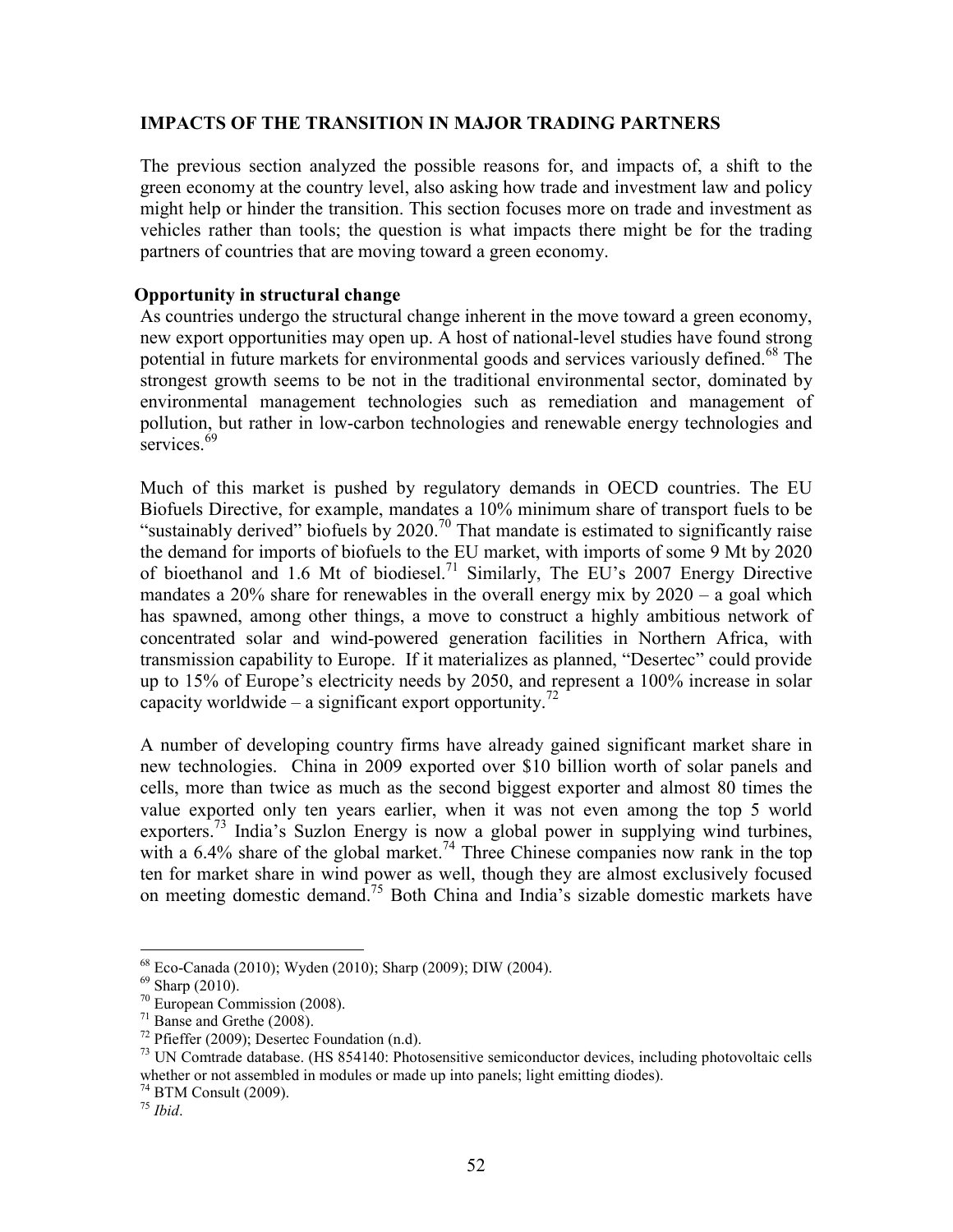been springboards for export success, driven as in the OECD countries by ambitious domestic targets for renewable energy generation.

The obvious question is whether these are special cases; China and India in many ways are not representative of other developing countries. Does their success have relevance for the rest and, in particular, for least developed economies? It is true that much of the green economy will be based on goods and services that require a workforce with advanced technical training, supporting industries and services in the high tech area, access to finance and ample government assistance, and that domestic market size is important, all of which would seem to favour larger emerging developing countries over smaller economies. That said, however, green goods and services are a heterogeneous group, and not all have the same demanding character. For example Steenblik (2006) argues that biofuels, solar thermal and geothermal are all lower-tech technologies in which less developed countries have either existing expertise, or good chances of developing competitive exports streams. The most relevant lesson from both China and India is the importance of concerted support by governments in the drive to succeed in the green economy, though the characteristics of that success will vary from country to country. Both countries used a judicious mix of government support and domestic targets to stimulate their respective green sectors.

There will probably be economic opportunities for some developing countries as the international climate change regime converges on consensus for a post-2012 architecture. Whatever regime follows on from the Kyoto Protocol's first commitment period will probably contain a market mechanism similar to the Clean Development Mechanism (but likely available only to the poorest developing countries). There will probably also be mechanisms for sizable transfer payments to cover reduced emissions from deforestation and forest degradation (REDD) and to reward nationally appropriate mitigation actions (NAMAs). It remains to be seen how broad a scope there will be for any of these mechanisms, and what levels of funding, but it is worth noting that NAMAs and REDD are essentially transfer payments to governments for taking certain policy actions. While this sort of revenue stream is fiscally (and environmentally) very helpful, it is not strictly speaking trade, and may have enclave development characteristics with few domestic linkages. CDM, by creating incentives for private sector actions, may suffer less from that shortcoming, but is likely to be rather limited in scope, both because of its projectby-project characteristics<sup>76</sup> and because major drivers of demand such as the EU's ETS will probably limit purchases to LDC-generated credits only. While this is good news for LDCs, there are ultimately few CDM candidate mitigation projects available in those countries, emissions being very low.

One of the classic barriers to increased trade opportunities, particularly for developing countries, is the plethora of different export market product energy performance standards, testing procedures and labelling requirements. Harmonizing these standards at a high level would be a huge boon for small and medium sized exporters in particular, for whom meeting different requirements in every country of export is disproportionately

 $\overline{a}$  $76$  To the extent the CDM can manage to ramp up approval of programmes of activities, which it has not managed to do to date, this shortcoming could be overcome. See Beaurain and Schmidt-Traub (2010).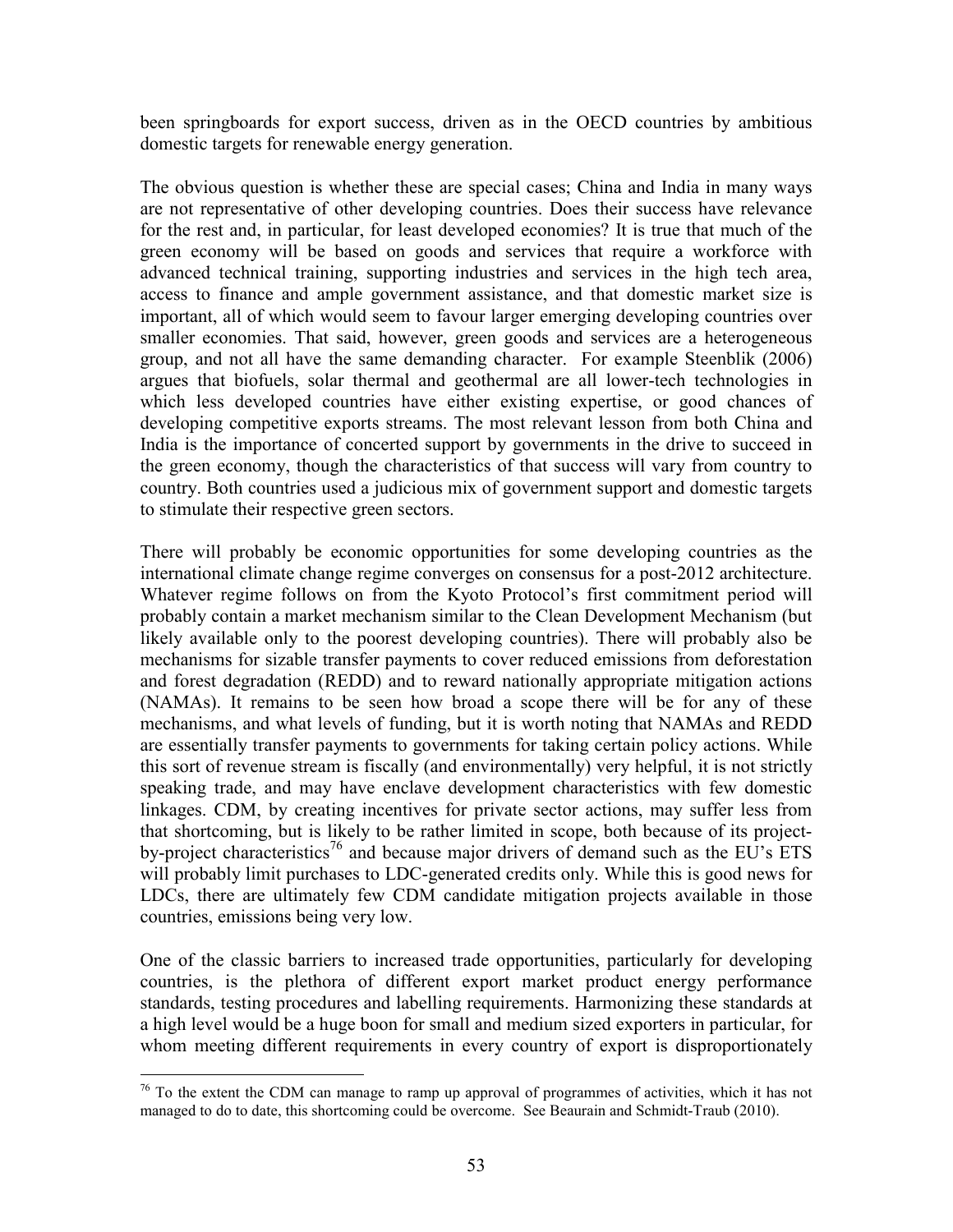difficult. And it could have enormous environmental benefits as well, more quickly disseminating energy efficient products at lower cost.

### **The risks of structural change**

The opportunities described above are the product of structural change in countries driving to a green economy. Not all impacts will be positive, however; as the world moves toward a green economy and demand for environmentally preferable goods increases, the demand for environmentally damaging goods will of course drop. Whatever the overall global balance of impacts, some countries will suffer worsening terms of trade under a green economy, and some firms suffer a loss of markets. Perhaps the best studied case is the impact of climate change response measures on oil producing states. Müller (2005) surveys the literature to find a range of predicted results from implementing the Kyoto Protocol, all negative, ranging from the minor (0.2% decline in real GDP by 2010) to the significant (13% drop in oil revenues, or a 5.5% drop in GDP assuming the 2004 ratio of oil exports/GDP).<sup>77</sup>

But the magnitude and character of impacts are not determined by a country's economic structure alone. They also depend in large part on that country's policy choices. Any policies that successfully diversify away from known long-run losers will blunt the negative impacts of a green economy. Social policies can help cushion the blow and facilitate adjustment for those who lose jobs and income. And industrial policy aimed at fostering competitiveness in sectors important to the green economy can help tilt the balance of impacts from negative to positive.

While the individual losers are clearly important, it is also important to put the pain of adjustment into perspective. To take the example of climate change again, it has been well documented that the costs of action are far less than the costs of inaction.<sup>78</sup> In the long run, perpetuating unsustainable livelihoods is not in anyone's interest.

Managing the adjustment is not an easy task even for countries with well developed social safety nets and ample fiscal capacity. In developing and least developed countries international assistance will be needed. The purveyors of official development assistance have increasingly become cognizant of the need for development to be sustainable, and will need to understand in each partner country's case how a shift to a green economy might change the nature of the challenges and opportunities they face.

### **The risks of protectionism***<sup>79</sup>*

New market opportunities may, as noted above, be a positive spin-off from the pursuit of green development by a country's trading partners. Those benefits, however, are dependent on market access. At the First Preparatory Committee for the UNCSD in May 2010, there was cautious praise for the idea of a green economy and its potential

l  $77$  Note that in all these results there is still an increase in total revenues, but there is a widening gap between those revenues and revenues derived in the baseline case.

<sup>&</sup>lt;sup>78</sup> Stern (2007) contrasts the costs of action, at around 1% of global GDP, with the costs of inaction, at  $5 -$ 20% of GDP annually.

 $79$  This section draws heavily on Cosbey (2011).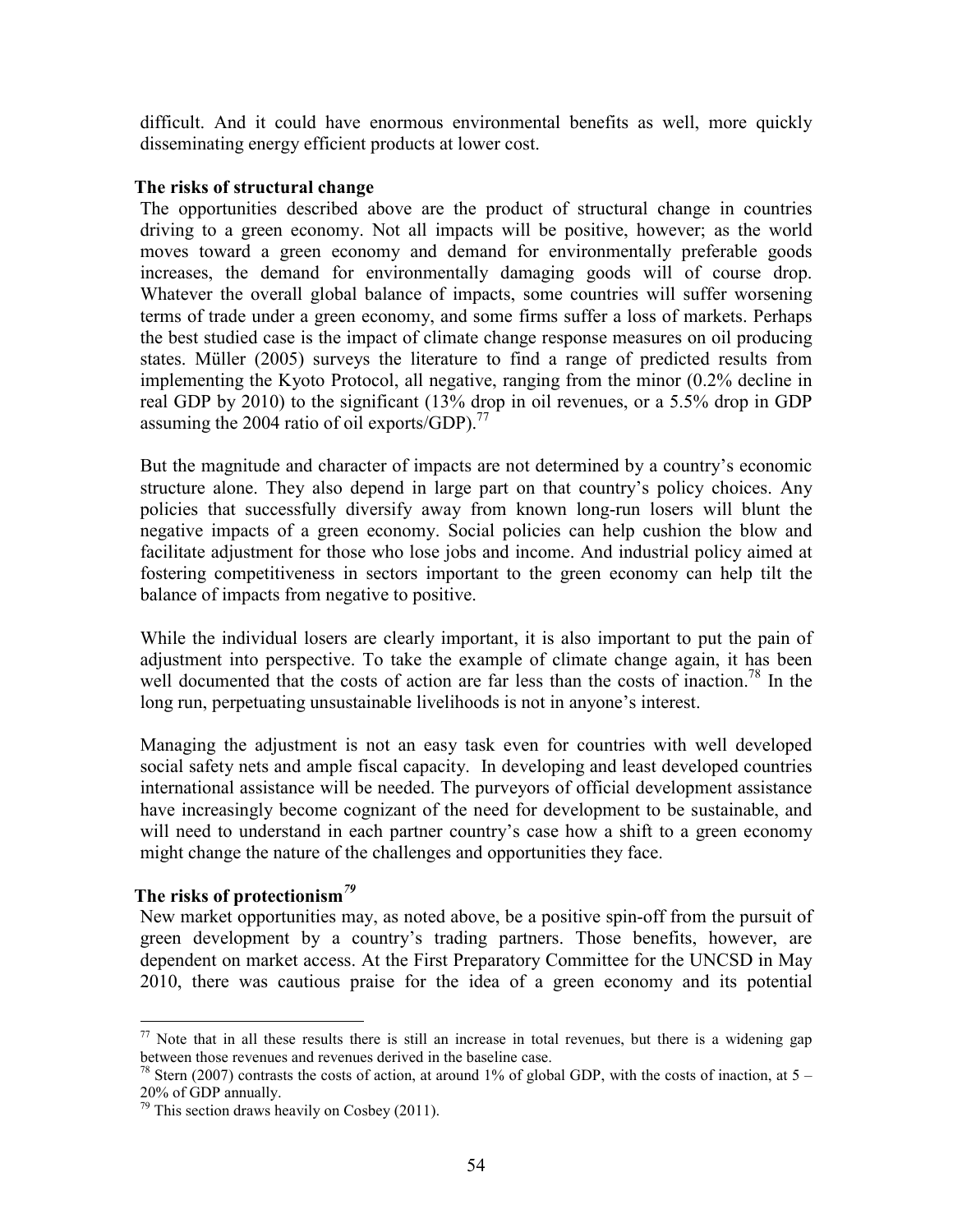contribution to sustainable development.<sup>80</sup> But several countries also cautioned that the green economy as a paradigm should not provide cover for, or legitimize, protectionism that in the end works against sustainable development and harms the poor and marginalized.

Cosbey (2011) analyzes a comprehensive range of policy measures that governments might take in pursuit of a green economy, to parse out those most relevant to these concerns. The large majority of potential measures are domestically focused and have few or no trade or investment implications. They include environmental regulations focused on non-tradable sectors such as buildings and transportation, public education, strengthening integrated planning, improved transparency and accountability, effective enforcement of laws, reform of environmental laws, and better measurement and use of indicators to monitor trends of interest.

Another tranche of measures does have trade and investment implications, but these arise from the impacts, both positive and negative, of structural change—the risks and opportunities discussed above.

A final category of measures may in fact be problematic, in that they might be used to deliberately protect and promote domestic green industries at the expense of foreign competitors. There are relatively few such measures:

- Conditioned support for green sectors, designed to foster green infant industries
- RD&D support to domestic green sectors
- Regulations, standards and prohibitions based on production and processing methods
- Environmental levies and taxes on transport

*Support for green sectors* comes in the form of investment incentives or operational support, as low-interest loans, outright grants, export credit financing, tax breaks, belowmarket-value land grants and other forms of benefit. Often that support is conditional on the use of domestic inputs, on export performance, on some percentage of domestic ownership or on technology transfer – all measures that aim to foster domestic capacity in the area.

To the extent that such measures are successful, they may indeed have adverse impacts on foreign competitors – particularly those whose governments are unable to match such spending. Some varieties of conditioned support are prohibited under the WTO's Agreement on Subsidies and Countervailing Measures.<sup>81</sup> On the other hand, it was noted above that some conditioned support might be effective in fostering domestic capacity. As well, if it results in capable new global innovators and competitors in those sectors, conditioned support may create global environmental benefits. As such, a number of

 $\overline{a}$ <sup>80</sup> Spence and Vavilov (2010).

<sup>&</sup>lt;sup>81</sup> Article 3 deems subsidies conditioned on use of local inputs, or on export performance, prohibited. Depending on the nature of the measures, conditioned support may also breech commitments made under The Agreement on Trade-Related Investment Measures and the General Agreement on Trade in Services.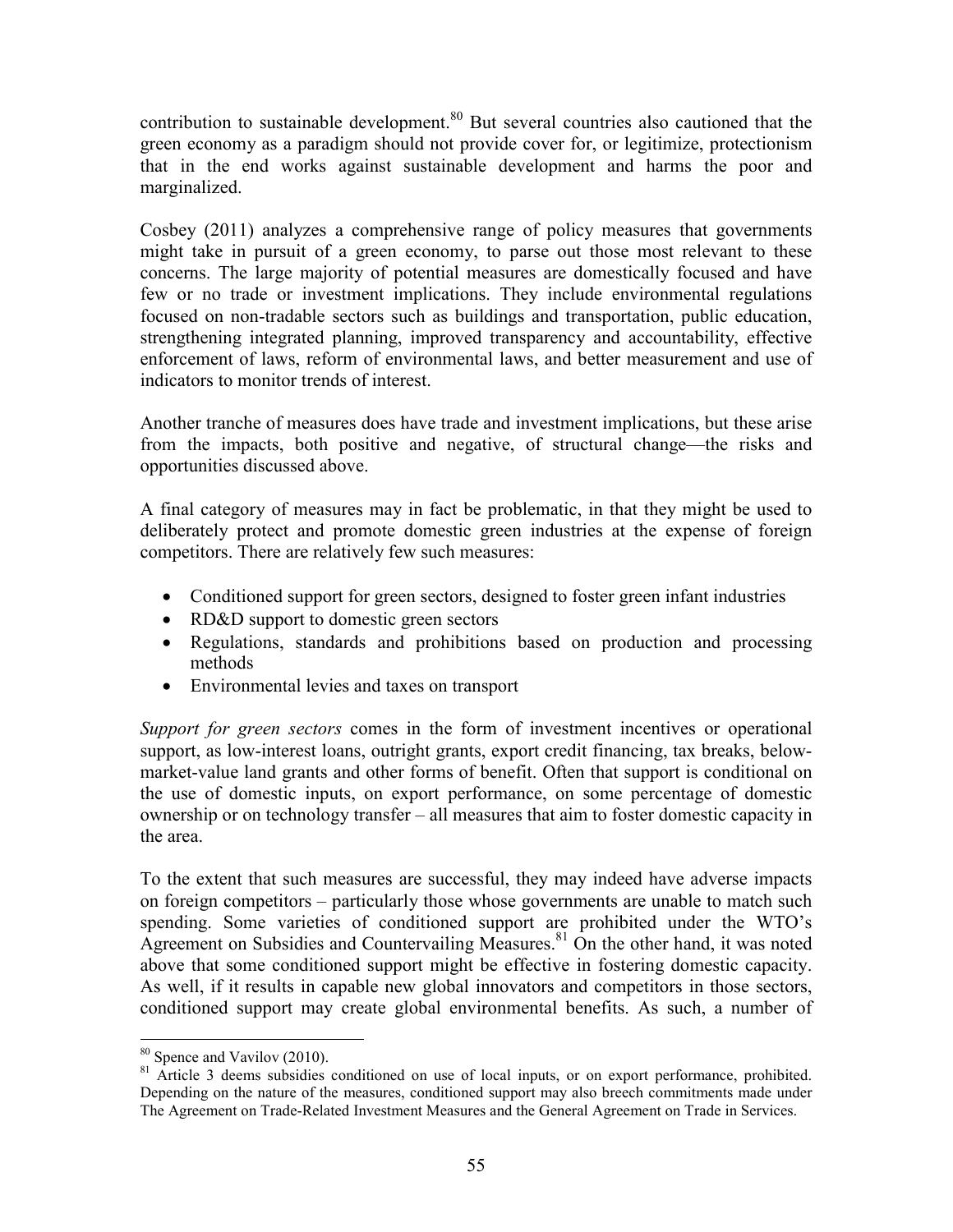countries do engage in support of this type aimed precisely at fostering green infant industries. Ignoring for the moment the strictures of WTO law (something often done, in this context), there is nothing close to international agreement on the propriety and ideal character of such support, which is liberally granted by developed and developing countries alike.<sup>82</sup>

*Support for research, development and dissemination of new environmental technologies* is also a widespread practice. If successful it is also destined to alter the terms of competition between countries. That said, it is more or less recognized that support at this part of the innovation chain is within the bounds of acceptable sovereign practice. This kind of support is widely spread across developed and developing economies. Support for *mature* industries, however, may raise more acute trade and competitiveness issues, and has been taken to WTO dispute settlement on several occasions.<sup>83</sup>

*Regulations, standards and prohibitions based on production and processing methods*  (PPMs) are troubling because they are easy to specify in ways that advantage domestic producers. An infamous 1902 German measure gave special tariff treatment to "large dappled mountain cattle or brown cattle reared at a spot at least 300 metres above sea level and which have at least one month's grazing each year at a spot at least 800 metres above sea level<sup>"84</sup>

The potential for protectionism in PPM-based measures is legitimate, but not all such measures are protectionist. From an environmental perspective a PPM-based approach is indispensable; how a product is made is one of the most important determinants of its final environmental impact. This leaves us with a pressing need for agreed rules governing how and when such measures can be employed.

The types of measures in question include border carbon adjustment: levies on imported goods that attempt to "level the playing field" between domestic (carbon constrained) firms and foreign (presumably unregulated) firms, with charges based in some fashion on the embodied carbon in the imported goods. Even if they can be supported in theory, on the grounds that they are aimed at preventing leakage, these measures may be so administratively complex that they leave significant room for protectionist influence.<sup>85</sup> Trade lawyers seem split on the question of whether BCA can be designed so as to

l

 $82$  As of this writing, there are two ongoing WTO disputes alleging such support: DS 412 - *Canada — Certain Measures Affecting the Renewable Energy Generation Sector* (Complainant: Japan); and DS 419 - *China — Measures concerning wind power equipment* (Complainant: United States of America).

<sup>83</sup> See in particular DS 316 - *European Communities and Certain Member States – Measures Affecting Trade in Large Civil Aircraft*, Panel Report, June 30, 2010; and the ongoing DS 353 - *United States of America — Measures Affecting Trade in Large Civil Aircraft — Second Complaint* (Complainant: European Communities).

<sup>&</sup>lt;sup>84</sup> Cited in Charnovitz (2001). While this is an example of using PPM-based standards to circumvent mostfavoured-nation treatment (in favour of Switzerland and Austria, in this case), it illustrates more generally how the right specifications can be used to create *de facto* discrimination.

 $85$  Moore (2010).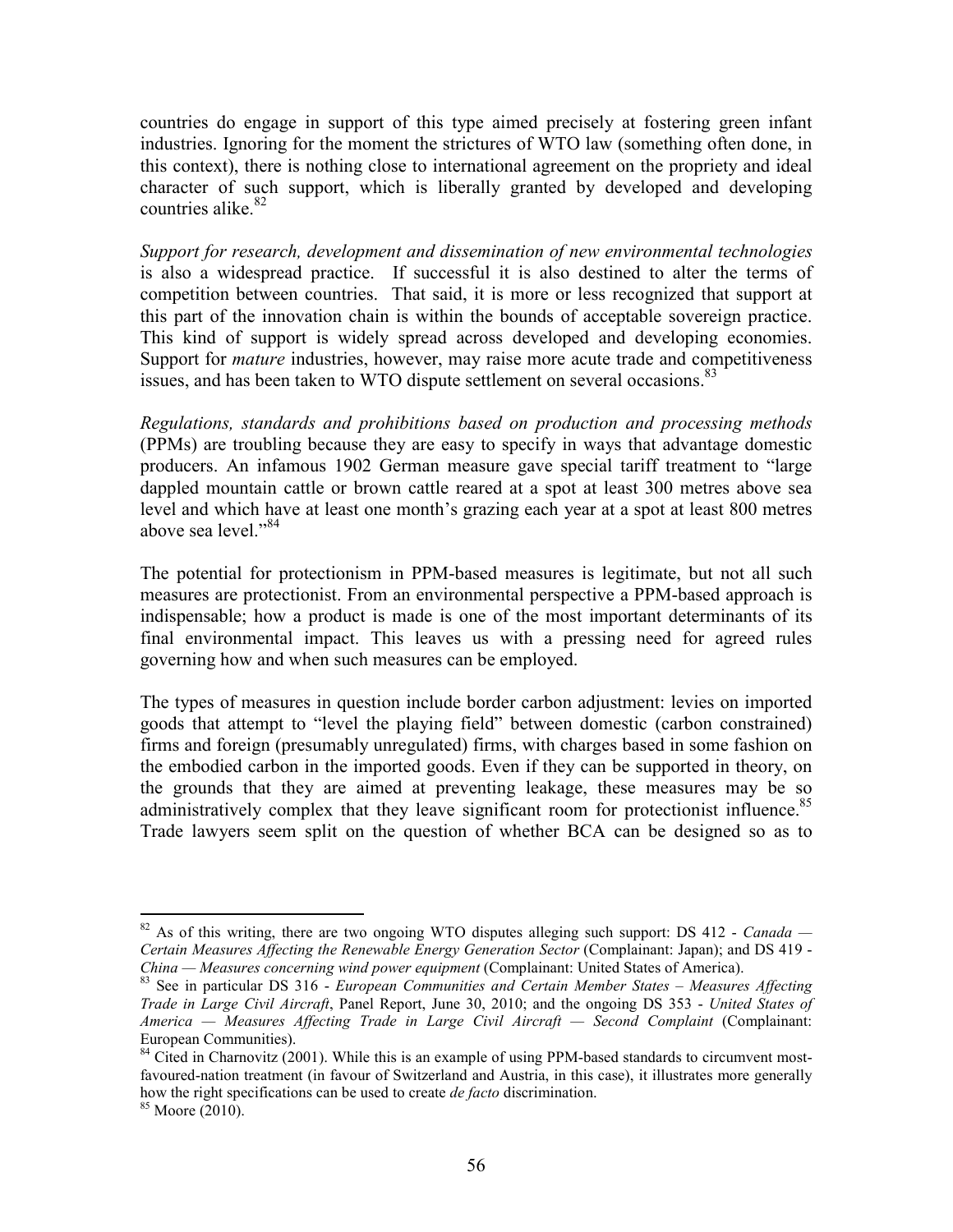conform to WTO law (and still be feasible).<sup>86</sup> And developing countries argue that a level playing field violates the UNFCCC principle of common but differentiated responsibility.

Also noteworthy among PPM-based measures are carbon footprint labels, or labels that display the amount of greenhouse gases a product emits over its life cycle. At present these are mostly propounded by private sector, but are becoming of increasing interest to governments. $87$  As with BCA, the design of these instruments is key to their final impact; differing assumptions about scope (e.g., do we consider emissions from land use change? How many years back do we go?) mean that different labels arrive at impact figures that differ by orders of magnitude.<sup>88</sup> Considering just the transport segment of the life cycle as do food miles labels—can lead to results that favour local producers – unfairly so, since the method of production may make a far bigger difference to final impact than transport.<sup>89</sup> And as with BCA, while there is applicable WTO law (the TBT Agreement, in this case), the law says nothing particularly helpful about best practice. Where privatesector labels are concerned, there is no consensus on whether WTO law is even applicable.  $90<sup>90</sup>$ 

PPM-based standards, like conditioned subsidies, are covered by WTO law—in this case the GATT or TBT. But there is considerable uncertainty about what can and cannot be done under those strictures. It is a good bet that any BCA regime that comes into force will be challenged in the WTO's dispute settlement system. PPM-based standards, such as those for sustainable biofuels or carbon footprint labels, are also likely to face challenges. So while there are existing rules to guide practice in this area, there are two problems. First, in many cases it's not clear *ex ante* what that law says. We could simply wait for clarity from a WTO dispute settlement process, but that gives policy makers no certainty about what they can and cannot do. Second, it unwisely burdens the WTO dispute settlement mechanism with issues that are caustic to the regime, since the dispute is not a case of interpreting rules that reflect agreed principles, but rather of contesting fundamental disagreements. Far better would be to hammer out some agreement (whether inside or outside of the WTO) that would identify best practice in the application of BCA, of labelling, or even of conditioned support – the design of the instrument being the key that determines its good or bad character in the end.<sup>91</sup>

*Environmental levies and taxes on transport* are being considered by UNFCCC negotiators (and in the respective trade associations) as a way to address maritime transport and air transport's contributions to climate change. These would be inherently

l <sup>86</sup> Gros and Egenhofer (2010), Ismer and Neuhoff (2007), and Paewelen (2007) argue that BCA can be compatible with WTO law. McLure (forthcoming), Bordoff (2009) and Cosbey (2009) are more sceptical.

 $87$  Bolwig and Gibbon (2009) estimate 20 labels in use as of that time, all private. France has introduced product carbon footprint labelling as of 2011 for some goods, and the EU is conducting studies to explore the feasibility of PCF schemes – a possible precursor to an EU-wide voluntary scheme (Kommerskollegium 2010a; 2010b).

 $88$  Cornellisen and Dehue (2009); Zah (2009).

<sup>89</sup> DEFRA (2005); Sim *et al*. (2007).

<sup>90</sup> Joshi (2004); Vranes (2011).

 $91$  Agreement within the WTO would be the first best solution, but such matters are not likely to be taken up until at least the conclusion of the Doha Round.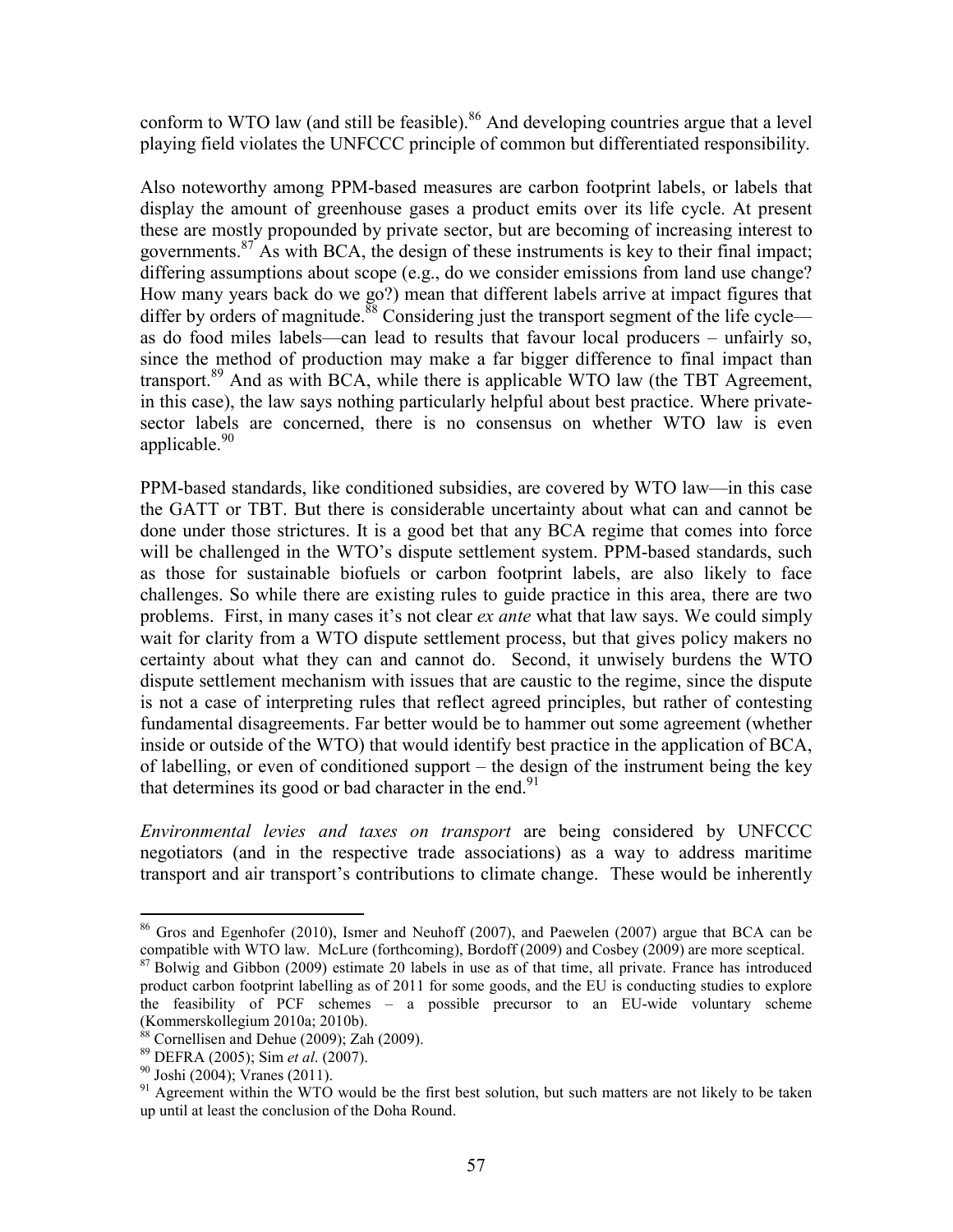punishing for traded goods vis-à-vis locally produced goods. One of the key negotiating issues is how to build special and differential treatment into such a scheme so that small and vulnerable economies are not harmed. Small island states dependent on tourism trade, for example, would face potential reduced demand from an undifferentiated scheme, and depending on the scheme design those exporters relying on air freight might face significant impacts. The final result is not protectionism *per se*, but the design of the scheme might be subject to protectionist influences.

# **WHAT ROLE FOR THE INTERNATIONAL COMMUNITY?**

The analysis in this paper has highlighted a number of ways in which the international community might collaborate in fostering a green economy through trade and traderelated policies. These can be broken down into: first, the ways that developed countries can support developing countries in their efforts to create a domestic green economy and cope with the impacts of global green economic pursuit, and; second, the ways that the community of nations can come together to find agreement on a way forward.

## **Support for developing countries**

Much of the move toward a green economy will necessarily take place at the national, sub-national and local levels. For countries with low financial, technical and managerial capacity there will be elements of the effort that need support from the international community. The domestic efforts that this paper has highlighted as necessary, where international support could be critically important, are:

- Help exporters meet stringent international environmental and social standards, both private and public. This means, among other things, information brokering to the private sector, building technical capacity nationally or regionally for accredited testing and certification, and creating/maintaining a strong domestic standards regime.
- Set nationally appropriate and ambitious targets for clean energy provision, accompanied by incentives such as feed-in tariffs or quotas, and by removal of obstacles such as subsidies for polluting energy sources and technologies.
- Engage in "smart" industrial policy geared toward the green economy of the future, aimed at diversifying the economy and protecting it from the shocks of the coming global structural changes. Ensure that priority is given to the many areas of positive potential for the poorest.
- Strengthen social systems to help cushion and facilitate the transition with minimal negative social impacts.
- Work to create vibrant national systems of innovation, among other things through investment in education and training, support for research and development, linking public research and private sector users, financing for demonstration projects, and promulgating facilitative IP law.
- Identify and dismantle non-tariff barriers to imports of environmental goods and services, particularly in those sectors where it is unrealistic to expect domestic champions to arise.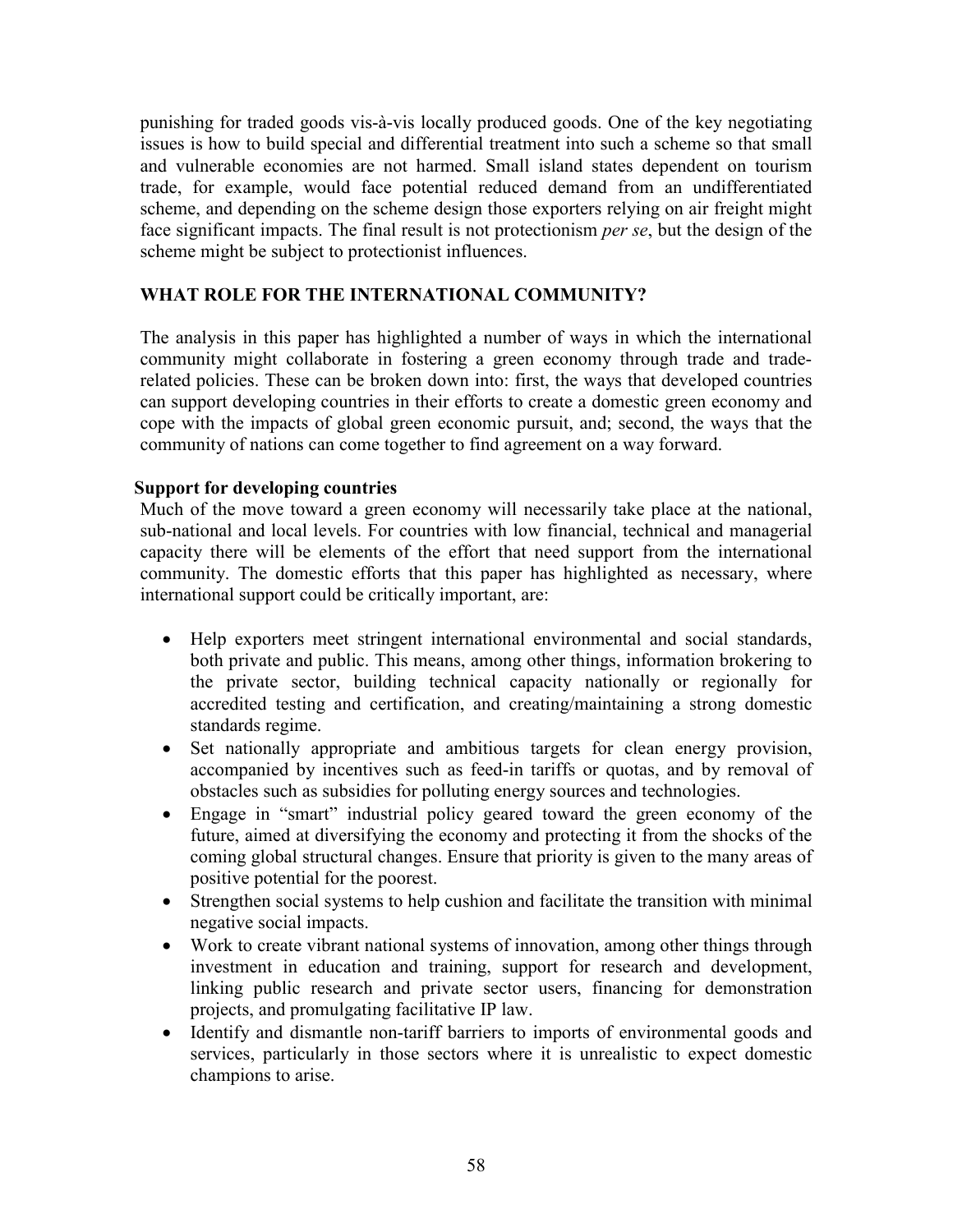There are a number of vehicles through which such support could appropriately flow, depending on the nature of the challenge: bilateral aid (focused on aid for trade, environmental cooperation or traditional development aims), multilateral development banks, other multilateral institutions (e.g., the Global Environment Facility, funding arms of multilateral environmental agreements), or *ad hoc* bodies charged with fostering a green economy that works for developing countries.

## **International collaboration**

Beyond support to developing countries in meeting the challenges of a green economy, there are ways in which international cooperation or agreement is needed to allow the global community to move toward green economic growth:

- Agreement at the WTO on reduction or elimination of tariffs and non-tariff barriers to trade in environmental goods and services. There should be some constrained flexibility for developing countries intent on fostering national champions in particular sectors, but the concerns over liberalizing dual-use goods should take a back seat to the urgency of need for new technologies.
- Agreement on a concerted effort to "oil the innovation chain" to get new technologies more quickly to market. This might include global demonstration programs; support for open innovation programs and national commitments to make public research common intellectual property; international R&D cooperation; publicly backed patent pools; support for financing, etc.
- Agreement that IPR regimes, including TRIPS, should be sensitive to the country's level of development, respecting the reality that strong national-level innovative capacity is in the global interest.
- Agreement, based on economic evidence, that some specific forms of performance requirements are acceptable practice (particularly in developing countries) since they can be (have been) effectively used to foster globally competitive firms that can positively contribute to a green economy.
- Agreement on what should be acceptable (and/or best) practice in the pursuit of the green economy with respect to PPM-based measures such as BCA and carbon footprint labelling, and with respect to subsidies designed to foster national champions. At the end of the day in some cases this might simply re-affirm the current WTO rules, but widespread "stretching" of those rules suggests the need for a dedicated dialogue. In the case of subsidies, for example, we might think about the careful revival of non-actionable subsidies as a category in the WTO SCM Agreement.

These efforts might be part of a grand concerted push to foster a green economy globally. Or, more likely, they could be tackled separately in the fora most appropriate to each, but under the loose framework of such a concerted effort.

### **CONCLUSIONS**

Most of the issues treated in this paper are not new. The global community has for years been debating the (often illusory) tensions between trade and environment, development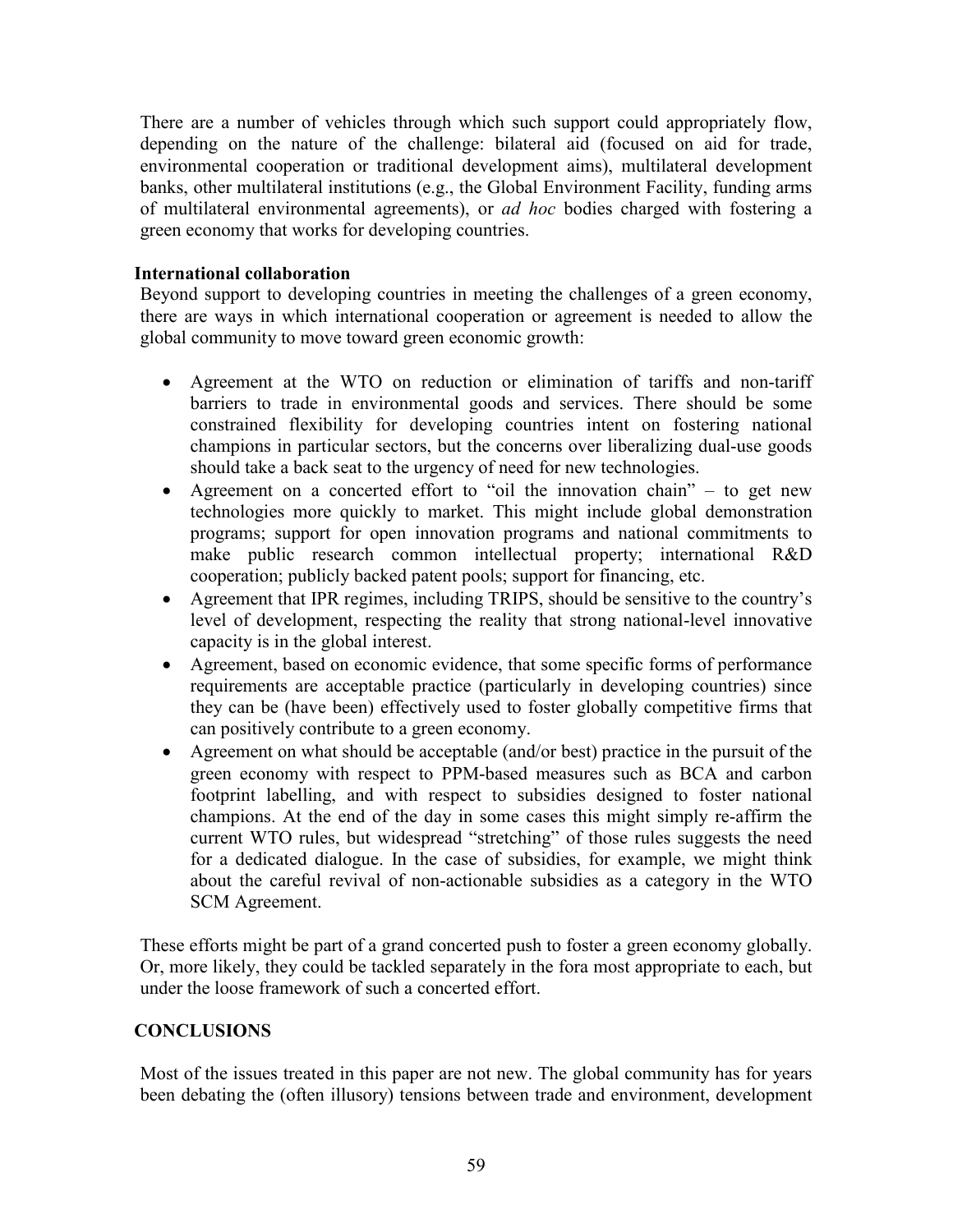and environment, and arguing about the advisability of industrial policy. The need for policy space, the role of intellectual property rights and international investment agreements, subsidies, investment incentives – these are all well-trodden roads of discourse. Indeed, even the policies and practices necessary to get us to a green economy are not entirely new; many are even now in wide use,  $^{92}$  though as yet not wide enough.

What is new in the present context is the heightened urgency for international cooperation, and the stronger argument for assistance to developing countries, particularly the least developed among them. Given the urgency of the multiple global environmental crises facing  $us^{93}$ —climate change, loss of biodiversity, desertification, ocean degradation—, the urgency of the need to narrow the gap between rich and poor globally and at the national level,  $94$  and the security that development and environmental health bring to the global community,  $95$  it is in the common interest that the green economy be widely achieved. That urgency should trump many concerns about competitiveness in both the developed and developing countries. It is urgent, for example, that developing countries become incubators for globally competitive innovative green firms, and capable adopters of new technologies, and trade rules need to find room for that to occur. It is also urgent that there be lower barriers to trade in environmental goods and services, even if that means also liberalizing trade in dual use goods. And it is urgent that standards be used—fairly, but effectively—to force needed environmental improvement.

An open rules-based system of trade is a global good, even though there are superficially appealing arguments for national-level mercantilism. It is valuable enough that nations have committed to making it happen, through mutually beneficial actions that often appear to be sacrifices at the national level. In the same way the green economy, adopted and promoted in all countries, is a global good valuable enough that it should outweigh narrow national competitiveness concerns.

Not all countries will be clear winners in the coming transition, and some will do better than others. It would be misleading to suggest that least developed countries will soon be developing export streams in high tech capital-intensive sectors such as solar PV and carbon capture and storage. But as argued above the green economy is also based on relatively low tech activities, in which developing countries have already been successful, such as biofuels, solar thermal and geothermal energy. Many of the action items for international cooperation are aimed at equitably spreading the benefits of the green economy, and at supporting governments in their drive to make their economies capture the full potential, and avoid the risks, of green structural change.

 $92$  OECD (2009); UNEP (2011).

<sup>&</sup>lt;sup>93</sup> Rockström *et al.* (2009) offer a disturbing survey of the various planetary boundaries that we have already crossed or are soon to cross.

<sup>&</sup>lt;sup>94</sup> There is some significance to the fact that eradicating poverty and hunger is the first of the Millennium Development Goals, adopted in the Millennium Declaration by all 192 UN member countries and at least 25 international organizations. (UNGA, 2000).

<sup>&</sup>lt;sup>95</sup> Kaplan (2000); Mathews (1989).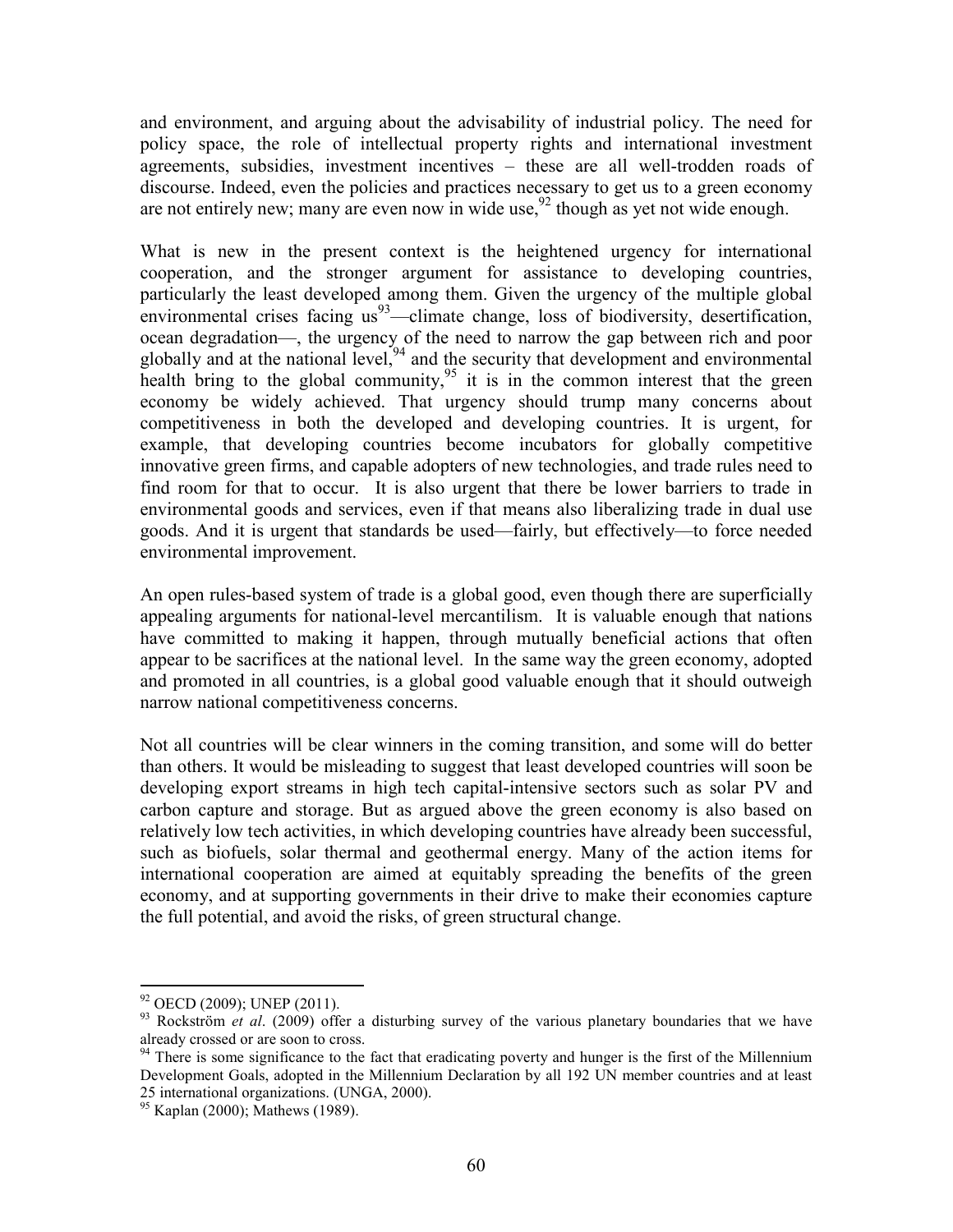Some sectors will feel the pain of transition, and countries that specialize in those sectors will be challenged accordingly. But while the individual losers are clearly important, it is also important to put the pain of adjustment into perspective. As noted above, it has been well documented that the costs of action are far less than the costs of inaction. In the long run, perpetuating unsustainable livelihoods is not in anyone's interest.

This paper finds that there is a role for trade policy in the pursuit of a green economy; trade and investment are critically important drivers of growth and structural change. The challenge—and it is an *achievable* challenge—is to ensure that all countries grow and change in ways that have benefits both nationally and globally.

## **REFERENCES**

Aldaz-Carroll, Enrique. 2006. "Regional Approaches to Better Standards Systems." *World Bank Policy Research Working Paper* No. 3948, June.

Amsden, Alice H. 2001. *The rise of the rest: Challenges to the West from lateindustrializing economies*. Oxford: Oxford University Press.

Bance, Martin and Grethe, Harold. 2008. "Effects of a potential new biofuels directive on EU land use and agricultural markets. Paper presented at the 107th EAAE Seminar *"Modelling of Agricultural and Rural Development Policies",* Sevilla, Spain, January 29th -February  $1^{\overline{st}}$ .

Barton, John H. 2007. "Intellectual Property and Access to Clean Energy Technologies in Developing Countries: An Analysis of Solar Photovoltaic, Biofuel and Wind Technologies." Geneva: International Centre for Trade and Sustainable Development.

Barton, John H., Daniel Alexander, Carlos Correa, Ramesh Mashelkar, Gill Samels and Sandy Thomas. 2002. *Integrating Intellectual Property Rights and Development Policy* (Report of the Commission on Intellectual Property Rights). London.

Beaurain, François and Guido Schmidt-Traub. 2010. *Developing CDM Programmes of Activities: A Guidebook.* Paris: CDC Climat *et al*.

Been, Vicki and Joel C. Beauvais. 2003. "The Global Fifth Amendment? NAFTA's Investment Protections and the Misguided Quest for an International 'Regulatory Takings' Doctrine," 78 *New York University Law Review* 30.

Bordoff, Jason. 2009. "International trade law and the economics of climate policy: Evaluating the legality and effectiveness of proposals to address competitiveness and leakage concerns." In Isaac Sorkin and Lael Brainard (eds.), *Climate Change, Trade and Competitiveness: Is a Collision Inevitable?* Brookings Institution Press.

Bowlig, Simon and Peter Gibbon. 2009. "Counting Carbon in the Marketplace: Part I – Overview Paper." Paper presented at the *OECD 2009 Global Forum on Trade: Trade and Climate Change*. Paris: OECD.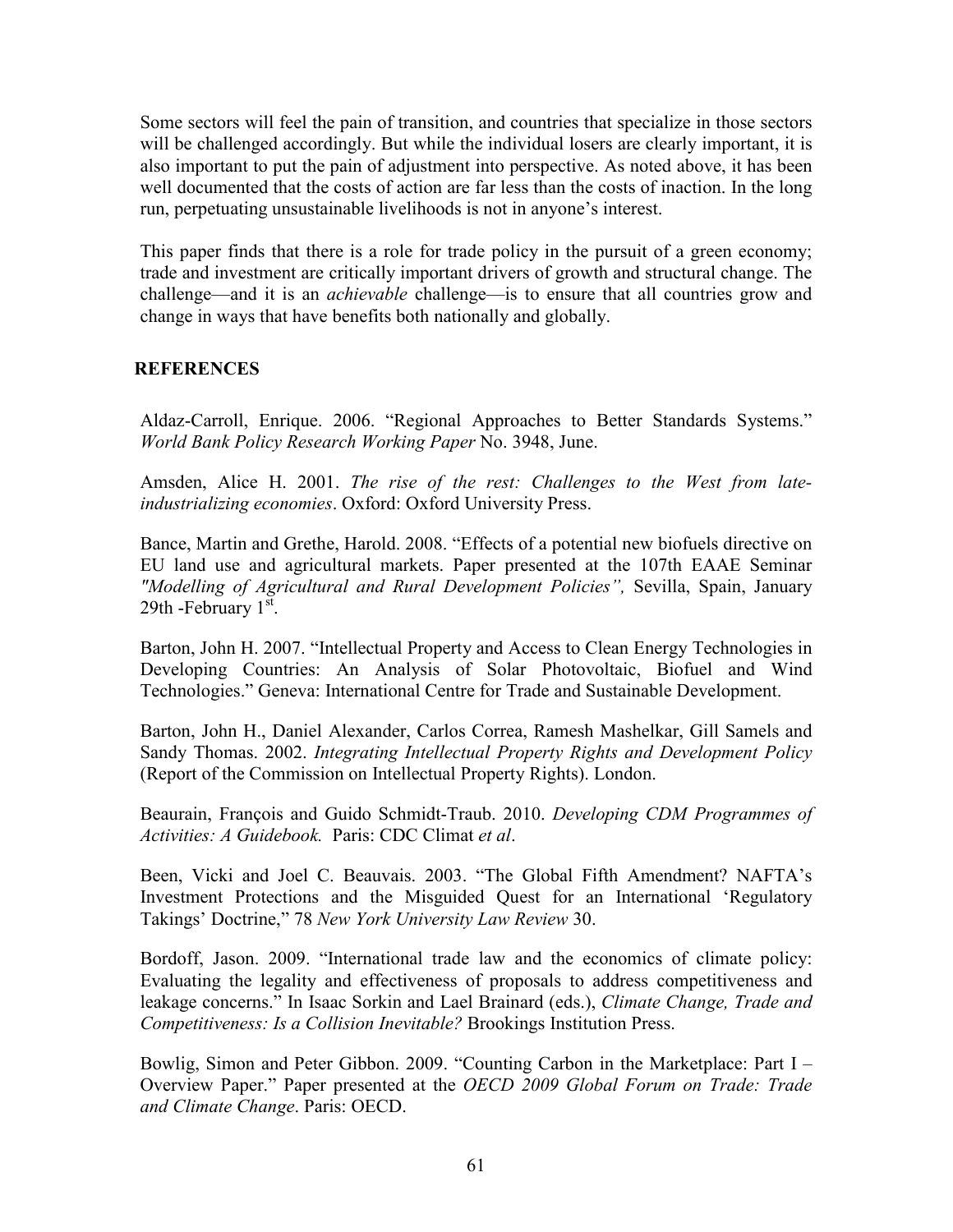BTM Consult. 2009. *BTM World Market Update 2009.* Copenhagen: BTM Consult.

Cannady, Cynthia. 2009. "Access to Climate Change Technology by Developing Countries: A Practical Strategy." Geneva: International Centre for Trade and Sustainable Development.

Chang, Ha-Joon. 2002. *Kicking Away the Ladder: Development Strategy in a Historical Perspective*. London: Anthem Press.

Charnovitz, Steve. 2001. "Solving the Production and Processing Methods Puzzle." Occasional Paper, WTO Series No. 5, Program for Study of International Organizations. Geneva: Graduate Institute of International Studies.

Cimoli, Mario, Giovanni Dosi and Joseph E. Stiglitz. 2009. "The political economy of capabilities accumulation: The past and future of policies for industrial development," in Mario Cimoli, Giovanni Dosi and Joseph E. Stiglitz (*eds.*) *Industrial Policy and Development*. New York: Oxford University Press.

Cornelissen, Stijn and Bart Dehue. 2009. "Summary of approaches to accounting for indirect impacts of biofuel production." Paper commissioned for the *Roundtable on Sustainable Biofuels*. Utrecht: Ecofys.

Correa, Carlos, 2000. "Integrating Public Health Concerns into Patent Legislation in Developing Countries." Geneva: South Centre.

Cosbey, Aaron. (*forthcoming*). "Competitiveness Impacts of Climate Change on LDCs' Export Trade." London: Commonwealth Secretariat.

Cosbey, Aaron. 2011. "Are There Downsides to a Green Economy? The Trade, Investment and Competitiveness Implications of Unilateral Green Economic Pursuit," in *The Road to Rio+20: The Green Economy, Trade and Sustainable Development*. Geneva: UNCTAD.

Cosbey, Aaron. 2009. "Border Carbon Adjustment: Questions and Answers (but more of the former)." Background paper produced for the Global Trade and Development Forum/International Institute for Sustainable Development Round Table Discussion: *Toward International Agreement on Border Measures for Climate Change*, November 12, 2009, Geneva.

Cosbey, Aaron. 2004. *Lessons Learned on Trade and Sustainable Development: Distilling Six Years of Research from the Trade Knowledge Network*. Winnipeg: International Institute for Sustainable Development.

Cosbey, Aaron, Soledad Aguilar, Melanie Ashton and Stefano Ponte. 2010. "Environmental goods and services negotiations at the WTO: Lessons from multilateral environmental agreements and ecolabels for breaking the impasse." Winnipeg: International Institute for Sustainable Development.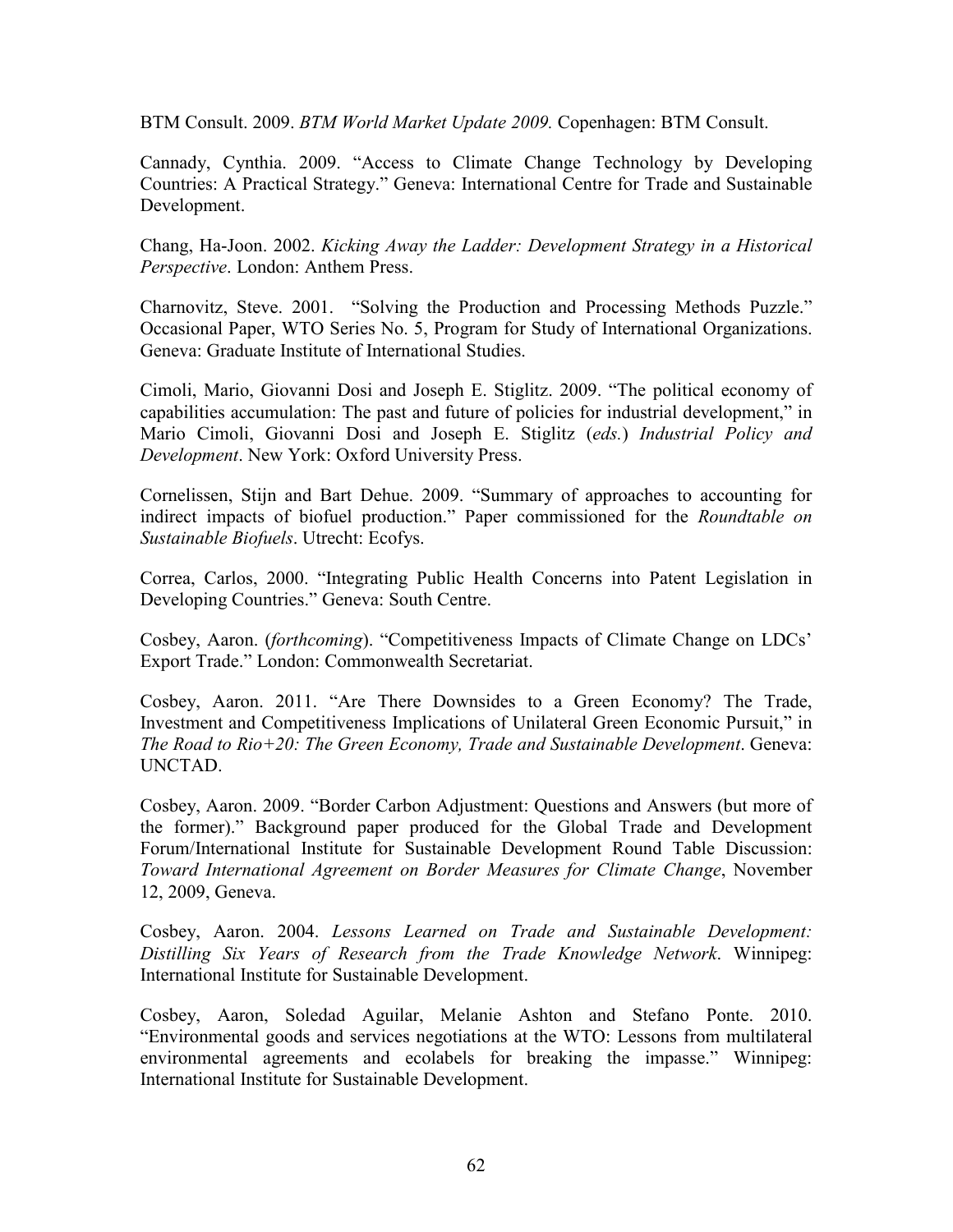Cosbey, Aaron, Howard Mann, Luke Eric Peterson and Konrad von Moltke. 2004. *Investment and Sustainable Development: A Guide to the Use and Potential of International Investment Agreements.* Winnipeg: International Institute for Sustainable Development.

de Cendra, Javier. 2006. "Can emissions trading schemes be coupled with border tax adjustments? An analysis vis-à-vis WTO law." *RECIEL,* 15 (2), 131–145.

Defra. 2005. "The Validity of Food Miles as an Indicator of Sustainable Development." London: Department for Environment, Food and Rural Affairs.

Desertec Foundation (n.d.). Red Paper: An Overview of the DESERTEC Concept.

DIW (German Institute for Economic Research). 2009. "Global Demand for Environmental Goods and Services on the Rise: Good Growth Opportunities for German Suppliers." Berlin: DIW.

European Commission. 2008. Directive of the European Parliament and of the Council on the Promotion of the Use of Energy from Renewable Sources. (COM(2008)19 final), Brussels, January 23.

Eco-Canada. 2010. "Canadian Environmental Sector Trends: Labour Market Study." Ottawa: Environmental Careers Organization.

Gallagher, Kevin P., and Roberto Porzecanski. (2010). *The Dragon in the Room: China and the Future of Latin American Industrialization.* Palo Alto, CA: Stanford University Press.

Gallagher, Kevin P. and Nagesh Kumar. 2007. "Relevance of 'Policy Space' for Development: Implications for Multilateral Trade Negotiations." RIS Discussion Paper No. 120. New Delhi: Research and Information System for Developing Countries.

Gervais, Daniel (ed.). 2007. *Intellectual Property, Trade and Development: Strategies to Optimize Economic Development in a TRIPS-Plus Era*. New York: Oxford University Press.

Gros, Daniel and Christian Egenhofer. 2010. *Climate Change and Trade: Taxing Carbon at the Border?* Brussels: Centre for European Policy Studies.

Hausmann, Ricardo and Dani Rodrik. 2003. "Economic development as self-discovery." *Journal of Development Economics*. 72: 603-633.

Hausmann, Ricardo and Dani Rodrik. 2006., "Doomed to Choose: Industrial Policy as Predicament," John F. Kennedy School of Government, Harvard University, September 2006.

Heller, Michael and Rebecca S. Eisenberg. 1998. "Can Patents Deter Innovation? The Anticommons in Biomedical Research," *Science*, vol. 280: 698-701.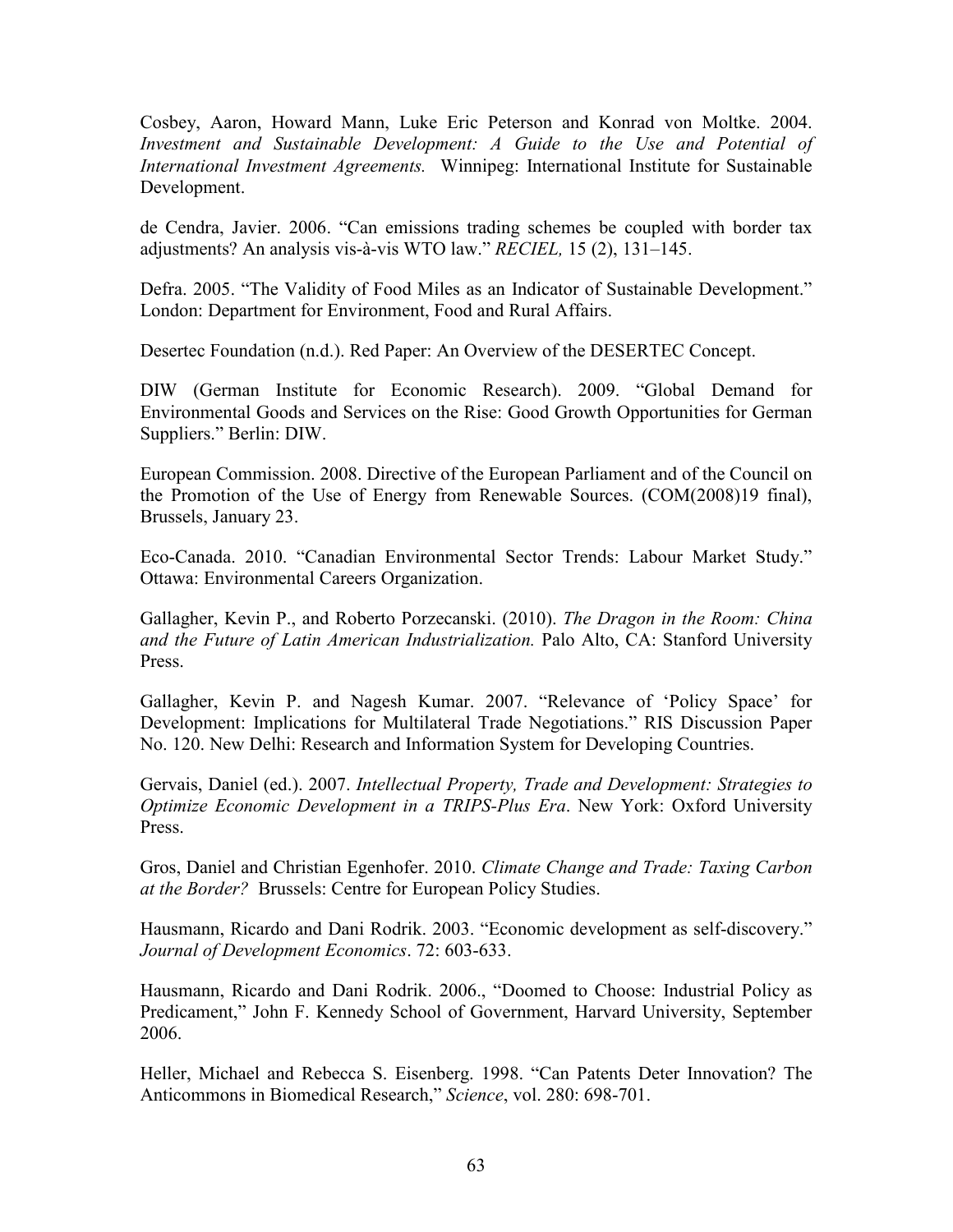Hufbauer, Gary Clyde, Barbara R Kotschwar and John S. Wilson. 2001. "Trade Policy, Standards, and Development in Central America." World Bank Policy Research Working Paper No. 2576

IEA. 2010a. *World Energy Outlook 2010*. Paris: International Energy Agency.

IEA. 2010b. *Energy Technology Perspectives 2010*. Paris: International Energy Agency.

Ismer, Roland and Karsten Neuhoff. 2007. "Border tax adjustments: A feasible way to support stringent emissions trading." *European Journal of Law and Economics, 24*, 137– 164.

Jha, Veena. 2008. "Environmental Priorities and Trade Policy for Environmental Goods: A Reality Check." Geneva: International Centre for Trade and Sustainable Development.

Joshi, Manoi. 2004. "Are Eco-Labels Consistent with World Trade Organization Agreements?" *Journal of World Trade*, Vol. 38(1):69-92.

Kaplan, Robert D. 2000. *The Coming Anarchy: Shattering the Dreams of the Post Cold War*. New York: Random House.

Kommerskollegium 2010a. "France prepares for carbon labelling." *Newsletter* (Swedish Climate Standards Project), No. 2/10.

Kommerskollegium 2010b. "European Commission launches studies on carbon footprint methodologies." *Newsletter* (Swedish Climate Standards Project), No. 2/10.

Kumar, Nagesh. 2005. "Performance Requirements as Tools of Development Policy: Lessons from Experiences of Developed and Developing Countries for the WTO Agenda on Trade and Investment," in Kevin Gallagher (ed.) *Putting Development First*. London: Zed Press.

Kumar, Nagesh. (2003)."Intellectual Property Rights, Technology and Economic Development: Experiences of Asian Countries", *Economic and Political Weekly,* 38(3) January 18:209-226.

Lang, Kerryn, Peter Wooders and Kati Kulovesi. 2010. "Increasing the Momentum of Fossil-Fuel Subsidy Reform: A Roadmap for international cooperation." Geneva/Winnipeg: Global Subsidies Initiative/International Institute for Sustainable Development.

Lee, Bernice, Ilian Iliev and Felix Preston. 2009. *Who Owns our Low Carbon Future? Intellectual Property Rights and Energy Technologies.* London: Chatham House.

Mann, Howard and Aaron Cosbey. 2004. "International Investment Agreements: Trends and Impacts for Developing Countries," Background paper for *Global Economic Prospects 2005: Trade, Regionalism and Development.* Washington, DC: World Bank.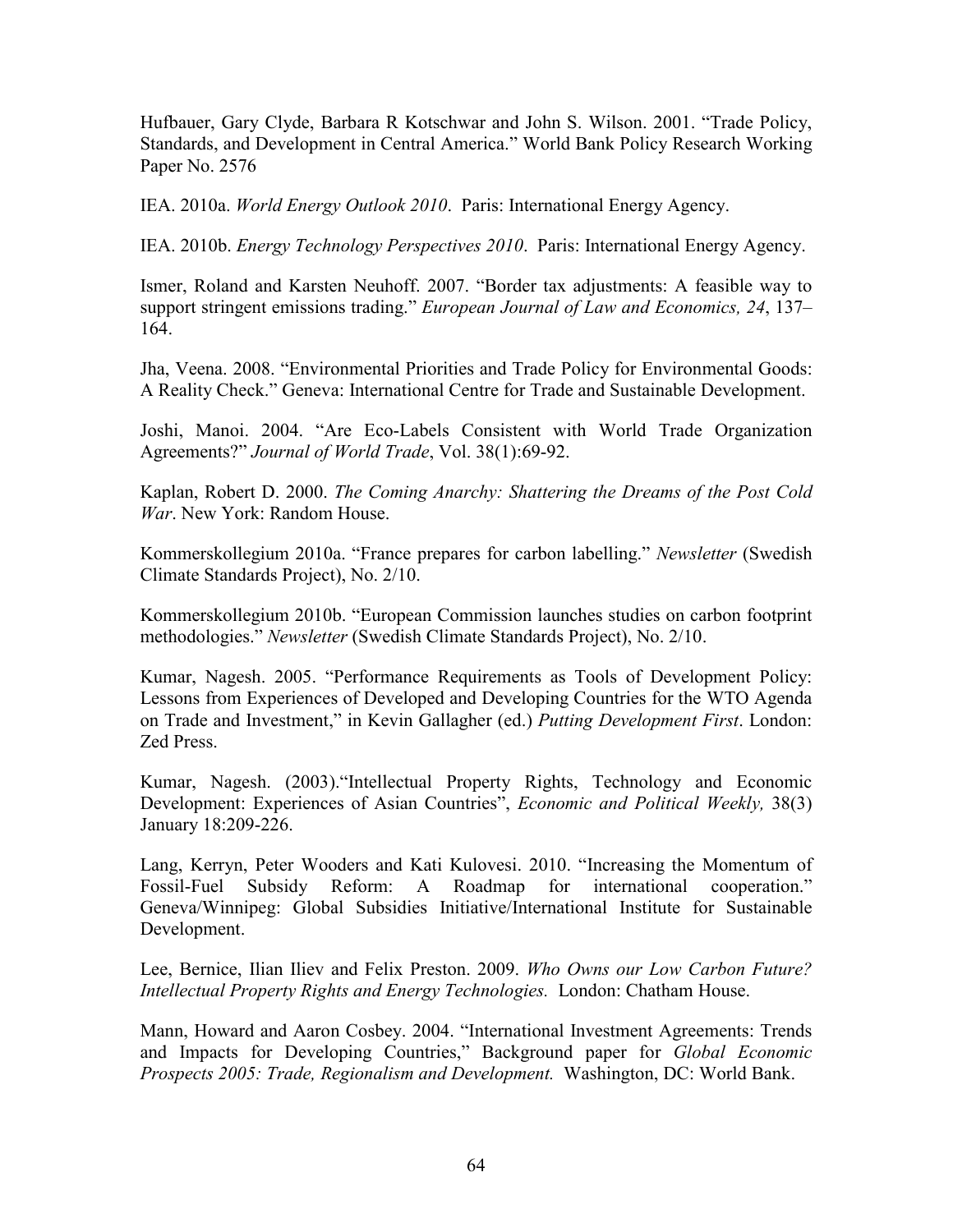Mann, Howard and Julie Soloway. 2002. "Untangling the Expropriation and Regulation Relationship: Is there a way forward?" A Report to the *Ad Hoc* Expert Group on Investment Rules and the Department of Foreign Affairs and International Trade (Canada), March 31.

Mathews, Jessica Tuchman. 1989. "Redefining Security." *Foreign Affairs*, Vol. 68(2): 162-177.

McLure, Charles J. (*forthcoming*) "The GATT Legality of Border Tax Adjustments for Carbon Taxes and the Cost of Emissions Permits: a Riddle Wrapped in a Mystery Inside an Enigma," *Florida Tax Law Review*.

Moore, Michael O. 2010. "Implementing Carbon Tariffs: A fool's errand?" World Bank Policy Research Working Paper No. 5359. Washington: World Bank.

Moran, Theodore H. 2001. *Parental Supervision: The New Paradigm for Foreign Direct Investment and Development.* Washington, D.C.: Institute for International Economics.

Moran, Theodore H. 1999. "Foreign Direct Investment and Development: A Reassessment of the Evidence and Policy Implications." In *OECD, Foreign Direct Investment, Development and Corporate Responsibility*, Paris: OECD. pp. 43-55.

Müller, Benito. 2005. "Modeling in the context of the impact of the implementation of response measures." Presentation to the *UNFCCC Expert Meeting on Response Measures*, 23-24 November 2005, Montreal.

OECD. 2009. *Eco-Innovation in Industry: Enabling Green Growth.* Paris: Organization for Economic Cooperation and Development.

Pfeiffer, Tom. 2009. "Europe's Saharan Power Plan: Miracle or Mirage?" *Reuters*, August 23.

Point Carbon. 2008. "Clean Energy Investment in the Former Soviet Union (Ukraine and Kazakhstan): The Domestic Context." Winnipeg: International Institute for Sustainable Development.

Potts, Jason, Jessica van der Meer, Jaclyn Daitchman. 2010. *The State of Sustainability Initiatives Review 2010: Sustainability and Transparency*. Winnipeg: International Institute for Sustainable Development.

Rockström, Johan, Will Steffen, Kevin Noone, Åsa Persson, F. Stuart Chapin, Eric F. Lambin, Timothy M. Lenton, Marten Scheffer, Carl Folke, Hans Joachim Schellnhuber, Björn Nykvist, Cynthia A. de Wit, Terry Hughes, Sander van der Leeuw, Henning Rodhe, Sverker Sörlin, Peter K. Snyder, Robert Costanza, Uno Svedin, Malin Falkenmark, Louise Karlberg, Robert W. Corell, Victoria J. Fabry, James Hansen, Brian Walker, Diana Liverman, Katherine Richardson, Paul Crutzen and Jonathan A. Foley. 2009. "A Safe Operating Space for Humanity." *Nature*, Vol. 461 (24 Sept.): 472-475.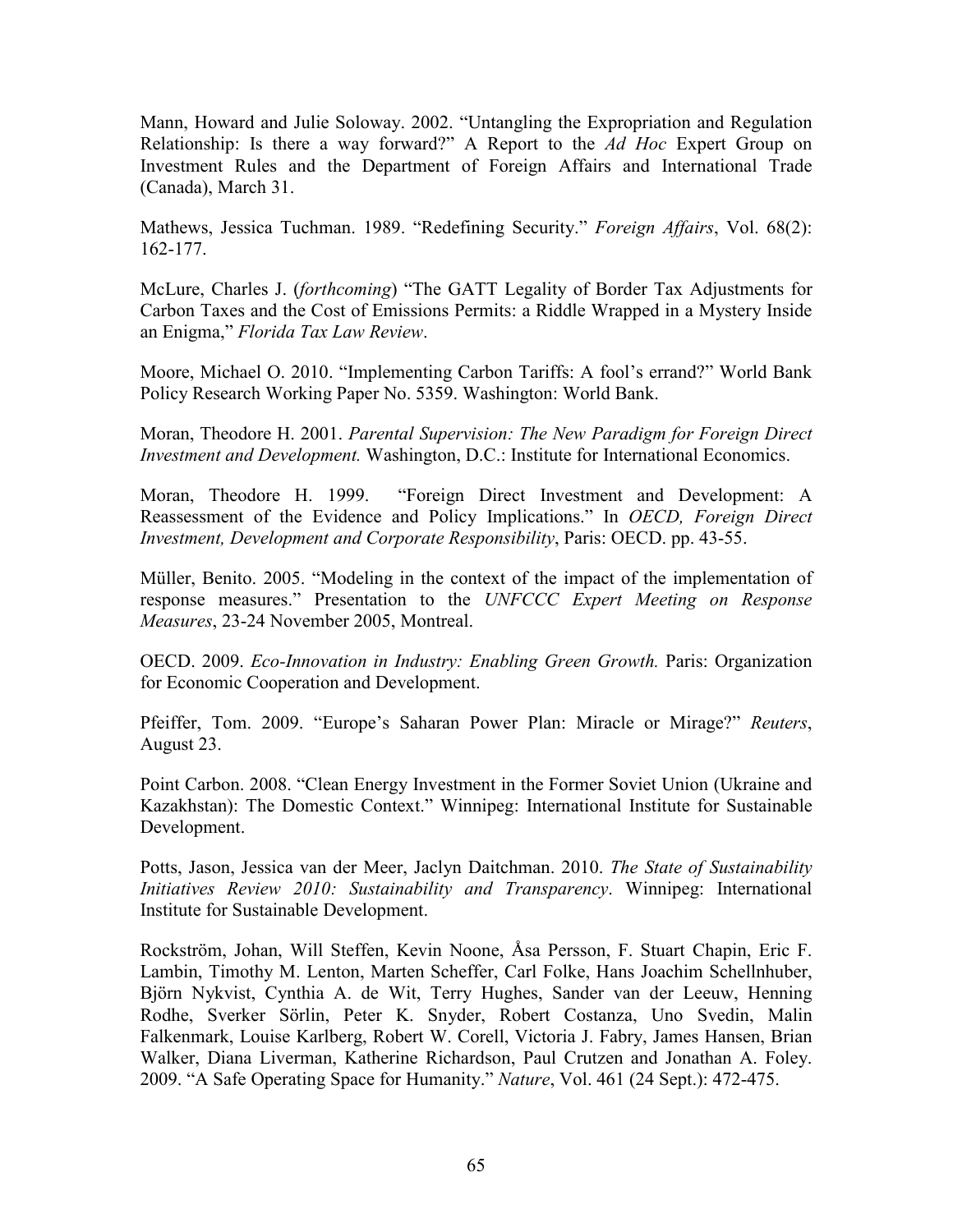Rodrik, Dani. 2004. "Industrial Policy for the 21<sup>st</sup> Century." Faculty Research Working Paper No. RWP04-047. John F. Kennedy School of Government, Harvard University.

Schaper, Marianne. 1999. "Impactos ambientales de los cambios en la estructura exportadora en nueve países de América Latina y el Caribe: 1980 – 1995." Working Paper 19, Environment and Development Series. Santiago de Chile: CEPAL/ECLAC.

Sharp, John. 2009. "Low Carbon and Environmental Goods and Services: an industry analysis." (Report commissioned by the UK Department for Business and Regulatory Reform.) London: BERR.

Shemberg, Andrea. 2008. "Stabilization clauses and human rights." (A research project conducted for IFC and the United Nations Special Representative to the Secretary General on Business and Human Rights). International Finance Corporation/Office of the UN High Commissioner for Human Rights.

Shenoy, Bhamy V. 2010. "Lessons Learned from Attempts to Reform India's Kerosene Subsidy." Geneva/Winnipeg: Global Subsidies Initiative/International Institute for Sustainable Development.

Sim, Sarah, Mike Barry, Roland Clift and Sarah J. Cowell. 2007. "The relative importance of transport in determining an appropriate sustainability strategy for food sourcing. A case study of fresh produce supply chains." *International Journal of Life Cycle Assessment* 12: 422-431.

Spence, Chris and Andrey Vavilov. 2010. "Summary of the First Prepcom for the UN Conference on Sustainable Development: 17-19 May 2010." *Earth Negotiations Bulletin* Vol. 27(1).

Steenblik, Ronald. 2006. "Liberalisation of Trade in Renewable Energy and Associated Technologies: Biodiesel, Solar Thermal and Geothermal Energy." OECD Trade and Environment Working Paper No. 2006-01. Paris: OECD.

Steenblik, Ronald and Joy Aeree Kim. 2009. "Facilitating Trade in Selected Climate Change Mitigation Technologies in the Energy Supply, Buildings, and Industry Sectors." OECD Trade and Environment Working Paper No. 2009-02. Paris: OECD.

Stern, Nicholas. 2007. *The Economics of Climate Change* (The Stern Review). Cambridge University Press.

Stilwell, Matthew. 2007. "Advancing the WTO environmental goods negotiations: Options and opportunities." EcoLomics Occasional Paper Series No. 08-1. Geneva: EcoLomics International.

Tomlinson, Shane, Pelin Zorlu and Claire Langley. 2008. "Innovation and Technology Transfer: Framework for a Global Climate Deal." London: E3G and Chatham House.

UNCTAD. 2006a. *Trade and Environment Review 2006*. Geneva: UNCTAD.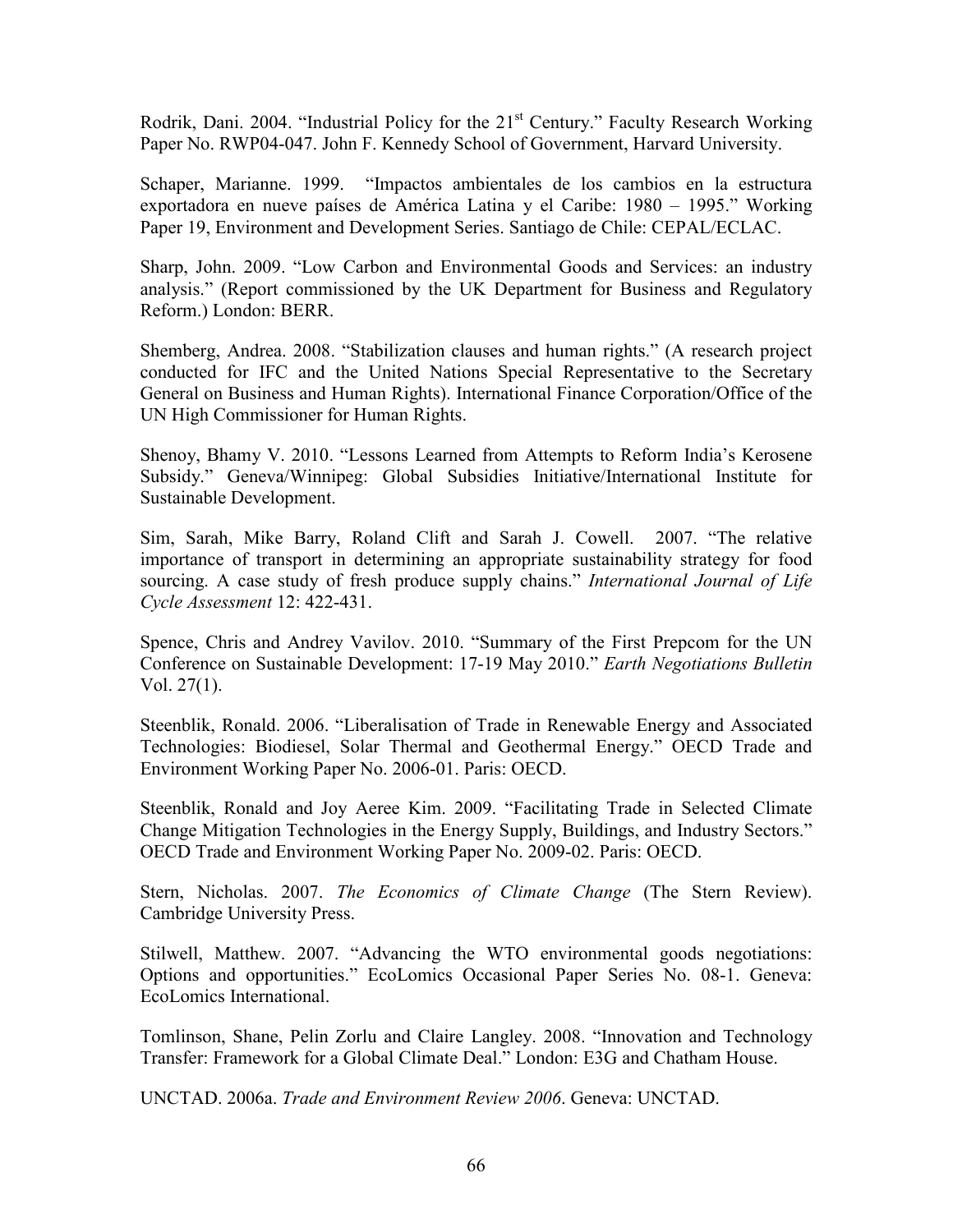UNCTAD. 2006b. *International Investment Arrangements: Trends and Emerging Issues,*  UNCTAD Series on International Investment Policies for Development. Geneva: UNCTAD.

UNCTAD. 2008. *Trade and Development Review 2008*. Geneva: UNCTAD

UNCTAD. 2003. *Foreign Direct Investment and Performance Requirements: New Evidence from Selected Countries*. New York and Geneva: United Nations.

UNEP. 2011. *Towards a Green Economy: Pathways to Sustainable Development and Poverty Eradication*. Geneva: United Nations Environment Programme.

UNEP. 2008. "Reforming Energy Subsidies: Opportunities to contribute to the climate change agenda." Geneva: United Nations Environment Programme.

UNEP/EPO/ICTSD. 2010. *Patents and Clean Energy: Bridging the Gap between Evidence and Policy.* Geneva: United Nations Environment Programme/European Patent Office/International Centre for Trade and Sustainable Development.

UNGA (United Nations General Assembly). 2000. "United Nations Millennium Declaration." (A/RES/55/2). Sept. 18.

Vikhlyaev, Alexey. 2003. "Environmental goods and services: Defining negotiations or negotiating definitions?" in UNCTAD, *Trade and Environment Review 2003*. Geneva: UNCTAD, pp. 33-60.

Vossenaar, Rene. 2010. "Climate-related single-use environmental goods." Geneva: International Centre for Trade and Sustainable Development.

Vranes, Erich. 2011. "Climate Labelling and the WTO: The 2010 EU Ecolabelling Programme as a Test Case under WTO Law." in Christoph Herrmann and Jörg Philipp Terhechte (eds.), *European Yearbook of International Economic Law 2011*, Springer, pp 205-238.

Wooders, Peter. 2010. "Greenhouse gas emission impacts of liberalizing trade in environmental goods." Winnipeg: International Institute for Sustainable Development.

World Bank. 2009. *Global Economic Prospects 2009: Commodities at the Crossroads.* Washington, DC: World Bank.

WTO. 2001a. "Ministerial Declaration" (Doha Declaration). WT/MIN(01)/DEC/1, 20 November.

WTO. 2001b. "Declaration on the TRIPS Agreement and Public Health." WT/MIN(01)/DEC/2, 14 November.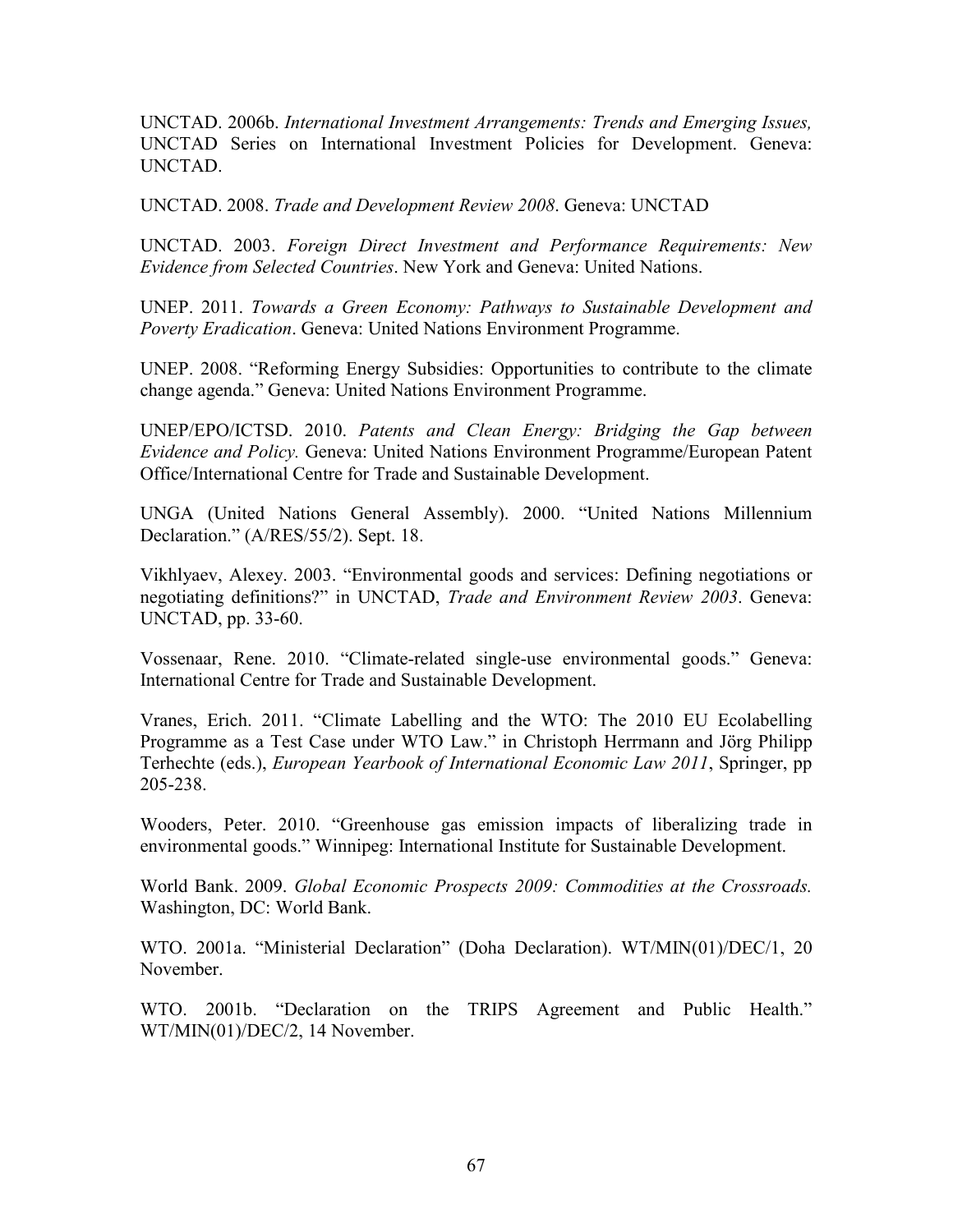Wyden, Senator Ron. 2010. "U.S. trade in environmental goods: Updated report to major opportunities and challenges to U.S. exports of environmental goods." Office of Sen. Ron Wyden, United States Senate, December 14.

Yu Lixin, Jason Morrison, Yu Ling, Jiang Qiner. 2010. "Standards for Sustainable Development," in Mark Halle and Long Guoqiang (eds.) *Elements of a Sustainable Trade Strategy for China*. Winnipeg: International Institute for Sustainable Development.

Zha, Ranier. 2009. "Accounting for Carbon: Methodological issues in life cycle assessment." Presentation for the *OECD 2009 Global Forum on Trade: Trade and Climate Change*. Paris: OECD.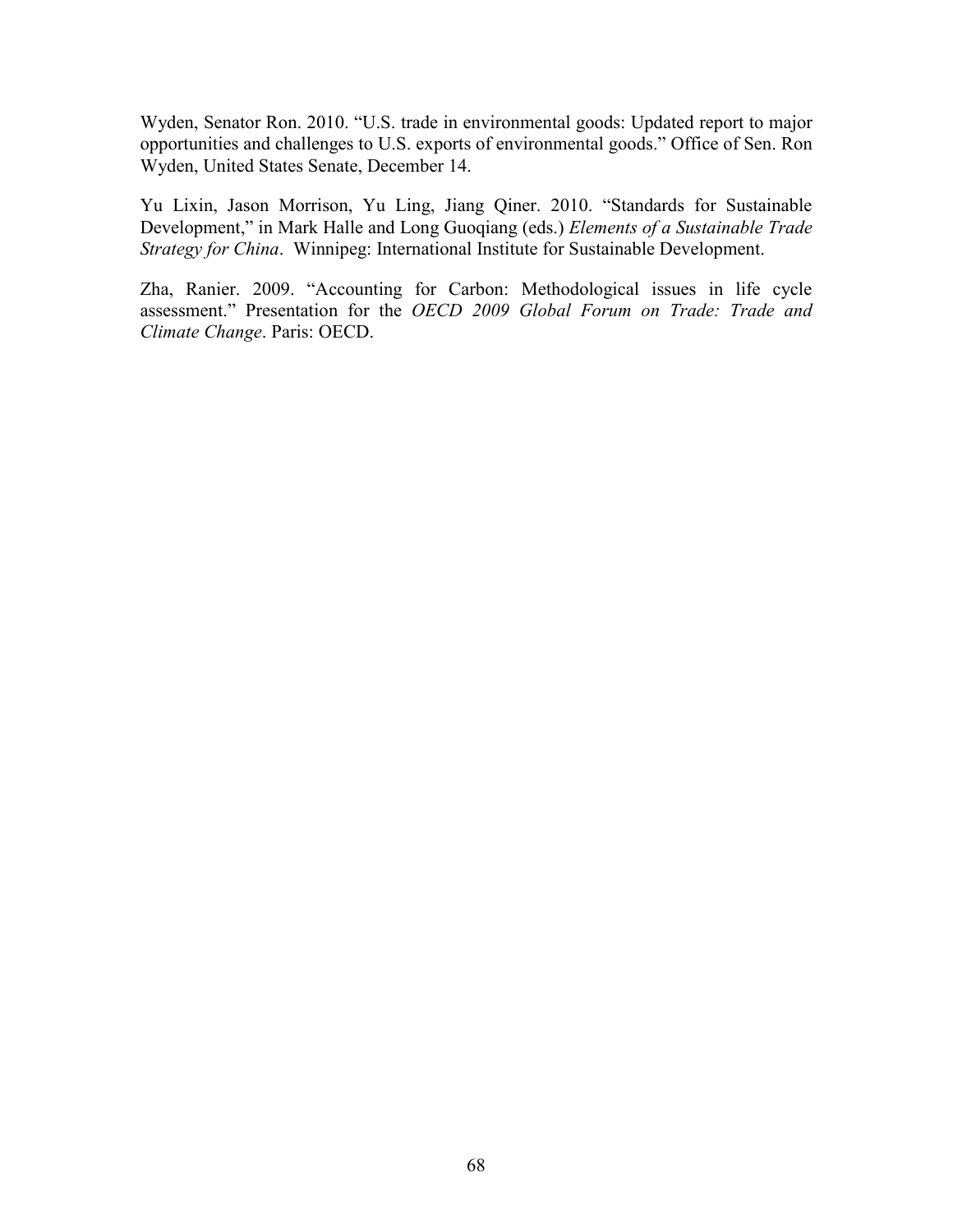# **Challenges of the Green Economy Concept and Policies in the Context of Sustainable Development, Poverty and Equity**

## **Martin Khor Executive Director, South Centre**

### **THE CONTEXT OF SUSTAINABLE DEVELOPMENT AND GREEN ECONOMY**

The "green economy" has become a topic of growing discussion in light of the environmental crisis. It is for example the subject of a major initiative by UNEP, which launched its Green Economy report in February. It has also become a rather controversial term, perhaps because it has become the subject of a multilateral negotiating process, within the Rio-Plus-20 framework. The "green economy" is not a concept that has yet to enjoy widespread agreement (among economists or environmentalists) or an international consensus. It is an extremely complex concept and it is unlikely there can be a consensus on its meaning, use and usefulness and policy implications, in the short term. A "green economy" gives the impression of an economy that is environmentally-friendly, sensitive to the need to conserve natural resources, minimise pollution and emissions that damage the environment in the production process, and produces products and services the existence and consumption of which do not harm the environment.

Among the difficult questions are whether the attainment of such an economy constrains other aspects (including economic growth of poor countries, and social development goals such as poverty eradication and job creation); how to identify and deal with the trade-offs; what are the appropriate combinations between these aspects and at different stages of development as well as stages in the state of the environment; what is the role of the state in regulation and investments and defining frameworks; how compatible is a green economy with the free market and what is the appropriate way to address the role of the private sector; how to build an economy that is more environmentally-friendly, and how to handle the transition from the present to the greener economy?

The Green Economy issue being discussed in the Rio Plus 20 process must also be context specific, or specific to the framework in which it is being discussed. This context is the Rio Plus 20 conference, which is a follow up to Rio 1992. This is explicit in the mandate of the 2012 Conference that refers to "a green economy in the context of sustainable development and poverty eradication". For this purpose, the green economy is thus not an academic idea for free brainstorming. It must be derived from and rooted in the spirit, objectives, principles and operationalising of UNCED 1992, and especially the Rio Principles and Agenda 21. This should be supplemented by the Rio Plus 10 conference outcomes and commitments.

The main framework of UNCED 1992, its related agreements (UN Framework Convention on Climate Change, UN Convention on Biological Diversity and UN Convention to Combat Desertification) and its follow-up processes is to place the environment together with development in a single context. This is a unique achievement which has to be preserved and advanced, and not detracted from or diverted from.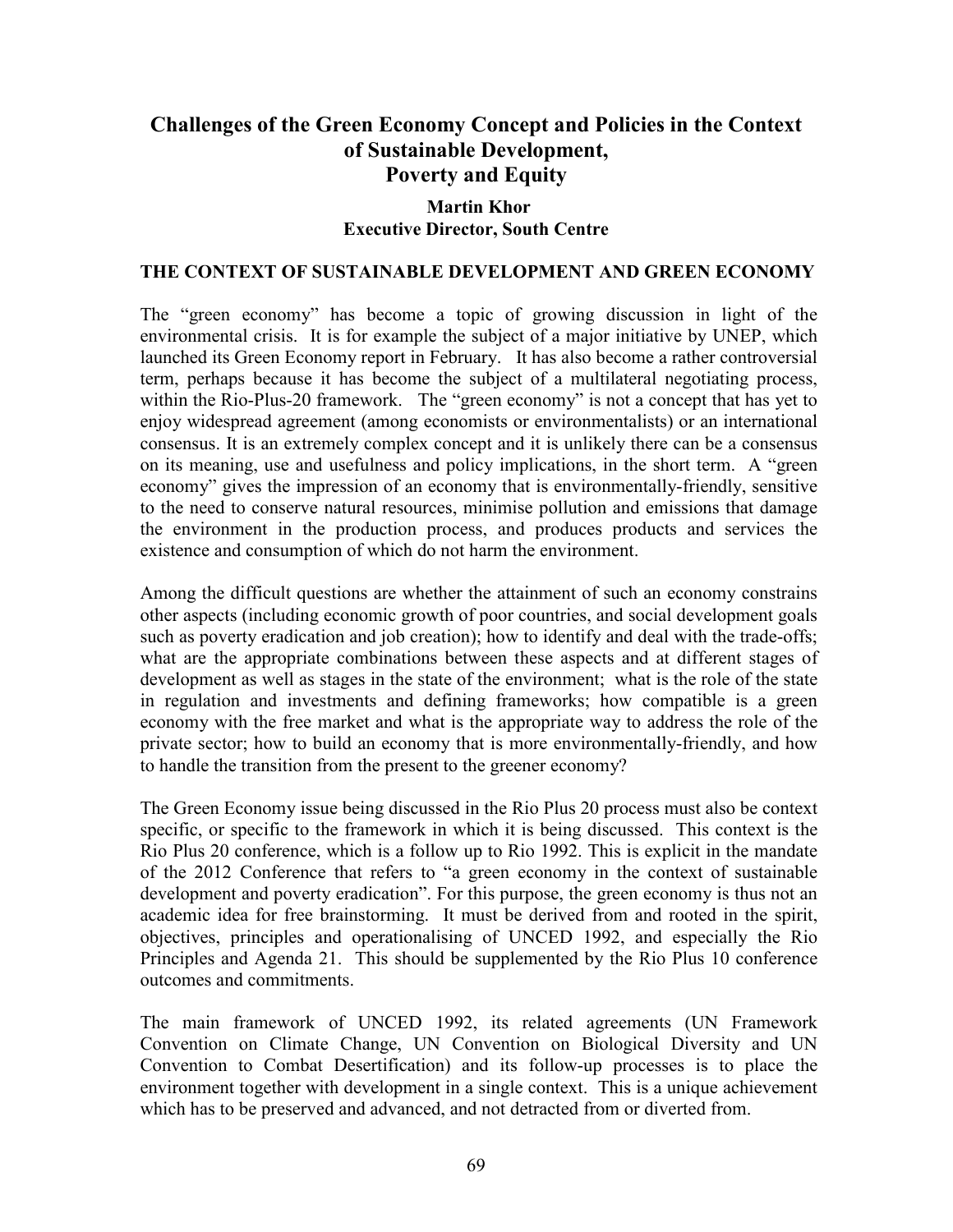UNCED was a watershed event that raised hopes a new global partnership to tackle the growing global environment crisis and simultaneously strive for more equitable international economic relations that would be the basis for promoting sustainable development globally and nationally. The unique achievement of UNCED was its generation of awareness and commitments to recognise not only the environment crisis in its many facets, but how this was embedded in economic and social systems, and that a realistic and long-term solution lay in dealing with both the environment and the development crises simultaneously and in an integrated fashion, entailing both international cooperation and national actions. The following are elements of the integrated UNCED framework:

- It recognised the environmental crisis and the need for deep reform of production and consumption patterns. It recognised the sustainability principle, that present production should not compromise meeting the needs of the future. It recognised the precautionary principle.
- It also recognised the "right to development" and the development needs and priorities of economic growth in developing countries plus social development goals including poverty eradication, jobs creation, food, health, education, etc.
- From the recognition of the above, the three pillars of "sustainable development" were accepted as environmental protection, economic development and social development.
- It recognised the need not only for national action but also international policies and actions in understanding and addressing the issues, and that for developing countries national action must be supported by international policies and actions to enable implementation of sustainable development.
- In this context it recognised that countries played different roles in contributing to the environmental crisis, that countries are at different stages of development, and that these must lead to key principles and have important implications for actions and for the international cooperation framework.
- Out of this arose the equity principle of common but differentiated responsibilities. It recognised that the major contribution to pollution (including Greenhouse Gas emissions) and resource depletion was by developed countries, and that developing countries are now disadvantaged because there is little "environmental space" left, which has implications for their future development. In practical terms, there should be a three-prong approach to achieving sustainable development: (1) The developed countries have to take the lead in changing production and consumption patterns (their economic model); (2) Developing countries would maintain their development goals but take on sustainable development methods and paths; (3) Developed countries commit to enable and support the developing countries' sustainable development through finance, technology transfer and appropriate reforms to the global economic and financial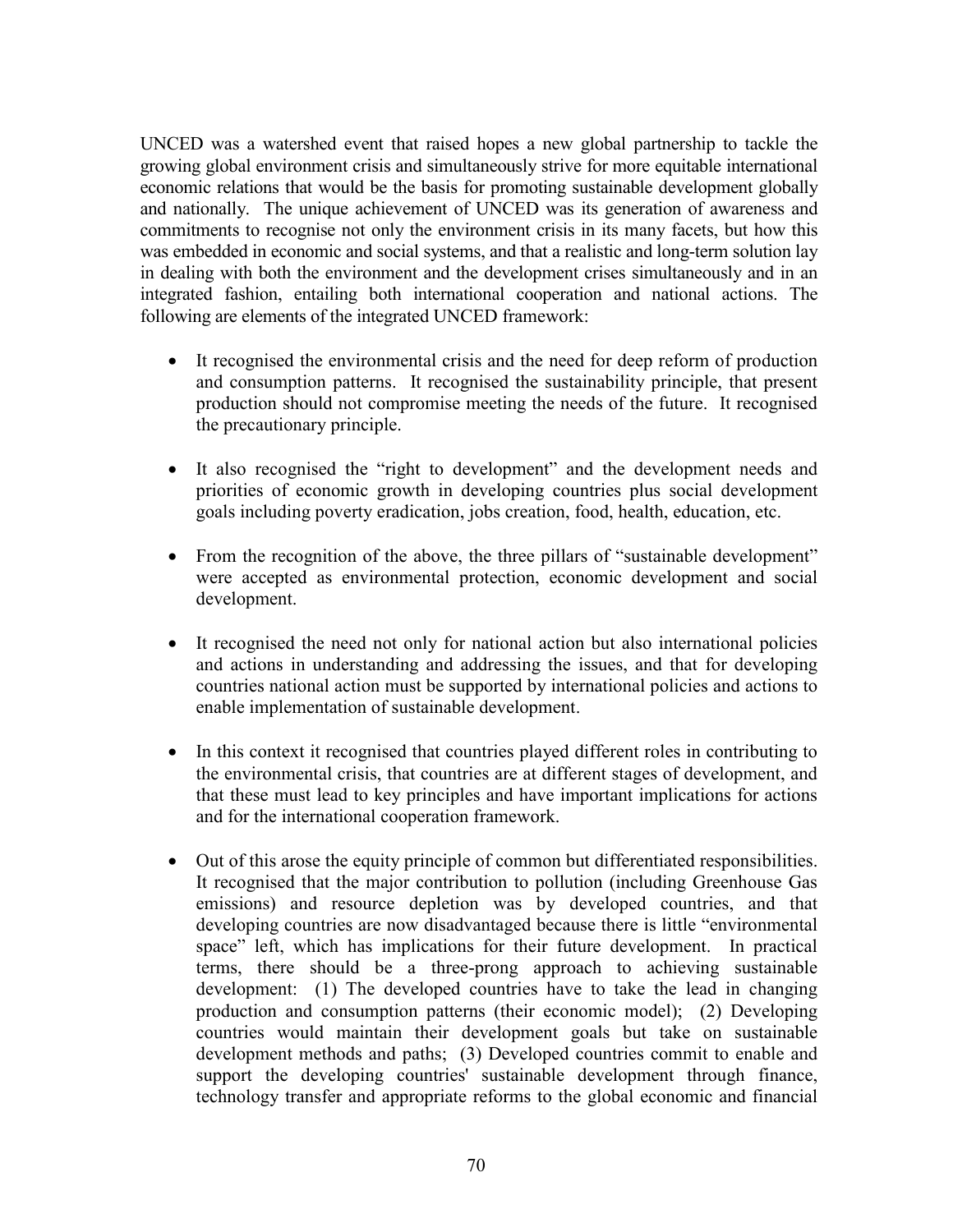structures or practices (this is why there were chapters on finance, technology, trade, commodities etc in Agenda 21).

• Issues requiring an integration of economic and environmental concerns (such as the interaction of trade and environment; and the relation between intellectual property rights and environmental technology and indigenous knowledge) should be resolved through international cooperation, in which the development needs of the South would be adequately recognised.

If the above principles are to be followed, then the concept of sustainable development would have at least two major components, each balancing the other: environmental protection and meeting the basic and human needs of present and future generations. Thus, sustainable development would not only involve ecological practices that enable meeting the needs of future generations, but a change in production and consumption patterns in an equitable manner whereby resources which are currently being wasted are saved and rechannelled to meeting the needs of everyone today as well as the needs of future generations. Equity among and within countries in the control and use of resources in ecologically prudent ways is a most critical factor.

The centre of the North-South debate and negotiations was conducted in the negotiations on the Rio Declaration on Environment and Development and on the Agenda 21 chapters on financial resources and on technology transfer. The developing countries insisted that the rich and poor countries should not be viewed on similar terms in relation to the causes and burden of resolving environmental problems, but that the North should bear a larger burden of costs and responsibilities due to their larger share in causing the problems and their relatively larger capacity to meet the costs. Eventually, much of the South's arguments and perspectives prevailed, as manifested in several of the Rio Declaration principles, especially Principle 3 that "the right to development must be fulfilled so as to equitably meet developmental and environmental needs of present and future generations", and Principle 7 that "in view of the different contributions to global environmental degradation, States have common but differentiated responsibilities" and that "developed countries acknowledge the responsibility that they bear in the international pursuit of sustainable development in view of the pressures their societies place on the global environment and of the technologies and financial resources they command."

The conference in 2012 to mark the 20th anniversary of the Rio Summit is meant to review the implementation of the Rio outcomes. The review would be on the extent to which the sustainable development objectives have been met, identify the implementation gaps and propose measures for the way forward. As the "green economy" concept is being discussed as part of this process, it must thus be placed integrally within this holistic framework of UNCED, the Rio Principles and Agenda 21. The green economy should have as its basis the environmental imperative, the development (economic and social) imperative and the equity principle that links the environment and development dimensions. The green economy should thus be defined and operationalised in this EDE (environment, development, equity) framework, which must also incorporate both the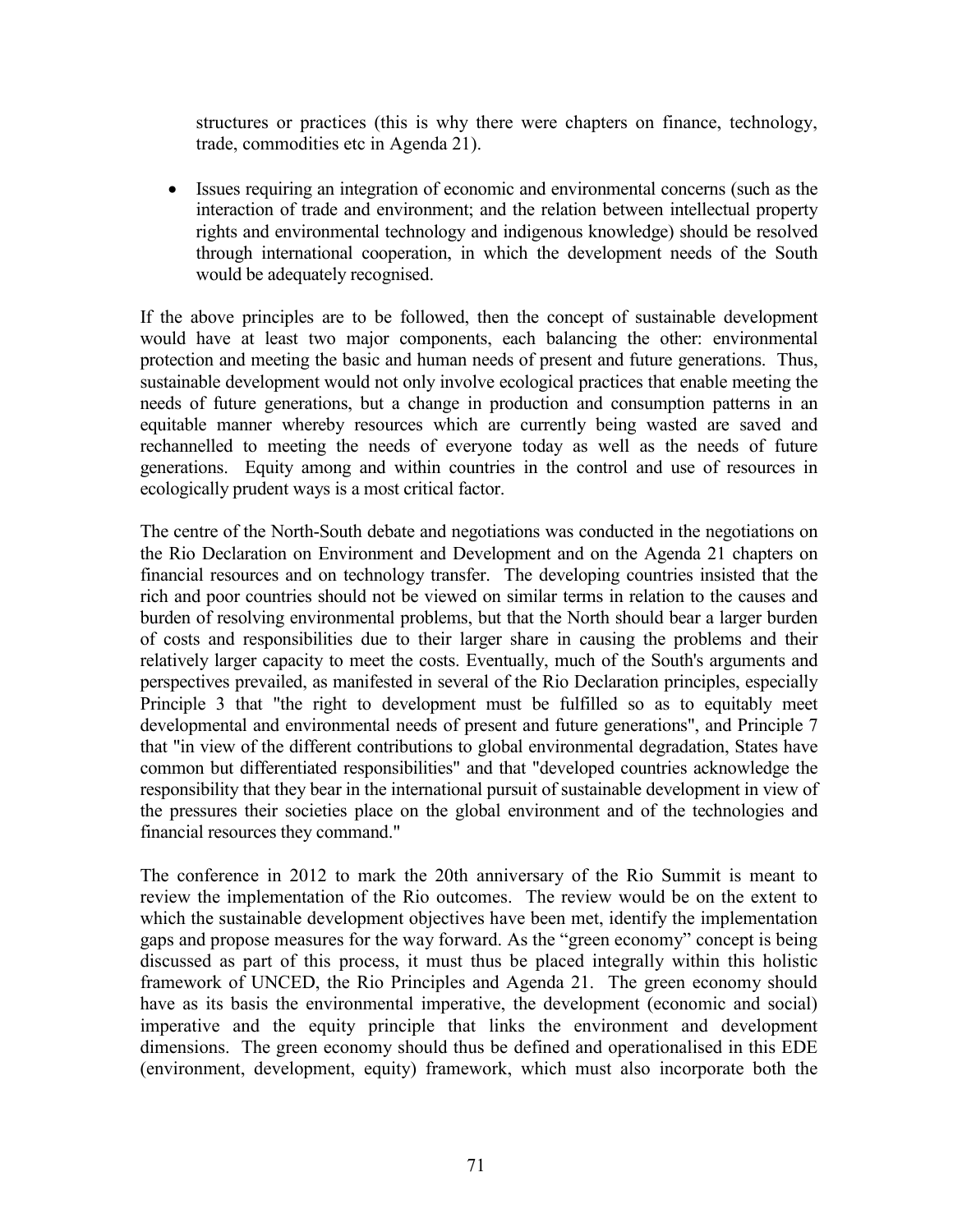national and international dimensions. Objectives, principles, policies, proposals, initiatives, on the green economy should be within this EDE framework.

## **RISKS OF MISUSE OF THE GREEN ECONOMY CONCEPT**

Concerns have been raised by developing countries' delegations that the "green economy" concept may be misused or taken out of context, and that the promotion of the "green economy" concept may give rise of unhelpful or negative developments, and these must be avoided.<sup>96</sup>

### **One dimensional approach**

The first risk is that the "green economy" is defined or operationalised in a onedimensional manner, taken out of its being embedded in the sustainable development framework, and promoted in a purely "environmental" manner (without considering fully the development and equity dimensions) and without consideration of the international dimension, especially its negative effects on developing countries. In such a situation, if the green economy concept gains prominence, while the sustainable development concept recedes, there may be a loss of the use of the holistic sustainable development approach, with imbalances between the three pillars.

### **"One size fits all" approach**

The second risk is that a "one size fits all" approach is taken, in which all countries are treated in the same manner. This would lead to failures either for environment, development or both. The levels and stages of development of countries must be fully considered, and the priorities and conditions of developing countries taken into account. The principle of common but differentiated responsibility should be respected and operationalised. Thus, in considering various principles, policies and targets, adequate flexibilities and special treatment should be provided for developing countries, such as exemptions, allowance for more lenient obligations, and the provision of finance, technology and capacity building.

## **Risk of using environment for trade protection**

There is a risk that the environment, and by implication the "green economy", can be inappropriately made use of by countries for trade protectionist purposes, and that in particular developed countries may use this as a principle or concept to justify unilateral trade measures against the products of developing countries. One example are the proposals or plans to impose a "carbon tariff" or "border adjustment tax" on products on the ground that these generated emissions of carbon dioxide during the production process above a certain level, or that the exporting country does not have emission controls of a standard deemed adequate by the importing country. Developing countries are strongly opposed to such trade measures, which is seen as protectionist. This would penalise developing countries that do not have financial resources or access to low-emission technologies, and thus violate the principle of common but differentiated responsibilities.

 $\overline{a}$ <sup>96</sup> These concerns were raised for example at the first preparatory meeting of the Rio Plus 20 process held in May 2010 and at the UNCTAD meeting on the green economy: trade and sustainable development implications in October 2010.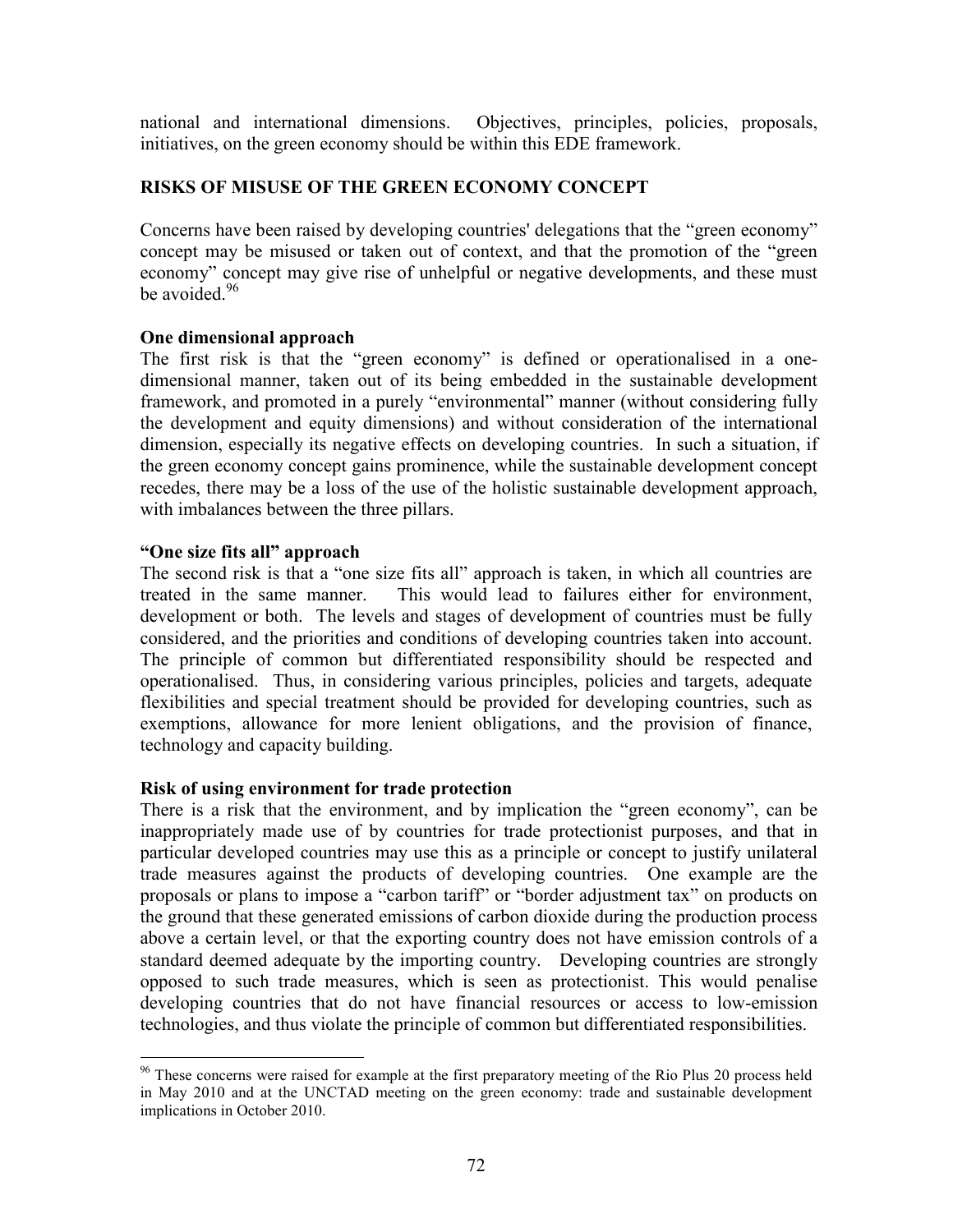Just prior to the establishment of the WTO and in the few years after its establishment, there was a major debate inside and outside the WTO on the possible role of trade-related environment measures and in particular about the possible use of the concept of "processes and production methods (PPMs)." The PPM concept had been introduced as a means of distinguishing between products by the manner in which the products are made and the environmental effects (for example, the volume of pollution) arising from the production.

The WTO's non-discrimination principle states that a member shall not discriminate between "like products" from different trading partners, and between its own and like foreign products, thus giving them national treatment. Thus the amount or rate of any taxes or charges on imports cannot be more than what is charged on "like" local products. This raises the issue of what is a "like product" and the related issue of PPMs. Many developing countries are of the view that if two products are "like" because their physical characteristics are similar, they should be treated in a similar way, and that differences in the production processes or methods and the manner in which the production takes place (including the environmental aspects) would not make these products "unlike." Thus, it would be against the GATT rules to take a trade measure (such as an extra import duty) on a foreign-made product on the grounds that the production method is less environmentally sound.

In 1994, some international environment NGOs proposed to amend GATT rules to enable WTO Members to use trade-related environmental measures (TREMs) to enable import restrictions based on PPMs, and advocated TREMs to promote internalizing the environmental costs of traded goods and setting a "fair price" for a traded product. (Raghavan, 1994a). In contrast, the Third World Network argued that the proposals to legitimize TREMs would add another burden of adjustment to the already-burdened South, and could change the non-discrimination principles of the multilateral trading system and change the basic rules of the game and the conditions of competition under the guise of protecting the environment. (TWN, 1994). The paper described several examples of how these concepts would be difficult or impossible to be implemented and how they would unfairly be biased against the developing countries. It suggested that the initiatives to introduce TREMs and legitimize PPMs in the WTO be abandoned. It proposed instead that any trade measures linked to the environment should be addressed by negotiations for an international treaty and any treaty containing obligations on developing countries must have provisions for technology transfer and financial resources as an integrated contractual obligation (TWN, 1994).

Another method to justify the use of unilateral trade measures is to make use of GATT Article XX, the general exception to the normal GATT rules. Subject to the requirement that such measures are not applied in a manner which would constitute a means of arbitrary or unjustifiable discrimination or a disguised restriction on international trade, countries can take measures contrary to the GATT rules on certain grounds, including measures "necessary to protect human, animal or plant life or health" and measures relating to the conservation of exhaustible natural resources. In Europe, a few political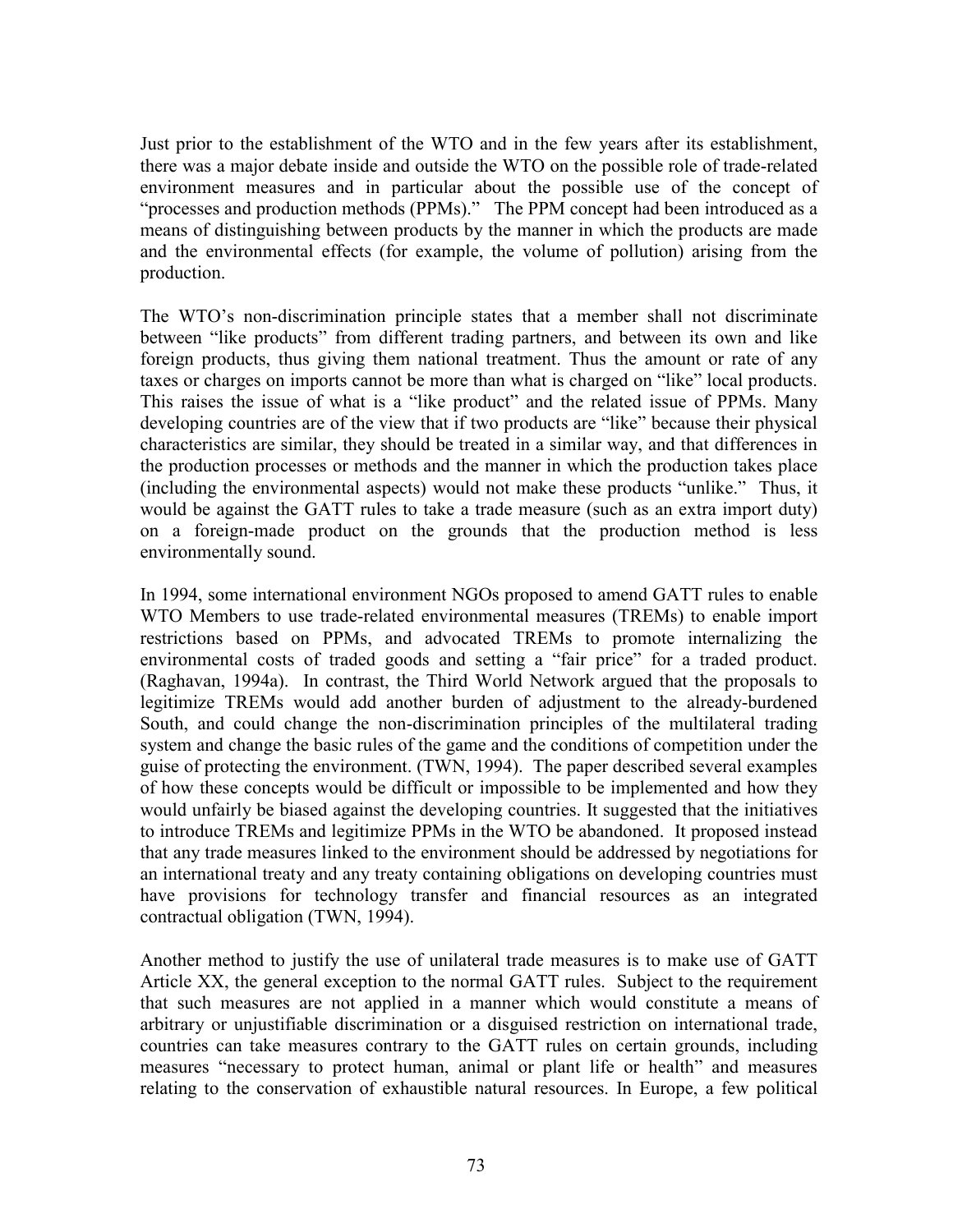leaders have made bold statements, proposing the use of sanctions on imports, on climate grounds. In October 2007, the French President Nicolas Sarkozy said that the EU must examine the possibility of "taxing products imported from countries that do not comply with the Kyoto protocol. We have imposed environmental standards on our producers. It is not normal that their competitors should be completely exempted…Environmental dumping is not fair. It is a European issue that we must raise" (Sarkozy, 2007).

In the United States, a common feature of several climate-related bills introduced in the Congress is the inclusion of a border adjustment mechanism, in which importers will have to purchase "international reserve allowances" to cover the cost of emissions in the imported products. In June 2009, the House of Representatives passed the American Clean Energy and Security Act (also known as the Waxman-Markey bill<sup>97).</sup> The bill obliges the US President to place a charge on importers of certain products that come from many developing countries by 2020. The importers will have to buy "allowances" for the emissions of the products they bring into the country. Several developing countries have voiced their opposition to these proposed trade measures as being protectionist. Although it appears unlikely that a joint House-Senate climate bill will be passed in the near future, it is also most likely that any future bill would contain a border tax adjustment clause.

The use of trade measures with the effect of blocking developing countries' goods on climate grounds has the potential to deal a severe blow to the multilateral trading system, as well as adversely affect the climate negotiations under the UN Framework Convention on Climate Change (UNFCCC). Many developing countries would consider this as an attempt by developed countries to evade their commitment to assist developing countries, and instead shift the burden of adjustment onto these developing countries.

## **Attempting to gain market access through the guise of environment**

Another risk is that the environment is misused as a disguised method by countries to promote the access of their goods and services into markets of other countries. There is a fear that the Green Economy concept could be used as a front for mercantilist interests. For example, concerns have been expressed by developing countries in the WTO that some developed countries have been attempting to get them to eliminate the tariffs of many of their goods that the proponents claim are "environmental goods." This follows a mandate in the Doha negotiations to reduce or eliminate barriers to environmental goods and services. The negotiations have been bogged down by the definition of environmental goods, with claims that the list of goods proposed for tariff liberalisation reflects products of export interest to developed countries, whereas developing countries' products are absent. On environmental services, the list in the proposal covered a wide range, including sensitive sectors, since many of them are public utilities.

The argument that the tariff elimination would benefit developing countries as they can import the products cheaply runs into the same type of criticism regarding proposals for import liberalization in food products. Just as most developing countries promote local food production and thus are against large cuts to their food tariffs, they are against tariff

 $\overline{a}$  $97$  See Yu (2009a and 2009b) and Khor (2010b) for details and analyses of the Waxman-Markey Bill.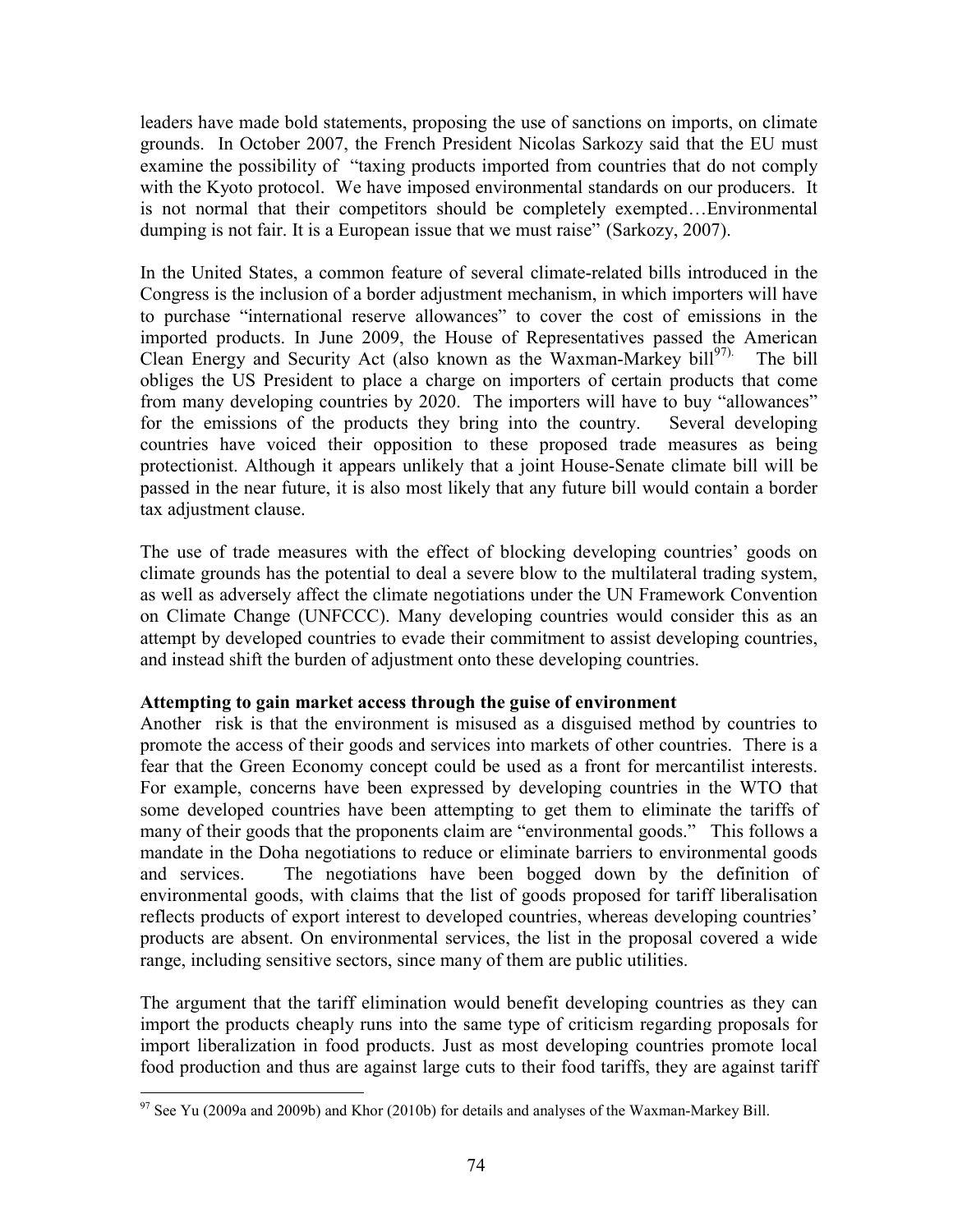elimination on environmental goods as they wish to preserve policy space to be able produce these goods and their infant industries would need protection at least initially.

### **The treatment of subsidies**

Another concern of many developing countries is that some developed countries have been providing their companies with major subsidies for the research and development (R&D) of environmentally sound technologies. This puts developing countries at a disadvantage, especially since they lack the financial resources to match the developed countries' subsidies. Given this unfair imbalance in subsidies, the developing countries and their firms would be in an even worse competitive situation if they have to lower their tariffs on environmental products.

Developing countries have also been concerned that government subsidies for research and development had been designated as "non-actionable subsidies" (meaning they are permitted) in the WTO's subsidies agreement, thus enabling countries with the resources to provide enormous subsidies to their enterprises and to give them a competitive advantage, while most developing countries do not have the resources to provide research R&D in significant amounts. This designation expired in 2000. However, while R&D subsidies are no longer allowed when limited to specific enterprises, they are allowed if given to industries across the board. Developing countries have been unable to compete with regard to R&D grants because of their lack of funds, and are also constrained due to the WTO rules from using many other types of subsidies that were used by developed countries when they were in their development phase. An even bigger imbalance is that agricultural subsidies are exempted from the strict rules of the subsidies agreement, and much more lenient treatment is provided to this sector, allowing developed countries to continue to maintain hundreds of billions of dollars of agricultural subsidies each year. The developing countries have proposed as part of the Doha negotiations that the subsidies they provide be considered "non actionable" (i.e. that they be permitted) for certain purposes, including for environmental protection. WTO members were urged to refrain from taking complaints against developing countries while the negotiations on the proposal are taking place.<sup>98</sup> Amending the WTO rules in this direction would be helpful. However a complaint has been taken against a developing country for subsidies provided to resident companies producing renewable energy

## **Environmental standards**

 $\overline{a}$ 

Another potential problem is the adoption of environmental standards for products; developing countries that are unable to meet the standards face the prospect of losing their exports. The approach towards developing countries should be to provide resources and technology for upgrading their environmental technology and standards, and not to penalise them. The full and effective participation of developing countries in setting international standards is also needed as many important standards are currently "globalised" from those of developed countries without the concomitant support to developing countries to assist them to comply with such standards.

 $98$  WTO 2010, para 10.2. See also the discussion on this issue in Section D.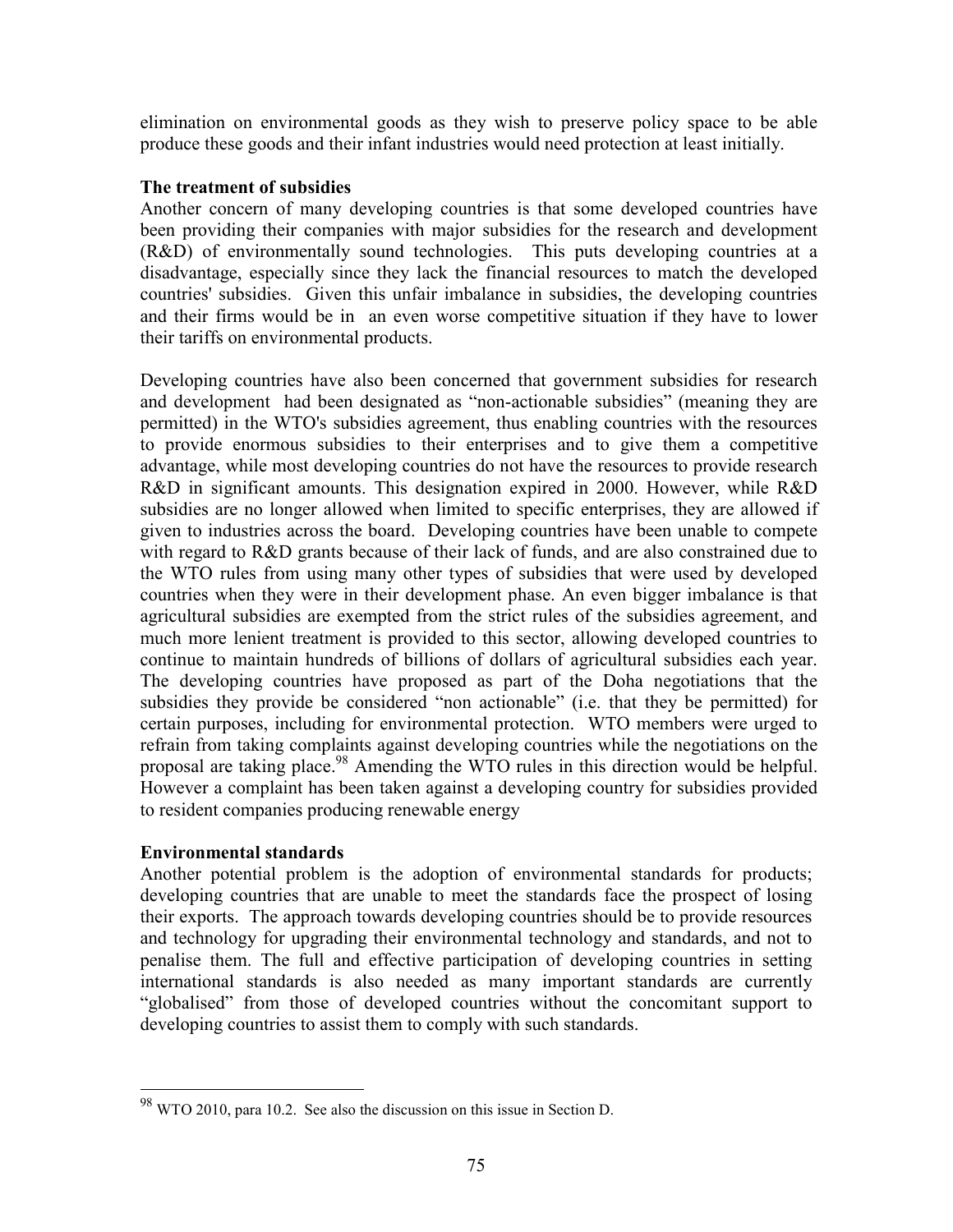#### **New conditionality**

 $\overline{a}$ 

Another risk is that the "green economy" may used as new conditionality on developing countries for aid, loans, and debt rescheduling or debt relief. This may pressurise affected developing countries to take on one-dimensional environmental measures rather than sustainable development policies that take economic and social development and equity goals into account.

### **POLICIES AND MEASURES FOR PROMOTING SUSTAINABLE DEVELOPMENT AND GREEN ECONOMY**

In operationalising the Green Economy concept, the three aspects of sustainable development (environmental, economic and social) should be incorporated, to obtain a multi-dimensional outcome. The following are some measures and policies that can be taken to promote a more environmentally-sound economy in the context of sustainable development.

#### **Recognising the economic and social value of environmental resources**

It is crucial for policy makers and the public to recognise the economic and social value of the environment, that conserving resources such as clean air, water, forests, mangroves etc have positive externalities which are valuable for meeting basic and human needs besides having their intrinsic environmental worth. Conservation should thus be promoted, and there should be investments on rehabilitation of damaged natural resources. Recent studies have compared the benefits of conserving or sustainable using natural resources, with the benefits such as revenues from using or exploiting the resources in a way that maximises short-term profits at the expense of the environment. The recent reports on the economics of biodiversity have compiled many case studies estimating the economic value of mangrove swamps, forests and other natural resources and made the case that conserving the resources often yield more value than converting their use to commercial aquaculture and other activities.<sup>99</sup> For example, a 2007 study in Southern Thailand on conversion of mangrove into commercial shrimp farms showed net private economic returns of US\$1220 per hectare per year, while the cost of restoration after the pond is abandoned after 5 years of exploitation was \$9318 per hectare. But this was exceeded by the estimated benefits of retaining the mangroves (including for using forest products, providing nursery for fisheries and coastal protection against storms) which totalled US\$12,392/ha (UNEP, TEEB 2009).

#### **Conserving resources and restoring damaged environments and eco-systems**

While there are benefits in conserving natural resources, there should also be recognition of the opportunity cost of not "exploiting" or using up the resources. The short term usefulness of using Nature and the short and long term usefulness of conserving Nature (or making use of resources sustainably) should be both recognised and reconciled, and international support should be made available to developing countries in offsetting the opportunity costs.

<sup>&</sup>lt;sup>99</sup> The reports give examples of the economic value of forests, mangrove swamps, conservation parks and sustainable fishery practices (UNEP, TEEB 2009,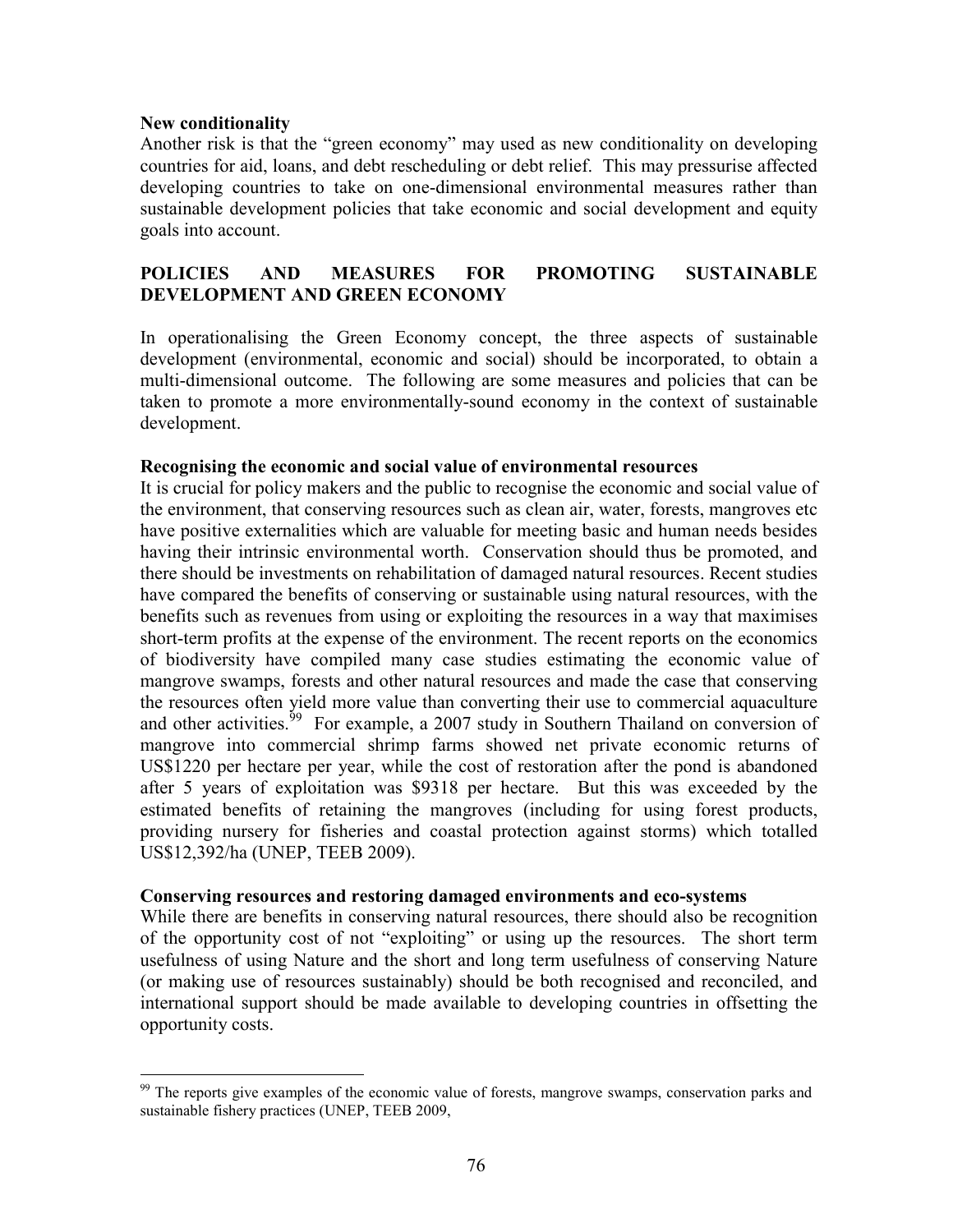One interesting proposal from a developing country for sharing the opportunity costs of conserving natural resources is the Yasuni Initiative of Ecuador, in which the country is willing to forgo the benefits of oil revenues in order to preserve a biodiversity-rich large tract of forest. (Khor 2010c). In the proposed scheme, the government would maintain the crude oil field located in the Yasuni National Park indefinitely underground. The international community would contribute half the revenue that the State would have received by extracting the oil, while the government would assume up to half of the opportunity cost of keeping the oil in the ground.

The fund's capital will be invested in renewable energy projects and the interest from the fund would be used to conserve forests, help small farmers reforest and promote energy efficiency and social development.

Public expenditure on restoring damaged ecosystems (such as forests, hillsides and water catchment areas, mangroves) is also important. Damage to the ecosystems has been significant and restoration would reduce the adverse effects and enable the resumption of the environmental functions. However, in many developing countries, there is a lack of financial resources to undertake ecological restoration on the scale needed, and thus international support is necessary.

### **Enabling prices to better reflect their environmental value, while ensuring access to basic goods and services.**

A major challenge in sustainable development (and thus of any green economy initiative) is to reconcile the two principles of allowing prices to better reflect their environmental values, while ensuring access of the public (especially the poor) to basic amenities and basic livelihood opportunities. Thus both the environmental dimension and social dimension has to be incorporated.

The over-exploitation of natural resources, and related wastage, is promoted by the low prices of natural resource-based products such as water and wood. This under-pricing could be due to the prices not being able to incorporate or fully incorporating the cost of adverse side effects during production or because of subsidies, or other factors. The state has the key role to address the failure of market prices reflecting real environmental values. In general, prices should better reflect the environmental values, including the incorporation of the costs of adverse effects. Environmental taxes should be used, as well as pricing policy relating to public services.

However this should be done in a manner that does not penalise the poor and ordinary people, especially when the products or services concerned are essentials. Thus, if water is generally underpriced, then in a revaluing of the price of water provided by the state, a system of differential pricing that is sensitive to ensuring access for the poor could be instituted. The first block of water for households in a quantity essential for family use may be charged at an affordable rate, with higher rates at subsequent blocks; the water supplied to hotels and industries could be at higher rates; and in developing countries community water in poor areas may be provided free. Overall, the price of water should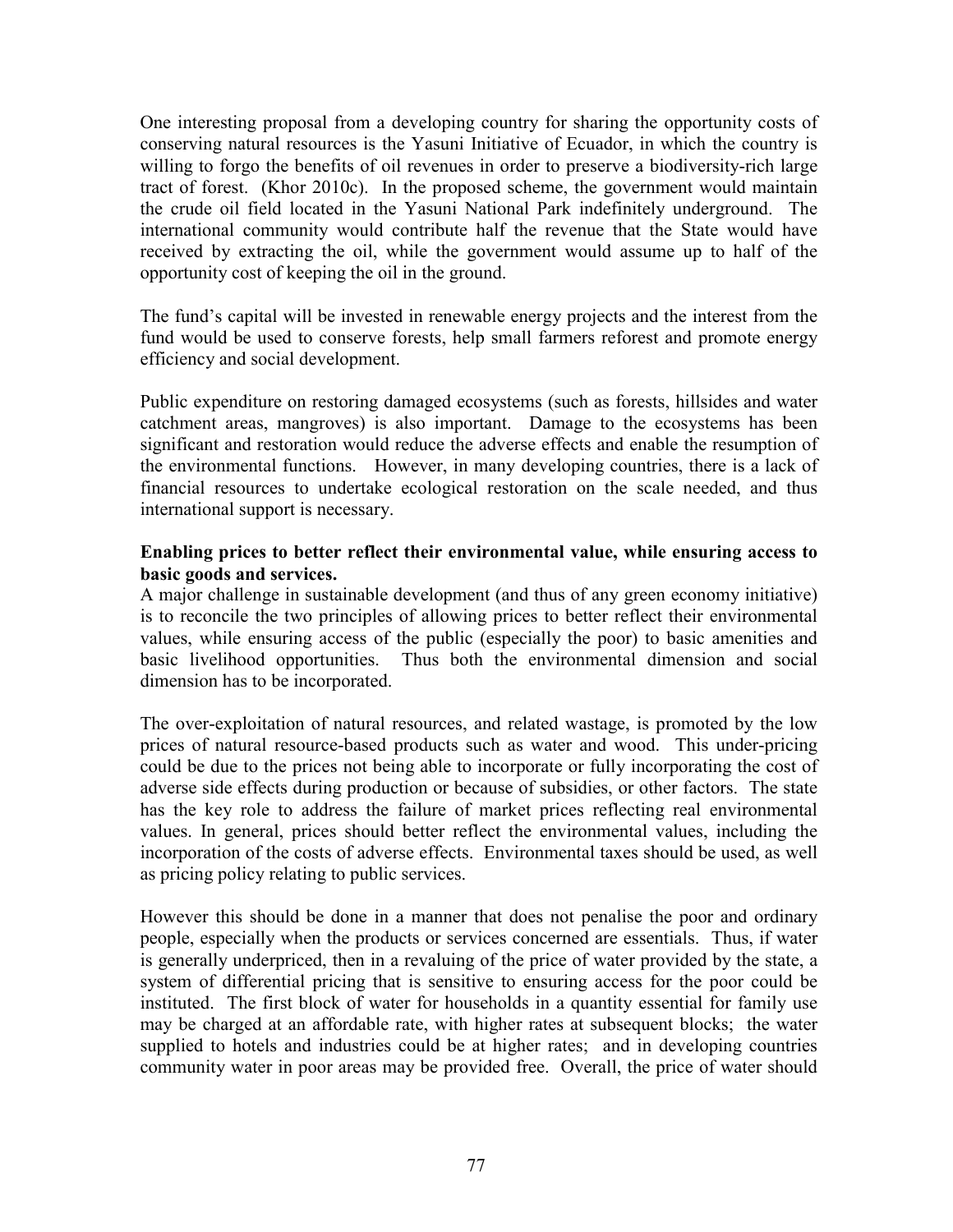better reflect their ecological values, while there can be subsidisation for the poor or for essential use.

The removal or reduction of subsidies for environmentally-damaging activities or products has also been strongly advocated. However, this should be undertaken with the principle that it should not affect affordable access of the poor to essentials such as energy or food, or affect their livelihoods adversely. For example, subsidies provided to the fishing industry have contributed to over-fishing and rapid depletion of fish stocks. In the WTO, negotiations are taking place to discipline fishery subsidies. However, many developing countries have argued for exemptions or more lenient treatment be given to them for subsidies that are provided for their fishing sector that is characterised by smallscale and artisinal fisherfolk. In another case, if subsidies for fossil fuels are reduced or eliminated (as being proposed in the G20 process) this should be done in a manner that does not adversely affect the access of the poor to energy.

On the other hand, incentives (subsidies, access to credit, tax breaks, etc) should be provided to producers and consumers to promote good production processes and products (renewable energy, sustainable agriculture, no-emissions cars). For developing countries, subsidies and other incentives are particularly important, since many new industries and practices have to be fostered. Such subsidies should of course be well designed and implemented properly to ensure they meet sustainable development goals.

A potential barrier for developing countries is the subsidies agreement in the WTO, which has considerably reduced the policy space of developing countries on the types of subsidies they are able to provide. The complaint taken against a developing country at the WTO regarding the legality of its subsidies provided for wind energy companies may create an atmosphere of uncertainty to developing countries seeking to promote climatefriendly industries and technologies. Meanwhile, many developed countries provide research and development grants to their companies, the total running into billions of dollars. It is not so clear to many developing countries what kinds of subsidies are permitted and what are prohibited and "actionable". It appears that many types of subsidies used by developed countries during their development phase are now unable to be used by developing countries in the industrial sector. However, many subsidies are still allowed in agriculture, and these are used mainly be developed countries, which is another imbalance. In view of the imperative of having a transition to a green economy, it is important to review the subsidies rules in the WTO.

In fact, developing countries have proposed that they be given an exemption on some of the prohibited subsidies, including on environmental grounds. As part of the documents that launched the current Doha negotiations, the proposal of developing countries to expand the list of non-actionable subsidies for them was included for consideration.<sup>100</sup> The decision taken by the WTO's 2001 Doha Ministerial Conference was to "take note of the proposal to treat measures implemented by developing countries with a view to achieving legitimate development goals, such as regional growth, technology research and

 $100\,$ This decision is contained as para 10.2 in WTO (2001). This point on subsidies and developing countries' proposal is also mentioned in UNCTAD's paper on the Green Economy (UNCTAD 2010).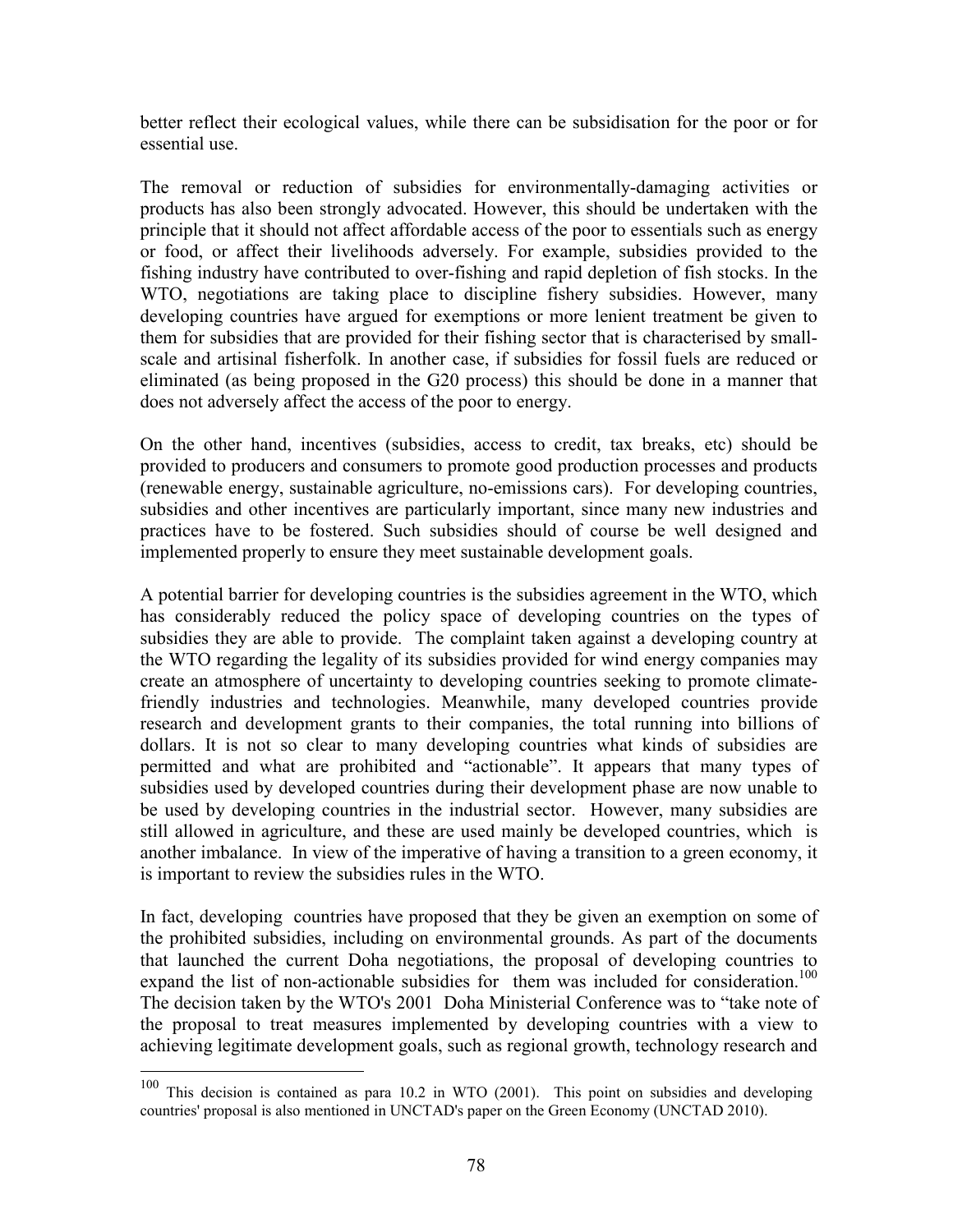development funding, production diversification and development and implementation of environmentally sound methods of production as non-actionable subsidies." It agreed that the issue be addressed as an outstanding implementation issue, and added: "During the course of the negotiations, Members are urged to exercise due restraint with respect to challenging such measures." As the Doha negotiations are still proceeding, the "due restraint" clause is still in place. This proposal should be taken seriously.

#### **The critical role of the public sector**

Besides its regulatory function, the state has also an important role in strategic policymaking in re-orienting various economic and social sectors towards a sustainable development pathway. As argued by UNDESA (2009), developing countries face a vastly more daunting challenge than developed countries and in a far more constrained environment, since much of the atmospheric space has been used up already (and mostly by developed countries).

Can high growth in developing countries can be combined with lowering the emissions trajectory? UNDESA (2009) argues it is feasible because the technologies exist but such a switch entails unprecedented and potentially very costly socio-economic adjustments in developing countries. This switch will require a high level of international support to boost finance, technology and institutional capacity in developing countries, capable of raising investment levels and channelling resources towards lowering the carbon content of economic activity and building resilience to unavoidable climate changes. The mix of market and non-market measures may be different for developed countries (which may give a greater role to market mechanisms, taxes and regulations) and developing countries, which should emphasise public investment and industrial policies, managed by a developmental State.

The level and content of investments influences the rate and content (or composition) of economic growth. The UNDESA report strongly argues that large investments have to be made up-front in new carbon-saving technologies, with the public sector playing a leading role in triggering growth and crowding in private investment along a new development path. Reducing greenhouse gas emissions will require large and interconnected investments across several sectors. Most important is the energy sector: developing countries need to expand energy infrastructure and make energy services widely available at affordable prices especially to the 1.6 billion people (mainly the rural poor) without access to electricity and 2 billion without access to modern energy

Developing countries also need to adopt adaptation measures to avoid or cope with climatic and weather events, which can have devastating effects, as the recent floods in Pakistan, Sri Lanka and many South American countries have demonstrated. These have adverse effects especially on poor communities. Large-scale adaptation projects in both the rural and urban sectors, with significant support from international climate financing, can contribute to job creation and economic growth.

Besides investments, the switch to a sustainable pathway also requires governments to adopt an industrial policy which also incorporates sustainable development principles and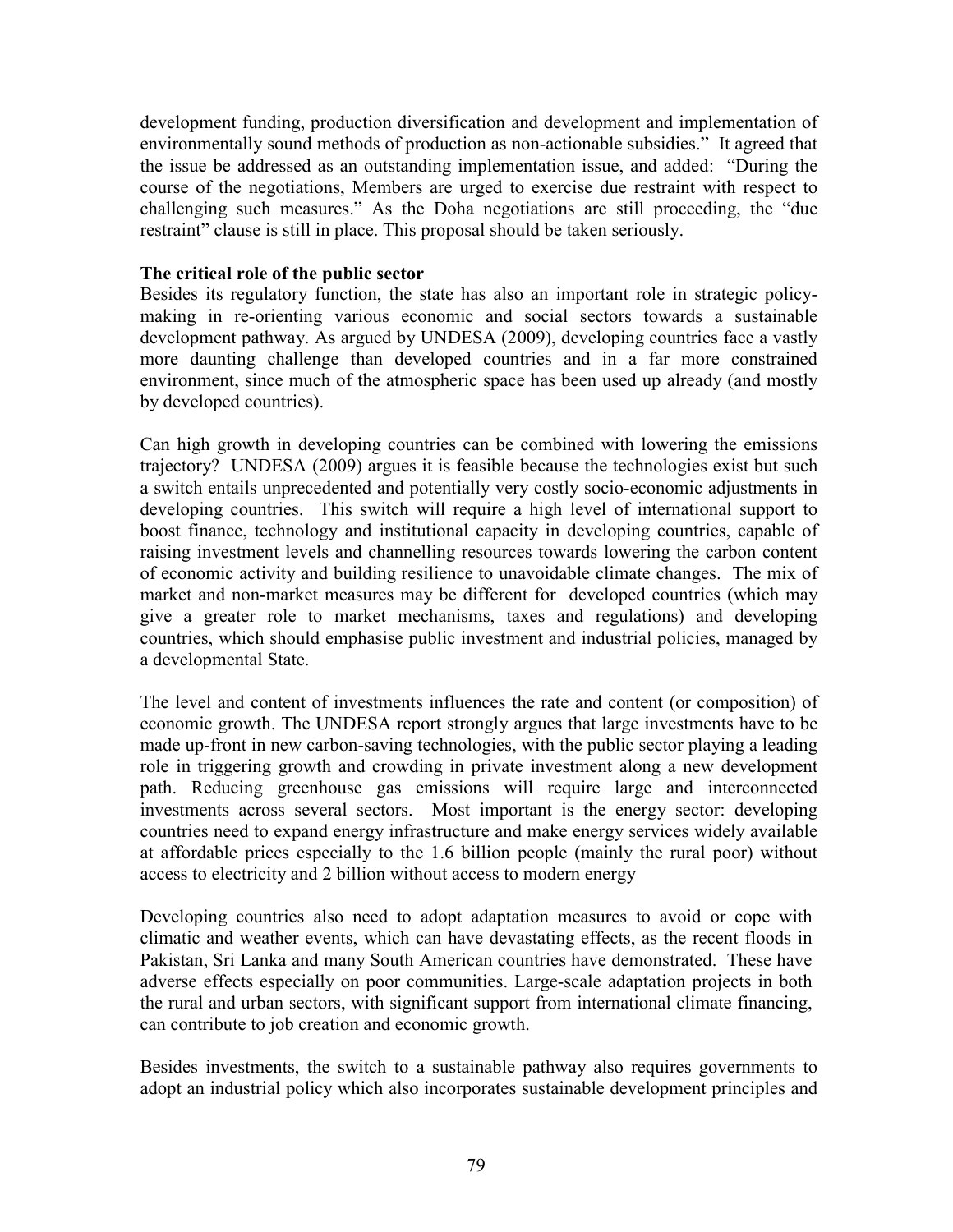practices. The industrial policy includes selection of sectors to promote in industry (as well as agriculture and services), and includes measures such as subsidies and access to credit to producers, as well as trade and technology policies that are supportive of the production. One specific proposal in the DESA report is the establishment of a global feed-in tariff programme in the energy sector.<sup>101</sup> In a feed-in tariff scheme, utility companies are obliged to pay agreed prices or tariffs to renewable energy suppliers and to "feed" the renewable energy into the national grid. This induces investments in renewable energy.

The role of government to address the climate change crisis as described above should also apply to other areas, such as public investment for promotion of biodiversity, conservation and sustainable use of natural resources, and the restoration of degraded resources and ecosystems.

## **Regulating the Market**

Another major issue in considering the "green economy" is the need for regulating markets and corporations. Although the private sector has an important role to play in the shift to sustainable development and to a green economy, they should operate within the framework of government regulation and policies. Markets and companies left to themselves have been unable to take a sustainable development pathway. Indeed, much of the pollution, extraction and depletion of resources in the world have been the result of activities of companies, especially the big companies.<sup>102</sup> Companies have to operate in an intensely competitive environment, with imperatives to minimise costs and maximise profits, with the short-term being the critical horizon. Governments have to establish the frameworks of regulation, incentives and disincentives, so that corporate practices are aligned to environmental, social and developmental objectives. The Stern Report (2006) termed the climate change crisis as "the greatest market failure the world has ever seen."

Thus, regulation of the private sector, especially the large companies, is important. Regulatory mechanisms such as limits to pollution and emissions, pesticides in food, water contamination, and use of environmental taxes and fines, are thus seen as crucial policy instruments, that should be major or central components to promoting the "green economy".

However, there is also an increasing trend instead of creating and relying on "markets" whereby companies (and countries) can pollute beyond their assigned limit by buying pollution or emission certificates from other companies or countries. Such markets for buying and selling "pollution rights" are increasingly seen as an alternative to companies or countries having to take their own adequate action, and to pass the action on to others. There is an increasing body of criticisms about this trend, including the avoidance by developed countries and their companies from environmental action, the problems including fraudulent practices in the workings of these markets, the dangers to both the environment and to social development of turning Nature and natural resources into commodities, and dangers of creating new financial speculative instruments. It should

 $\overline{a}$ <sup>101</sup> Details on feed-in tariff scheme are in DESA 2009 and Hallstrom N. 2011.

<sup>&</sup>lt;sup>102</sup> See Khor (1995).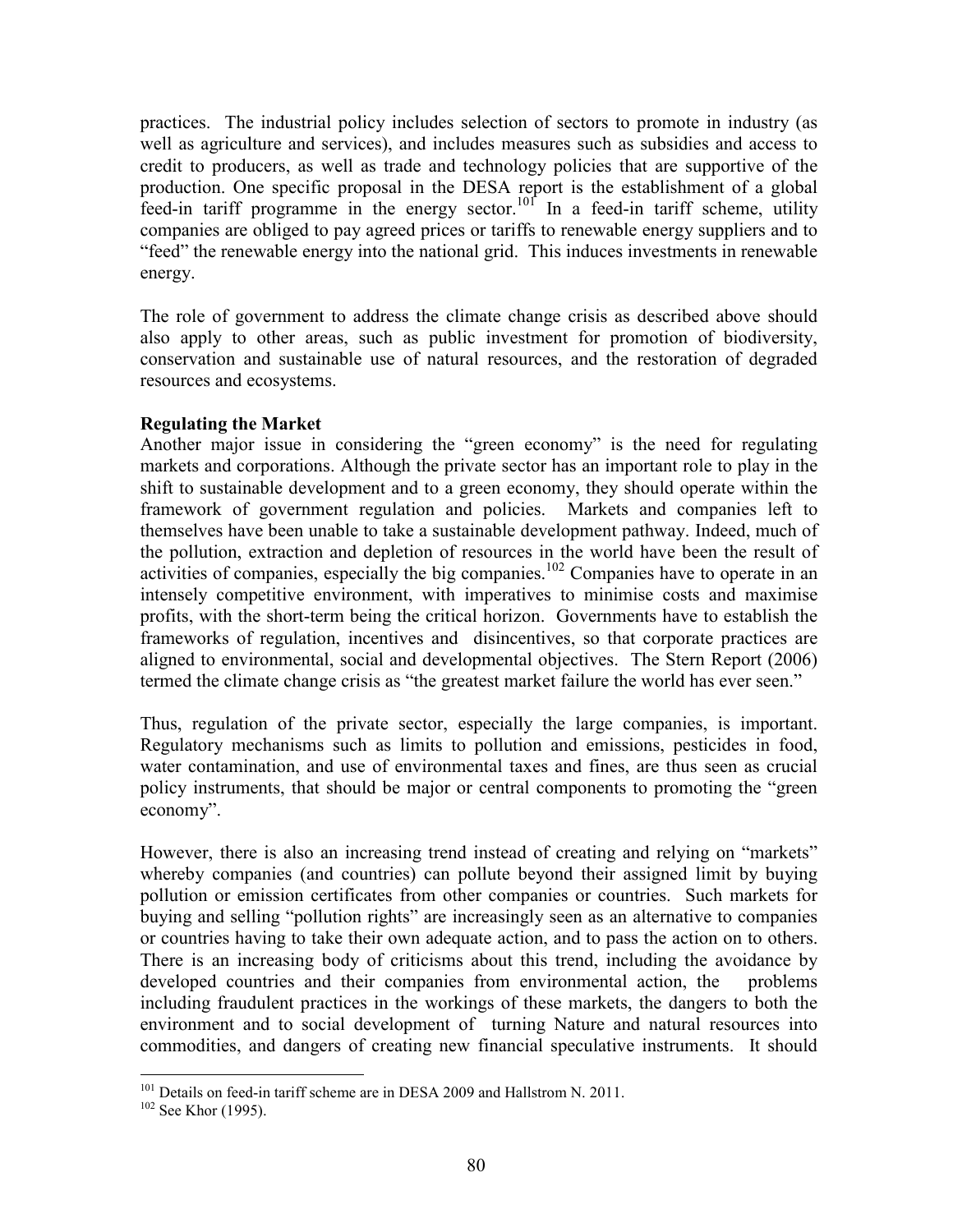thus be recognised that while there is an interest in learning about the use of pricing mechanisms, taxes and payment for entrance of cars into urban centres, there is also a debate on the appropriateness and effects of the use of "markets" for pollution permits or for "offsetting" in the implementation of environmental commitments.

### **Addressing the link between livelihoods and living conditions of rural communities and the environment.**

There is a particularly strong link between the rural poor and the environment. They live close to the natural environment and depend on land, water and forest and marine resources for their livelihoods. Their housing materials and utensils, and sources of water, food and energy, come directly from natural resources. Thus, the deterioration of the natural environment has an almost immediate and drastic impact on their living conditions and livelihoods. Conserving natural resources in places where poor communities live is thus an important component of sustainable development. This environment has been increasingly encroached upon, and the competing use of the resources by commercial interests has often left the poor communities at a disadvantage, with losses to their livelihoods and incomes, and deterioration of their water supply. Examples include indigenous people losing their forests to timber and mining companies undertaking extraction activities; fishing communities losing their mangrove forests due to commercial aquaculture or losing their fishery resources due to over-fishing by large trawling boats or huge fishing ships; and local communities suffering from contamination of their rivers and land by industrial wastes.

The concept of sustainable development and of green economy should incorporate the right of rural communities to a clean environment that enables them to have a sound basis for their livelihoods and their living conditions. A rights based approach is important, that can include the rights to work, to food and health and the new rights to water and sanitation, and the UN Declaration on the Rights of Indigenous Peoples.

Climate change and extreme weather events also affects the poor most severely. The recent series of floods caused by heavy rains in many countries mainly affects those living in rural areas. One of the most serious potential effects of global warming will be the lower productivity of agriculture in developing countries. Sea water rise will also have effects mainly on coastal populations

At the same time, poor rural communities should also be the main beneficiaries of sustainable development, and the green economy. About 1.6 billion people do not have access to electricity, and many rural dwellers do not have access to clean water and sanitation. The degraded resources have also caused a deterioration in their living conditions. Thus, sustainable development and green economy strategies should prioritise policies and projects that benefit them. These include prohibition of activities that damage the environment and livelihoods of the poor communities (unless they are provided with alternative land and housing of equally good quality); restoration of ecosystems; support for sustainable agriculture activities; large government investments in renewable energy, water and sanitation programmes as well as improved education and health services.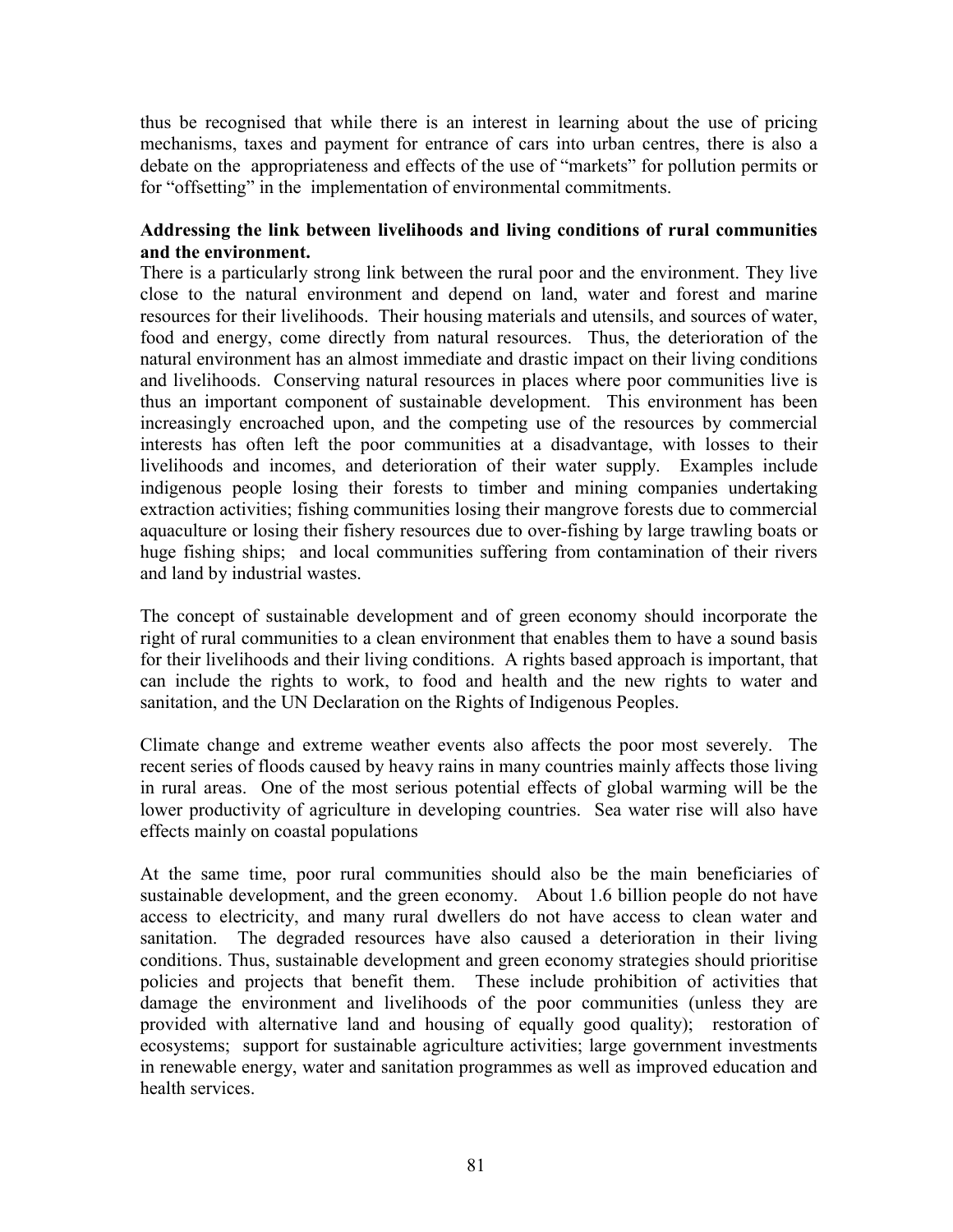On the other hand the interests of poor rural communities should not be adversely affected in the name of the Green Economy. For example local communities should not be forced to leave their homes in the forests when such forests are declared conservation parks. In the building of big hydro-electric dams, now often done in the name of renewable energy, large numbers of forest dwellers have been relocated, often without being given equally good sources of livelihood and living conditions or adequate compensation. Also, biological resources of local communities have been misappropriated either through physical removal of plants, or through patenting of the resources and the traditional knowledge associated with their use; these resources are often converted into "natural" or "nature-based" products.

### **Addressing Unsustainable Consumption Patterns and the link to Environment, Poverty and Equity**

UNCED acknowledged the need to reform existing patterns of consumption and production in order to meet sustainable development objectives, thus leading to the call for measures to lead to sustainable patterns of production and consumption. It recognised the link between poverty and unsustainable patterns of production and consumption. According to Agenda 21 (para 4.3), poverty and environmental degradation are closely interrelated; while poverty results in certain kinds of environmental stress, the major cause of the continued deterioration of the global environment is the unsustainable patterns of consumption and production, particularly in industrialised countries, which is a matter of grave concern, aggravating poverty and imbalances."

However, while there has been much discussion on making production patterns and systems more environmentally efficient, there has been less focus on consumption patterns. This should be rectified as consumption patterns often drive the pace of production and greatly influence the composition of the good and services produced. A more rational pattern of consumption can result in a more rational pattern of production.Consumption patterns are in turn highly influenced by the distribution of incomes worldwide and within countries. Due to the unequal distribution of income in the world, a large share of goods and services produced are luxuries that the wealthy are able to pay for, while the poor who have needs but are unable to pay lack basic goods and services such as housing, clean water, sanitation, basic education and food.

Agenda 21 understood and acknowledged this point, stating that special attention should be paid to the demand for natural resources generated by unsustainable consumption, and that although consumption patterns are very high in certain parts of the world, the basic consumer needs of a large section of humanity are not being met. This results in excessive demands and unsustainable lifestyles among the richer segments, which place immense stress on the environment. The poorer segments, meanwhile, are unable to meet food, health care, shelter and educational needs. Changing consumption patterns will require a multi-prong strategy focusing on demand, meeting the basic needs of the poor, and reducing wastage and the use of finite resources in the production process. (para 4.5).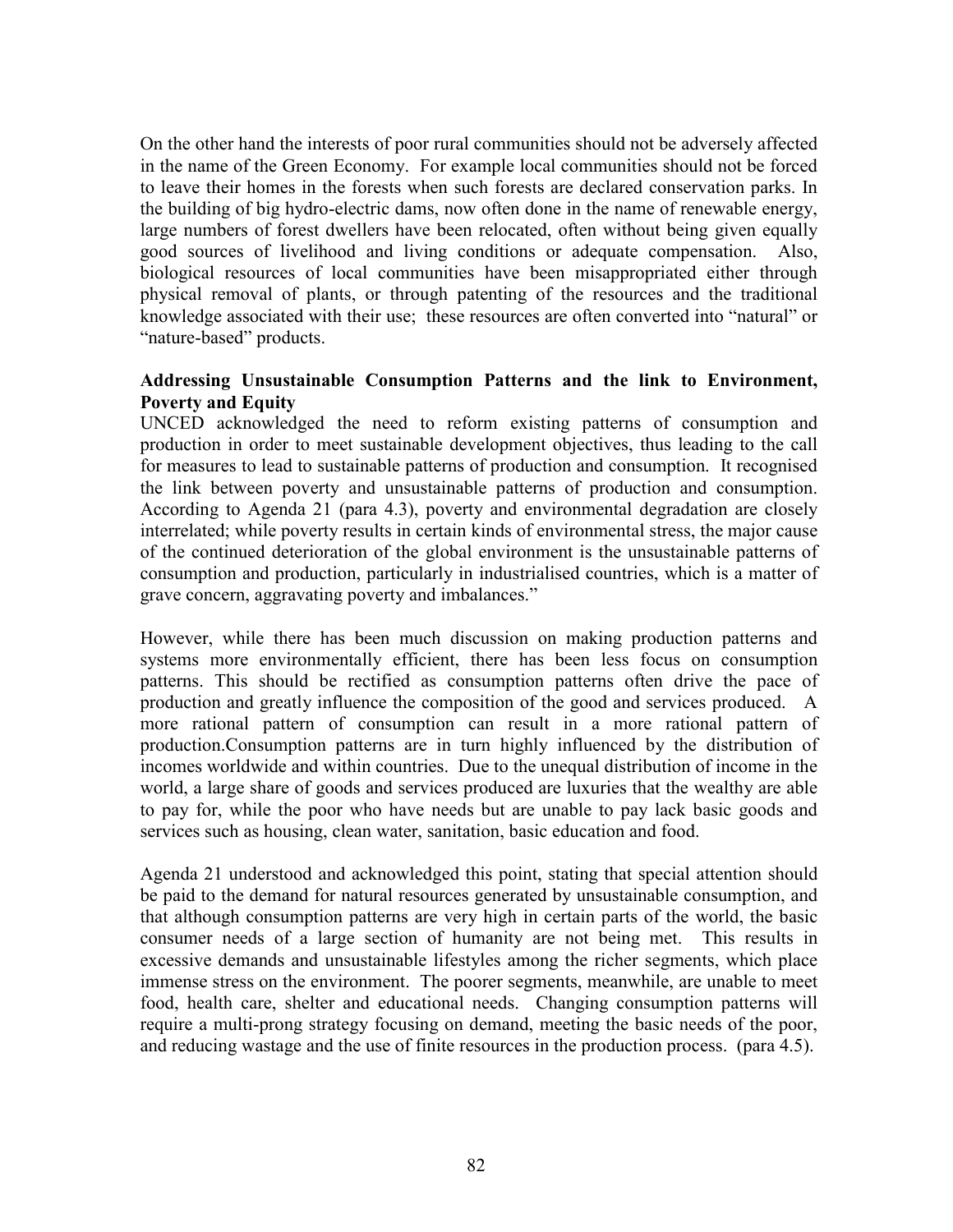Since UNCED 1992, there has not been much progress in changing the unsustainable consumption patterns In the past two decades, a large part of the world's resources have continued to be channeled towards luxury projects, goods and services, while there has been an alarming increase in the depletion and pollution of the world's natural resources. Much of the discussion on making consumption and production patterns more sustainable has been on reducing the energy and materials used per unit of production, minimising the generation of wastes, and making consumers aware of environmentally sound purchasing choices. These are laudable objectives; however the core problem of income inequality has not been resolved but in many countries it has become more acute, with a larger share of national income accruing to a small percentage of the population.

This has several implications. While there is more potential to increase the productivity per unit of natural resources used, this is done within the same or worse income distribution pattern; thus the rich may consume the same luxury products and services and in larger numbers though each unit may be more energy-efficient. Because of the same distribution pattern, the poor still do not have access to basics. Thus, an improvement in the pattern of income distribution is required if sustainable development objectives are to be met. The equitable distribution of income as a goal becomes more urgent as resources are being depleted to critical levels, and as the "atmospheric" space for Greenhouse Gases is fast vanishing. In this situation of environmental crisis, the irrationality of existing consumption patterns becomes even more evident.

Improving income distribution requires public policy and government intervention, as the market left to itself would continue to produce according to the pattern of demand which in turn is influenced by the pattern of income distribution. At the international level, measures are needed to develop a more balanced and equitable economic, trade and financial system. This has to be accompanied meanwhile by transfers of financial resources and technology, as well as redistributive methods such as ODA. At the national level, measures are needed to foster more equitable patterns of wealth and income distribution, including through land reform, better wages, and a budgetary system of taxes and expenditure oriented to improving the livelihoods and living conditions of rural communities and the urban poor, as well as pro-poor and pro-employment growth.

## **Food Security, Agricultural Trade,Rules, Rural Livelihoods and Sustainable Agriculture**

The integral nature of sustainable development can be shown in addressing the interelated issues of food, agriculture, livelihoods of the poor, trade policy and the environment. The Green Economy concept has also to address these issues in their complexity. The right to food is an essential human right, and developing countries place importance on food security. The present inflation of food prices to almost record high levels lends urgency to the issue. At the same time, billions of people depend on agriculture for their livelihoods and incomes, while agriculture also has to be environmentally sustainable. Under the advice that food security could be better obtained through importing cheaper food, many developing countries reduced food production. The rising world prices of many food products (and increasing cases of scarcity in world markets) have led to domestic food price inflation and social instability. There is a policy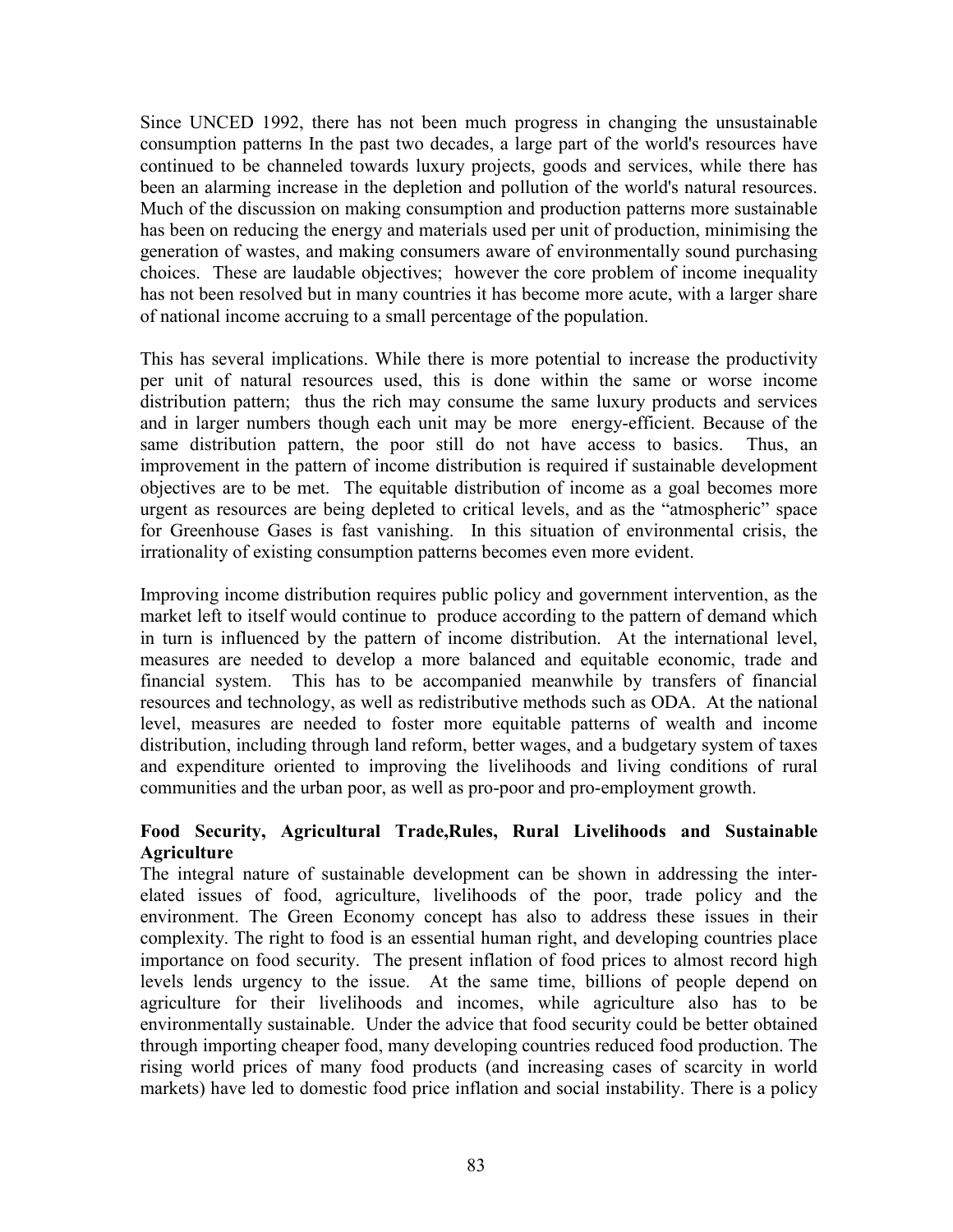shift to re-defining "food security" to the traditional concept of greater self-sufficiency and increased local food production. This raises the question of what constitute the barriers to local production and how to remove these barriers.

The decline of agriculture in many developing countries was due to structural adjustment policies, which dismantled institutions and policies that assisted farmers in marketing, credit, subsidies and infrastructure and which drastically reduced agricultural tariffs. Many countries that were net exporters or self-sufficient in many food crops became net importers when local production declined and imports (some of them heavily subsidised) rose. The effects on farm incomes and national food were severe. The high agricultural subsidies in developed countries affect developing countries by enabling cheap exports to penetrate the poorer countries' markets, disrupting local production; by preventing access to the rich countries' markets; and by out-competing developing countries' products in third markets. In 2009 the agricultural subsidies of OECD countries (measured by total support estimate, i.e. subsidies to farm producers, general services support and consumer support) totalled \$384 billion, compared to \$362 billion in 2007. (OECD 2009, 2010). The subsidies enable sale of products at below production cost, enabling exports to developing countries whose applied tariffs had been brought down. Between 1996 and 2002, EU frozen chicken exports to West Africa rose eight fold, due mainly to import liberalization. In Ghana, the half million chicken farmers have suffered from this situation. In 1992, domestic farmers supplied 95% of Ghana's market, but this share fell to 11% in 2001, as imported poultry sells cheaper. (Khor 2008c).

The plight of the small farmers in developing countries should be addressed through domestic policies supporting their agriculture and international trade reform that sufficiently disciplines subsidies in the developed countries, while providing developing countries with special treatment and safeguard mechanisms to promote their small farmers' livelihoods. The WTO rules and the proposed Doha framework, as well as the provisions in many bilateral trade agreements fall short of these goals.

Agricultural reform is also needed to take into account the environment, including climate change. On one hand, climate change is predicted to adversely affect agriculture productivity in developing countries. Countries such as Chad, Ethiopia, Nigeria, Somalia, Sudan and Zimbabwe could lose cereal-production potential by 2080; in Latin America there are generalised reductions in rice yields by 2020; and cereal yields could decrease by 30% by 2050 in South Asia. (Nyong 2009: p 47). According to the report of the IAASTD (Independent assessment of agricultural knowledge, science and technology for development), climate change can irreversibly damage the natural resource base, and increase water scarcity. Extreme climate events (floods and drought) are increasing and are likely to affect food and forestry production. (IAASTD 2008).

On the other hand, agriculture is a major contributor to climate change. Agriculture directly and indirectly contributes 17 to 32 percent of all global human-induced Greenhouse Gas emissions (Greenpeace 2008). Conventional and intensive agriculture characterized by mechanization and use of agro-chemicals and reliance on high external inputs have led to high environmental and social costs that may undermine future food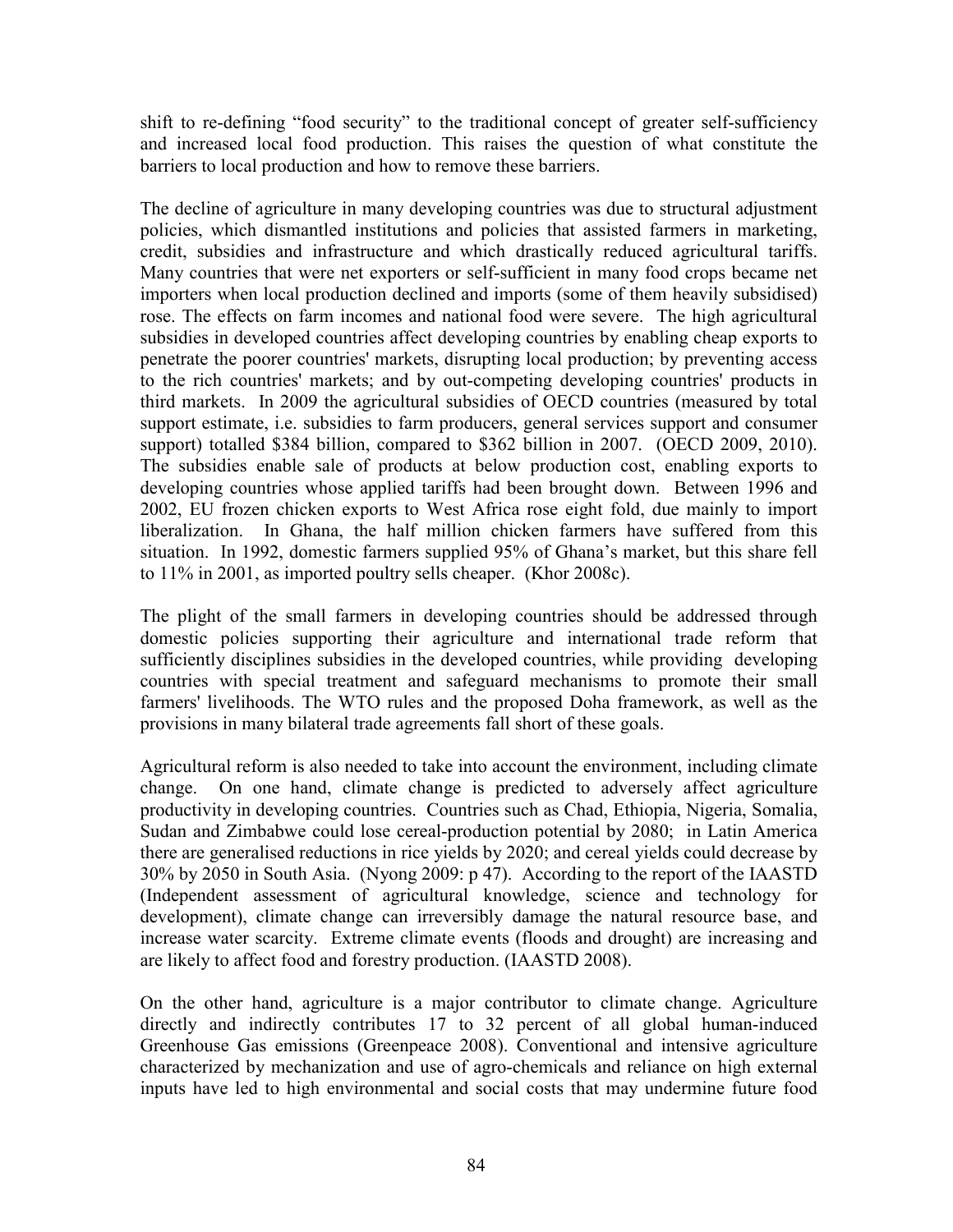production capacity. Agriculture has great mitigation potential and is also important for adaptation action.

The IAASTD, an inter-governmental process co-sponsored by many international organisations with over 400 authors, conducted a three-year assessment on agricultural science and technology. It made a critique of conventional industrial farming and called for a fundamental change in farming practices. Its report concluded that the old paradigm of industrial energy-intensive and toxic agriculture is an outdated concept, while smallscale farmers and agro-ecological methods provide the way forward.

A report by the International Trade Centre and FIBL (Research Institute of Organic Agriculture, Switzerland) provides a detailed assessment of the benefits of organic farming regarding climate change. The study concludes that within agriculture, organic agriculture holds an especially favourable position, since it realizes mitigation and sequestration of carbon dioxide in an efficient way. Organic production has great mitigation and adaptation potential, particularly with regard topsoil organic matter fixation, soil fertility and water-holding capacity, increasing yields in areas with medium to low-input agriculture and in agro-forestry, and by enhancing farmers' adaptive capacity. Moreover in some areas, organic farming performs better, for example in conditions where there are water constraints. Yields from organic agriculture where water is limited during the growing period, and under subsistence farming, are equal or significantly higher than those from conventional agriculture. The ITC report cites a comparison of 133 studies from developing countries concluded that organic plant and livestock yields were 80% higher than their conventional counterparts, and for crops only the yield increase was 74%. (ITC/FIBL 2008).

Another review of sustainable agriculture practices, covering 208 projects in 52 countries, show that 9 million farmers have adopted sustainable agriculture practices on 29 million hectares in Africa, Asia and Latin America (Pretty and Hine 2001, cited in Lim 2003). Farmers have achieved substantial increases in food production per hectare: 50-150% for rain-fed crops; 5-10% for irrigated crops.

There should be greater priority to adaptation and mitigation measures in agriculture in developing countries. There should be bigger support from governments and international agencies for sustainable agriculture.

The sustainable development framework can usefully incorporate all the various key aspects of the food-agriculture-trade-environment nexus, as described above. It is a test for the Green Economy concept whether it also has the methodology and the conceptual base to encompass the same comprehensive approach.

## **Strengthening international policies and mechanisms to support developing countries' policies and efforts towards sustainable development.**

At the international level, systems and mechanisms should be established or strengthened for developed countries to support and enable developing countries to move towards a sustainable development path. These would include the provision of adequate financing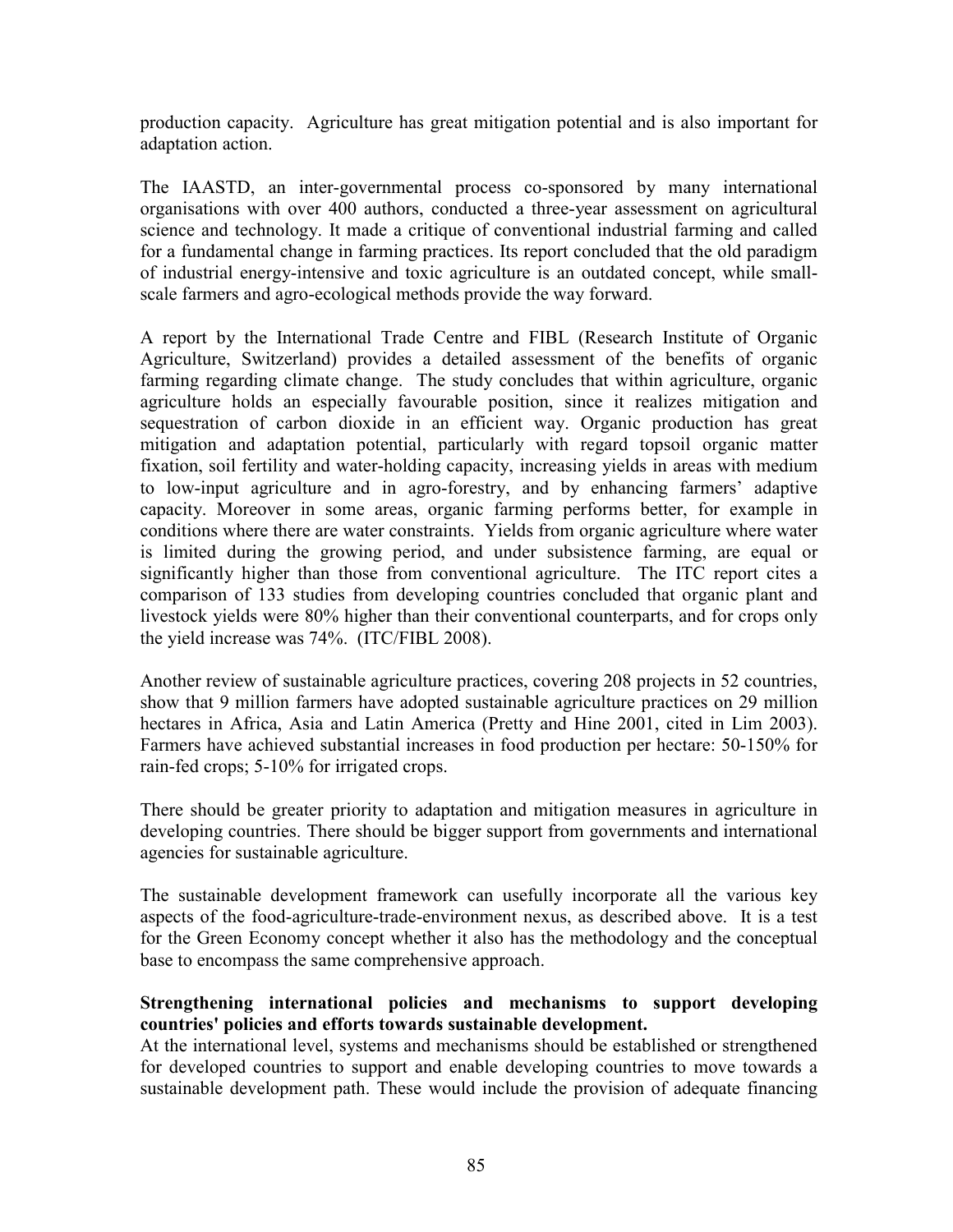and technology transfer which includes the promotion of endogenous environmentallysound technology in developing countries.

Reforms and improvements are needed in the global economic frameworks, structures and processes with the view to enable and support developing countries in the transition to sustainable development processes and models. Reviews and reforms in trade rules (multilateral rules as well as regional and bilateral FTAs) are required, for example, in the areas of reducing developed countries' agricultural subsidies, reviewing industrial subsidies to enable developing countries to promote environmentally-sound practices or products such as renewable energy, establishing appropriate intellectual property rules that enable access to environmental technologies at affordable cost, etc. The issues of finance and technology are further discussed in the next two sections.

# **TECHNOLOGY DEVELOPMENT, TRANSFER AND COOPERATION**

The central role of technology transfer was recognised in the 1992 Rio Summit and its related conventions. It was recognised that technology transfer is required beyond the commercial arena, and a pro-active role of national and international public policy is needed for developing countries to have access to technology. Chapter 34 of Agenda 21 defines environmentally sound technologies as not just individual technologies but total systems that include know-how, procedures, goods and services, equipment and organisational and managerial procedures. It states the principle of the need for favourable access to and transfer of environmentally sound technologies to developing countries through technology cooperation enabling transfer of of technological know-how and building up of economic, technical and managerial capabilities for the efficient use and further development of transferred technology.

The UNFCCC also recognises technology development and transfer in several provisions. Despite this, there has been in fact little transfer of climate-friendly technology under the UNFCCC. This implementation gap is sought to be rectified . It was agreed under the Bali Action Plan (adopted in December 2007) that developed countries would provide technology support to developing countries in a measurable, reportable and verifiable manner. An executive committee on technology is in the process of being established under the UNFCCC to address technology transfer issues.

A central aspect of technology development and transfer is the building of local capacity to design and make technologies. Developing countries should be given the chance to climb the technological ladder from the initiation stage, where technology as capital goods are imported; to the internalisation stage, where local firms learn through imitation under a flexible intellectual property rights regime; and the final generation stage, where local firms and institutions innovate through their own research and development (UNCTAD 2007).

Whether IPRs constitute a barrier to technology transfer depends on factors such as whether or not the particular technology is patented, whether there are viable and cost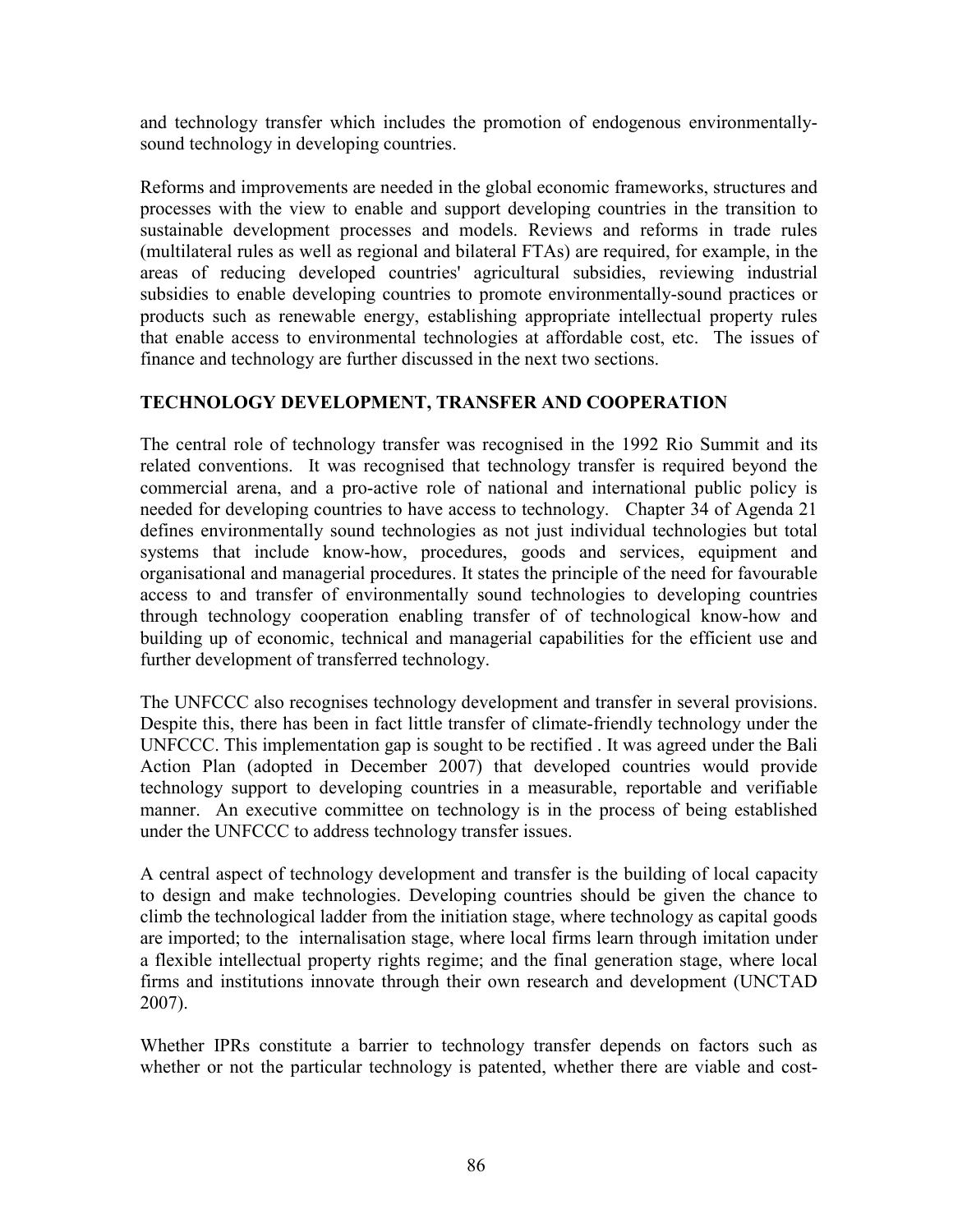effective substitutes or alternatives, the degree of competition, the prices at which it is sold, and the degree of reasonableness of terms for licensing.

According to Agenda 21 (para 34.9), a large body of technological knowledge lies in the public domain (as are not covered by patents) and there is a need for the access of developing countries to such technologies as well as the know how and expertise required to use them. Expanding the space for technologies in the public domain, and to expanding the transfer to developing countries of publicly-funded technologies are thus an important part of the solution. Governments in developed countries spend substantial amounts on R & D programmes, many of which are implemented by the private sector. In addition, governments sponsor a range of R  $\&$  D that underpin private sector investments in developing environmentally sound technologies (IPCC 2000, page 95). A survey of government R & D funding of environmentally sound technologies in the US, Canada, UK and Korea found that in most countries, governments allocated their rights (patents, copyrights, trademarks etc.) to the recipient research institutions to a significant degree. As a result, the diffusion of climate-friendly technology would "typically be along a pathway of licensing or royalty payments rather than use without restriction in the public domain." (Sathaye et al 2005).

The IPCC report (2000) calls on OECD countries to influence the flow of such technology directly through their influence on the private sector or public institutes that receive funding from government to be more active in transferring technologies to developing countries. It cites Agenda 21 (chapter 34, paragraph 34.18a) that "governments and international organisations should promote the formulation of policies and programmes for the effective transfer of environmentally sound technologies that are publicly owned or in the public domain." Products that emerge from publicly funded  $R \& D$  should be placed in the public domain. Those that are partially funded should be in the public domain to the extent to which it is publicly funded.

At the international level, there can also be public funding and joint planning of R  $\&$  D programmes. Products and technologies emerging from such publicly funded programmes should be placed in the public domain.

For technologies that are patented, there should be an understanding that patents should not be an obstacle to developing countries' access. Agenda 21 (para 34.10) states that: "Consideration must be given to the role of patent protection and intellectual property rights along with an examination of their impact on the access to and transfer of environmentally sound technology, in particular to developing counties, as well as to further exploring efficiently the concept of assured access for developing countries to environmentally sound technology in its relation to proprietary rights with a view to developing effective responses to the needs of developing countries in this area." Agenda 21 (para 34.18e) also agreed that in the case of privately owned technologies, measures would be adopted particularly for developing countries, including developed countries creating incentives to their companies to transfer technology; purchase of patents and licenses for their transfer to developing countries; prevention of the abuse of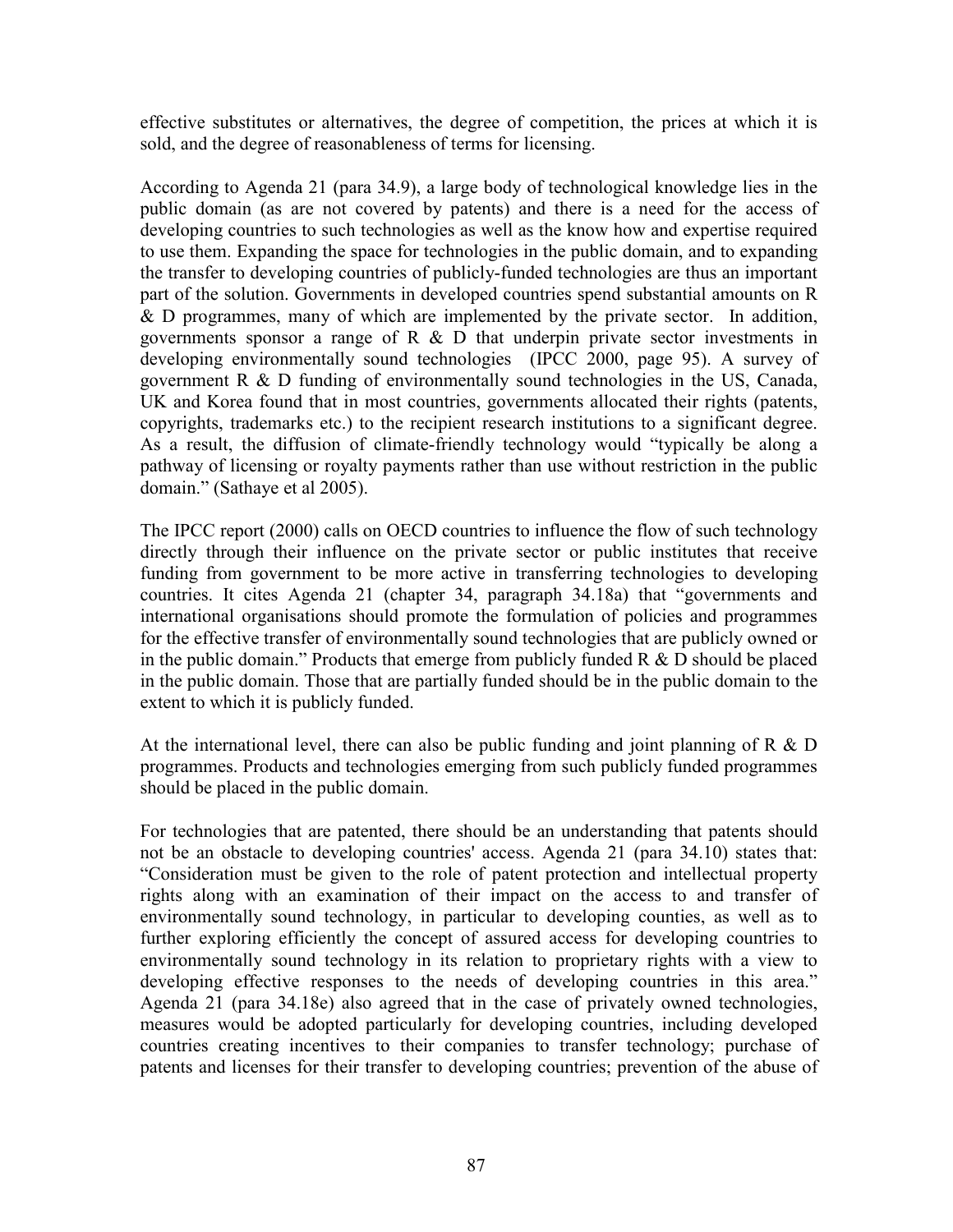IPRs including through compulsory licensing with compensation; providing funds for technology transfer; and developing mechanisms for technology access and transfer.

A study on transfer of technologies for substitutes for ozone-damaging chemicals under the Montreal Protocol has given details on how technology transfer to developing countries' firms was hindered by either high prices or other unacceptable conditions imposed by companies holding patents on the chemical substitutes onto companies in developing countries that wanted a license to manufacture the substitutes. (Anderson 2007). Examples include the case of HFC-134a, a chemical used to replace harmful CFC in refrigeration. When Indian companies requested a license from a US company owning the patent for HFC-134a, in order to manufacture the chemical, they were asked to pay a high sum which was far above the normal level, or to allow the US company to own a majority equity stake in a joint venture and with export restrictions on the chemical produced in India; both options were unacceptable to the Indian producers. Korean firms also faced difficulties when they wanted to replace CFCs with acceptable substitutes HFC-134a and HCFC-141b, which had been patented by foreign companies in Korea. "South Korean firms are of the opinion that the concession fees demanded by technology owners represent a lack of intention to transfer the alternative technology." (Anderson et al 2007, pages 262-265); Many of the technology agreements between Korean firms and their partners in Japan and the US contain restrictions such as they are not allowed to consign to a third party, to export and that the improved technologies should be shared.

Under the TRIPS Agreement, there is considerable flexibility provided to WTO member states to grant compulsory licenses, and the grounds to do so are not restricted. In developed countries, there have been many compulsory licenses granted by the government to facilitate cheaper products and technology in the industrial sector. In many developing countries, compulsory licenses have been issued for the import or local production of generic drugs. Thus, compulsory licensing is an option particularly when the patent-holder is unwilling to provide a voluntary license with reasonable conditions.

Some developing countries have previously proposed at the WTO that countries be allowed not to patent environmentally-sound technology so that its transferred and use can be facilitated. The relaxation of the TRIPS rules in the case of climate-related technologies has also been proposed by developing countries in the UNFCCC; however this was opposed by major developed countries. Governments can also facilitate easier access to voluntary licenses. Measures can also be taken to ensure that royalty and other conditions in voluntary licenses are fair and reasonable.

International cooperation is also needed to establish programmes that support developing countries to assess their technological needs in different sectors; to assess the appropriateness of various technologies, taking account of the environmental, safety, social and economic aspects; to identify the obstacles to the development or transfer of these technologies; and to devise policies and measures to overcome the obstacles. A network of technology experts in various areas should be made available to advise developing countries. Technology funds should be established, including under relevant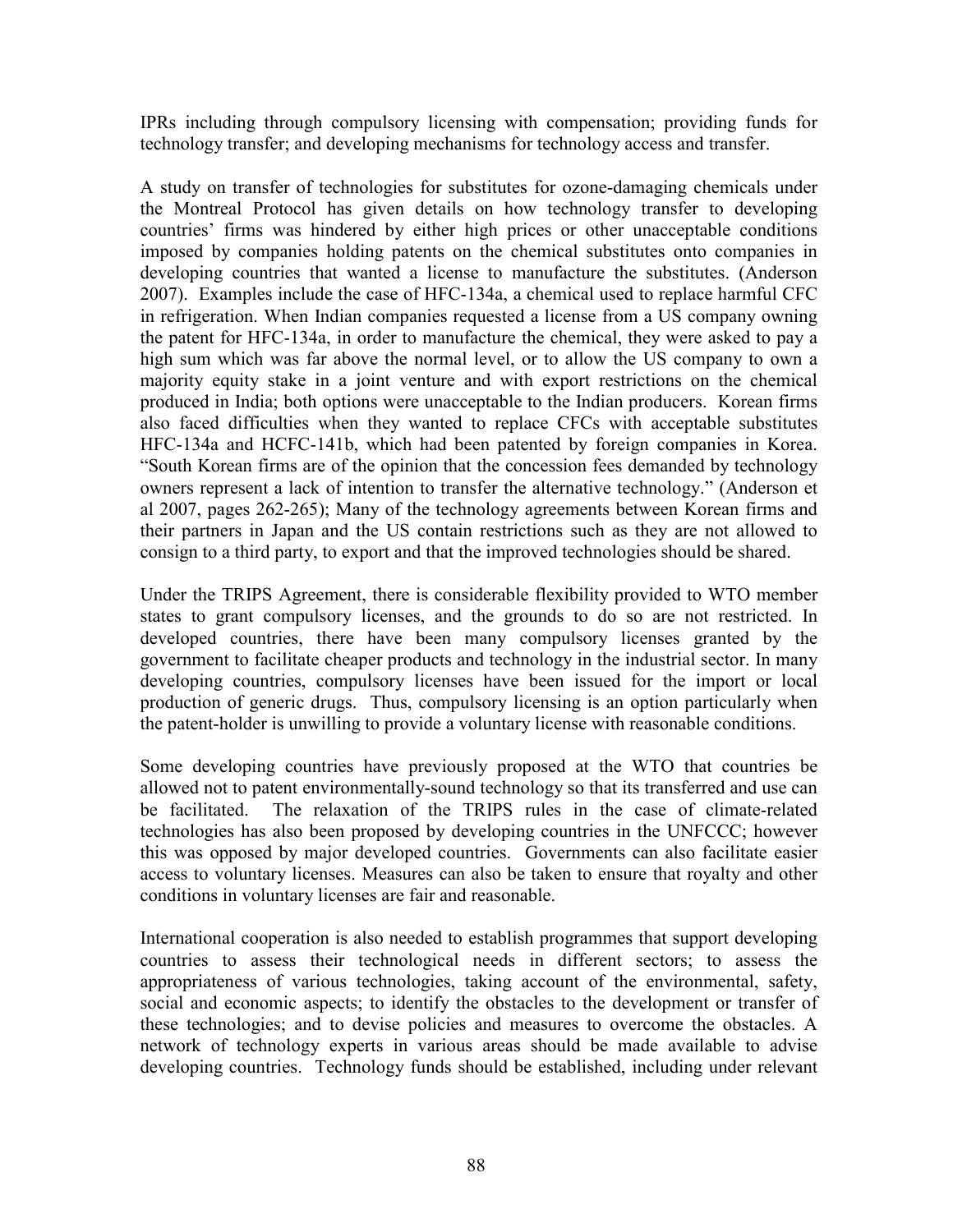conventions such as the UNFCCC and CBD, as well as in the social and development areas, to finance technology development and transfer.

Agenda 21 also has many useful proposals and decisions, including establishment of a collaborative network of research centres, support for cooperation and assistance programmes, and building capacity for technology assessment, and collaborative arrangements. These should be revisited as part of the Rio Plus 20 process.

As discussed earlier, the development and deployment of environmentally-sound technologies requires a strong and dedicated programme at the national level, with significant public investments in developing countries, for projects such as feed-in tariffs to enable large-scale development and use of renewable energy. Due to the limited resources of developing countries, a significant part of the financing for such technology programmes should be from international funds.

## **FINANCING OF SUSTAINABLE DEVELOPMENT**

The Rio Summit and its Agenda 21 gave a critical place to financing as one of the two key means of implementation of sustainable development objectives. The rationale for international financing was agreed to and clarified in Agenda 21. Economic growth, social development and poverty eradication are the first and overriding priority in developing countries and are themselves essential to meeting sustainability objectives. In light of the global benefits of implementing Agenda 21, providing finance and technology to developing countries will serve the common interests of developed and developing countries and humankind in general, including future generations. Without these means of implementation, it will be difficult for developing countries to fully implement their commitments. The cost of inaction could outweigh the financial costs of implementing Agenda 21 and inaction will narrow the choices of future generations. (UNCED para 33.3).

The UNCED Secretariat estimated the additional estimated average annual costs (in 1993- 2000) of implementation in developing countries were over \$600 billion, and of this total the Secretariat estimated that \$125 billion would be from international cooperation in grant and concessional terms. (UNCED, para 33.18). The outcome, as reflected in Agenda 21, was that developed countries make financial commitments to give effect to the UNCED decisions, with developing countries drawing up national sustainable development plans, and a regular review and monitoring be conducted on the adequacy of funding and mechanisms, including efforts to reach the targets. (UNCED, para 33.21).UNCED agreed that substantial new and additional funding for sustainable development and implementing of Agenda 21 will be required. The key outcome was that developed countries reaffirmed their commitments to reach the UN target of 0.7 per cent of GNP for ODA as soon as possible, with some agreeing to a 2000 deadline. Those countries that have already reached the target were commended and urged to make additional contributions, while other developed countries agreed to make their best efforts to increase their ODA level. (UNCED, para 33.13).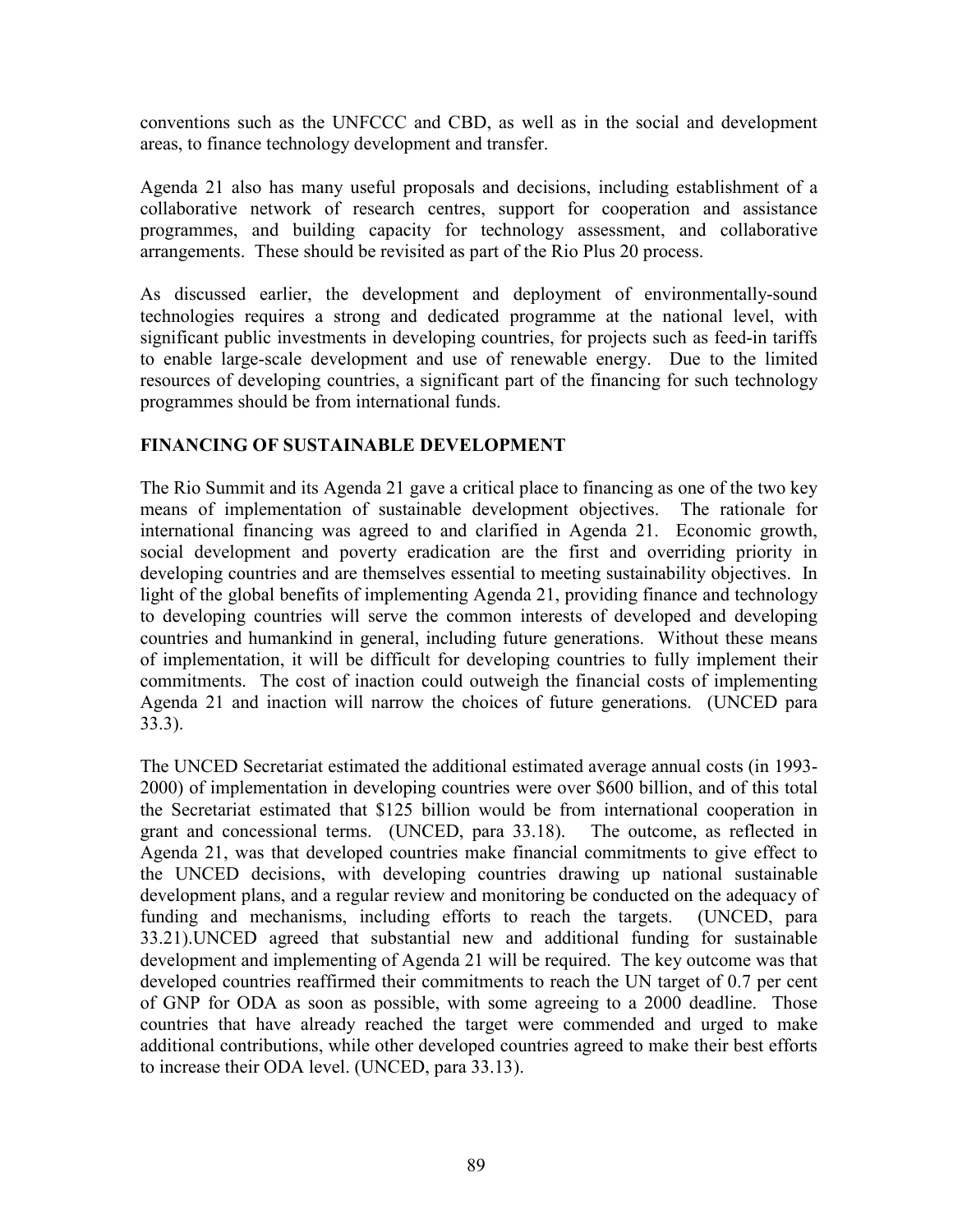The finance issue also figures prominently in other related processes. Under the UNFCCC developed countries committed to provide financial resources, including for technology transfer, needed by developing countries to meet the agreed full incremental costs of their mitigation measures (article 4.3) and to also meet the costs of adaptation (article 4.4). The extent to which developing countries will implement their commitments will depend on the effective implementation by developed countries of their finance and technology transfer commitments, and will take fully into account that economic and social development and poverty eradication are the developing countries' first and over-riding priorities. (Article 4.7)

Under the UN Convention on Biological Diversity (CBD) developed countries committed to provide new and additional financial resources to enable developing countries to meet the agreed full incremental costs to them of implementing measures to fulfill their CBD obligations. The implementation of the finance commitments shall take into account the need for adequacy, predictability and timely flow of funds and the importance of burden sharing among the contributing Parties. (Article 20.2) The extent to which developing countries will implement their CBD commitments will depend on the effective implementation by developed countries of their finance and technology transfer commitments and will take fully into account the fact that economic and social development and eradication of poverty are the first and overriding priorities of the developing countries (article 20.4).

The monitoring and implementation aspects of the finance obligations have been weak. The 1989 proposal in the UN General Assembly resolution mandating UNCED to consider a technology fund did not materialise. Most developed countries have not yet reached the 0.7% ODA target and funding for sustainable development activities remains far from adequate.

In recent years, negotiations at the UNFCCC have seen movement on the issue of financial resources for climate change. Decisions at the meeting of the Conference of Parties in Cancun in December 2010 included noting the developed countries' commitment to provide new and additional resources approaching \$30 billion in 2010- 2012, and recognised that developed countries commit to a goal of mobilising \$100 billion a year by 2020 to address the needs of developing countries. A decision was taken to establish a Green Climate Fund under the UNFCCC; the Fund will be designed in 2011 by a transitional committee.

At the Nagoya meeting of the Conference of Parties to the CBD in November 2010, a Strategic Plan (2011-2020) was adopted. Many finance-related issues remain to be resolved, including the size of resources needed not only for climate-related activities but also those in other areas such as addressing biodiversity, toxic substances and wastes, water and energy, as well as social sectors. (Chee 2010).

The scale of financing required by developing countries for climate mitigation and adaptation activities has been estimated at several hundreds of billions of dollars a year, or even a trillion dollars and more. In a review of various estimates of mitigation costs,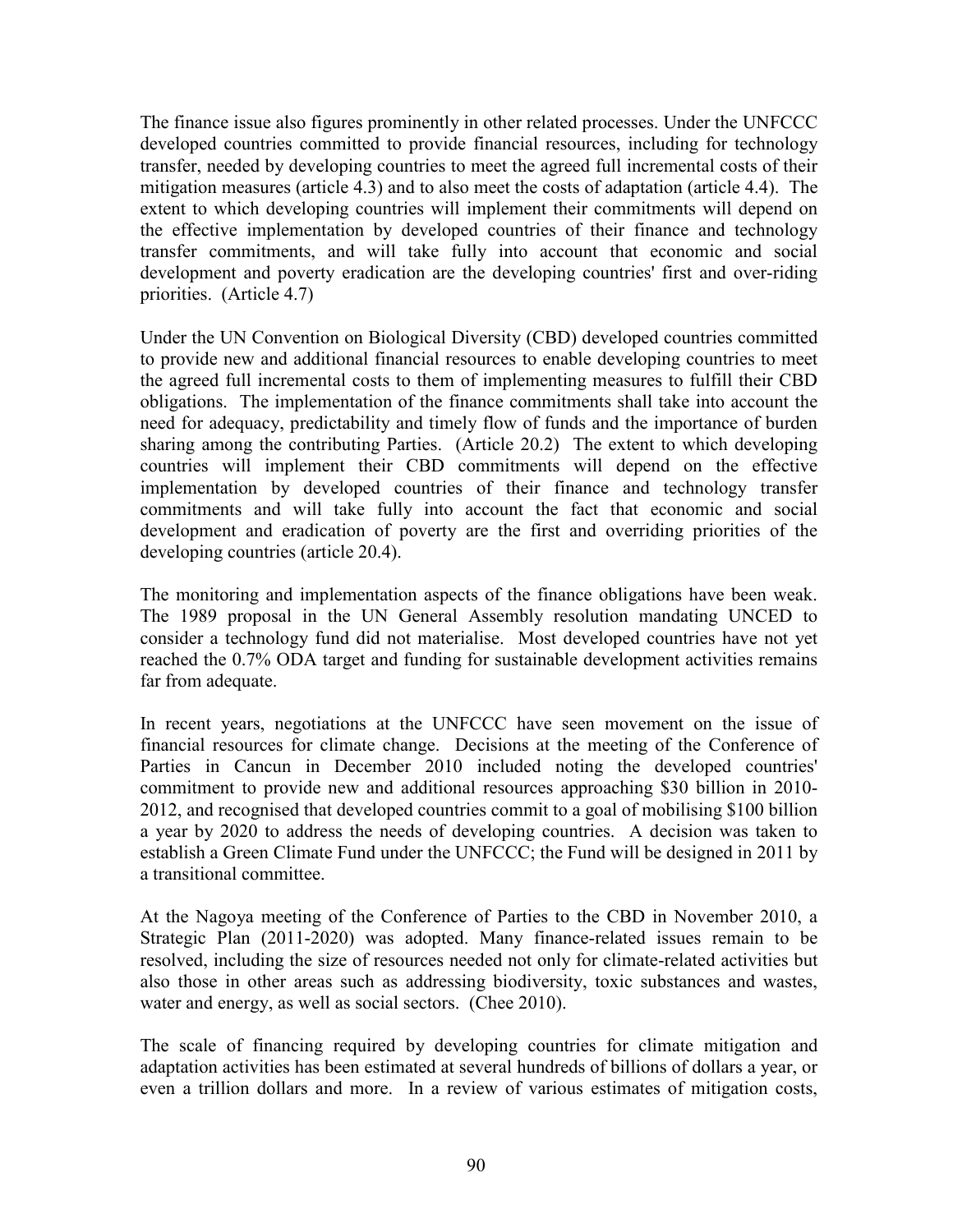UNDESA (2009: p154-155) found the range of over \$400 to \$1,200 billion annual additional cost of mitigation strategies for the world and over \$200 bil to almost \$1,000 billion for developing countries, for a scenario of limiting Greenhouse Gas concentration to 450 ppm. The World Bank (2010) estimated in developing countries mitigation would cost \$140-175 billion a year over the next 20 years, with associated financing needs of \$265-565 billion, with a 450ppm scenario. For adaptation, a World Bank adaptation report estimates the annual cost between 2010 and 2050 of \$75-100 billion a year. A more comprehensive study by scientists led by Martin Parry (2009) that includes the adaptation costs in more areas has far higher estimates  $(\$400-600$  billion).<sup>103</sup> Given these estimates, the volume of funds mentioned for mobilization (\$100 billion annually by 2020) is far from adequate, especially when taking into account the finance-related commitments of developed countries in the Climate Convention, including payment for the agreed full incremental costs of mitigation measures.

There are also other costs required to be met besides that for climate change. At the Nagoya meeting of the Conference of Parties to the CBD in 2010, there was no agreement to establish specific targets for financial resources mobilisation, although the G77 and China proposed specific figures with time lines. It was agreed to develop and apply methodologies for assessing gaps and needs, as well as progress in the increase in and mobilisation of resources against several indicators that were adopted (including aggregated financial flows of biodiversity-related funding and flows from various sources to developing countries). (Chee 2010).

With the big gaps still between what is required and what has been committed, major efforts are needed to mobilise and channel the sufficient financial resources towards sustainable development activities.

The UNDESA report on climate and development (UNDESA 2009: p151-183) reviews methods to "crowd in" private sector financing (through cap and trade, carbon taxes, sources of green investment and consumer financing; and proposals for public sector international cooperation financing (including mandatory assessed contributions by developed countries into a fund; revenue from global auctioning of emission permits; a global carbon levy; and revenues from carbon offsetting schemes. The November 2010 report of the UN Secretary General's high-level advisory group on climate change financing concluded it is challenging by feasible to mobilise \$100 billion a year by 2020 to address the needs of developing countries (United Nations 2010). It examined many various sources of funds ranging from offset levies to direct budget contributions based on assessed contributions.

An important issue not in the list is the use of Special Drawing Rights (SDRs) for purposes of supporting developing countries for sustainable development activities. The G77 and China proposed that there be periodic issuance of SDRs, during the preparation for the UN Financial Crisis conference of 2009. This should be considered further, especially in a period when government budgets in developed countries are coming under stress, affecting the ability or will to increase budgetary support to developing countries.

 $\overline{a}$ 

 $103$  For details of these cost estimates for climate mitigation and adaptation, see Khor (2010a).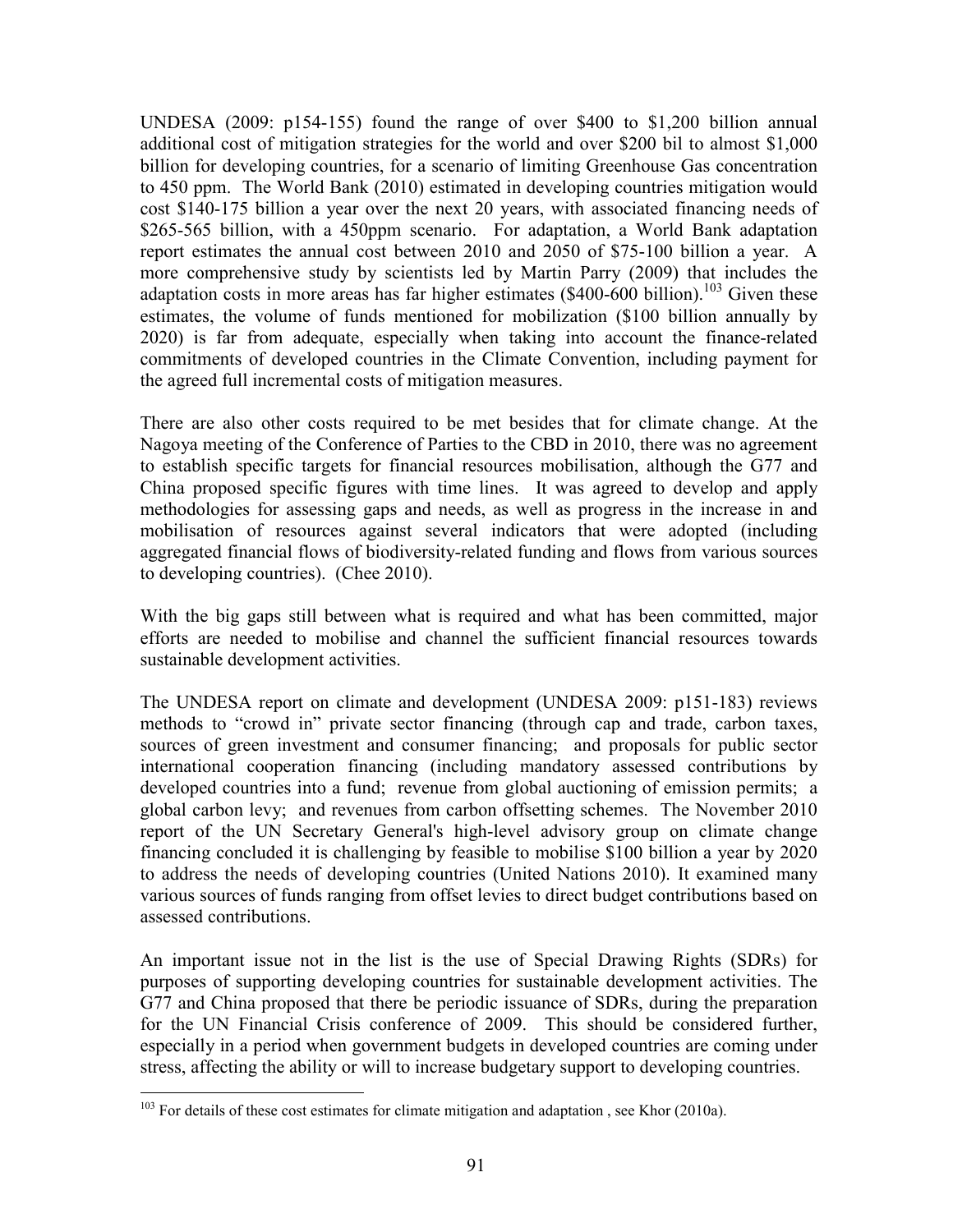Developing countries in various fora, have insisted on the principle of "adequate, new and additional" international financial resources for environment activities, especially those with global benefits, or those activities that have to be undertaken although the environmental problem is mainly caused by factors external to the country, like adaptation to climate change. It is important that estimation be continuously be made and updated on the scale of funding that is required by developing countries for sustainable development activities, and that a proper system be established for the reporting of developed countries' implementation of committing "new and additional financial resources". The funds should not be from existing resources earmarked for other activities, such as health-care or education, for this would deprive other worthy sectors of their funds. This is because development should not have to make way for the environment. The criteria for "new and additional" should be clarified and a system be set up for monitoring the flow of resources, to be measured against what is required and what has been pledged. The decision in the UN Framework Convention on Climate Change (UNFCCC) for the transfer of finance and technology to be subject to being "measurable, reportable and verifiable" should be followed up by establishing such a system of continuous monitoring, measurement, reporting and verification. This should be done in other areas of the environment, as well as development.

Developing countries also stress the importance of the predictability of funding, whose flows and volumes should not have to be dependent on variable or volatile factors. The funds should not be attached to unrelated and unnecessary conditionalities, nor tied to cumbersome and expensive bureaucracy which delays the disbursement, or go through agencies which adds to the costs and bureaucracy detracts from the amounts received from recipient countries. In the financial flows, and especially if there are new multilateral funds, the governance should be democratic, with developing countries having an equitable share in the decision-making bodies. There should be adequate safeguards and technical capacity to ensure the accountability and proper use of funds.

Developing countries generally also prefer funds sourced through the public sector, in a predictable manner, and that is non-debt creating. This is to avoid new indebtedness arising from environment or social sector activities, as it is difficult for such activities to earn net revenues that enable sustainable debt servicing. For example, in discussions on climate change, it is widely recognised that adaptation activities in general should be funded by grant-type payments rather than loans, as there is little or no commercial gain possible from most adaptation activities. There are concerns that if these non-commercial activities are financed through loans, they may add on to the countries debt burden and contribute to loan-related difficulties. Regarding financing through the carbon markets, several developing countries and many civil society groups have several concerns, including that this facilitates offsets that enable developed countries to pay for pollution rights and escape from having to reduce their own emissions; that the system is open to fraudulent activities; the creation of financial markets for carbon leads to new opportunities and manifestations of financial speculation in which the carbon price reflects the state of speculation and in which there is unpredictability and volatility not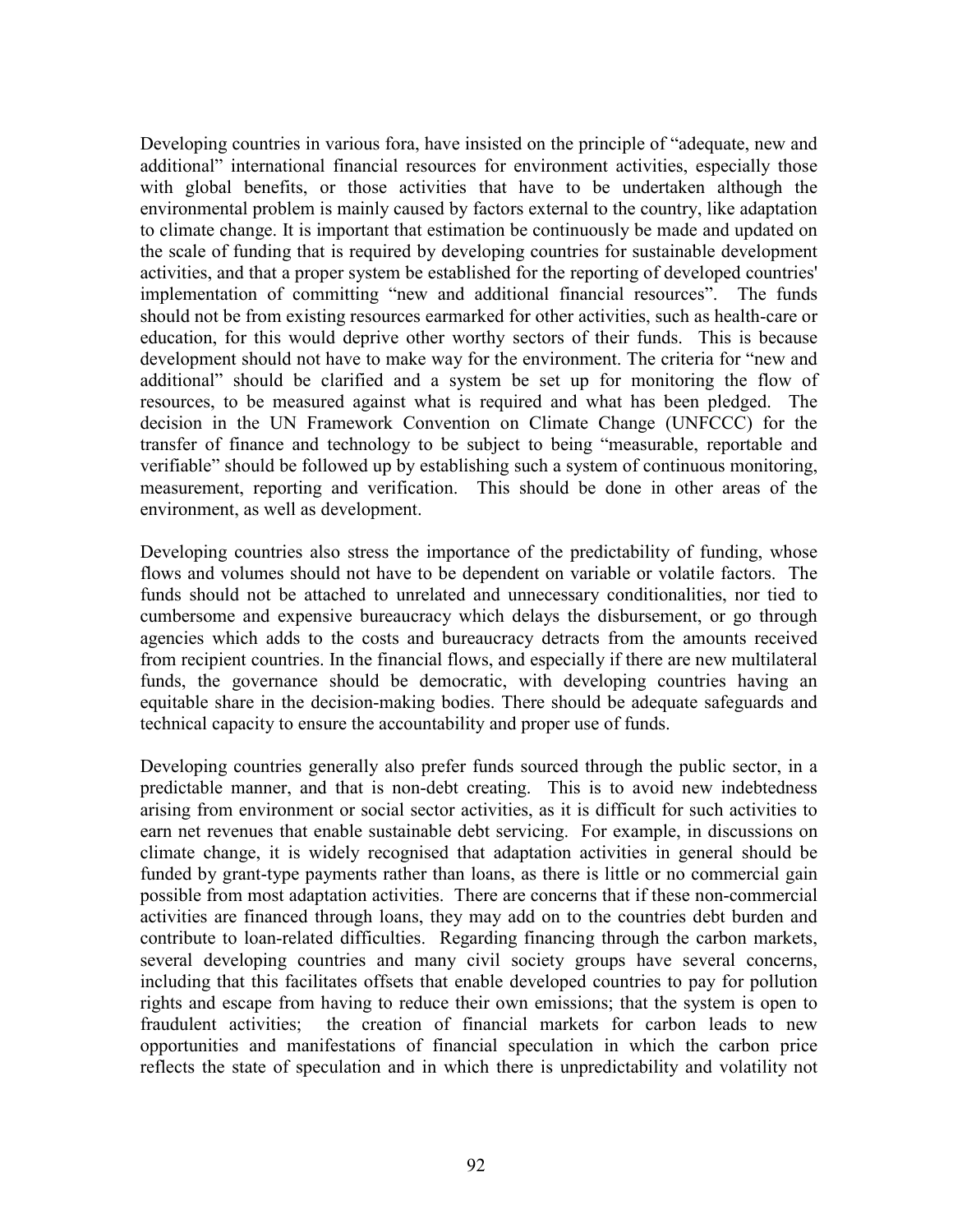only in the price but the activities being funded; and concerns about the unethical and social implications of the "commoditization of nature."

The developing countries have often proposed in fora that discuss or negotiate on environmental and social issues that funding should mostly be from public sources, and in non-loan form, in which budgetary allocations could be supplemented by innovative taxes such as a financial transactions tax and a levy on airline tickets. If the financing is for activities that are commercial in nature, the non-loan component may be mixed with loans on a concessional basis, which could possibly leverage market loans.

The issue of financing sustainable development and the transition to a green economy is not restricted to ODA or the transfer of funds through various Conventions. It is also linked to other issues in the global economy which greatly influence the amount and volatility of the flow of financial resources to developing countries. These issues include external debt, the terms of trade, trade policies and performance, commodity prices, volatility in the international flows of funds, and reform of the international monetary and financial system. Many of these issues were dealt with in the 1992 Rio process, and are included in Agenda 21, because of the understanding that they are an integral part of the sustainable development framework. These issues also form Goal 8, a global partnership for development, of the Millennium Development Goals. Thus, issues in the global economic, trade and finance systems are an important and integral part of the sustainable development framework, and should similarly be an essential part of discussions on the green economy. In particular, greater financial resources can be made available to developing countries through better terms of trade, development-oriented trade policies, corrections to the imbalances in the multilateral trading system, debt relief to developing countries facing debt-related difficulties, a more development-oriented intellectual property system, and appropriate reforms to the international financial and monetary system.

## **CONCLUSIONS**

There are many challenges and obstacles facing developing countries in moving their economies to more environmentally friendly paths. On one hand this should not prevent the attempt to urgently incorporate environmental elements into economic development. On the other hand, the various obstacles should be identified and recognised and international cooperation measures should be taken to enable and support the sustainable development efforts. The conditions must be established that make it possible for countries, especially developing countries, to move towards a "green economy." The main conditions and dimensions have been recognised in the negotiations that led to Rio 1992, and are well established in the Rio Principles and in Agenda 21. The treatment of the "green economy" in Rio Plus 20 should be consistent with the sustainable development concept, principles and framework, and care should be taken that it does not detract or distract from "sustainable development". Thus the "value added" to the Green Economy as contrasted to sustainable development should be identified. Care has to be taken to ensure that the "green economy" term and concept is also understood to include the social, equity and development dimensions, including the need for international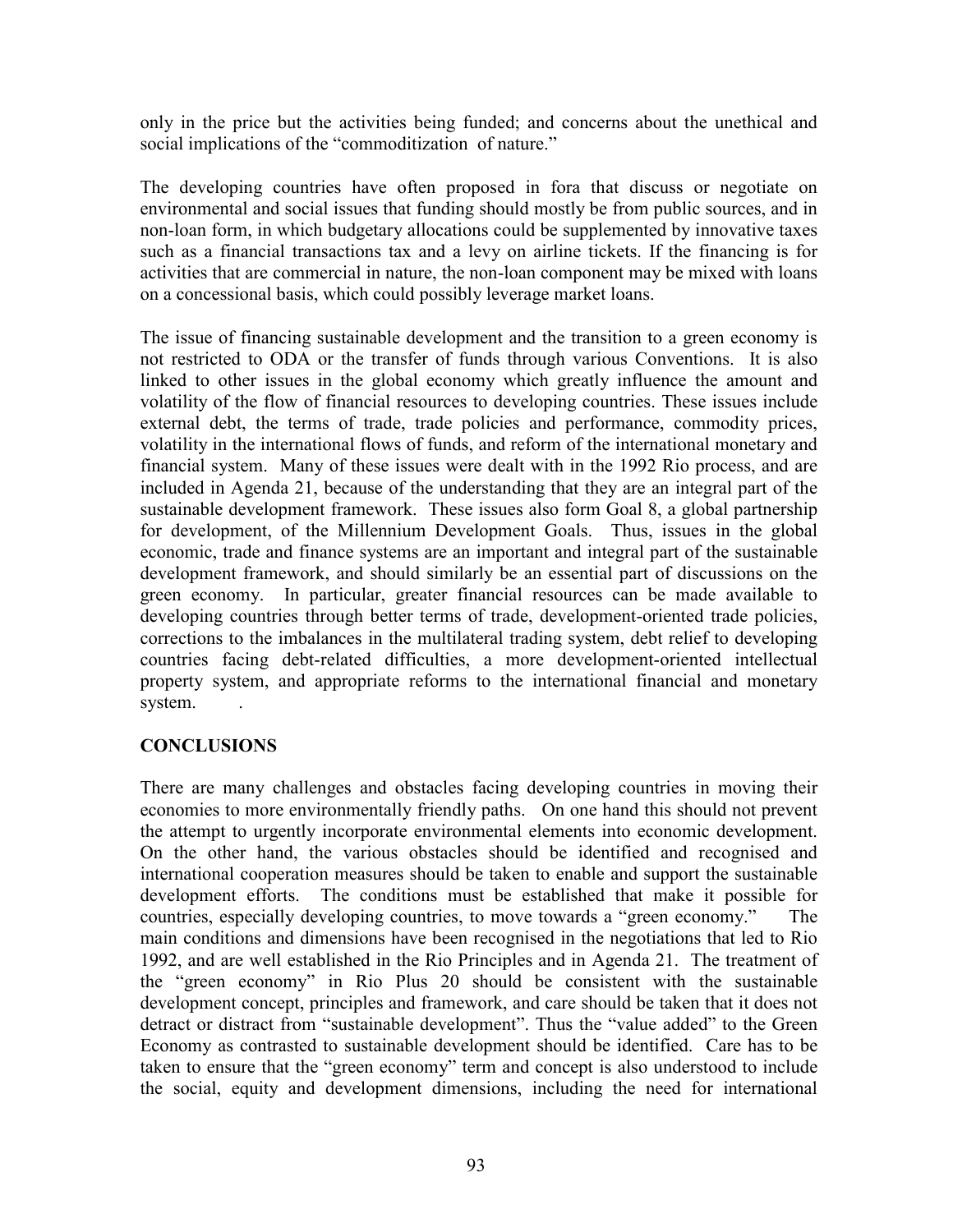provision of finance and technology and accompanying global economic reforms and that the risks of the misuse of the term are adequately addressed.

### **REFERENCES**

Anderson, Steven, K. Madhava Sarma and Kristen Taddonio. 2007. Technology transfer for the ozone layer: lessons for climate change. London: Earthscan.

Bhatia, Ujal Singh (2008). The climate, trade and technology linkage. Statement of India's Ambassador to the WTO at the TWN briefing session on climate and trade. 17 Oct. 2008.

Brainard, Lael, Abigail Jones and Nigel Purvis (editors). 2009. Climate change and global poverty. Washington D.C.: Brookings Institution Press.

Chee Yoke Ling. 2010. "Biodiversity Convention adopts landmark decisions", in Third World Resurgence, Oct/Nov. 2010.

Dow Jones Newswires (2008). USTR Schwab warns of trade war potential of CO2 laws, 5 March 2008.

Greenpeace International. 2008. Cool farming: climate impacts of agriculture and mitigation potential.

IAASTD. 2008. Executive summary of the synthesis report of the international assessment of agricultural knowledge, science and technology for development (IAASTD).

IPCC, 2000. Methodological and technological issues in technology transfer. Geneva: Intergovernmental panel on climate change, Geneva.

ITC and FiBL. 2007. Organic farming and climate change. Geneva: International Trade Centre.

Khor, Martin. 2011. Preliminary Notes on the Green Economy, in the context of sustainable development. Statement at the panel on Green Economy at the Inter-sessional session on Rio Plus 20 on 10-11 Jan 2010

Khor, Martin. 2010a. The equitable sharing of atmospheric and development space: some critical aspects. South Centre Research Paper 33. Geneva: South Centre.

Khor, Martin. 2010b. The climate and trade relation: some issues. South Centre Research Paper 29. Geneva: South Centre.

Khor, Martin. 2010c. "Leaving oil in the ground to fight climate change." Article in The Star (Malaysia), 20 Sept. 2010.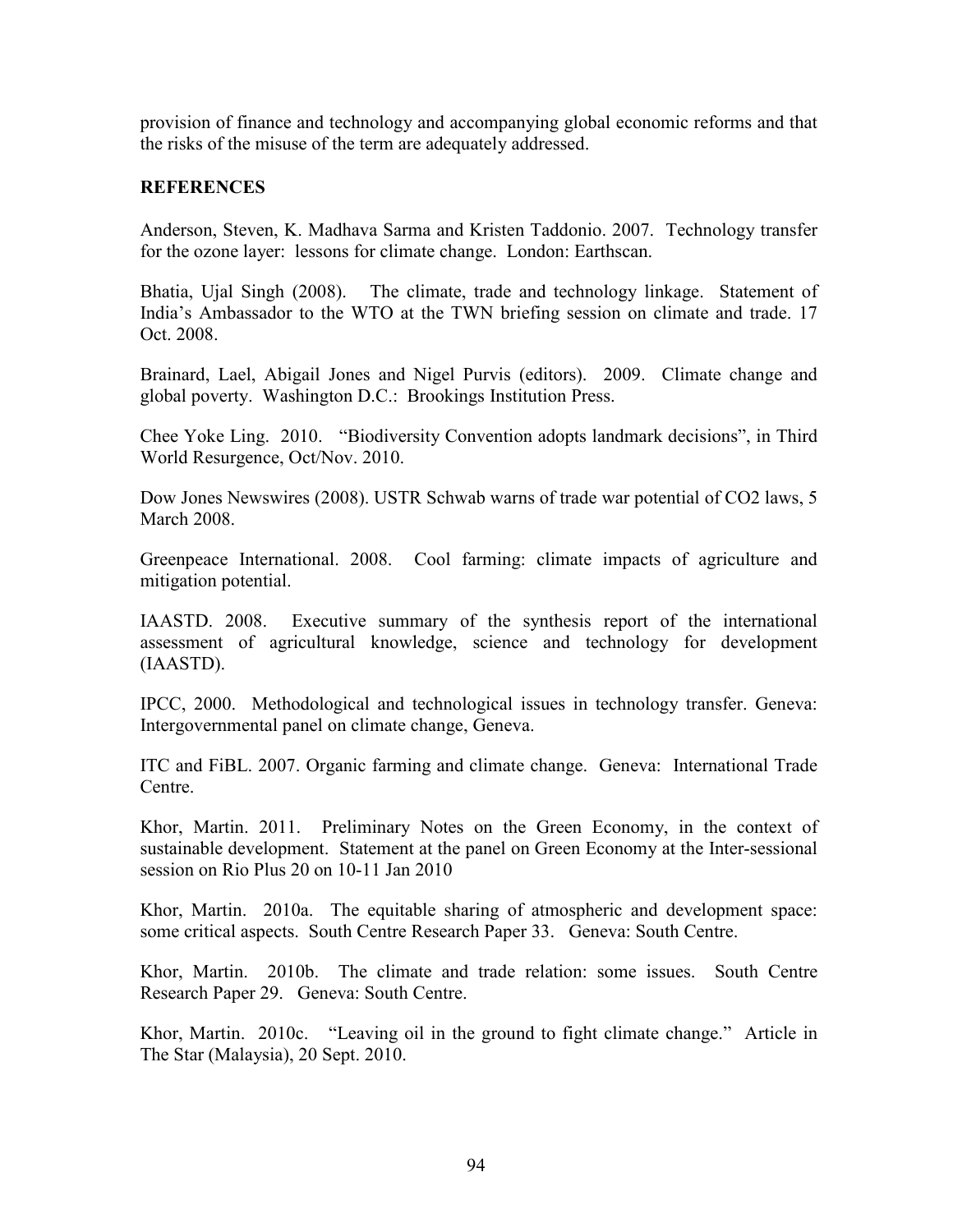Khor, Martin. 2008a.. Some Key Points on Climate Change, Access to Technology and Intellectual Property Rights. Paper presented at European Patent Office conference on climate change and IPR policy. Penang: TWN.

Khor, Martin. 2008b. Food Crisis, climate change and the importance of sustainable development. Penang: TWN.

Khor, Martin. 2008c. The impact of trade liberalization on agriculture in developing countries: the experience of Ghana. Penang: TWN.

Martin Khor. 2008d. "Trade Ministers propose more intensive trade-climate engagement",*TWN Bali News Updates and Climate Briefings.* Penang: TWN.

Khor, Martin. 2003. Sustainable agriculture: critical ecological, social and economic issues. TWN briefing paper 5, June 2003).

Kommerskollegium (2009). *Climate Measures and Trade: Legal and Economic Aspects of Border Carbon Adjustment.* National Board of Trade Sweden.

Lim Li Ching. 2003. Sustainable agriculture is productive (TWN briefing paper 8, July 2003).

Lim Li Ching. 2008. Overhaul of agriculture systems needed, says new report.

Nyong, Anthony. "Climate change impacts in the developing world: implications for sustainable development", chapter in in Brainard et al (2009).

OECD. 2009. Agricultural policies in OECD countries: monitoring and evaluation. Paris: OECD.

OECD. 2010. Agricultural policies in OECD countries, at a glance. Paris: OECD.

Parry, Martin et al. (2009). Assessing the costs of adaptation to climate change. UK: IIED and Grantham Institute for Climate Change.

Press Trust of India (PTI) (2009). India hits out at developed nations on climate change. *Press Trust of India*, 16 March 2009.

Pretty, Jules and Richard Hine. 2001. Reducing food poverty with sustainable agriculture: a summary of new evidence. Centre for Environment and Society, Essex

Raghavan, Chakravarthi (1994a). Green protection, eco-protection and TREMS. *SUNS*, 3 Mar. 1994.

Sarkozy, Nicholas (2007). Speech of the President of France to the French National Assembly on the issue of climate policy.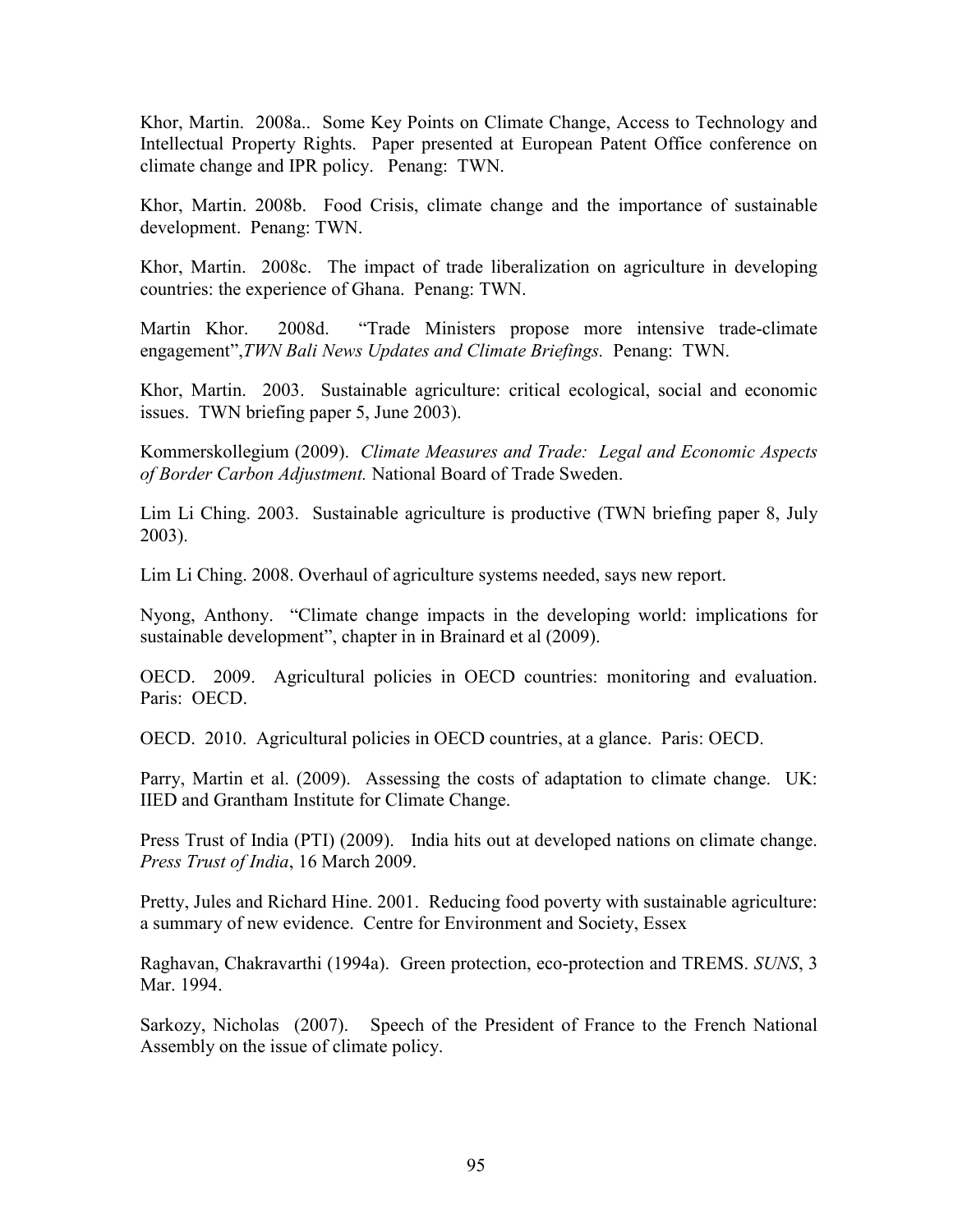Sathaye, Jayant A., Stephane De La Rue du Can and Elmer C. Holt (2005). *Overview of IPR Practices for Publicly-funded Technologies, Environmental Energy Technologies Division, Ernest Orlando Lawrence Berkeley National Laboratory*. 31 October 2005.

Shahin, Magda (1997). *Trade and Environment in the WTO: A review of its initial work and future prospects*. Penang: TWN.

Shashikant, Sangeeta and Martin Khor. 2010. Intellectual property and technology transfer issues in the context of climate change. Penang: TWN.

South Centre (2007). Repackaging old positions: the "bold new" US EU proposal on trade liberalisation of climate-friendly goods and services. Informal Note. Geneva, 5 Dec. 2007.

South Centre, 2009. " India, G77 propose text against trade protection in Copenhagen draft" in . *South Bulletin*, 10 Sept. 2009.

Stilwell, Matthew (2008). Improving institutional coherence: Managing interplay between trade and climate regimes. Global Economic Governance Programme Working Paper 2009/49, University College, Oxford. Oxford: Department of Politics and International Relations.

Third World Network (TWN) (1994). Trade and environment: position paper of the Third World Network.

UNCED. 1992. UN Conference on Environment and Development: Agenda 21. New York: United Nations.

UNCED. 1992. Rio Principles on Environment and Development. New York: United Nations.

UNCTAD. 2010. The Green Economy: Trade and Sustainable Development Implications. Geneva: United Nations.

UNCTAD. 2007. The least developed countries report 2007. Geneva: United Nations.

UNDESA, 2009. World Economic and Social Survey 2009: Promoting development, saving the planet. New York: United Nations.

UNEP, 2009. The economics of ecosystems & biodiversity: TEEB for policy makers.

UNEP, 2010. The economics of ecosystems & biodiversity. Mainstreaming the economics of nature.

United Nations. 2010. Report of the Secretary-Genera;'s high-level advisory group on climate change financing. New York: United Nations.